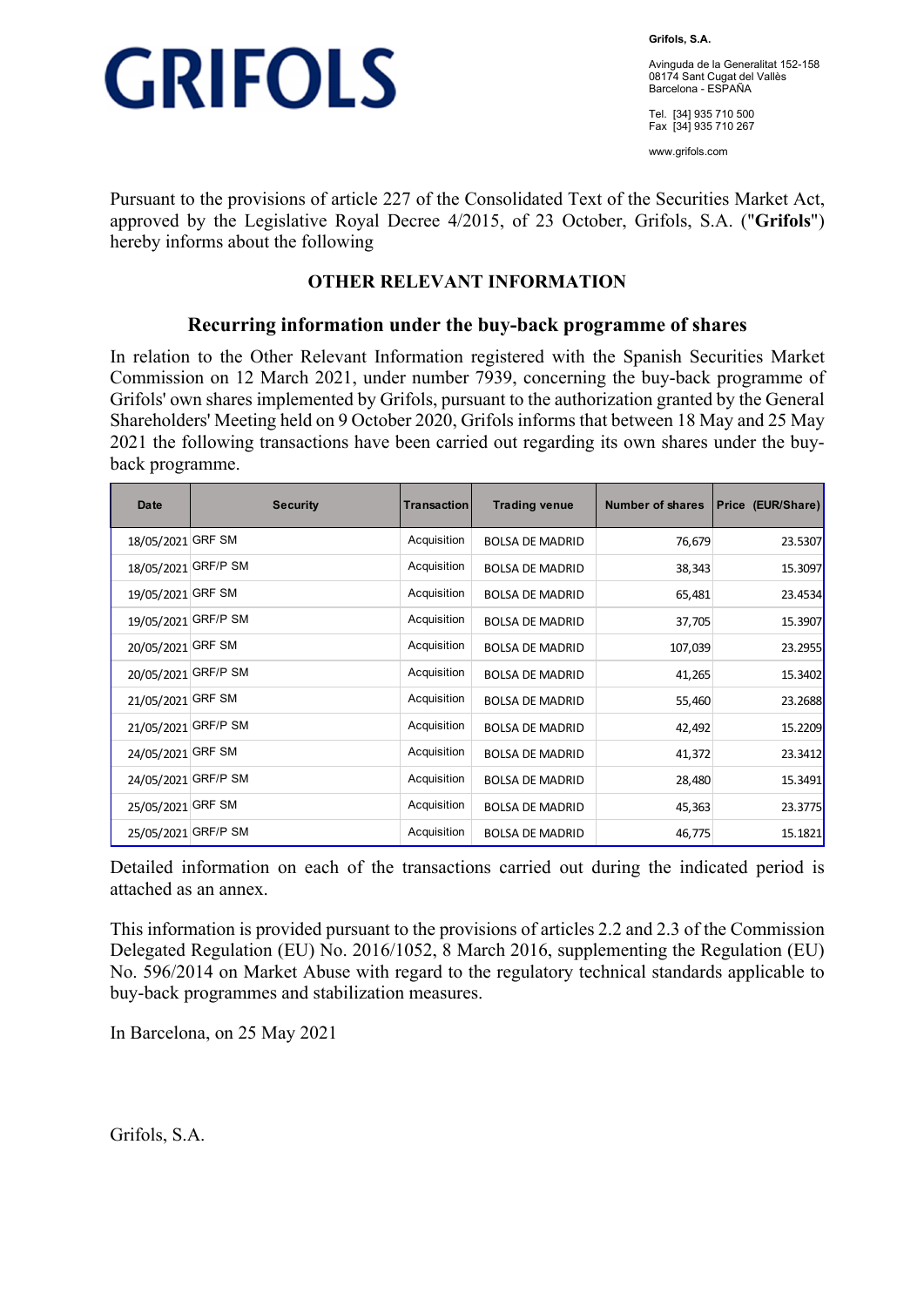## **GRIFOLS**

**ANNEX I**

#### **Individual trade details:**

| Name of the Issuer                | Date       | Price(EUR) | <b>Quantity bought</b> | <b>Exchange Venue</b>  |
|-----------------------------------|------------|------------|------------------------|------------------------|
| <b>GRIFOLS S.A. (SPA LISTING)</b> | 18/05/2021 | 24.0200    | 275                    | <b>BOLSA DE MADRID</b> |
| <b>GRIFOLS S.A. (SPA LISTING)</b> | 18/05/2021 | 23.9100    | 272                    | <b>BOLSA DE MADRID</b> |
| <b>GRIFOLS S.A. (SPA LISTING)</b> | 18/05/2021 | 23.8600    | 312                    | <b>BOLSA DE MADRID</b> |
| <b>GRIFOLS S.A. (SPA LISTING)</b> | 18/05/2021 | 23.8500    | 332                    | <b>BOLSA DE MADRID</b> |
| GRIFOLS S.A. (SPA LISTING)        | 18/05/2021 | 23.7700    | 280                    | <b>BOLSA DE MADRID</b> |
| <b>GRIFOLS S.A. (SPA LISTING)</b> | 18/05/2021 | 23.7500    | 297                    | <b>BOLSA DE MADRID</b> |
| <b>GRIFOLS S.A. (SPA LISTING)</b> | 18/05/2021 | 23.6800    | 138                    | <b>BOLSA DE MADRID</b> |
| <b>GRIFOLS S.A. (SPA LISTING)</b> | 18/05/2021 | 23.6800    | 125                    | <b>BOLSA DE MADRID</b> |
| GRIFOLS S.A. (SPA LISTING)        | 18/05/2021 | 23.6800    | 20                     | <b>BOLSA DE MADRID</b> |
| <b>GRIFOLS S.A. (SPA LISTING)</b> | 18/05/2021 | 23.6400    | 134                    | <b>BOLSA DE MADRID</b> |
| <b>GRIFOLS S.A. (SPA LISTING)</b> | 18/05/2021 | 23.6600    | 274                    | <b>BOLSA DE MADRID</b> |
| GRIFOLS S.A. (SPA LISTING)        | 18/05/2021 | 23.6600    | 282                    | <b>BOLSA DE MADRID</b> |
| GRIFOLS S.A. (SPA LISTING)        | 18/05/2021 | 23.6300    | 350                    | <b>BOLSA DE MADRID</b> |
| <b>GRIFOLS S.A. (SPA LISTING)</b> | 18/05/2021 | 23.6000    | 287                    | <b>BOLSA DE MADRID</b> |
| <b>GRIFOLS S.A. (SPA LISTING)</b> | 18/05/2021 | 23.6100    | 276                    | <b>BOLSA DE MADRID</b> |
| <b>GRIFOLS S.A. (SPA LISTING)</b> | 18/05/2021 | 23.6000    | 282                    | <b>BOLSA DE MADRID</b> |
| <b>GRIFOLS S.A. (SPA LISTING)</b> | 18/05/2021 | 23.5900    | 277                    | <b>BOLSA DE MADRID</b> |
| <b>GRIFOLS S.A. (SPA LISTING)</b> | 18/05/2021 | 23.5600    | 269                    | <b>BOLSA DE MADRID</b> |
| GRIFOLS S.A. (SPA LISTING)        | 18/05/2021 | 23.5600    | 270                    | <b>BOLSA DE MADRID</b> |
| GRIFOLS S.A. (SPA LISTING)        | 18/05/2021 | 23.5400    | 275                    | <b>BOLSA DE MADRID</b> |
| <b>GRIFOLS S.A. (SPA LISTING)</b> | 18/05/2021 | 23.5300    | 283                    | <b>BOLSA DE MADRID</b> |
| <b>GRIFOLS S.A. (SPA LISTING)</b> | 18/05/2021 | 23.4900    | 315                    | <b>BOLSA DE MADRID</b> |
| GRIFOLS S.A. (SPA LISTING)        | 18/05/2021 | 23.4800    | 33                     | <b>BOLSA DE MADRID</b> |
| <b>GRIFOLS S.A. (SPA LISTING)</b> | 18/05/2021 | 23.4800    | 257                    | <b>BOLSA DE MADRID</b> |
| <b>GRIFOLS S.A. (SPA LISTING)</b> | 18/05/2021 | 23.4500    | 309                    | <b>BOLSA DE MADRID</b> |
| GRIFOLS S.A. (SPA LISTING)        | 18/05/2021 | 23.4500    | 293                    | <b>BOLSA DE MADRID</b> |
| GRIFOLS S.A. (SPA LISTING)        | 18/05/2021 | 23.4400    | 283                    | <b>BOLSA DE MADRID</b> |
| <b>GRIFOLS S.A. (SPA LISTING)</b> | 18/05/2021 | 23.4300    | 292                    | <b>BOLSA DE MADRID</b> |
| <b>GRIFOLS S.A. (SPA LISTING)</b> | 18/05/2021 | 23.4300    | 299                    | <b>BOLSA DE MADRID</b> |
| <b>GRIFOLS S.A. (SPA LISTING)</b> | 18/05/2021 | 23.5200    | 297                    | <b>BOLSA DE MADRID</b> |
| <b>GRIFOLS S.A. (SPA LISTING)</b> | 18/05/2021 | 23.4900    | 283                    | <b>BOLSA DE MADRID</b> |
| <b>GRIFOLS S.A. (SPA LISTING)</b> | 18/05/2021 | 23.4400    | 287                    | <b>BOLSA DE MADRID</b> |
| <b>GRIFOLS S.A. (SPA LISTING)</b> | 18/05/2021 | 23.3800    | 301                    | <b>BOLSA DE MADRID</b> |
| <b>GRIFOLS S.A. (SPA LISTING)</b> | 18/05/2021 | 23.3700    | 153                    | <b>BOLSA DE MADRID</b> |
| <b>GRIFOLS S.A. (SPA LISTING)</b> | 18/05/2021 | 23.3700    | 143                    | <b>BOLSA DE MADRID</b> |
| <b>GRIFOLS S.A. (SPA LISTING)</b> | 18/05/2021 | 23.3400    | 256                    | <b>BOLSA DE MADRID</b> |
| <b>GRIFOLS S.A. (SPA LISTING)</b> |            | 23.3400    |                        | <b>BOLSA DE MADRID</b> |
|                                   | 18/05/2021 |            | 398                    |                        |
| <b>GRIFOLS S.A. (SPA LISTING)</b> | 18/05/2021 | 23.3400    | 170                    | <b>BOLSA DE MADRID</b> |
| <b>GRIFOLS S.A. (SPA LISTING)</b> | 18/05/2021 | 23.3400    | 32                     | <b>BOLSA DE MADRID</b> |
| <b>GRIFOLS S.A. (SPA LISTING)</b> | 18/05/2021 | 23.3700    | 4                      | <b>BOLSA DE MADRID</b> |
| <b>GRIFOLS S.A. (SPA LISTING)</b> | 18/05/2021 | 23.3700    | 424                    | <b>BOLSA DE MADRID</b> |
| <b>GRIFOLS S.A. (SPA LISTING)</b> | 18/05/2021 | 23.3700    | 126                    | <b>BOLSA DE MADRID</b> |
| <b>GRIFOLS S.A. (SPA LISTING)</b> | 18/05/2021 | 23.3700    | 225                    | <b>BOLSA DE MADRID</b> |
| <b>GRIFOLS S.A. (SPA LISTING)</b> | 18/05/2021 | 23.3700    | 276                    | <b>BOLSA DE MADRID</b> |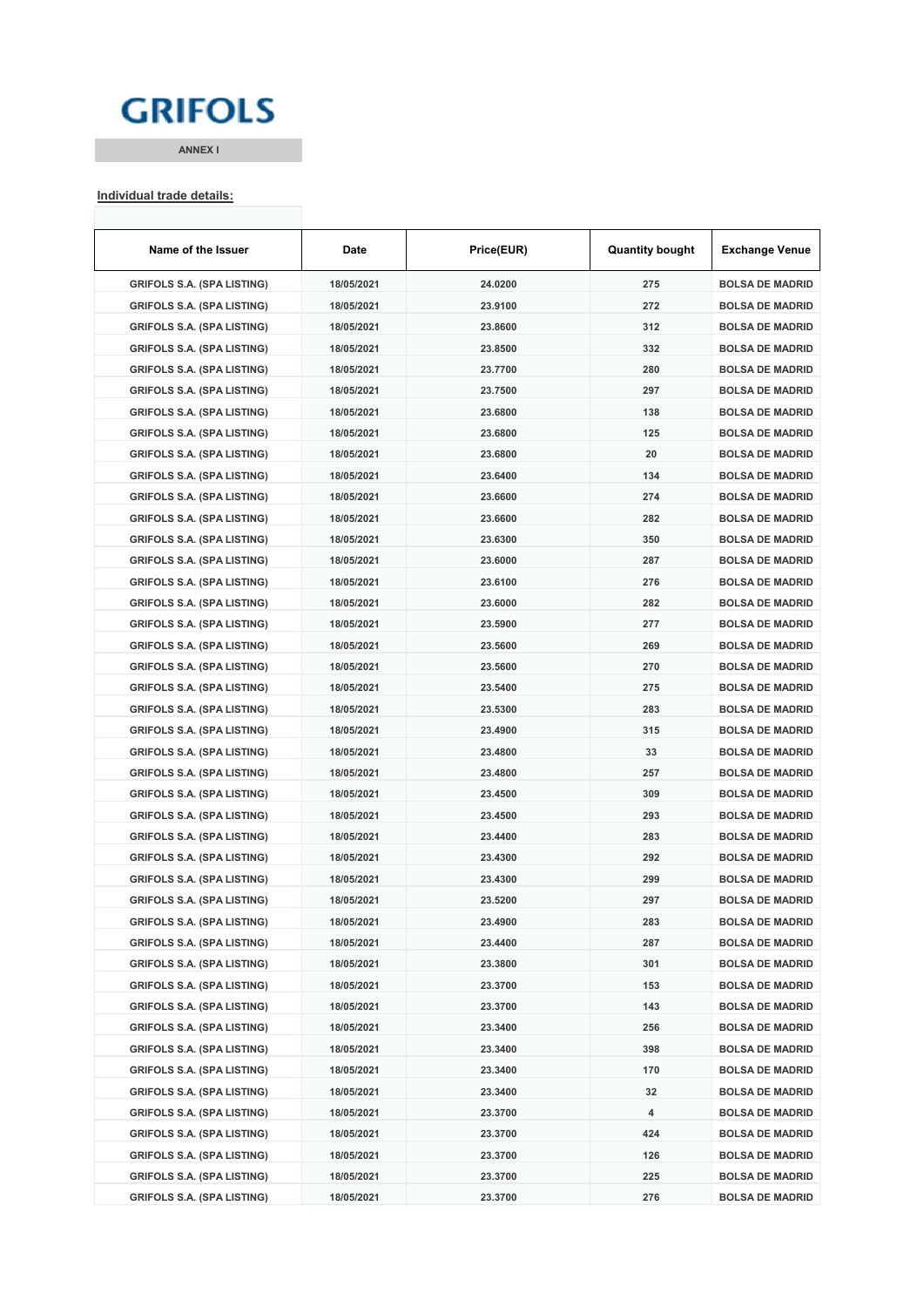| Name of the Issuer                | Date       | Price(EUR) | <b>Quantity bought</b>  | <b>Exchange Venue</b>  |
|-----------------------------------|------------|------------|-------------------------|------------------------|
| <b>GRIFOLS S.A. (SPA LISTING)</b> | 18/05/2021 | 23.3700    | 200                     | <b>BOLSA DE MADRID</b> |
| <b>GRIFOLS S.A. (SPA LISTING)</b> | 18/05/2021 | 23.3700    | 272                     | <b>BOLSA DE MADRID</b> |
| <b>GRIFOLS S.A. (SPA LISTING)</b> | 18/05/2021 | 23.3700    | 212                     | <b>BOLSA DE MADRID</b> |
| <b>GRIFOLS S.A. (SPA LISTING)</b> | 18/05/2021 | 23.3700    | 352                     | <b>BOLSA DE MADRID</b> |
| <b>GRIFOLS S.A. (SPA LISTING)</b> | 18/05/2021 | 23.3700    | 203                     | <b>BOLSA DE MADRID</b> |
| <b>GRIFOLS S.A. (SPA LISTING)</b> | 18/05/2021 | 23.3700    | 134                     | <b>BOLSA DE MADRID</b> |
| <b>GRIFOLS S.A. (SPA LISTING)</b> | 18/05/2021 | 23.3900    | 186                     | <b>BOLSA DE MADRID</b> |
| <b>GRIFOLS S.A. (SPA LISTING)</b> | 18/05/2021 | 23.4100    | 283                     | <b>BOLSA DE MADRID</b> |
| <b>GRIFOLS S.A. (SPA LISTING)</b> | 18/05/2021 | 23.4100    | 395                     | <b>BOLSA DE MADRID</b> |
| <b>GRIFOLS S.A. (SPA LISTING)</b> | 18/05/2021 | 23.4100    | 125                     | <b>BOLSA DE MADRID</b> |
| <b>GRIFOLS S.A. (SPA LISTING)</b> | 18/05/2021 | 23.4100    | 257                     | <b>BOLSA DE MADRID</b> |
| <b>GRIFOLS S.A. (SPA LISTING)</b> | 18/05/2021 | 23.4000    | 306                     | <b>BOLSA DE MADRID</b> |
| <b>GRIFOLS S.A. (SPA LISTING)</b> | 18/05/2021 | 23.4000    | 348                     | <b>BOLSA DE MADRID</b> |
| <b>GRIFOLS S.A. (SPA LISTING)</b> | 18/05/2021 | 23.4000    | 313                     | <b>BOLSA DE MADRID</b> |
| <b>GRIFOLS S.A. (SPA LISTING)</b> | 18/05/2021 | 23.3800    | 312                     | <b>BOLSA DE MADRID</b> |
| <b>GRIFOLS S.A. (SPA LISTING)</b> | 18/05/2021 | 23.4000    | 801                     | <b>BOLSA DE MADRID</b> |
| <b>GRIFOLS S.A. (SPA LISTING)</b> | 18/05/2021 | 23.4000    | 206                     | <b>BOLSA DE MADRID</b> |
| <b>GRIFOLS S.A. (SPA LISTING)</b> | 18/05/2021 | 23.4000    | 453                     | <b>BOLSA DE MADRID</b> |
| <b>GRIFOLS S.A. (SPA LISTING)</b> | 18/05/2021 | 23.3900    | 483                     | <b>BOLSA DE MADRID</b> |
| <b>GRIFOLS S.A. (SPA LISTING)</b> | 18/05/2021 | 23.3900    | 316                     | <b>BOLSA DE MADRID</b> |
| <b>GRIFOLS S.A. (SPA LISTING)</b> | 18/05/2021 | 23.3900    | 319                     | <b>BOLSA DE MADRID</b> |
| <b>GRIFOLS S.A. (SPA LISTING)</b> | 18/05/2021 | 23.4900    | $\overline{\mathbf{2}}$ | <b>BOLSA DE MADRID</b> |
| <b>GRIFOLS S.A. (SPA LISTING)</b> | 18/05/2021 | 23.4900    | 128                     | <b>BOLSA DE MADRID</b> |
| <b>GRIFOLS S.A. (SPA LISTING)</b> | 18/05/2021 | 23.4900    | 278                     | <b>BOLSA DE MADRID</b> |
| <b>GRIFOLS S.A. (SPA LISTING)</b> | 18/05/2021 | 23.4900    | 212                     | <b>BOLSA DE MADRID</b> |
| <b>GRIFOLS S.A. (SPA LISTING)</b> | 18/05/2021 | 23.4900    | 490                     | <b>BOLSA DE MADRID</b> |
| <b>GRIFOLS S.A. (SPA LISTING)</b> | 18/05/2021 | 23.4900    | 124                     | <b>BOLSA DE MADRID</b> |
| <b>GRIFOLS S.A. (SPA LISTING)</b> | 18/05/2021 | 23.5000    | 49                      | <b>BOLSA DE MADRID</b> |
| <b>GRIFOLS S.A. (SPA LISTING)</b> | 18/05/2021 | 23.5000    | 315                     | <b>BOLSA DE MADRID</b> |
| <b>GRIFOLS S.A. (SPA LISTING)</b> | 18/05/2021 | 23.5800    | 212                     | <b>BOLSA DE MADRID</b> |
| <b>GRIFOLS S.A. (SPA LISTING)</b> | 18/05/2021 | 23.5800    | 76                      | <b>BOLSA DE MADRID</b> |
| <b>GRIFOLS S.A. (SPA LISTING)</b> | 18/05/2021 | 23.5600    | 294                     | <b>BOLSA DE MADRID</b> |
| <b>GRIFOLS S.A. (SPA LISTING)</b> | 18/05/2021 | 23.5600    | 636                     | <b>BOLSA DE MADRID</b> |
| <b>GRIFOLS S.A. (SPA LISTING)</b> | 18/05/2021 | 23.5600    | 879                     | <b>BOLSA DE MADRID</b> |
| <b>GRIFOLS S.A. (SPA LISTING)</b> | 18/05/2021 | 23.5600    | 200                     | <b>BOLSA DE MADRID</b> |
| <b>GRIFOLS S.A. (SPA LISTING)</b> | 18/05/2021 | 23.5600    | 242                     | <b>BOLSA DE MADRID</b> |
| <b>GRIFOLS S.A. (SPA LISTING)</b> | 18/05/2021 | 23.5500    | 151                     | <b>BOLSA DE MADRID</b> |
| <b>GRIFOLS S.A. (SPA LISTING)</b> | 18/05/2021 | 23.5200    | 24                      | <b>BOLSA DE MADRID</b> |
| <b>GRIFOLS S.A. (SPA LISTING)</b> | 18/05/2021 | 23.5200    | 17                      | <b>BOLSA DE MADRID</b> |
| <b>GRIFOLS S.A. (SPA LISTING)</b> | 18/05/2021 | 23.5200    | 500                     | <b>BOLSA DE MADRID</b> |
| <b>GRIFOLS S.A. (SPA LISTING)</b> | 18/05/2021 | 23.5200    | 350                     | <b>BOLSA DE MADRID</b> |
| <b>GRIFOLS S.A. (SPA LISTING)</b> | 18/05/2021 | 23.5200    | 535                     | <b>BOLSA DE MADRID</b> |
| <b>GRIFOLS S.A. (SPA LISTING)</b> | 18/05/2021 | 23.5200    | 417                     | <b>BOLSA DE MADRID</b> |
| <b>GRIFOLS S.A. (SPA LISTING)</b> | 18/05/2021 | 23.5100    | 114                     | <b>BOLSA DE MADRID</b> |
| <b>GRIFOLS S.A. (SPA LISTING)</b> | 18/05/2021 | 23.5100    | 202                     | <b>BOLSA DE MADRID</b> |
| <b>GRIFOLS S.A. (SPA LISTING)</b> | 18/05/2021 | 23.5000    | 580                     | <b>BOLSA DE MADRID</b> |
| <b>GRIFOLS S.A. (SPA LISTING)</b> | 18/05/2021 | 23.5200    | 295                     | <b>BOLSA DE MADRID</b> |
| <b>GRIFOLS S.A. (SPA LISTING)</b> | 18/05/2021 | 23.5200    | 609                     | <b>BOLSA DE MADRID</b> |
| <b>GRIFOLS S.A. (SPA LISTING)</b> | 18/05/2021 | 23.5200    | 363                     | <b>BOLSA DE MADRID</b> |
| <b>GRIFOLS S.A. (SPA LISTING)</b> | 18/05/2021 | 23.5000    | 89                      | <b>BOLSA DE MADRID</b> |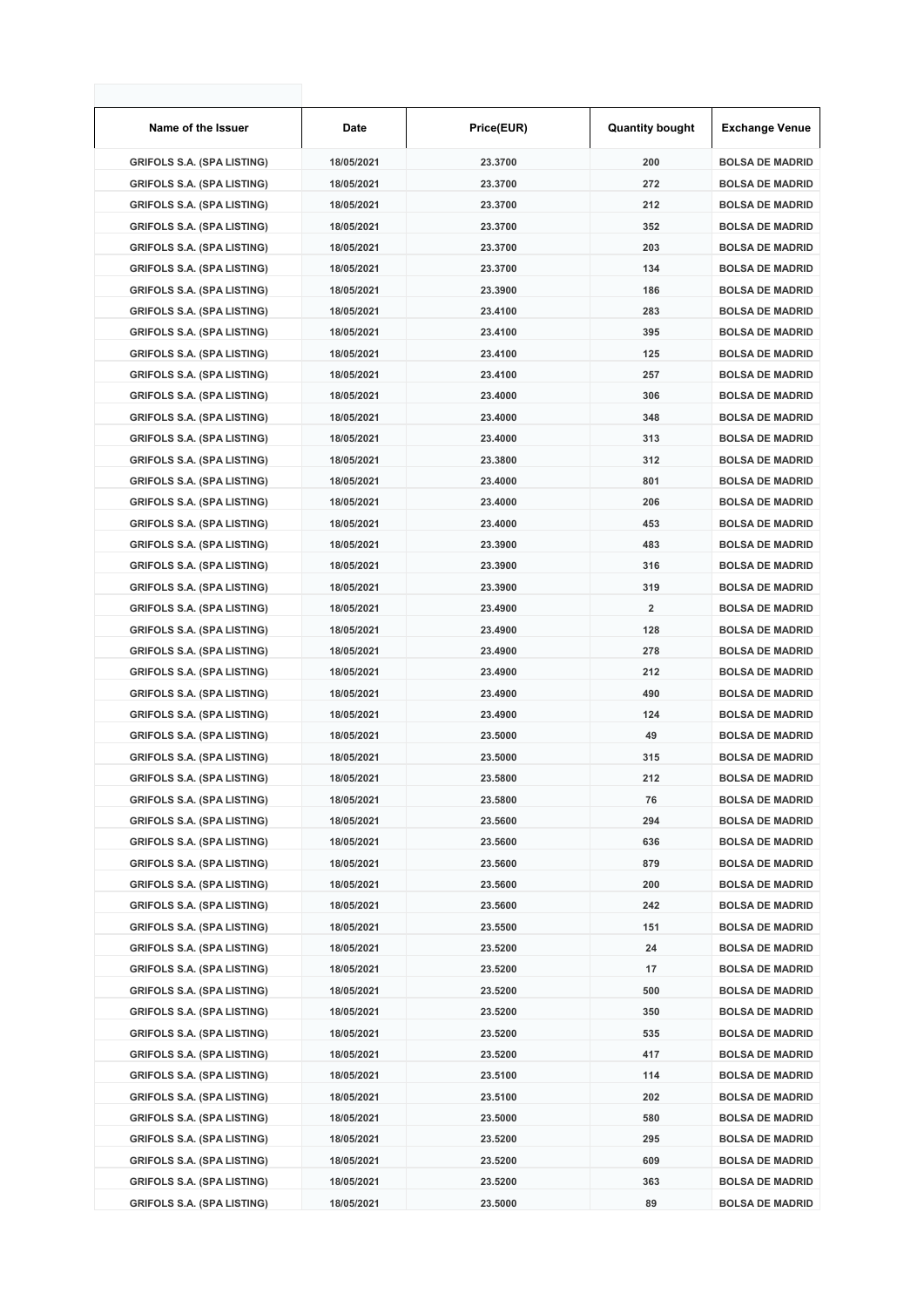| Name of the Issuer                | Date       | Price(EUR) | <b>Quantity bought</b> | <b>Exchange Venue</b>  |
|-----------------------------------|------------|------------|------------------------|------------------------|
| <b>GRIFOLS S.A. (SPA LISTING)</b> | 18/05/2021 | 23.5000    | 200                    | <b>BOLSA DE MADRID</b> |
| <b>GRIFOLS S.A. (SPA LISTING)</b> | 18/05/2021 | 23.5000    | 201                    | <b>BOLSA DE MADRID</b> |
| <b>GRIFOLS S.A. (SPA LISTING)</b> | 18/05/2021 | 23.5000    | 172                    | <b>BOLSA DE MADRID</b> |
| <b>GRIFOLS S.A. (SPA LISTING)</b> | 18/05/2021 | 23.4900    | 277                    | <b>BOLSA DE MADRID</b> |
| <b>GRIFOLS S.A. (SPA LISTING)</b> | 18/05/2021 | 23.4900    | 532                    | <b>BOLSA DE MADRID</b> |
| <b>GRIFOLS S.A. (SPA LISTING)</b> | 18/05/2021 | 23.4900    | 117                    | <b>BOLSA DE MADRID</b> |
| <b>GRIFOLS S.A. (SPA LISTING)</b> | 18/05/2021 | 23.4900    | 160                    | <b>BOLSA DE MADRID</b> |
| <b>GRIFOLS S.A. (SPA LISTING)</b> | 18/05/2021 | 23.4900    | 160                    | <b>BOLSA DE MADRID</b> |
| <b>GRIFOLS S.A. (SPA LISTING)</b> | 18/05/2021 | 23.4900    | 96                     | <b>BOLSA DE MADRID</b> |
| <b>GRIFOLS S.A. (SPA LISTING)</b> | 18/05/2021 | 23.4900    | 211                    | <b>BOLSA DE MADRID</b> |
| <b>GRIFOLS S.A. (SPA LISTING)</b> | 18/05/2021 | 23.4900    | 125                    | <b>BOLSA DE MADRID</b> |
| <b>GRIFOLS S.A. (SPA LISTING)</b> | 18/05/2021 | 23.4900    | 163                    | <b>BOLSA DE MADRID</b> |
| <b>GRIFOLS S.A. (SPA LISTING)</b> | 18/05/2021 | 23.4900    | 283                    | <b>BOLSA DE MADRID</b> |
| <b>GRIFOLS S.A. (SPA LISTING)</b> | 18/05/2021 | 23.4900    | 350                    | <b>BOLSA DE MADRID</b> |
| <b>GRIFOLS S.A. (SPA LISTING)</b> | 18/05/2021 | 23.4900    | 35                     | <b>BOLSA DE MADRID</b> |
| <b>GRIFOLS S.A. (SPA LISTING)</b> | 18/05/2021 | 23.5000    | 954                    | <b>BOLSA DE MADRID</b> |
| <b>GRIFOLS S.A. (SPA LISTING)</b> | 18/05/2021 | 23.5000    | 613                    | <b>BOLSA DE MADRID</b> |
| <b>GRIFOLS S.A. (SPA LISTING)</b> | 18/05/2021 | 23.5000    | 297                    | <b>BOLSA DE MADRID</b> |
| <b>GRIFOLS S.A. (SPA LISTING)</b> | 18/05/2021 | 23.5000    | 1,402                  | <b>BOLSA DE MADRID</b> |
| <b>GRIFOLS S.A. (SPA LISTING)</b> | 18/05/2021 | 23.5000    | 80                     | <b>BOLSA DE MADRID</b> |
| <b>GRIFOLS S.A. (SPA LISTING)</b> | 18/05/2021 | 23.5000    | 100                    | <b>BOLSA DE MADRID</b> |
| <b>GRIFOLS S.A. (SPA LISTING)</b> | 18/05/2021 | 23.5700    | 270                    | <b>BOLSA DE MADRID</b> |
| <b>GRIFOLS S.A. (SPA LISTING)</b> | 18/05/2021 | 23.5700    | 181                    | <b>BOLSA DE MADRID</b> |
| <b>GRIFOLS S.A. (SPA LISTING)</b> | 18/05/2021 | 23.5700    | 125                    | <b>BOLSA DE MADRID</b> |
| <b>GRIFOLS S.A. (SPA LISTING)</b> | 18/05/2021 | 23.5700    | 68                     | <b>BOLSA DE MADRID</b> |
| <b>GRIFOLS S.A. (SPA LISTING)</b> | 18/05/2021 | 23.5700    | 195                    | <b>BOLSA DE MADRID</b> |
| <b>GRIFOLS S.A. (SPA LISTING)</b> | 18/05/2021 | 23.5700    | 200                    | <b>BOLSA DE MADRID</b> |
| <b>GRIFOLS S.A. (SPA LISTING)</b> | 18/05/2021 | 23.5500    | 729                    | <b>BOLSA DE MADRID</b> |
| <b>GRIFOLS S.A. (SPA LISTING)</b> | 18/05/2021 | 23.5500    | 746                    | <b>BOLSA DE MADRID</b> |
| <b>GRIFOLS S.A. (SPA LISTING)</b> | 18/05/2021 | 23.5500    | 334                    | <b>BOLSA DE MADRID</b> |
| <b>GRIFOLS S.A. (SPA LISTING)</b> | 18/05/2021 | 23.5500    | 17                     | <b>BOLSA DE MADRID</b> |
| <b>GRIFOLS S.A. (SPA LISTING)</b> | 18/05/2021 | 23.5400    | 299                    | <b>BOLSA DE MADRID</b> |
| <b>GRIFOLS S.A. (SPA LISTING)</b> | 18/05/2021 | 23.5500    | 320                    | <b>BOLSA DE MADRID</b> |
| <b>GRIFOLS S.A. (SPA LISTING)</b> | 18/05/2021 | 23.5300    | 112                    | <b>BOLSA DE MADRID</b> |
| <b>GRIFOLS S.A. (SPA LISTING)</b> | 18/05/2021 | 23.5300    | 349                    | <b>BOLSA DE MADRID</b> |
| <b>GRIFOLS S.A. (SPA LISTING)</b> | 18/05/2021 | 23.5200    | 291                    | <b>BOLSA DE MADRID</b> |
| <b>GRIFOLS S.A. (SPA LISTING)</b> | 18/05/2021 | 23.5300    | 284                    | <b>BOLSA DE MADRID</b> |
| <b>GRIFOLS S.A. (SPA LISTING)</b> | 18/05/2021 | 23.5300    | 225                    | <b>BOLSA DE MADRID</b> |
| <b>GRIFOLS S.A. (SPA LISTING)</b> | 18/05/2021 | 23.5200    | 332                    | <b>BOLSA DE MADRID</b> |
| <b>GRIFOLS S.A. (SPA LISTING)</b> | 18/05/2021 | 23.5200    | 260                    | <b>BOLSA DE MADRID</b> |
| <b>GRIFOLS S.A. (SPA LISTING)</b> | 18/05/2021 | 23.5100    | 165                    | <b>BOLSA DE MADRID</b> |
| <b>GRIFOLS S.A. (SPA LISTING)</b> | 18/05/2021 | 23.5000    | 477                    | <b>BOLSA DE MADRID</b> |
| <b>GRIFOLS S.A. (SPA LISTING)</b> | 18/05/2021 | 23.4900    | 500                    | <b>BOLSA DE MADRID</b> |
| <b>GRIFOLS S.A. (SPA LISTING)</b> | 18/05/2021 | 23.4800    | 281                    | <b>BOLSA DE MADRID</b> |
| <b>GRIFOLS S.A. (SPA LISTING)</b> | 18/05/2021 | 23.5000    | 584                    | <b>BOLSA DE MADRID</b> |
| <b>GRIFOLS S.A. (SPA LISTING)</b> | 18/05/2021 | 23.5000    | 78                     | <b>BOLSA DE MADRID</b> |
| <b>GRIFOLS S.A. (SPA LISTING)</b> | 18/05/2021 | 23.5000    | 259                    | <b>BOLSA DE MADRID</b> |
| <b>GRIFOLS S.A. (SPA LISTING)</b> | 18/05/2021 | 23.5000    | 500                    | <b>BOLSA DE MADRID</b> |
| <b>GRIFOLS S.A. (SPA LISTING)</b> | 18/05/2021 | 23.5000    | 270                    | <b>BOLSA DE MADRID</b> |
| <b>GRIFOLS S.A. (SPA LISTING)</b> | 18/05/2021 | 23.5000    | 28                     | <b>BOLSA DE MADRID</b> |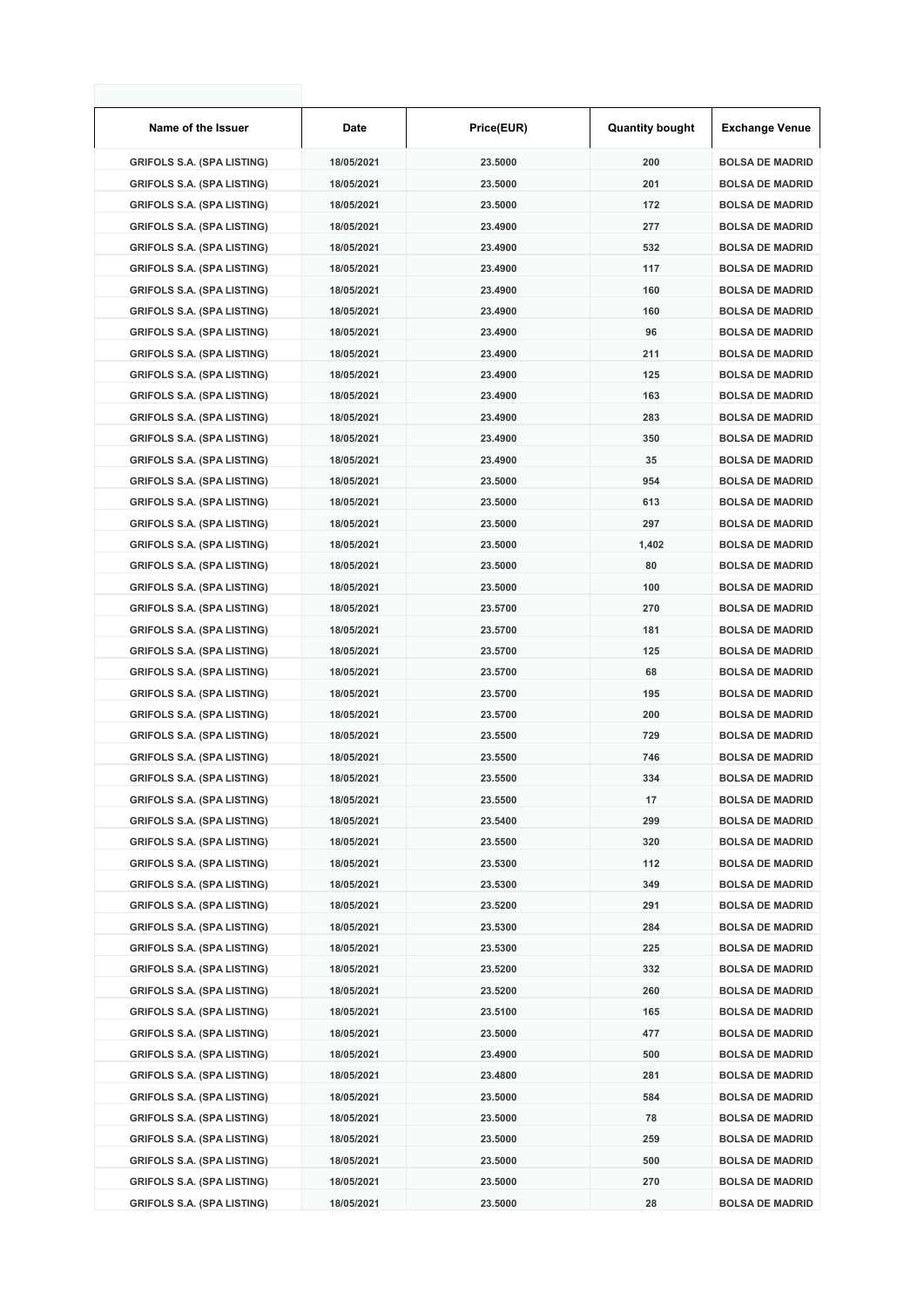| Name of the Issuer                | Date       | Price(EUR) | <b>Quantity bought</b> | <b>Exchange Venue</b>  |
|-----------------------------------|------------|------------|------------------------|------------------------|
| <b>GRIFOLS S.A. (SPA LISTING)</b> | 18/05/2021 | 23.4900    | 186                    | <b>BOLSA DE MADRID</b> |
| <b>GRIFOLS S.A. (SPA LISTING)</b> | 18/05/2021 | 23.4900    | 125                    | <b>BOLSA DE MADRID</b> |
| <b>GRIFOLS S.A. (SPA LISTING)</b> | 18/05/2021 | 23.4900    | 34                     | <b>BOLSA DE MADRID</b> |
| <b>GRIFOLS S.A. (SPA LISTING)</b> | 18/05/2021 | 23.4800    | 249                    | <b>BOLSA DE MADRID</b> |
| <b>GRIFOLS S.A. (SPA LISTING)</b> | 18/05/2021 | 23.4800    | 400                    | <b>BOLSA DE MADRID</b> |
| <b>GRIFOLS S.A. (SPA LISTING)</b> | 18/05/2021 | 23.4900    | 384                    | <b>BOLSA DE MADRID</b> |
| <b>GRIFOLS S.A. (SPA LISTING)</b> | 18/05/2021 | 23.4700    | 363                    | <b>BOLSA DE MADRID</b> |
| <b>GRIFOLS S.A. (SPA LISTING)</b> | 18/05/2021 | 23.4700    | 197                    | <b>BOLSA DE MADRID</b> |
| <b>GRIFOLS S.A. (SPA LISTING)</b> | 18/05/2021 | 23.4700    | 233                    | <b>BOLSA DE MADRID</b> |
| <b>GRIFOLS S.A. (SPA LISTING)</b> | 18/05/2021 | 23.4700    | 177                    | <b>BOLSA DE MADRID</b> |
| <b>GRIFOLS S.A. (SPA LISTING)</b> | 18/05/2021 | 23.5000    | 517                    | <b>BOLSA DE MADRID</b> |
| <b>GRIFOLS S.A. (SPA LISTING)</b> | 18/05/2021 | 23.5000    | 368                    | <b>BOLSA DE MADRID</b> |
| <b>GRIFOLS S.A. (SPA LISTING)</b> | 18/05/2021 | 23.5000    | 125                    | <b>BOLSA DE MADRID</b> |
| <b>GRIFOLS S.A. (SPA LISTING)</b> | 18/05/2021 | 23.5000    | 917                    | <b>BOLSA DE MADRID</b> |
| <b>GRIFOLS S.A. (SPA LISTING)</b> | 18/05/2021 | 23.5000    | 258                    | <b>BOLSA DE MADRID</b> |
| <b>GRIFOLS S.A. (SPA LISTING)</b> | 18/05/2021 | 23.5000    | 34                     | <b>BOLSA DE MADRID</b> |
| <b>GRIFOLS S.A. (SPA LISTING)</b> | 18/05/2021 | 23.5000    | 34                     | <b>BOLSA DE MADRID</b> |
| <b>GRIFOLS S.A. (SPA LISTING)</b> | 18/05/2021 | 23.4800    | 360                    | <b>BOLSA DE MADRID</b> |
| <b>GRIFOLS S.A. (SPA LISTING)</b> | 18/05/2021 | 23.4800    | 265                    | <b>BOLSA DE MADRID</b> |
| <b>GRIFOLS S.A. (SPA LISTING)</b> | 18/05/2021 | 23.4800    | 265                    | <b>BOLSA DE MADRID</b> |
| <b>GRIFOLS S.A. (SPA LISTING)</b> | 18/05/2021 | 23.4800    | 223                    | <b>BOLSA DE MADRID</b> |
| <b>GRIFOLS S.A. (SPA LISTING)</b> | 18/05/2021 | 23.4900    | 311                    | <b>BOLSA DE MADRID</b> |
| <b>GRIFOLS S.A. (SPA LISTING)</b> | 18/05/2021 | 23.5400    | 1,075                  | <b>BOLSA DE MADRID</b> |
| <b>GRIFOLS S.A. (SPA LISTING)</b> | 18/05/2021 | 23.5400    | 1,138                  | <b>BOLSA DE MADRID</b> |
| <b>GRIFOLS S.A. (SPA LISTING)</b> | 18/05/2021 | 23.5400    | 241                    | <b>BOLSA DE MADRID</b> |
| <b>GRIFOLS S.A. (SPA LISTING)</b> | 18/05/2021 | 23.5400    | 287                    | <b>BOLSA DE MADRID</b> |
| <b>GRIFOLS S.A. (SPA LISTING)</b> | 18/05/2021 | 23.5400    | 172                    | <b>BOLSA DE MADRID</b> |
| <b>GRIFOLS S.A. (SPA LISTING)</b> | 18/05/2021 | 23.5200    | 710                    | <b>BOLSA DE MADRID</b> |
| <b>GRIFOLS S.A. (SPA LISTING)</b> | 18/05/2021 | 23.5200    | 329                    | <b>BOLSA DE MADRID</b> |
| <b>GRIFOLS S.A. (SPA LISTING)</b> | 18/05/2021 | 23.5200    | 369                    | <b>BOLSA DE MADRID</b> |
| <b>GRIFOLS S.A. (SPA LISTING)</b> | 18/05/2021 | 23.5100    | 275                    | <b>BOLSA DE MADRID</b> |
| <b>GRIFOLS S.A. (SPA LISTING)</b> | 18/05/2021 | 23.5300    | 2,639                  | <b>BOLSA DE MADRID</b> |
| <b>GRIFOLS S.A. (SPA LISTING)</b> | 18/05/2021 | 23.5200    | 8                      | <b>BOLSA DE MADRID</b> |
| <b>GRIFOLS S.A. (SPA LISTING)</b> | 18/05/2021 | 23.5000    | 85                     | <b>BOLSA DE MADRID</b> |
| <b>GRIFOLS S.A. (SPA LISTING)</b> | 18/05/2021 | 23.5000    | 552                    | <b>BOLSA DE MADRID</b> |
| <b>GRIFOLS S.A. (SPA LISTING)</b> | 18/05/2021 | 23.5000    | 506                    | <b>BOLSA DE MADRID</b> |
| <b>GRIFOLS S.A. (SPA LISTING)</b> | 18/05/2021 | 23.5000    | 302                    | <b>BOLSA DE MADRID</b> |
| <b>GRIFOLS S.A. (SPA LISTING)</b> | 18/05/2021 | 23.5500    | 596                    | <b>BOLSA DE MADRID</b> |
| <b>GRIFOLS S.A. (SPA LISTING)</b> | 18/05/2021 | 23.5500    | 481                    | <b>BOLSA DE MADRID</b> |
| <b>GRIFOLS S.A. (SPA LISTING)</b> | 18/05/2021 | 23.5500    | 164                    | <b>BOLSA DE MADRID</b> |
| <b>GRIFOLS S.A. (SPA LISTING)</b> | 18/05/2021 | 23.5500    | 109                    | <b>BOLSA DE MADRID</b> |
| <b>GRIFOLS S.A. (SPA LISTING)</b> | 18/05/2021 | 23.5500    | 109                    | <b>BOLSA DE MADRID</b> |
| <b>GRIFOLS S.A. (SPA LISTING)</b> | 18/05/2021 | 23.5400    | 744                    | <b>BOLSA DE MADRID</b> |
| <b>GRIFOLS S.A. (SPA LISTING)</b> | 18/05/2021 | 23.5600    | 281                    | <b>BOLSA DE MADRID</b> |
| <b>GRIFOLS S.A. (SPA LISTING)</b> | 18/05/2021 | 23.5600    | 909                    | <b>BOLSA DE MADRID</b> |
| <b>GRIFOLS S.A. (SPA LISTING)</b> | 18/05/2021 | 23.5600    | 143                    | <b>BOLSA DE MADRID</b> |
| <b>GRIFOLS S.A. (SPA LISTING)</b> | 18/05/2021 | 23.5600    | 778                    | <b>BOLSA DE MADRID</b> |
| <b>GRIFOLS S.A. (SPA LISTING)</b> | 18/05/2021 | 23.5600    | 253                    | <b>BOLSA DE MADRID</b> |
| <b>GRIFOLS S.A. (SPA LISTING)</b> | 18/05/2021 | 23.5600    | 133                    | <b>BOLSA DE MADRID</b> |
| <b>GRIFOLS S.A. (SPA LISTING)</b> | 18/05/2021 | 23.5800    | 302                    | <b>BOLSA DE MADRID</b> |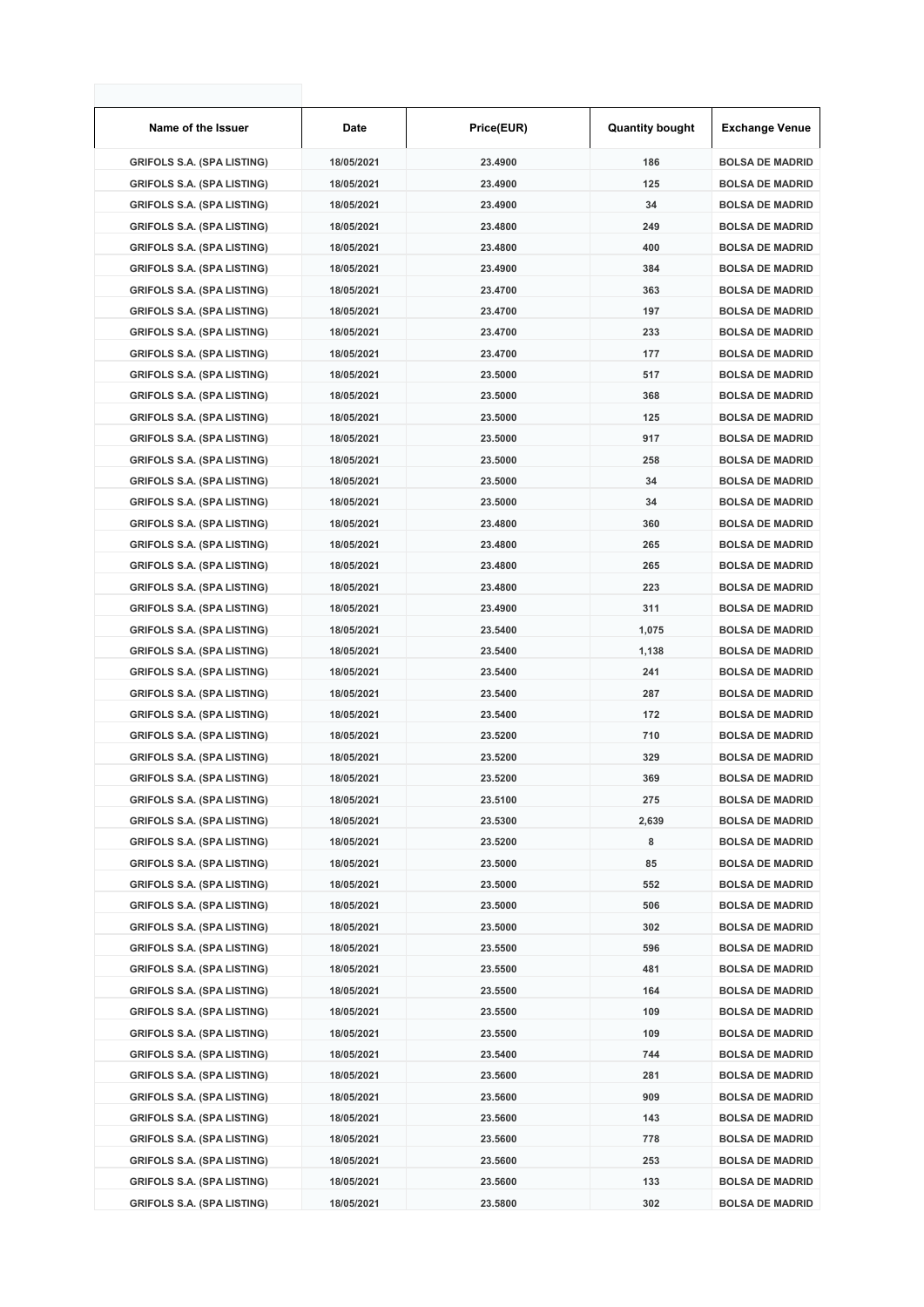| Name of the Issuer                                                     | Date                     | Price(EUR)         | <b>Quantity bought</b> | <b>Exchange Venue</b>                            |
|------------------------------------------------------------------------|--------------------------|--------------------|------------------------|--------------------------------------------------|
| <b>GRIFOLS S.A. (SPA LISTING)</b>                                      | 18/05/2021               | 23.5900            | 359                    | <b>BOLSA DE MADRID</b>                           |
| <b>GRIFOLS S.A. (SPA LISTING)</b>                                      | 18/05/2021               | 23.5900            | 494                    | <b>BOLSA DE MADRID</b>                           |
| <b>GRIFOLS S.A. (SPA LISTING)</b>                                      | 18/05/2021               | 23.5900            | 226                    | <b>BOLSA DE MADRID</b>                           |
| <b>GRIFOLS S.A. (SPA LISTING)</b>                                      | 18/05/2021               | 23.5900            | 198                    | <b>BOLSA DE MADRID</b>                           |
| <b>GRIFOLS S.A. (SPA LISTING)</b>                                      | 18/05/2021               | 23.5900            | 219                    | <b>BOLSA DE MADRID</b>                           |
| <b>GRIFOLS S.A. (SPA LISTING)</b>                                      | 18/05/2021               | 23.5900            | 166                    | <b>BOLSA DE MADRID</b>                           |
| <b>GRIFOLS S.A. (SPA LISTING)</b>                                      | 18/05/2021               | 23.5900            | 65                     | <b>BOLSA DE MADRID</b>                           |
| <b>GRIFOLS S.A. (SPA LISTING)</b>                                      | 18/05/2021               | 23.5800            | 524                    | <b>BOLSA DE MADRID</b>                           |
| <b>GRIFOLS S.A. (SPA LISTING)</b>                                      | 18/05/2021               | 23.5800            | 169                    | <b>BOLSA DE MADRID</b>                           |
| <b>GRIFOLS S.A. (SPA LISTING)</b>                                      | 18/05/2021               | 23.5900            | 334                    | <b>BOLSA DE MADRID</b>                           |
| <b>GRIFOLS S.A. (SPA LISTING)</b>                                      | 18/05/2021               | 23.5800            | 326                    | <b>BOLSA DE MADRID</b>                           |
| <b>GRIFOLS S.A. (SPA LISTING)</b>                                      | 18/05/2021               | 23.5800            | 240                    | <b>BOLSA DE MADRID</b>                           |
| <b>GRIFOLS S.A. (SPA LISTING)</b>                                      | 18/05/2021               | 23.5800            | 125                    | <b>BOLSA DE MADRID</b>                           |
| <b>GRIFOLS S.A. (SPA LISTING)</b>                                      | 18/05/2021               | 23.5800            | 287                    | <b>BOLSA DE MADRID</b>                           |
| <b>GRIFOLS S.A. (SPA LISTING)</b>                                      | 18/05/2021               | 23.5800            | 326                    | <b>BOLSA DE MADRID</b>                           |
| <b>GRIFOLS S.A. (SPA LISTING)</b>                                      | 18/05/2021               | 23.5800            | 326                    | <b>BOLSA DE MADRID</b>                           |
| <b>GRIFOLS S.A. (SPA LISTING)</b>                                      | 18/05/2021               | 23.5800            | 24                     | <b>BOLSA DE MADRID</b>                           |
| <b>GRIFOLS S.A. (SPA LISTING)</b>                                      | 18/05/2021               | 23.5900            | 210                    | <b>BOLSA DE MADRID</b>                           |
| <b>GRIFOLS S.A. (SPA LISTING)</b>                                      | 18/05/2021               | 23,6000            | 1,022                  | <b>BOLSA DE MADRID</b>                           |
| <b>GRIFOLS S.A. (SPA LISTING)</b>                                      | 18/05/2021               | 23.6000            | 1,152                  | <b>BOLSA DE MADRID</b>                           |
| <b>GRIFOLS S.A. (SPA LISTING)</b>                                      | 18/05/2021               | 23.6000            | 125                    | <b>BOLSA DE MADRID</b>                           |
| <b>GRIFOLS S.A. (SPA LISTING)</b>                                      | 18/05/2021               | 23.6000            | 283                    | <b>BOLSA DE MADRID</b>                           |
| <b>GRIFOLS S.A. (SPA LISTING)</b>                                      | 18/05/2021               | 23.6000            | 296                    | <b>BOLSA DE MADRID</b>                           |
| <b>GRIFOLS S.A. (SPA LISTING)</b>                                      | 18/05/2021               | 23.6000            | 223                    | <b>BOLSA DE MADRID</b>                           |
| <b>GRIFOLS S.A. (SPA LISTING)</b>                                      | 18/05/2021               | 23.6000            | 125                    | <b>BOLSA DE MADRID</b>                           |
| <b>GRIFOLS S.A. (SPA LISTING)</b>                                      | 18/05/2021               | 23.6000            | 82                     | <b>BOLSA DE MADRID</b>                           |
| <b>GRIFOLS S.A. (SPA LISTING)</b>                                      | 18/05/2021               | 23.6000            | 636                    | <b>BOLSA DE MADRID</b>                           |
| <b>GRIFOLS S.A. (SPA LISTING)</b>                                      | 18/05/2021               | 23.6100            | 214                    | <b>BOLSA DE MADRID</b>                           |
| <b>GRIFOLS S.A. (SPA LISTING)</b>                                      | 18/05/2021               | 23.6200            | 403                    | <b>BOLSA DE MADRID</b>                           |
| <b>GRIFOLS S.A. (SPA LISTING)</b>                                      | 18/05/2021               | 23.6200            | 216                    | <b>BOLSA DE MADRID</b>                           |
| <b>GRIFOLS S.A. (SPA LISTING)</b>                                      | 18/05/2021               | 23.6200            | 187                    | <b>BOLSA DE MADRID</b>                           |
| <b>GRIFOLS S.A. (SPA LISTING)</b>                                      | 18/05/2021               | 23.6200            | 230                    | <b>BOLSA DE MADRID</b>                           |
| <b>GRIFOLS S.A. (SPA LISTING)</b>                                      | 18/05/2021               | 23.6100            | 555                    | <b>BOLSA DE MADRID</b>                           |
| <b>GRIFOLS S.A. (SPA LISTING)</b>                                      | 18/05/2021               | 23.6100            | 125                    | <b>BOLSA DE MADRID</b>                           |
| <b>GRIFOLS S.A. (SPA LISTING)</b>                                      | 18/05/2021               | 23.6100            | 46                     | <b>BOLSA DE MADRID</b>                           |
| <b>GRIFOLS S.A. (SPA LISTING)</b>                                      | 18/05/2021               | 23.6100            | 310                    | <b>BOLSA DE MADRID</b>                           |
| <b>GRIFOLS S.A. (SPA LISTING)</b>                                      | 18/05/2021               | 23.6200            | 368                    | <b>BOLSA DE MADRID</b>                           |
| <b>GRIFOLS S.A. (SPA LISTING)</b>                                      | 18/05/2021               | 23.6100            | 3                      | <b>BOLSA DE MADRID</b>                           |
| <b>GRIFOLS S.A. (SPA LISTING)</b>                                      | 18/05/2021               | 23.6200            | 261                    | <b>BOLSA DE MADRID</b>                           |
| <b>GRIFOLS S.A. (SPA LISTING)</b>                                      | 18/05/2021               | 23.6200            | 268                    | <b>BOLSA DE MADRID</b>                           |
| <b>GRIFOLS S.A. (SPA LISTING)</b>                                      | 18/05/2021               | 23.6200            | 125                    | <b>BOLSA DE MADRID</b>                           |
| <b>GRIFOLS S.A. (SPA LISTING)</b>                                      | 18/05/2021               | 23.6200            | 92                     | <b>BOLSA DE MADRID</b>                           |
| <b>GRIFOLS S.A. (SPA LISTING)</b>                                      | 18/05/2021               | 23.6200            | 22                     | <b>BOLSA DE MADRID</b>                           |
| <b>GRIFOLS S.A. (SPA LISTING)</b>                                      | 18/05/2021               | 23.6200            | 107                    | <b>BOLSA DE MADRID</b>                           |
| <b>GRIFOLS S.A. (SPA LISTING)</b>                                      | 18/05/2021               | 23.6200            | 616                    | <b>BOLSA DE MADRID</b>                           |
| <b>GRIFOLS S.A. (SPA LISTING)</b>                                      | 18/05/2021               | 23.6100            | 307                    | <b>BOLSA DE MADRID</b>                           |
| <b>GRIFOLS S.A. (SPA LISTING)</b><br><b>GRIFOLS S.A. (SPA LISTING)</b> | 18/05/2021<br>18/05/2021 | 23.6100<br>23.6100 | 90<br>249              | <b>BOLSA DE MADRID</b><br><b>BOLSA DE MADRID</b> |
| <b>GRIFOLS S.A. (SPA LISTING)</b>                                      | 18/05/2021               | 23.6100            | 212                    | <b>BOLSA DE MADRID</b>                           |
| <b>GRIFOLS S.A. (SPA LISTING)</b>                                      | 18/05/2021               | 23.6100            | 61                     | <b>BOLSA DE MADRID</b>                           |
|                                                                        |                          |                    |                        |                                                  |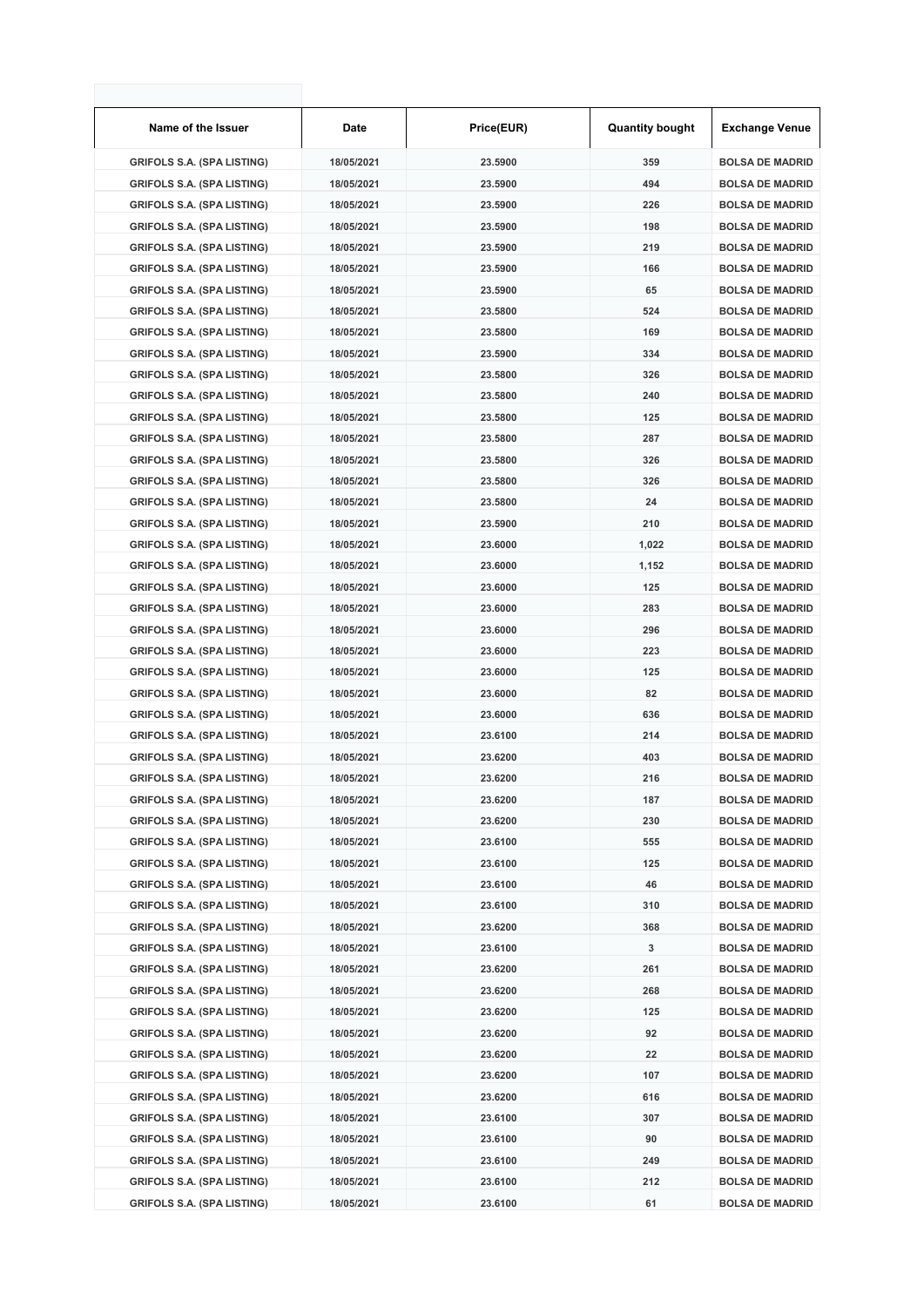| Name of the Issuer                | Date       | Price(EUR) | <b>Quantity bought</b> | <b>Exchange Venue</b>  |
|-----------------------------------|------------|------------|------------------------|------------------------|
| <b>GRIFOLS S.A. (SPA LISTING)</b> | 18/05/2021 | 23.5900    | 223                    | <b>BOLSA DE MADRID</b> |
| <b>GRIFOLS S.A. (SPA LISTING)</b> | 18/05/2021 | 23.5900    | 74                     | <b>BOLSA DE MADRID</b> |
| <b>GRIFOLS S.A. (SPA LISTING)</b> | 18/05/2021 | 23.6000    | 303                    | <b>BOLSA DE MADRID</b> |
| <b>GRIFOLS S.A. (SPA LISTING)</b> | 18/05/2021 | 23.6100    | 898                    | <b>BOLSA DE MADRID</b> |
| <b>GRIFOLS S.A. (SPA LISTING)</b> | 18/05/2021 | 23.6100    | 280                    | <b>BOLSA DE MADRID</b> |
| <b>GRIFOLS S.A. (SPA LISTING)</b> | 18/05/2021 | 23.6100    | 269                    | <b>BOLSA DE MADRID</b> |
| <b>GRIFOLS S.A. (SPA LISTING)</b> | 18/05/2021 | 23.6100    | 278                    | <b>BOLSA DE MADRID</b> |
| <b>GRIFOLS S.A. (SPA LISTING)</b> | 18/05/2021 | 23.6000    | 378                    | <b>BOLSA DE MADRID</b> |
| <b>GRIFOLS S.A. (SPA LISTING)</b> | 19/05/2021 | 23.5200    | 396                    | <b>BOLSA DE MADRID</b> |
| <b>GRIFOLS S.A. (SPA LISTING)</b> | 19/05/2021 | 23.5100    | 362                    | <b>BOLSA DE MADRID</b> |
| <b>GRIFOLS S.A. (SPA LISTING)</b> | 19/05/2021 | 23.5100    | 19                     | <b>BOLSA DE MADRID</b> |
| <b>GRIFOLS S.A. (SPA LISTING)</b> | 19/05/2021 | 23.5100    | 191                    | <b>BOLSA DE MADRID</b> |
| <b>GRIFOLS S.A. (SPA LISTING)</b> | 19/05/2021 | 23.5100    | 125                    | <b>BOLSA DE MADRID</b> |
| <b>GRIFOLS S.A. (SPA LISTING)</b> | 19/05/2021 | 23.5100    | 32                     | <b>BOLSA DE MADRID</b> |
| <b>GRIFOLS S.A. (SPA LISTING)</b> | 19/05/2021 | 23.5100    | 24                     | <b>BOLSA DE MADRID</b> |
| <b>GRIFOLS S.A. (SPA LISTING)</b> | 19/05/2021 | 23.5100    | 24                     | <b>BOLSA DE MADRID</b> |
| <b>GRIFOLS S.A. (SPA LISTING)</b> | 19/05/2021 | 23.5000    | 324                    | <b>BOLSA DE MADRID</b> |
| <b>GRIFOLS S.A. (SPA LISTING)</b> | 19/05/2021 | 23.5000    | 316                    | <b>BOLSA DE MADRID</b> |
| <b>GRIFOLS S.A. (SPA LISTING)</b> | 19/05/2021 | 23.5900    | 176                    | <b>BOLSA DE MADRID</b> |
| <b>GRIFOLS S.A. (SPA LISTING)</b> | 19/05/2021 | 23.5900    | 290                    | <b>BOLSA DE MADRID</b> |
| <b>GRIFOLS S.A. (SPA LISTING)</b> | 19/05/2021 | 23.5900    | 114                    | <b>BOLSA DE MADRID</b> |
| <b>GRIFOLS S.A. (SPA LISTING)</b> | 19/05/2021 | 23.5900    | 350                    | <b>BOLSA DE MADRID</b> |
| <b>GRIFOLS S.A. (SPA LISTING)</b> | 19/05/2021 | 23.5900    | 114                    | <b>BOLSA DE MADRID</b> |
| <b>GRIFOLS S.A. (SPA LISTING)</b> | 19/05/2021 | 23.5900    | 200                    | <b>BOLSA DE MADRID</b> |
| <b>GRIFOLS S.A. (SPA LISTING)</b> | 19/05/2021 | 23.5900    | 206                    | <b>BOLSA DE MADRID</b> |
| <b>GRIFOLS S.A. (SPA LISTING)</b> | 19/05/2021 | 23.5800    | 270                    | <b>BOLSA DE MADRID</b> |
| <b>GRIFOLS S.A. (SPA LISTING)</b> | 19/05/2021 | 23.5800    | 290                    | <b>BOLSA DE MADRID</b> |
| <b>GRIFOLS S.A. (SPA LISTING)</b> | 19/05/2021 | 23.5700    | 260                    | <b>BOLSA DE MADRID</b> |
| <b>GRIFOLS S.A. (SPA LISTING)</b> | 19/05/2021 | 23.5700    | 53                     | <b>BOLSA DE MADRID</b> |
| <b>GRIFOLS S.A. (SPA LISTING)</b> | 19/05/2021 | 23.5400    | 289                    | <b>BOLSA DE MADRID</b> |
| <b>GRIFOLS S.A. (SPA LISTING)</b> | 19/05/2021 | 23.5400    | 369                    | <b>BOLSA DE MADRID</b> |
| <b>GRIFOLS S.A. (SPA LISTING)</b> | 19/05/2021 | 23.5400    | 282                    | <b>BOLSA DE MADRID</b> |
| <b>GRIFOLS S.A. (SPA LISTING)</b> | 19/05/2021 | 23.5200    | 284                    | <b>BOLSA DE MADRID</b> |
| <b>GRIFOLS S.A. (SPA LISTING)</b> | 19/05/2021 | 23.4800    | 238                    | <b>BOLSA DE MADRID</b> |
| <b>GRIFOLS S.A. (SPA LISTING)</b> | 19/05/2021 | 23.4600    | 228                    | <b>BOLSA DE MADRID</b> |
| <b>GRIFOLS S.A. (SPA LISTING)</b> | 19/05/2021 | 23.4600    | 57                     | <b>BOLSA DE MADRID</b> |
| <b>GRIFOLS S.A. (SPA LISTING)</b> | 19/05/2021 | 23.5200    | 305                    | <b>BOLSA DE MADRID</b> |
| <b>GRIFOLS S.A. (SPA LISTING)</b> | 19/05/2021 | 23.5200    | 127                    | <b>BOLSA DE MADRID</b> |
| <b>GRIFOLS S.A. (SPA LISTING)</b> | 19/05/2021 | 23.5200    | 133                    | <b>BOLSA DE MADRID</b> |
| <b>GRIFOLS S.A. (SPA LISTING)</b> | 19/05/2021 | 23.5200    | 133                    | <b>BOLSA DE MADRID</b> |
| <b>GRIFOLS S.A. (SPA LISTING)</b> | 19/05/2021 | 23.5100    | 279                    | <b>BOLSA DE MADRID</b> |
| <b>GRIFOLS S.A. (SPA LISTING)</b> | 19/05/2021 | 23.5100    | 276                    | <b>BOLSA DE MADRID</b> |
| <b>GRIFOLS S.A. (SPA LISTING)</b> | 19/05/2021 | 23.5100    | 285                    | <b>BOLSA DE MADRID</b> |
| <b>GRIFOLS S.A. (SPA LISTING)</b> | 19/05/2021 | 23.5100    | 133                    | <b>BOLSA DE MADRID</b> |
| <b>GRIFOLS S.A. (SPA LISTING)</b> | 19/05/2021 | 23.5000    | 272                    | <b>BOLSA DE MADRID</b> |
| <b>GRIFOLS S.A. (SPA LISTING)</b> | 19/05/2021 | 23.4800    | 364                    | <b>BOLSA DE MADRID</b> |
| <b>GRIFOLS S.A. (SPA LISTING)</b> | 19/05/2021 | 23.4600    | 60                     | <b>BOLSA DE MADRID</b> |
| <b>GRIFOLS S.A. (SPA LISTING)</b> | 19/05/2021 | 23.4700    | 301                    | <b>BOLSA DE MADRID</b> |
| <b>GRIFOLS S.A. (SPA LISTING)</b> | 19/05/2021 | 23.4700    | 309                    | <b>BOLSA DE MADRID</b> |
| <b>GRIFOLS S.A. (SPA LISTING)</b> | 19/05/2021 | 23.4700    | 297                    | <b>BOLSA DE MADRID</b> |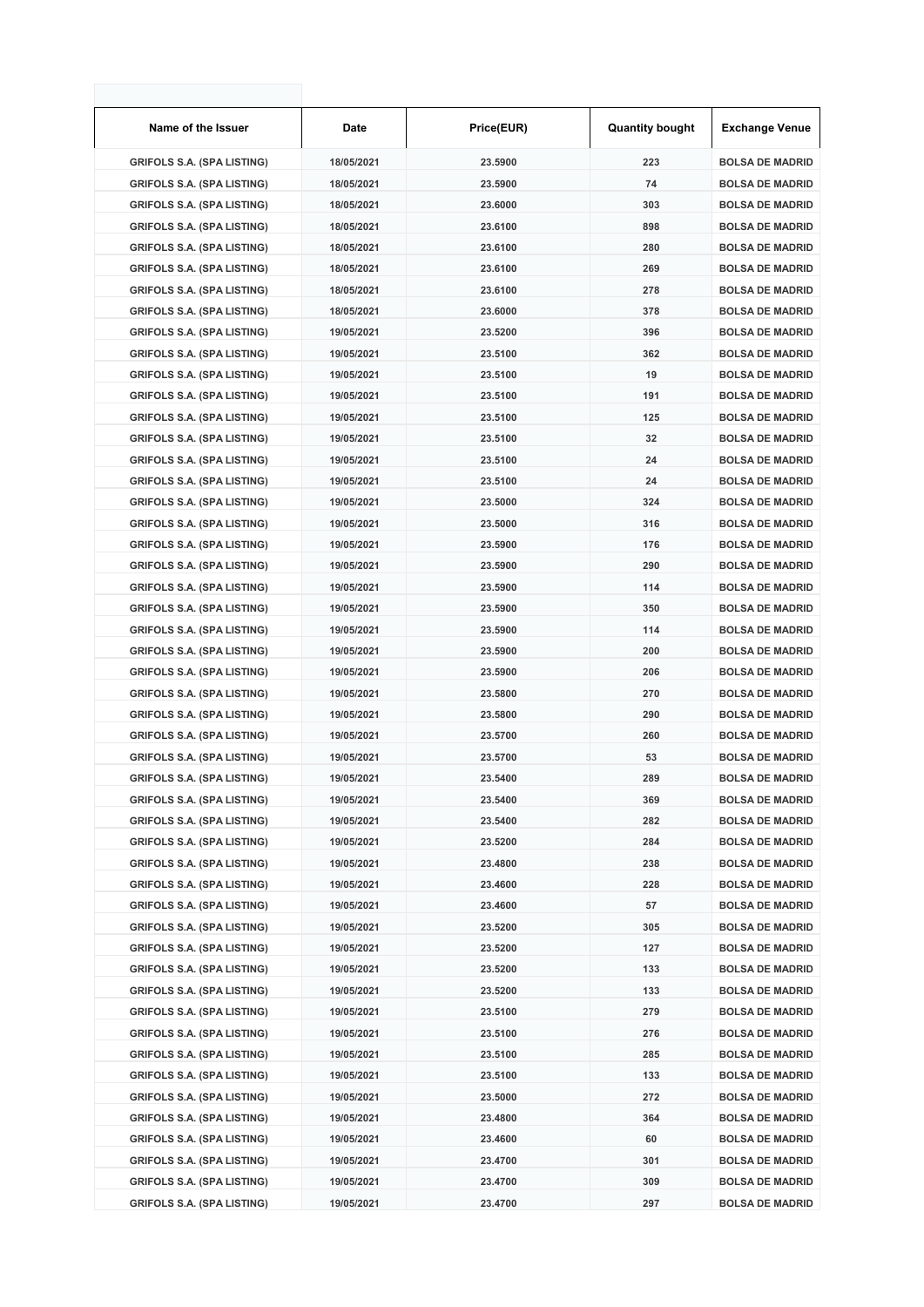| Name of the Issuer                | Date       | Price(EUR) | <b>Quantity bought</b> | <b>Exchange Venue</b>  |
|-----------------------------------|------------|------------|------------------------|------------------------|
| <b>GRIFOLS S.A. (SPA LISTING)</b> | 19/05/2021 | 23.4800    | 282                    | <b>BOLSA DE MADRID</b> |
| <b>GRIFOLS S.A. (SPA LISTING)</b> | 19/05/2021 | 23.5100    | 343                    | <b>BOLSA DE MADRID</b> |
| <b>GRIFOLS S.A. (SPA LISTING)</b> | 19/05/2021 | 23.5100    | 346                    | <b>BOLSA DE MADRID</b> |
| <b>GRIFOLS S.A. (SPA LISTING)</b> | 19/05/2021 | 23.5100    | 196                    | <b>BOLSA DE MADRID</b> |
| <b>GRIFOLS S.A. (SPA LISTING)</b> | 19/05/2021 | 23.5200    | 314                    | <b>BOLSA DE MADRID</b> |
| <b>GRIFOLS S.A. (SPA LISTING)</b> | 19/05/2021 | 23.5200    | 127                    | <b>BOLSA DE MADRID</b> |
| <b>GRIFOLS S.A. (SPA LISTING)</b> | 19/05/2021 | 23.5200    | 272                    | <b>BOLSA DE MADRID</b> |
| <b>GRIFOLS S.A. (SPA LISTING)</b> | 19/05/2021 | 23.5200    | 189                    | <b>BOLSA DE MADRID</b> |
| <b>GRIFOLS S.A. (SPA LISTING)</b> | 19/05/2021 | 23.5000    | 257                    | <b>BOLSA DE MADRID</b> |
| <b>GRIFOLS S.A. (SPA LISTING)</b> | 19/05/2021 | 23.5000    | 65                     | <b>BOLSA DE MADRID</b> |
| <b>GRIFOLS S.A. (SPA LISTING)</b> | 19/05/2021 | 23.5000    | 122                    | <b>BOLSA DE MADRID</b> |
| <b>GRIFOLS S.A. (SPA LISTING)</b> | 19/05/2021 | 23.5000    | 172                    | <b>BOLSA DE MADRID</b> |
| <b>GRIFOLS S.A. (SPA LISTING)</b> | 19/05/2021 | 23.5200    | 275                    | <b>BOLSA DE MADRID</b> |
| <b>GRIFOLS S.A. (SPA LISTING)</b> | 19/05/2021 | 23.5200    | 269                    | <b>BOLSA DE MADRID</b> |
| <b>GRIFOLS S.A. (SPA LISTING)</b> | 19/05/2021 | 23.5300    | 100                    | <b>BOLSA DE MADRID</b> |
| <b>GRIFOLS S.A. (SPA LISTING)</b> | 19/05/2021 | 23.5500    | 294                    | <b>BOLSA DE MADRID</b> |
| <b>GRIFOLS S.A. (SPA LISTING)</b> | 19/05/2021 | 23.5500    | 127                    | <b>BOLSA DE MADRID</b> |
| <b>GRIFOLS S.A. (SPA LISTING)</b> | 19/05/2021 | 23.5500    | 348                    | <b>BOLSA DE MADRID</b> |
| <b>GRIFOLS S.A. (SPA LISTING)</b> | 19/05/2021 | 23.5500    | 154                    | <b>BOLSA DE MADRID</b> |
| <b>GRIFOLS S.A. (SPA LISTING)</b> | 19/05/2021 | 23.6000    | 337                    | <b>BOLSA DE MADRID</b> |
| <b>GRIFOLS S.A. (SPA LISTING)</b> | 19/05/2021 | 23.6300    | 148                    | <b>BOLSA DE MADRID</b> |
| <b>GRIFOLS S.A. (SPA LISTING)</b> | 19/05/2021 | 23.6300    | 272                    | <b>BOLSA DE MADRID</b> |
| <b>GRIFOLS S.A. (SPA LISTING)</b> | 19/05/2021 | 23.6300    | 285                    | <b>BOLSA DE MADRID</b> |
| <b>GRIFOLS S.A. (SPA LISTING)</b> | 19/05/2021 | 23.6300    | 272                    | <b>BOLSA DE MADRID</b> |
| <b>GRIFOLS S.A. (SPA LISTING)</b> | 19/05/2021 | 23.6600    | 168                    | <b>BOLSA DE MADRID</b> |
| <b>GRIFOLS S.A. (SPA LISTING)</b> | 19/05/2021 | 23.6600    | 133                    | <b>BOLSA DE MADRID</b> |
| <b>GRIFOLS S.A. (SPA LISTING)</b> | 19/05/2021 | 23.6500    | 307                    | <b>BOLSA DE MADRID</b> |
| <b>GRIFOLS S.A. (SPA LISTING)</b> | 19/05/2021 | 23.6500    | 291                    | <b>BOLSA DE MADRID</b> |
| <b>GRIFOLS S.A. (SPA LISTING)</b> | 19/05/2021 | 23.6600    | 310                    | <b>BOLSA DE MADRID</b> |
| <b>GRIFOLS S.A. (SPA LISTING)</b> | 19/05/2021 | 23.6300    | 283                    | <b>BOLSA DE MADRID</b> |
| <b>GRIFOLS S.A. (SPA LISTING)</b> | 19/05/2021 | 23.6300    | 274                    | <b>BOLSA DE MADRID</b> |
| <b>GRIFOLS S.A. (SPA LISTING)</b> | 19/05/2021 | 23.6400    | 281                    | <b>BOLSA DE MADRID</b> |
| <b>GRIFOLS S.A. (SPA LISTING)</b> | 19/05/2021 | 23.6500    | 200                    | <b>BOLSA DE MADRID</b> |
| <b>GRIFOLS S.A. (SPA LISTING)</b> | 19/05/2021 | 23.6400    | 304                    | <b>BOLSA DE MADRID</b> |
| <b>GRIFOLS S.A. (SPA LISTING)</b> | 19/05/2021 | 23.6600    | 141                    | <b>BOLSA DE MADRID</b> |
| <b>GRIFOLS S.A. (SPA LISTING)</b> | 19/05/2021 | 23.6600    | 111                    | <b>BOLSA DE MADRID</b> |
| <b>GRIFOLS S.A. (SPA LISTING)</b> | 19/05/2021 | 23.6600    | 69                     | <b>BOLSA DE MADRID</b> |
| <b>GRIFOLS S.A. (SPA LISTING)</b> | 19/05/2021 | 23.6400    | 272                    | <b>BOLSA DE MADRID</b> |
| <b>GRIFOLS S.A. (SPA LISTING)</b> | 19/05/2021 | 23.6400    | 235                    | <b>BOLSA DE MADRID</b> |
| <b>GRIFOLS S.A. (SPA LISTING)</b> | 19/05/2021 | 23.6400    | 120                    | <b>BOLSA DE MADRID</b> |
| <b>GRIFOLS S.A. (SPA LISTING)</b> | 19/05/2021 | 23.6400    | 207                    | <b>BOLSA DE MADRID</b> |
| <b>GRIFOLS S.A. (SPA LISTING)</b> | 19/05/2021 | 23.6300    | 26                     | <b>BOLSA DE MADRID</b> |
| <b>GRIFOLS S.A. (SPA LISTING)</b> | 19/05/2021 | 23.6300    | 247                    | <b>BOLSA DE MADRID</b> |
| <b>GRIFOLS S.A. (SPA LISTING)</b> | 19/05/2021 | 23.6500    | 63                     | <b>BOLSA DE MADRID</b> |
| <b>GRIFOLS S.A. (SPA LISTING)</b> | 19/05/2021 | 23.6500    | 149                    | <b>BOLSA DE MADRID</b> |
| <b>GRIFOLS S.A. (SPA LISTING)</b> | 19/05/2021 | 23.6500    | 111                    | <b>BOLSA DE MADRID</b> |
| <b>GRIFOLS S.A. (SPA LISTING)</b> | 19/05/2021 | 23.6400    | 555                    | <b>BOLSA DE MADRID</b> |
| <b>GRIFOLS S.A. (SPA LISTING)</b> | 19/05/2021 | 23.6400    | 43                     | <b>BOLSA DE MADRID</b> |
| <b>GRIFOLS S.A. (SPA LISTING)</b> | 19/05/2021 | 23.6400    | 266                    | <b>BOLSA DE MADRID</b> |
| <b>GRIFOLS S.A. (SPA LISTING)</b> | 19/05/2021 | 23.6100    | 99                     | <b>BOLSA DE MADRID</b> |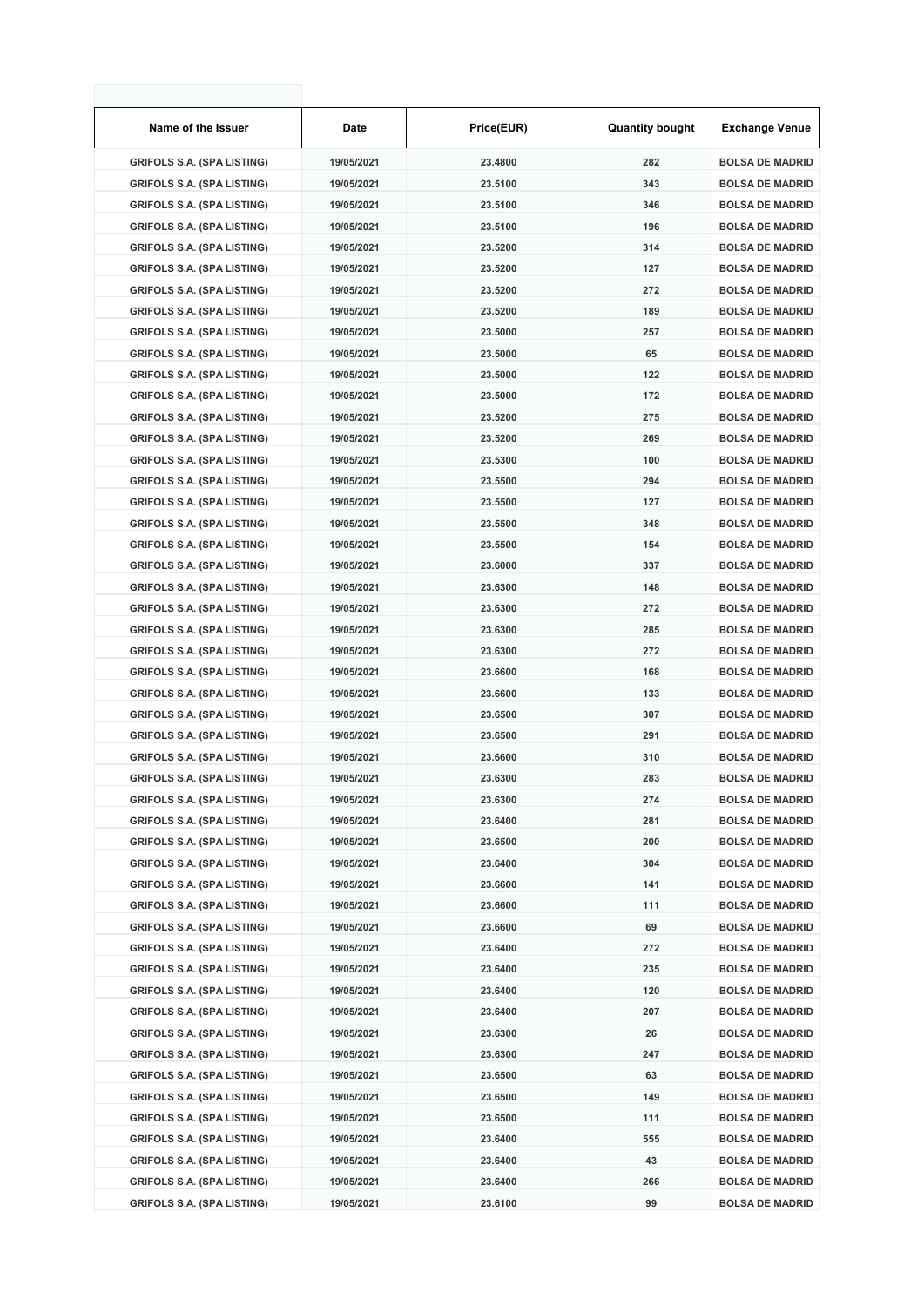| Name of the Issuer                | Date       | Price(EUR) | <b>Quantity bought</b> | <b>Exchange Venue</b>  |
|-----------------------------------|------------|------------|------------------------|------------------------|
| <b>GRIFOLS S.A. (SPA LISTING)</b> | 19/05/2021 | 23.6300    | 271                    | <b>BOLSA DE MADRID</b> |
| <b>GRIFOLS S.A. (SPA LISTING)</b> | 19/05/2021 | 23.6300    | 150                    | <b>BOLSA DE MADRID</b> |
| <b>GRIFOLS S.A. (SPA LISTING)</b> | 19/05/2021 | 23.6300    | 127                    | <b>BOLSA DE MADRID</b> |
| <b>GRIFOLS S.A. (SPA LISTING)</b> | 19/05/2021 | 23.6300    | 8                      | <b>BOLSA DE MADRID</b> |
| <b>GRIFOLS S.A. (SPA LISTING)</b> | 19/05/2021 | 23.6100    | 336                    | <b>BOLSA DE MADRID</b> |
| <b>GRIFOLS S.A. (SPA LISTING)</b> | 19/05/2021 | 23.6000    | 326                    | <b>BOLSA DE MADRID</b> |
| <b>GRIFOLS S.A. (SPA LISTING)</b> | 19/05/2021 | 23.6000    | 300                    | <b>BOLSA DE MADRID</b> |
| <b>GRIFOLS S.A. (SPA LISTING)</b> | 19/05/2021 | 23.6000    | 22                     | <b>BOLSA DE MADRID</b> |
| <b>GRIFOLS S.A. (SPA LISTING)</b> | 19/05/2021 | 23.6000    | 127                    | <b>BOLSA DE MADRID</b> |
| <b>GRIFOLS S.A. (SPA LISTING)</b> | 19/05/2021 | 23.6000    | 126                    | <b>BOLSA DE MADRID</b> |
| <b>GRIFOLS S.A. (SPA LISTING)</b> | 19/05/2021 | 23.5900    | 271                    | <b>BOLSA DE MADRID</b> |
| <b>GRIFOLS S.A. (SPA LISTING)</b> | 19/05/2021 | 23.5800    | 100                    | <b>BOLSA DE MADRID</b> |
| <b>GRIFOLS S.A. (SPA LISTING)</b> | 19/05/2021 | 23.5900    | 22                     | <b>BOLSA DE MADRID</b> |
| <b>GRIFOLS S.A. (SPA LISTING)</b> | 19/05/2021 | 23.5900    | 136                    | <b>BOLSA DE MADRID</b> |
| <b>GRIFOLS S.A. (SPA LISTING)</b> | 19/05/2021 | 23.5900    | 142                    | <b>BOLSA DE MADRID</b> |
| <b>GRIFOLS S.A. (SPA LISTING)</b> | 19/05/2021 | 23.5900    | 1                      | <b>BOLSA DE MADRID</b> |
| <b>GRIFOLS S.A. (SPA LISTING)</b> | 19/05/2021 | 23.5800    | 307                    | <b>BOLSA DE MADRID</b> |
| <b>GRIFOLS S.A. (SPA LISTING)</b> | 19/05/2021 | 23.5700    | 278                    | <b>BOLSA DE MADRID</b> |
| <b>GRIFOLS S.A. (SPA LISTING)</b> | 19/05/2021 | 23.5800    | 100                    | <b>BOLSA DE MADRID</b> |
| <b>GRIFOLS S.A. (SPA LISTING)</b> | 19/05/2021 | 23.5800    | 193                    | <b>BOLSA DE MADRID</b> |
| <b>GRIFOLS S.A. (SPA LISTING)</b> | 19/05/2021 | 23.5800    | 165                    | <b>BOLSA DE MADRID</b> |
| <b>GRIFOLS S.A. (SPA LISTING)</b> | 19/05/2021 | 23.5800    | 127                    | <b>BOLSA DE MADRID</b> |
| <b>GRIFOLS S.A. (SPA LISTING)</b> | 19/05/2021 | 23.5800    | 221                    | <b>BOLSA DE MADRID</b> |
| <b>GRIFOLS S.A. (SPA LISTING)</b> | 19/05/2021 | 23.5800    | 324                    | <b>BOLSA DE MADRID</b> |
| <b>GRIFOLS S.A. (SPA LISTING)</b> | 19/05/2021 | 23.5800    | 275                    | <b>BOLSA DE MADRID</b> |
| <b>GRIFOLS S.A. (SPA LISTING)</b> | 19/05/2021 | 23.5000    | 609                    | <b>BOLSA DE MADRID</b> |
| <b>GRIFOLS S.A. (SPA LISTING)</b> | 19/05/2021 | 23.4700    | 84                     | <b>BOLSA DE MADRID</b> |
| <b>GRIFOLS S.A. (SPA LISTING)</b> | 19/05/2021 | 23.4900    | 17                     | <b>BOLSA DE MADRID</b> |
| <b>GRIFOLS S.A. (SPA LISTING)</b> | 19/05/2021 | 23.4900    | 22                     | <b>BOLSA DE MADRID</b> |
| <b>GRIFOLS S.A. (SPA LISTING)</b> | 19/05/2021 | 23.4900    | 99                     | <b>BOLSA DE MADRID</b> |
| <b>GRIFOLS S.A. (SPA LISTING)</b> | 19/05/2021 | 23.4900    | 127                    | <b>BOLSA DE MADRID</b> |
| <b>GRIFOLS S.A. (SPA LISTING)</b> | 19/05/2021 | 23.4900    | 47                     | <b>BOLSA DE MADRID</b> |
| <b>GRIFOLS S.A. (SPA LISTING)</b> | 19/05/2021 | 23.4900    | 113                    | <b>BOLSA DE MADRID</b> |
| <b>GRIFOLS S.A. (SPA LISTING)</b> | 19/05/2021 | 23.4900    | 187                    | <b>BOLSA DE MADRID</b> |
| <b>GRIFOLS S.A. (SPA LISTING)</b> | 19/05/2021 | 23.4600    | 273                    | <b>BOLSA DE MADRID</b> |
| <b>GRIFOLS S.A. (SPA LISTING)</b> | 19/05/2021 | 23.4600    | 265                    | <b>BOLSA DE MADRID</b> |
| <b>GRIFOLS S.A. (SPA LISTING)</b> | 19/05/2021 | 23.4600    | 53                     | <b>BOLSA DE MADRID</b> |
| <b>GRIFOLS S.A. (SPA LISTING)</b> | 19/05/2021 | 23.4500    | 273                    | <b>BOLSA DE MADRID</b> |
| <b>GRIFOLS S.A. (SPA LISTING)</b> | 19/05/2021 | 23.4500    | 273                    | <b>BOLSA DE MADRID</b> |
| <b>GRIFOLS S.A. (SPA LISTING)</b> | 19/05/2021 | 23.4500    | 44                     | <b>BOLSA DE MADRID</b> |
| <b>GRIFOLS S.A. (SPA LISTING)</b> | 19/05/2021 | 23.4500    | 281                    | <b>BOLSA DE MADRID</b> |
| <b>GRIFOLS S.A. (SPA LISTING)</b> | 19/05/2021 | 23.4300    | 195                    | <b>BOLSA DE MADRID</b> |
| <b>GRIFOLS S.A. (SPA LISTING)</b> | 19/05/2021 | 23.4300    | 126                    | <b>BOLSA DE MADRID</b> |
| <b>GRIFOLS S.A. (SPA LISTING)</b> | 19/05/2021 | 23.4400    | 283                    | <b>BOLSA DE MADRID</b> |
| <b>GRIFOLS S.A. (SPA LISTING)</b> | 19/05/2021 | 23.4300    | 183                    | <b>BOLSA DE MADRID</b> |
| <b>GRIFOLS S.A. (SPA LISTING)</b> | 19/05/2021 | 23.4300    | 111                    | <b>BOLSA DE MADRID</b> |
| <b>GRIFOLS S.A. (SPA LISTING)</b> | 19/05/2021 | 23.4300    | 514                    | <b>BOLSA DE MADRID</b> |
| <b>GRIFOLS S.A. (SPA LISTING)</b> | 19/05/2021 | 23.4300    | 67                     | <b>BOLSA DE MADRID</b> |
| <b>GRIFOLS S.A. (SPA LISTING)</b> | 19/05/2021 | 23.4100    | 274                    | <b>BOLSA DE MADRID</b> |
| <b>GRIFOLS S.A. (SPA LISTING)</b> | 19/05/2021 | 23.4200    | 297                    | <b>BOLSA DE MADRID</b> |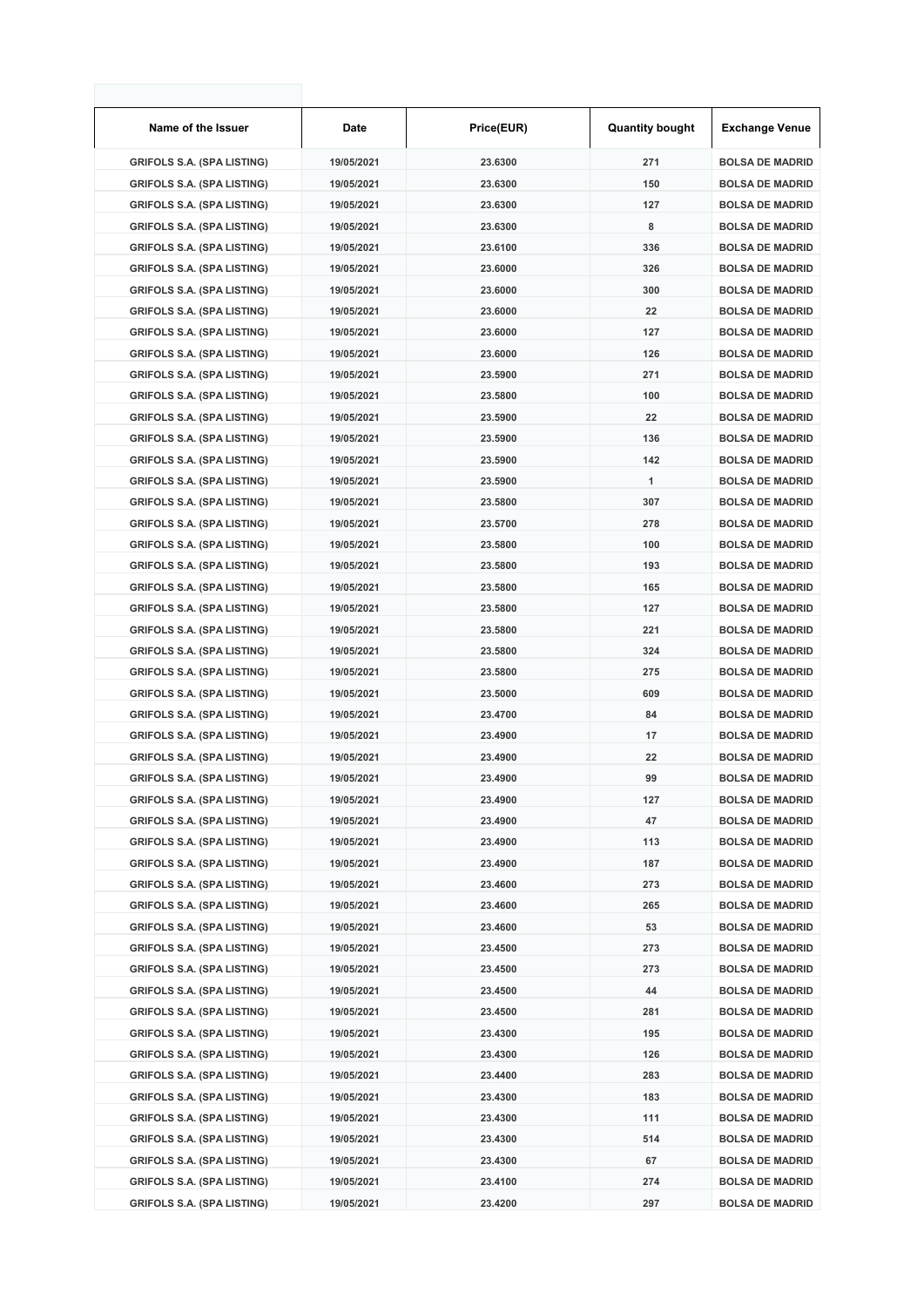| Name of the Issuer                | Date       | Price(EUR) | <b>Quantity bought</b> | <b>Exchange Venue</b>  |
|-----------------------------------|------------|------------|------------------------|------------------------|
| <b>GRIFOLS S.A. (SPA LISTING)</b> | 19/05/2021 | 23.4200    | 292                    | <b>BOLSA DE MADRID</b> |
| <b>GRIFOLS S.A. (SPA LISTING)</b> | 19/05/2021 | 23.4100    | 134                    | <b>BOLSA DE MADRID</b> |
| <b>GRIFOLS S.A. (SPA LISTING)</b> | 19/05/2021 | 23.4100    | 180                    | <b>BOLSA DE MADRID</b> |
| <b>GRIFOLS S.A. (SPA LISTING)</b> | 19/05/2021 | 23.4100    | 29                     | <b>BOLSA DE MADRID</b> |
| <b>GRIFOLS S.A. (SPA LISTING)</b> | 19/05/2021 | 23.4100    | 281                    | <b>BOLSA DE MADRID</b> |
| <b>GRIFOLS S.A. (SPA LISTING)</b> | 19/05/2021 | 23.4000    | 297                    | <b>BOLSA DE MADRID</b> |
| <b>GRIFOLS S.A. (SPA LISTING)</b> | 19/05/2021 | 23.3900    | 304                    | <b>BOLSA DE MADRID</b> |
| <b>GRIFOLS S.A. (SPA LISTING)</b> | 19/05/2021 | 23.3900    | 295                    | <b>BOLSA DE MADRID</b> |
| <b>GRIFOLS S.A. (SPA LISTING)</b> | 19/05/2021 | 23.3800    | 176                    | <b>BOLSA DE MADRID</b> |
| <b>GRIFOLS S.A. (SPA LISTING)</b> | 19/05/2021 | 23.3800    | 94                     | <b>BOLSA DE MADRID</b> |
| <b>GRIFOLS S.A. (SPA LISTING)</b> | 19/05/2021 | 23.3700    | 170                    | <b>BOLSA DE MADRID</b> |
| <b>GRIFOLS S.A. (SPA LISTING)</b> | 19/05/2021 | 23.3700    | 154                    | <b>BOLSA DE MADRID</b> |
| <b>GRIFOLS S.A. (SPA LISTING)</b> | 19/05/2021 | 23.3600    | 158                    | <b>BOLSA DE MADRID</b> |
| <b>GRIFOLS S.A. (SPA LISTING)</b> | 19/05/2021 | 23.3600    | 88                     | <b>BOLSA DE MADRID</b> |
| <b>GRIFOLS S.A. (SPA LISTING)</b> | 19/05/2021 | 23.3800    | 300                    | <b>BOLSA DE MADRID</b> |
| <b>GRIFOLS S.A. (SPA LISTING)</b> | 19/05/2021 | 23.3800    | 210                    | <b>BOLSA DE MADRID</b> |
| <b>GRIFOLS S.A. (SPA LISTING)</b> | 19/05/2021 | 23.3800    | 81                     | <b>BOLSA DE MADRID</b> |
| <b>GRIFOLS S.A. (SPA LISTING)</b> | 19/05/2021 | 23.3900    | 83                     | <b>BOLSA DE MADRID</b> |
| <b>GRIFOLS S.A. (SPA LISTING)</b> | 19/05/2021 | 23.3900    | 87                     | <b>BOLSA DE MADRID</b> |
| <b>GRIFOLS S.A. (SPA LISTING)</b> | 19/05/2021 | 23.3900    | 155                    | <b>BOLSA DE MADRID</b> |
| <b>GRIFOLS S.A. (SPA LISTING)</b> | 19/05/2021 | 23.3800    | 863                    | <b>BOLSA DE MADRID</b> |
| <b>GRIFOLS S.A. (SPA LISTING)</b> | 19/05/2021 | 23.3900    | 307                    | <b>BOLSA DE MADRID</b> |
| <b>GRIFOLS S.A. (SPA LISTING)</b> | 19/05/2021 | 23.3900    | 618                    | <b>BOLSA DE MADRID</b> |
| <b>GRIFOLS S.A. (SPA LISTING)</b> | 19/05/2021 | 23.3400    | 103                    | <b>BOLSA DE MADRID</b> |
| <b>GRIFOLS S.A. (SPA LISTING)</b> | 19/05/2021 | 23.3400    | 115                    | <b>BOLSA DE MADRID</b> |
| <b>GRIFOLS S.A. (SPA LISTING)</b> | 19/05/2021 | 23.3400    | 70                     | <b>BOLSA DE MADRID</b> |
| <b>GRIFOLS S.A. (SPA LISTING)</b> | 19/05/2021 | 23.3400    | 298                    | <b>BOLSA DE MADRID</b> |
| <b>GRIFOLS S.A. (SPA LISTING)</b> | 19/05/2021 | 23.3300    | 296                    | <b>BOLSA DE MADRID</b> |
| <b>GRIFOLS S.A. (SPA LISTING)</b> | 19/05/2021 | 23.3300    | 296                    | <b>BOLSA DE MADRID</b> |
| <b>GRIFOLS S.A. (SPA LISTING)</b> | 19/05/2021 | 23.3300    | 11                     | <b>BOLSA DE MADRID</b> |
| <b>GRIFOLS S.A. (SPA LISTING)</b> | 19/05/2021 | 23.3400    | 321                    | <b>BOLSA DE MADRID</b> |
| <b>GRIFOLS S.A. (SPA LISTING)</b> | 19/05/2021 | 23.3200    | 302                    | <b>BOLSA DE MADRID</b> |
| <b>GRIFOLS S.A. (SPA LISTING)</b> | 19/05/2021 | 23.3200    | 322                    | <b>BOLSA DE MADRID</b> |
| <b>GRIFOLS S.A. (SPA LISTING)</b> | 19/05/2021 | 23.3100    | 315                    | <b>BOLSA DE MADRID</b> |
| <b>GRIFOLS S.A. (SPA LISTING)</b> | 19/05/2021 | 23.2800    | 386                    | <b>BOLSA DE MADRID</b> |
| <b>GRIFOLS S.A. (SPA LISTING)</b> | 19/05/2021 | 23.2700    | 201                    | <b>BOLSA DE MADRID</b> |
| <b>GRIFOLS S.A. (SPA LISTING)</b> | 19/05/2021 | 23.2700    | 701                    | <b>BOLSA DE MADRID</b> |
| <b>GRIFOLS S.A. (SPA LISTING)</b> | 19/05/2021 | 23.2900    | 586                    | <b>BOLSA DE MADRID</b> |
| <b>GRIFOLS S.A. (SPA LISTING)</b> | 19/05/2021 | 23.3000    | 569                    | <b>BOLSA DE MADRID</b> |
| <b>GRIFOLS S.A. (SPA LISTING)</b> | 19/05/2021 | 23.3800    | 885                    | <b>BOLSA DE MADRID</b> |
| <b>GRIFOLS S.A. (SPA LISTING)</b> | 19/05/2021 | 23.3800    | 295                    | <b>BOLSA DE MADRID</b> |
| <b>GRIFOLS S.A. (SPA LISTING)</b> | 19/05/2021 | 23.3800    | 146                    | <b>BOLSA DE MADRID</b> |
| <b>GRIFOLS S.A. (SPA LISTING)</b> | 19/05/2021 | 23.3800    | 172                    | <b>BOLSA DE MADRID</b> |
| <b>GRIFOLS S.A. (SPA LISTING)</b> | 19/05/2021 | 23.4300    | 466                    | <b>BOLSA DE MADRID</b> |
| <b>GRIFOLS S.A. (SPA LISTING)</b> | 19/05/2021 | 23.4500    | 195                    | <b>BOLSA DE MADRID</b> |
| <b>GRIFOLS S.A. (SPA LISTING)</b> | 19/05/2021 | 23.4500    | 408                    | <b>BOLSA DE MADRID</b> |
| <b>GRIFOLS S.A. (SPA LISTING)</b> | 19/05/2021 | 23.4500    | 47                     | <b>BOLSA DE MADRID</b> |
| <b>GRIFOLS S.A. (SPA LISTING)</b> | 19/05/2021 | 23.4400    | 329                    | <b>BOLSA DE MADRID</b> |
| <b>GRIFOLS S.A. (SPA LISTING)</b> | 19/05/2021 | 23.4400    | 308                    | <b>BOLSA DE MADRID</b> |
| <b>GRIFOLS S.A. (SPA LISTING)</b> | 19/05/2021 | 23.4300    | 270                    | <b>BOLSA DE MADRID</b> |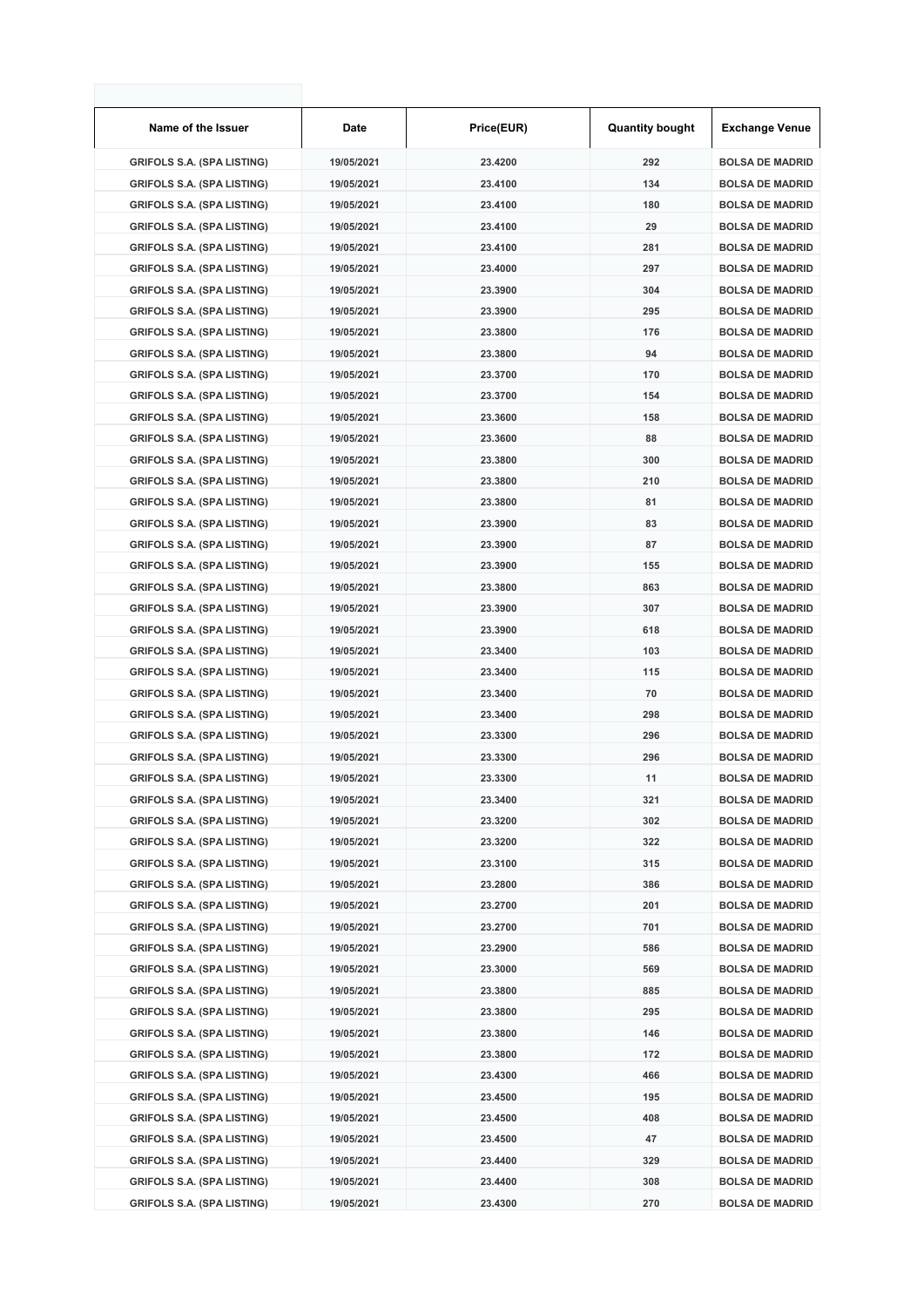| Name of the Issuer                | <b>Date</b> | Price(EUR) | <b>Quantity bought</b> | <b>Exchange Venue</b>  |
|-----------------------------------|-------------|------------|------------------------|------------------------|
| <b>GRIFOLS S.A. (SPA LISTING)</b> | 19/05/2021  | 23.4000    | 156                    | <b>BOLSA DE MADRID</b> |
| <b>GRIFOLS S.A. (SPA LISTING)</b> | 19/05/2021  | 23.4000    | 123                    | <b>BOLSA DE MADRID</b> |
| <b>GRIFOLS S.A. (SPA LISTING)</b> | 19/05/2021  | 23.4000    | 286                    | <b>BOLSA DE MADRID</b> |
| <b>GRIFOLS S.A. (SPA LISTING)</b> | 19/05/2021  | 23.4000    | 291                    | <b>BOLSA DE MADRID</b> |
| <b>GRIFOLS S.A. (SPA LISTING)</b> | 19/05/2021  | 23.3600    | 316                    | <b>BOLSA DE MADRID</b> |
| <b>GRIFOLS S.A. (SPA LISTING)</b> | 19/05/2021  | 23.4200    | 1,225                  | <b>BOLSA DE MADRID</b> |
| <b>GRIFOLS S.A. (SPA LISTING)</b> | 19/05/2021  | 23.4100    | 357                    | <b>BOLSA DE MADRID</b> |
| <b>GRIFOLS S.A. (SPA LISTING)</b> | 19/05/2021  | 23.3900    | 389                    | <b>BOLSA DE MADRID</b> |
| <b>GRIFOLS S.A. (SPA LISTING)</b> | 19/05/2021  | 23.3900    | 930                    | <b>BOLSA DE MADRID</b> |
| <b>GRIFOLS S.A. (SPA LISTING)</b> | 19/05/2021  | 23.3900    | 200                    | <b>BOLSA DE MADRID</b> |
| <b>GRIFOLS S.A. (SPA LISTING)</b> | 19/05/2021  | 23.3900    | 186                    | <b>BOLSA DE MADRID</b> |
| <b>GRIFOLS S.A. (SPA LISTING)</b> | 19/05/2021  | 23.3900    | 290                    | <b>BOLSA DE MADRID</b> |
| <b>GRIFOLS S.A. (SPA LISTING)</b> | 19/05/2021  | 23.3900    | 135                    | <b>BOLSA DE MADRID</b> |
| <b>GRIFOLS S.A. (SPA LISTING)</b> | 19/05/2021  | 23.3900    | 923                    | <b>BOLSA DE MADRID</b> |
| <b>GRIFOLS S.A. (SPA LISTING)</b> | 19/05/2021  | 23.3900    | 1,516                  | <b>BOLSA DE MADRID</b> |
| <b>GRIFOLS S.A. (SPA LISTING)</b> | 19/05/2021  | 23.3900    | 127                    | <b>BOLSA DE MADRID</b> |
| <b>GRIFOLS S.A. (SPA LISTING)</b> | 19/05/2021  | 23.3900    | 198                    | <b>BOLSA DE MADRID</b> |
| <b>GRIFOLS S.A. (SPA LISTING)</b> | 19/05/2021  | 23.3900    | 1,502                  | <b>BOLSA DE MADRID</b> |
| <b>GRIFOLS S.A. (SPA LISTING)</b> | 19/05/2021  | 23.3900    | 2,160                  | <b>BOLSA DE MADRID</b> |
| <b>GRIFOLS S.A. (SPA LISTING)</b> | 19/05/2021  | 23.3500    | 368                    | <b>BOLSA DE MADRID</b> |
| <b>GRIFOLS S.A. (SPA LISTING)</b> | 19/05/2021  | 23.3500    | 153                    | <b>BOLSA DE MADRID</b> |
| <b>GRIFOLS S.A. (SPA LISTING)</b> | 19/05/2021  | 23.3500    | 49                     | <b>BOLSA DE MADRID</b> |
| <b>GRIFOLS S.A. (SPA LISTING)</b> | 19/05/2021  | 23.3600    | 37                     | <b>BOLSA DE MADRID</b> |
| <b>GRIFOLS S.A. (SPA LISTING)</b> | 19/05/2021  | 23.3600    | 285                    | <b>BOLSA DE MADRID</b> |
| <b>GRIFOLS S.A. (SPA LISTING)</b> | 19/05/2021  | 23.3600    | 274                    | <b>BOLSA DE MADRID</b> |
| <b>GRIFOLS S.A. (SPA LISTING)</b> | 19/05/2021  | 23.3600    | 413                    | <b>BOLSA DE MADRID</b> |
| <b>GRIFOLS S.A. (SPA LISTING)</b> | 19/05/2021  | 23.3600    | 273                    | <b>BOLSA DE MADRID</b> |
| <b>GRIFOLS S.A. (SPA LISTING)</b> | 19/05/2021  | 23.3600    | 280                    | <b>BOLSA DE MADRID</b> |
| <b>GRIFOLS S.A. (SPA LISTING)</b> | 19/05/2021  | 23.3600    | 127                    | <b>BOLSA DE MADRID</b> |
| <b>GRIFOLS S.A. (SPA LISTING)</b> | 19/05/2021  | 23.3600    | 377                    | <b>BOLSA DE MADRID</b> |
| <b>GRIFOLS S.A. (SPA LISTING)</b> | 19/05/2021  | 23.3600    | 1,223                  | <b>BOLSA DE MADRID</b> |
| <b>GRIFOLS S.A. (SPA LISTING)</b> | 19/05/2021  | 23.3800    | 719                    | <b>BOLSA DE MADRID</b> |
| <b>GRIFOLS S.A. (SPA LISTING)</b> | 19/05/2021  | 23.3800    | 127                    | <b>BOLSA DE MADRID</b> |
| <b>GRIFOLS S.A. (SPA LISTING)</b> | 19/05/2021  | 23.3800    | 856                    | <b>BOLSA DE MADRID</b> |
| <b>GRIFOLS S.A. (SPA LISTING)</b> | 19/05/2021  | 23.3800    | 604                    | <b>BOLSA DE MADRID</b> |
| <b>GRIFOLS S.A. (SPA LISTING)</b> | 19/05/2021  | 23.3800    | 398                    | <b>BOLSA DE MADRID</b> |
| <b>GRIFOLS S.A. (SPA LISTING)</b> | 19/05/2021  | 23.3800    | 2,089                  | <b>BOLSA DE MADRID</b> |
| <b>GRIFOLS S.A. (SPA LISTING)</b> | 19/05/2021  | 23.3800    | 2,490                  | <b>BOLSA DE MADRID</b> |
| <b>GRIFOLS S.A. (SPA LISTING)</b> | 20/05/2021  | 23.4300    | 540                    | <b>BOLSA DE MADRID</b> |
| <b>GRIFOLS S.A. (SPA LISTING)</b> | 20/05/2021  | 23.4300    | 261                    | <b>BOLSA DE MADRID</b> |
| <b>GRIFOLS S.A. (SPA LISTING)</b> | 20/05/2021  | 23.4300    | 716                    | <b>BOLSA DE MADRID</b> |
| <b>GRIFOLS S.A. (SPA LISTING)</b> | 20/05/2021  | 23.3700    | 218                    | <b>BOLSA DE MADRID</b> |
| <b>GRIFOLS S.A. (SPA LISTING)</b> | 20/05/2021  | 23.3700    | 193                    | <b>BOLSA DE MADRID</b> |
| <b>GRIFOLS S.A. (SPA LISTING)</b> | 20/05/2021  | 23.3700    | 444                    | <b>BOLSA DE MADRID</b> |
| <b>GRIFOLS S.A. (SPA LISTING)</b> | 20/05/2021  | 23.3700    | 2                      | <b>BOLSA DE MADRID</b> |
| <b>GRIFOLS S.A. (SPA LISTING)</b> | 20/05/2021  | 23.3700    | 90                     | <b>BOLSA DE MADRID</b> |
| <b>GRIFOLS S.A. (SPA LISTING)</b> | 20/05/2021  | 23.3700    | 322                    | <b>BOLSA DE MADRID</b> |
| <b>GRIFOLS S.A. (SPA LISTING)</b> | 20/05/2021  | 23.3700    | 394                    | <b>BOLSA DE MADRID</b> |
| <b>GRIFOLS S.A. (SPA LISTING)</b> | 20/05/2021  | 23.3700    | 7                      | <b>BOLSA DE MADRID</b> |
| <b>GRIFOLS S.A. (SPA LISTING)</b> | 20/05/2021  | 23.3300    | 294                    | <b>BOLSA DE MADRID</b> |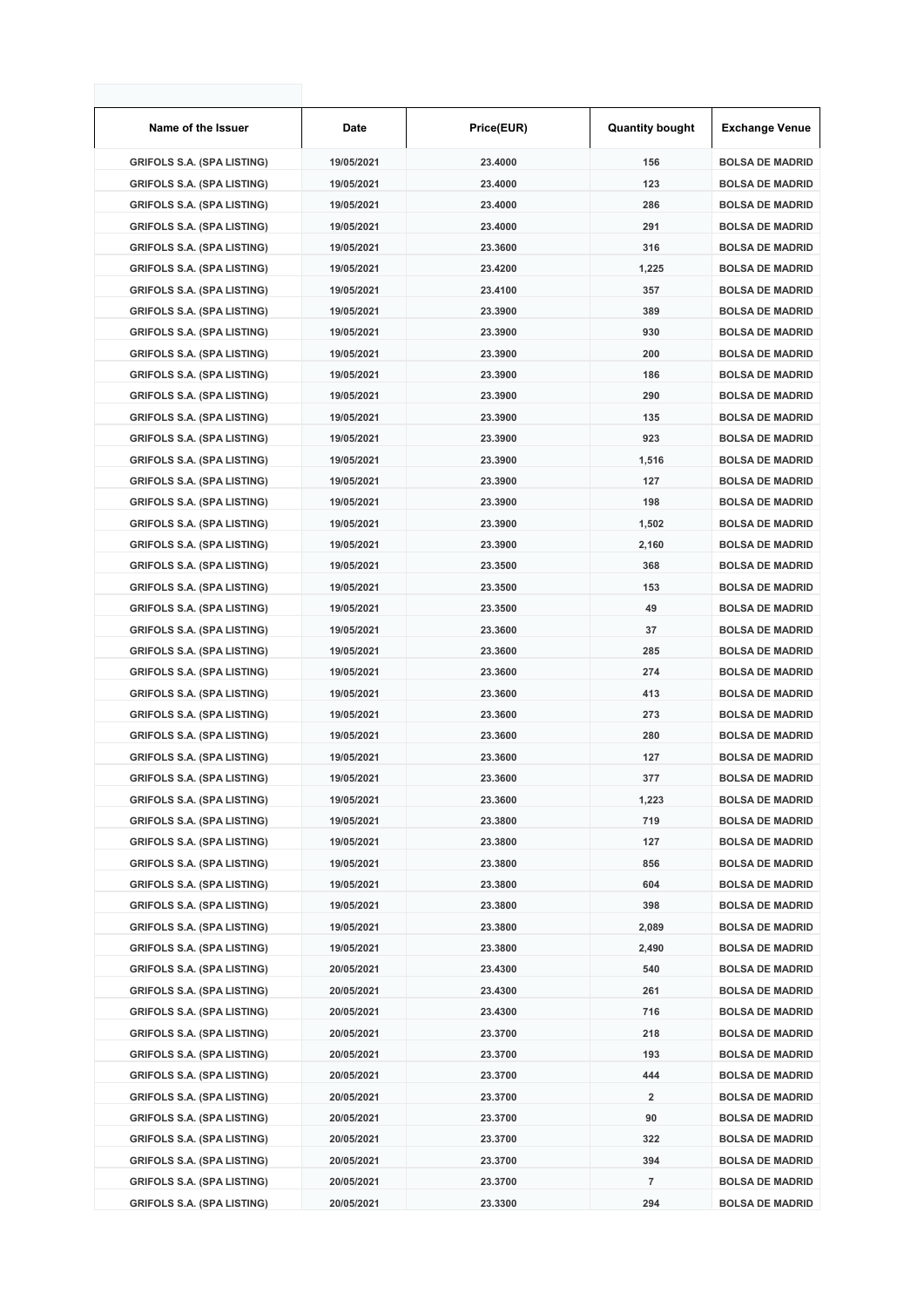| Name of the Issuer                | Date       | Price(EUR) | <b>Quantity bought</b> | <b>Exchange Venue</b>  |
|-----------------------------------|------------|------------|------------------------|------------------------|
| <b>GRIFOLS S.A. (SPA LISTING)</b> | 20/05/2021 | 23.2900    | 160                    | <b>BOLSA DE MADRID</b> |
| <b>GRIFOLS S.A. (SPA LISTING)</b> | 20/05/2021 | 23.2900    | 117                    | <b>BOLSA DE MADRID</b> |
| <b>GRIFOLS S.A. (SPA LISTING)</b> | 20/05/2021 | 23.2700    | 310                    | <b>BOLSA DE MADRID</b> |
| <b>GRIFOLS S.A. (SPA LISTING)</b> | 20/05/2021 | 23.1900    | 69                     | <b>BOLSA DE MADRID</b> |
| <b>GRIFOLS S.A. (SPA LISTING)</b> | 20/05/2021 | 23.1900    | 170                    | <b>BOLSA DE MADRID</b> |
| <b>GRIFOLS S.A. (SPA LISTING)</b> | 20/05/2021 | 23.2900    | 323                    | <b>BOLSA DE MADRID</b> |
| <b>GRIFOLS S.A. (SPA LISTING)</b> | 20/05/2021 | 23.2900    | 128                    | <b>BOLSA DE MADRID</b> |
| <b>GRIFOLS S.A. (SPA LISTING)</b> | 20/05/2021 | 23.2900    | 243                    | <b>BOLSA DE MADRID</b> |
| <b>GRIFOLS S.A. (SPA LISTING)</b> | 20/05/2021 | 23.2900    | 273                    | <b>BOLSA DE MADRID</b> |
| <b>GRIFOLS S.A. (SPA LISTING)</b> | 20/05/2021 | 23.2800    | 300                    | <b>BOLSA DE MADRID</b> |
| <b>GRIFOLS S.A. (SPA LISTING)</b> | 20/05/2021 | 23.2800    | 381                    | <b>BOLSA DE MADRID</b> |
| <b>GRIFOLS S.A. (SPA LISTING)</b> | 20/05/2021 | 23.2400    | 287                    | <b>BOLSA DE MADRID</b> |
| <b>GRIFOLS S.A. (SPA LISTING)</b> | 20/05/2021 | 23.2200    | 293                    | <b>BOLSA DE MADRID</b> |
| <b>GRIFOLS S.A. (SPA LISTING)</b> | 20/05/2021 | 23.2200    | 274                    | <b>BOLSA DE MADRID</b> |
| <b>GRIFOLS S.A. (SPA LISTING)</b> | 20/05/2021 | 23.2200    | 310                    | <b>BOLSA DE MADRID</b> |
| <b>GRIFOLS S.A. (SPA LISTING)</b> | 20/05/2021 | 23.2200    | 315                    | <b>BOLSA DE MADRID</b> |
| <b>GRIFOLS S.A. (SPA LISTING)</b> | 20/05/2021 | 23.2200    | 359                    | <b>BOLSA DE MADRID</b> |
| <b>GRIFOLS S.A. (SPA LISTING)</b> | 20/05/2021 | 23.2100    | 308                    | <b>BOLSA DE MADRID</b> |
| <b>GRIFOLS S.A. (SPA LISTING)</b> | 20/05/2021 | 23.2200    | 56                     | <b>BOLSA DE MADRID</b> |
| <b>GRIFOLS S.A. (SPA LISTING)</b> | 20/05/2021 | 23.2200    | 403                    | <b>BOLSA DE MADRID</b> |
| <b>GRIFOLS S.A. (SPA LISTING)</b> | 20/05/2021 | 23.2200    | 128                    | <b>BOLSA DE MADRID</b> |
| <b>GRIFOLS S.A. (SPA LISTING)</b> | 20/05/2021 | 23.2200    | 47                     | <b>BOLSA DE MADRID</b> |
| <b>GRIFOLS S.A. (SPA LISTING)</b> | 20/05/2021 | 23.2200    | 19                     | <b>BOLSA DE MADRID</b> |
| <b>GRIFOLS S.A. (SPA LISTING)</b> | 20/05/2021 | 23.2000    | 272                    | <b>BOLSA DE MADRID</b> |
| <b>GRIFOLS S.A. (SPA LISTING)</b> | 20/05/2021 | 23.2000    | 295                    | <b>BOLSA DE MADRID</b> |
| <b>GRIFOLS S.A. (SPA LISTING)</b> | 20/05/2021 | 23.1900    | 312                    | <b>BOLSA DE MADRID</b> |
| <b>GRIFOLS S.A. (SPA LISTING)</b> | 20/05/2021 | 23.2100    | 331                    | <b>BOLSA DE MADRID</b> |
| <b>GRIFOLS S.A. (SPA LISTING)</b> | 20/05/2021 | 23.2000    | 311                    | <b>BOLSA DE MADRID</b> |
| <b>GRIFOLS S.A. (SPA LISTING)</b> | 20/05/2021 | 23.1600    | 276                    | <b>BOLSA DE MADRID</b> |
| <b>GRIFOLS S.A. (SPA LISTING)</b> | 20/05/2021 | 23.2100    | 276                    | <b>BOLSA DE MADRID</b> |
| <b>GRIFOLS S.A. (SPA LISTING)</b> | 20/05/2021 | 23.2000    | 269                    | <b>BOLSA DE MADRID</b> |
| <b>GRIFOLS S.A. (SPA LISTING)</b> | 20/05/2021 | 23.2200    | 658                    | <b>BOLSA DE MADRID</b> |
| <b>GRIFOLS S.A. (SPA LISTING)</b> | 20/05/2021 | 23.2200    | 115                    | <b>BOLSA DE MADRID</b> |
| <b>GRIFOLS S.A. (SPA LISTING)</b> | 20/05/2021 | 23.3200    | 800                    | <b>BOLSA DE MADRID</b> |
| <b>GRIFOLS S.A. (SPA LISTING)</b> | 20/05/2021 | 23.3200    | 55                     | <b>BOLSA DE MADRID</b> |
| <b>GRIFOLS S.A. (SPA LISTING)</b> | 20/05/2021 | 23.3200    | 149                    | <b>BOLSA DE MADRID</b> |
| <b>GRIFOLS S.A. (SPA LISTING)</b> | 20/05/2021 | 23.3200    | 654                    | <b>BOLSA DE MADRID</b> |
| <b>GRIFOLS S.A. (SPA LISTING)</b> | 20/05/2021 | 23.2900    | 318                    | <b>BOLSA DE MADRID</b> |
| <b>GRIFOLS S.A. (SPA LISTING)</b> | 20/05/2021 | 23.2900    | 306                    | <b>BOLSA DE MADRID</b> |
| <b>GRIFOLS S.A. (SPA LISTING)</b> | 20/05/2021 | 23.2900    | 448                    | <b>BOLSA DE MADRID</b> |
| <b>GRIFOLS S.A. (SPA LISTING)</b> | 20/05/2021 | 23.2300    | 235                    | <b>BOLSA DE MADRID</b> |
| <b>GRIFOLS S.A. (SPA LISTING)</b> | 20/05/2021 | 23.2300    | 94                     | <b>BOLSA DE MADRID</b> |
| <b>GRIFOLS S.A. (SPA LISTING)</b> | 20/05/2021 | 23.2300    | 318                    | <b>BOLSA DE MADRID</b> |
| <b>GRIFOLS S.A. (SPA LISTING)</b> | 20/05/2021 | 23.2100    | 265                    | <b>BOLSA DE MADRID</b> |
| <b>GRIFOLS S.A. (SPA LISTING)</b> | 20/05/2021 | 23.2100    | 200                    | <b>BOLSA DE MADRID</b> |
| <b>GRIFOLS S.A. (SPA LISTING)</b> | 20/05/2021 | 23.2200    | 80                     | <b>BOLSA DE MADRID</b> |
| <b>GRIFOLS S.A. (SPA LISTING)</b> | 20/05/2021 | 23.2200    | 219                    | <b>BOLSA DE MADRID</b> |
| <b>GRIFOLS S.A. (SPA LISTING)</b> | 20/05/2021 | 23.2000    | 1,313                  | <b>BOLSA DE MADRID</b> |
| <b>GRIFOLS S.A. (SPA LISTING)</b> | 20/05/2021 | 23.1900    | 424                    | <b>BOLSA DE MADRID</b> |
| <b>GRIFOLS S.A. (SPA LISTING)</b> | 20/05/2021 | 23.1900    | 243                    | <b>BOLSA DE MADRID</b> |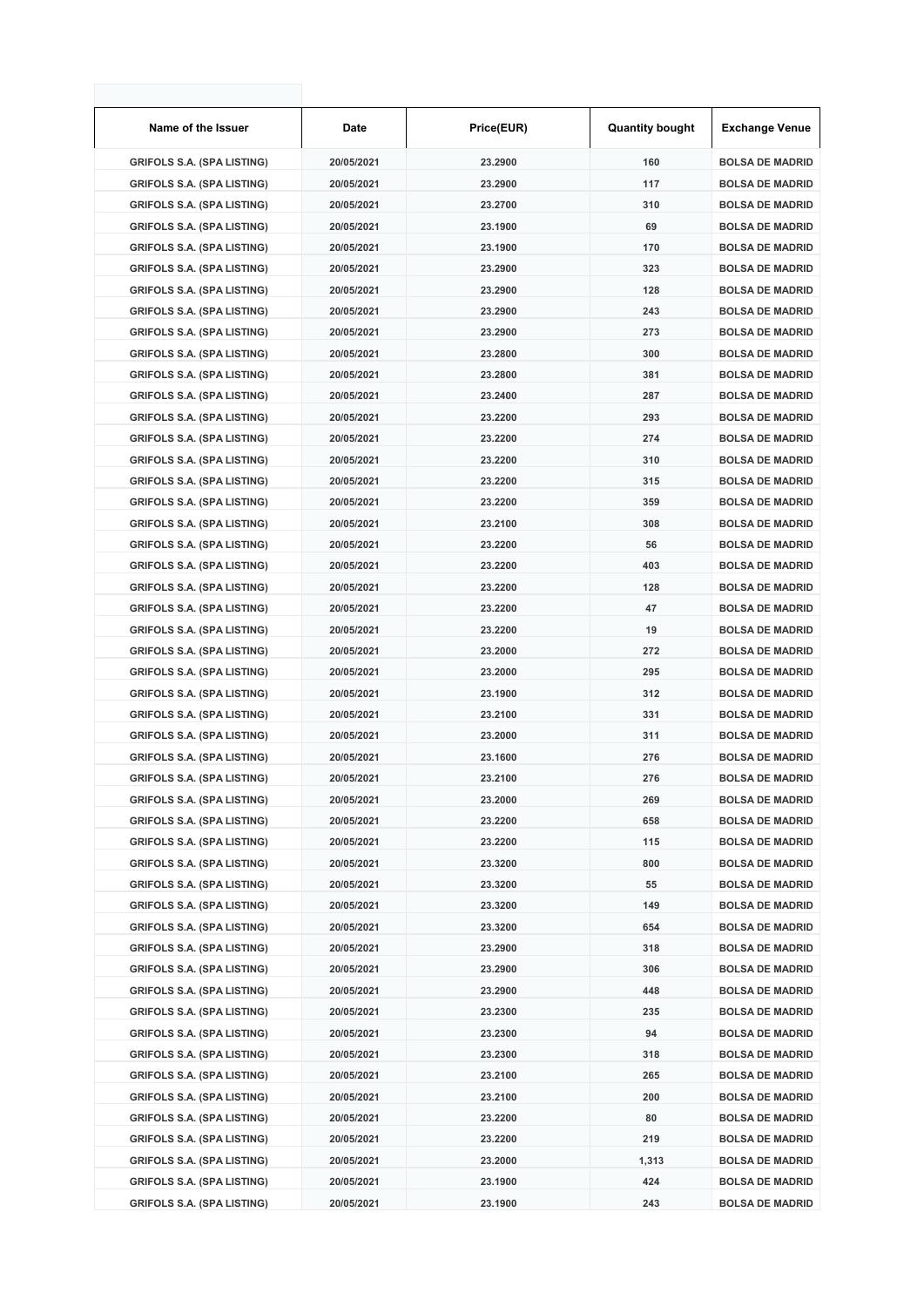| Name of the Issuer                | Date       | Price(EUR) | <b>Quantity bought</b> | <b>Exchange Venue</b>  |
|-----------------------------------|------------|------------|------------------------|------------------------|
| <b>GRIFOLS S.A. (SPA LISTING)</b> | 20/05/2021 | 23.1900    | 140                    | <b>BOLSA DE MADRID</b> |
| <b>GRIFOLS S.A. (SPA LISTING)</b> | 20/05/2021 | 23.1900    | 51                     | <b>BOLSA DE MADRID</b> |
| <b>GRIFOLS S.A. (SPA LISTING)</b> | 20/05/2021 | 23.2200    | 47                     | <b>BOLSA DE MADRID</b> |
| <b>GRIFOLS S.A. (SPA LISTING)</b> | 20/05/2021 | 23.2200    | 218                    | <b>BOLSA DE MADRID</b> |
| <b>GRIFOLS S.A. (SPA LISTING)</b> | 20/05/2021 | 23.2200    | 189                    | <b>BOLSA DE MADRID</b> |
| <b>GRIFOLS S.A. (SPA LISTING)</b> | 20/05/2021 | 23.2200    | 30                     | <b>BOLSA DE MADRID</b> |
| <b>GRIFOLS S.A. (SPA LISTING)</b> | 20/05/2021 | 23.2200    | 70                     | <b>BOLSA DE MADRID</b> |
| <b>GRIFOLS S.A. (SPA LISTING)</b> | 20/05/2021 | 23.2200    | 35                     | <b>BOLSA DE MADRID</b> |
| <b>GRIFOLS S.A. (SPA LISTING)</b> | 20/05/2021 | 23.2200    | 108                    | <b>BOLSA DE MADRID</b> |
| <b>GRIFOLS S.A. (SPA LISTING)</b> | 20/05/2021 | 23.2200    | 46                     | <b>BOLSA DE MADRID</b> |
| <b>GRIFOLS S.A. (SPA LISTING)</b> | 20/05/2021 | 23.2200    | 143                    | <b>BOLSA DE MADRID</b> |
| <b>GRIFOLS S.A. (SPA LISTING)</b> | 20/05/2021 | 23.2200    | 218                    | <b>BOLSA DE MADRID</b> |
| <b>GRIFOLS S.A. (SPA LISTING)</b> | 20/05/2021 | 23.2100    | 860                    | <b>BOLSA DE MADRID</b> |
| <b>GRIFOLS S.A. (SPA LISTING)</b> | 20/05/2021 | 23.2100    | 31                     | <b>BOLSA DE MADRID</b> |
| <b>GRIFOLS S.A. (SPA LISTING)</b> | 20/05/2021 | 23.2000    | 30                     | <b>BOLSA DE MADRID</b> |
| <b>GRIFOLS S.A. (SPA LISTING)</b> | 20/05/2021 | 23.2000    | 217                    | <b>BOLSA DE MADRID</b> |
| <b>GRIFOLS S.A. (SPA LISTING)</b> | 20/05/2021 | 23.2000    | 137                    | <b>BOLSA DE MADRID</b> |
| <b>GRIFOLS S.A. (SPA LISTING)</b> | 20/05/2021 | 23.2000    | 519                    | <b>BOLSA DE MADRID</b> |
| <b>GRIFOLS S.A. (SPA LISTING)</b> | 20/05/2021 | 23.2400    | 300                    | <b>BOLSA DE MADRID</b> |
| <b>GRIFOLS S.A. (SPA LISTING)</b> | 20/05/2021 | 23.2200    | 21                     | <b>BOLSA DE MADRID</b> |
| <b>GRIFOLS S.A. (SPA LISTING)</b> | 20/05/2021 | 23.2200    | 283                    | <b>BOLSA DE MADRID</b> |
| <b>GRIFOLS S.A. (SPA LISTING)</b> | 20/05/2021 | 23.2200    | 22                     | <b>BOLSA DE MADRID</b> |
| <b>GRIFOLS S.A. (SPA LISTING)</b> | 20/05/2021 | 23.2200    | 200                    | <b>BOLSA DE MADRID</b> |
| <b>GRIFOLS S.A. (SPA LISTING)</b> | 20/05/2021 | 23.2200    | 271                    | <b>BOLSA DE MADRID</b> |
| <b>GRIFOLS S.A. (SPA LISTING)</b> | 20/05/2021 | 23.2200    | 142                    | <b>BOLSA DE MADRID</b> |
| <b>GRIFOLS S.A. (SPA LISTING)</b> | 20/05/2021 | 23.2200    | 163                    | <b>BOLSA DE MADRID</b> |
| <b>GRIFOLS S.A. (SPA LISTING)</b> | 20/05/2021 | 23.2200    | 163                    | <b>BOLSA DE MADRID</b> |
| <b>GRIFOLS S.A. (SPA LISTING)</b> | 20/05/2021 | 23.2200    | 200                    | <b>BOLSA DE MADRID</b> |
| <b>GRIFOLS S.A. (SPA LISTING)</b> | 20/05/2021 | 23.2300    | 82                     | <b>BOLSA DE MADRID</b> |
| <b>GRIFOLS S.A. (SPA LISTING)</b> | 20/05/2021 | 23.2500    | 312                    | <b>BOLSA DE MADRID</b> |
| <b>GRIFOLS S.A. (SPA LISTING)</b> | 20/05/2021 | 23.2400    | 1,771                  | <b>BOLSA DE MADRID</b> |
| <b>GRIFOLS S.A. (SPA LISTING)</b> | 20/05/2021 | 23.2400    | 274                    | <b>BOLSA DE MADRID</b> |
| <b>GRIFOLS S.A. (SPA LISTING)</b> | 20/05/2021 | 23.1900    | 160                    | <b>BOLSA DE MADRID</b> |
| <b>GRIFOLS S.A. (SPA LISTING)</b> | 20/05/2021 | 23.1900    | 140                    | <b>BOLSA DE MADRID</b> |
| <b>GRIFOLS S.A. (SPA LISTING)</b> | 20/05/2021 | 23.1900    | 364                    | <b>BOLSA DE MADRID</b> |
| <b>GRIFOLS S.A. (SPA LISTING)</b> | 20/05/2021 | 23.2000    | 286                    | <b>BOLSA DE MADRID</b> |
| <b>GRIFOLS S.A. (SPA LISTING)</b> | 20/05/2021 | 23.2200    | 7                      | <b>BOLSA DE MADRID</b> |
| <b>GRIFOLS S.A. (SPA LISTING)</b> | 20/05/2021 | 23.2200    | 53                     | <b>BOLSA DE MADRID</b> |
| <b>GRIFOLS S.A. (SPA LISTING)</b> | 20/05/2021 | 23.2200    | 212                    | <b>BOLSA DE MADRID</b> |
| <b>GRIFOLS S.A. (SPA LISTING)</b> | 20/05/2021 | 23.2100    | 984                    | <b>BOLSA DE MADRID</b> |
| <b>GRIFOLS S.A. (SPA LISTING)</b> | 20/05/2021 | 23.2100    | 49                     | <b>BOLSA DE MADRID</b> |
| <b>GRIFOLS S.A. (SPA LISTING)</b> | 20/05/2021 | 23.2100    | 269                    | <b>BOLSA DE MADRID</b> |
| <b>GRIFOLS S.A. (SPA LISTING)</b> | 20/05/2021 | 23.2100    | 256                    | <b>BOLSA DE MADRID</b> |
| <b>GRIFOLS S.A. (SPA LISTING)</b> | 20/05/2021 | 23.2100    | 200                    | <b>BOLSA DE MADRID</b> |
| <b>GRIFOLS S.A. (SPA LISTING)</b> | 20/05/2021 | 23.2100    | 513                    | <b>BOLSA DE MADRID</b> |
| <b>GRIFOLS S.A. (SPA LISTING)</b> | 20/05/2021 | 23.2900    | 159                    | <b>BOLSA DE MADRID</b> |
| <b>GRIFOLS S.A. (SPA LISTING)</b> | 20/05/2021 | 23.2900    | 13                     | <b>BOLSA DE MADRID</b> |
| <b>GRIFOLS S.A. (SPA LISTING)</b> | 20/05/2021 | 23.2900    | 5                      | <b>BOLSA DE MADRID</b> |
| <b>GRIFOLS S.A. (SPA LISTING)</b> | 20/05/2021 | 23.2900    | 281                    | <b>BOLSA DE MADRID</b> |
| <b>GRIFOLS S.A. (SPA LISTING)</b> | 20/05/2021 | 23.2900    | 203                    | <b>BOLSA DE MADRID</b> |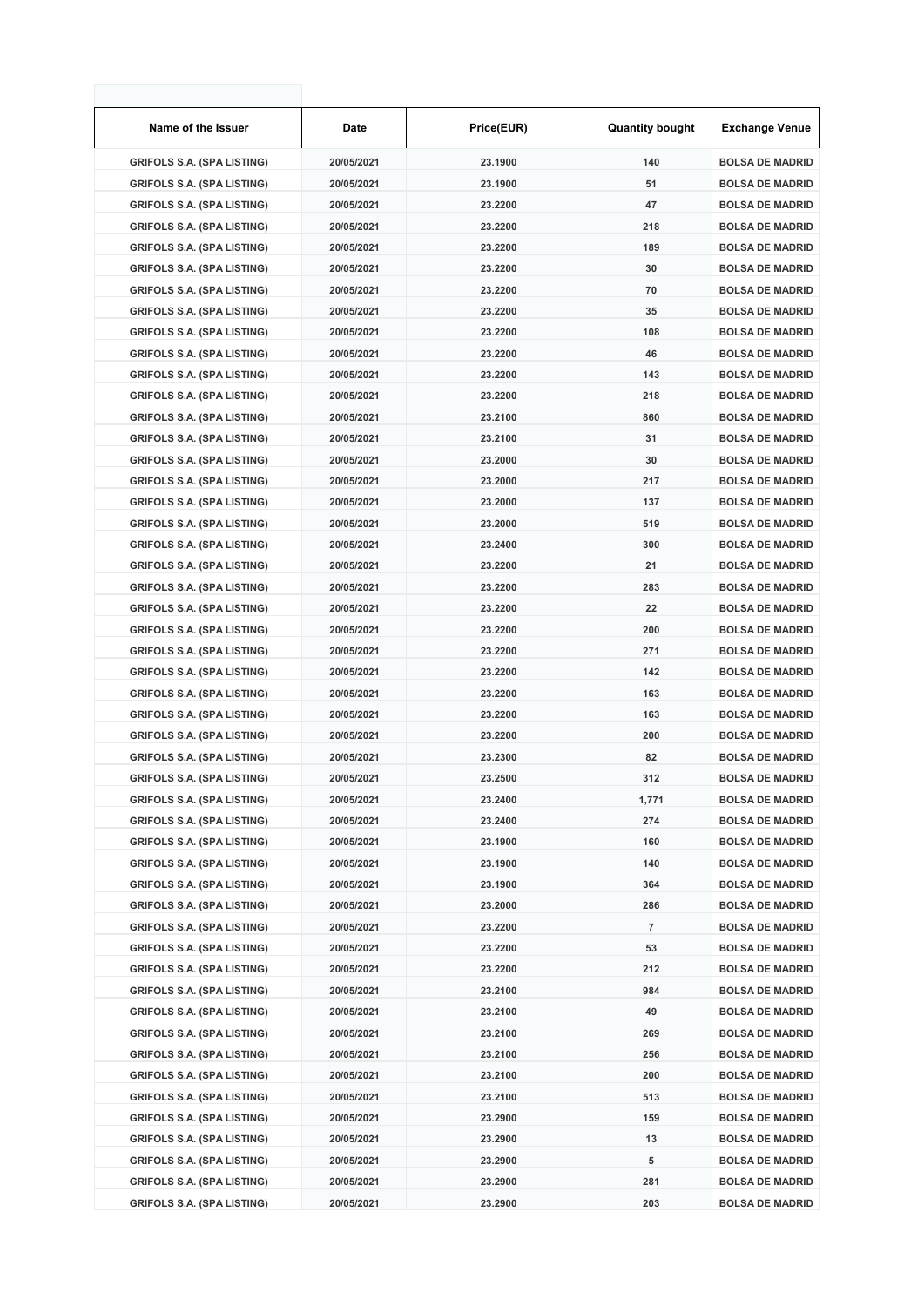| Name of the Issuer                | Date       | Price(EUR) | <b>Quantity bought</b> | <b>Exchange Venue</b>  |
|-----------------------------------|------------|------------|------------------------|------------------------|
| <b>GRIFOLS S.A. (SPA LISTING)</b> | 20/05/2021 | 23.2900    | 106                    | <b>BOLSA DE MADRID</b> |
| <b>GRIFOLS S.A. (SPA LISTING)</b> | 20/05/2021 | 23.3500    | 108                    | <b>BOLSA DE MADRID</b> |
| <b>GRIFOLS S.A. (SPA LISTING)</b> | 20/05/2021 | 23.3500    | 152                    | <b>BOLSA DE MADRID</b> |
| <b>GRIFOLS S.A. (SPA LISTING)</b> | 20/05/2021 | 23.3500    | 200                    | <b>BOLSA DE MADRID</b> |
| <b>GRIFOLS S.A. (SPA LISTING)</b> | 20/05/2021 | 23.3500    | 376                    | <b>BOLSA DE MADRID</b> |
| <b>GRIFOLS S.A. (SPA LISTING)</b> | 20/05/2021 | 23.3500    | 418                    | <b>BOLSA DE MADRID</b> |
| <b>GRIFOLS S.A. (SPA LISTING)</b> | 20/05/2021 | 23.3500    | 418                    | <b>BOLSA DE MADRID</b> |
| <b>GRIFOLS S.A. (SPA LISTING)</b> | 20/05/2021 | 23.3500    | 266                    | <b>BOLSA DE MADRID</b> |
| <b>GRIFOLS S.A. (SPA LISTING)</b> | 20/05/2021 | 23.3500    | 108                    | <b>BOLSA DE MADRID</b> |
| <b>GRIFOLS S.A. (SPA LISTING)</b> | 20/05/2021 | 23.3500    | 184                    | <b>BOLSA DE MADRID</b> |
| <b>GRIFOLS S.A. (SPA LISTING)</b> | 20/05/2021 | 23.3800    | 194                    | <b>BOLSA DE MADRID</b> |
| <b>GRIFOLS S.A. (SPA LISTING)</b> | 20/05/2021 | 23.4000    | 269                    | <b>BOLSA DE MADRID</b> |
| <b>GRIFOLS S.A. (SPA LISTING)</b> | 20/05/2021 | 23.4000    | 20                     | <b>BOLSA DE MADRID</b> |
| <b>GRIFOLS S.A. (SPA LISTING)</b> | 20/05/2021 | 23.4000    | 107                    | <b>BOLSA DE MADRID</b> |
| <b>GRIFOLS S.A. (SPA LISTING)</b> | 20/05/2021 | 23.4000    | 198                    | <b>BOLSA DE MADRID</b> |
| <b>GRIFOLS S.A. (SPA LISTING)</b> | 20/05/2021 | 23.4000    | 85                     | <b>BOLSA DE MADRID</b> |
| <b>GRIFOLS S.A. (SPA LISTING)</b> | 20/05/2021 | 23.4000    | 229                    | <b>BOLSA DE MADRID</b> |
| <b>GRIFOLS S.A. (SPA LISTING)</b> | 20/05/2021 | 23.3900    | 1,719                  | <b>BOLSA DE MADRID</b> |
| <b>GRIFOLS S.A. (SPA LISTING)</b> | 20/05/2021 | 23.3200    | 326                    | <b>BOLSA DE MADRID</b> |
| <b>GRIFOLS S.A. (SPA LISTING)</b> | 20/05/2021 | 23.3200    | 330                    | <b>BOLSA DE MADRID</b> |
| <b>GRIFOLS S.A. (SPA LISTING)</b> | 20/05/2021 | 23.3200    | 200                    | <b>BOLSA DE MADRID</b> |
| <b>GRIFOLS S.A. (SPA LISTING)</b> | 20/05/2021 | 23.3200    | 126                    | <b>BOLSA DE MADRID</b> |
| <b>GRIFOLS S.A. (SPA LISTING)</b> | 20/05/2021 | 23.3200    | 30                     | <b>BOLSA DE MADRID</b> |
| <b>GRIFOLS S.A. (SPA LISTING)</b> | 20/05/2021 | 23.3100    | 329                    | <b>BOLSA DE MADRID</b> |
| <b>GRIFOLS S.A. (SPA LISTING)</b> | 20/05/2021 | 23.3200    | 273                    | <b>BOLSA DE MADRID</b> |
| <b>GRIFOLS S.A. (SPA LISTING)</b> | 20/05/2021 | 23.3200    | 255                    | <b>BOLSA DE MADRID</b> |
| <b>GRIFOLS S.A. (SPA LISTING)</b> | 20/05/2021 | 23.3200    | 358                    | <b>BOLSA DE MADRID</b> |
| <b>GRIFOLS S.A. (SPA LISTING)</b> | 20/05/2021 | 23.3200    | 128                    | <b>BOLSA DE MADRID</b> |
| <b>GRIFOLS S.A. (SPA LISTING)</b> | 20/05/2021 | 23.3200    | 346                    | <b>BOLSA DE MADRID</b> |
| <b>GRIFOLS S.A. (SPA LISTING)</b> | 20/05/2021 | 23.3000    | 310                    | <b>BOLSA DE MADRID</b> |
| <b>GRIFOLS S.A. (SPA LISTING)</b> | 20/05/2021 | 23.2600    | 156                    | <b>BOLSA DE MADRID</b> |
| <b>GRIFOLS S.A. (SPA LISTING)</b> | 20/05/2021 | 23.2600    | 128                    | <b>BOLSA DE MADRID</b> |
| <b>GRIFOLS S.A. (SPA LISTING)</b> | 20/05/2021 | 23.2600    | 23                     | <b>BOLSA DE MADRID</b> |
| <b>GRIFOLS S.A. (SPA LISTING)</b> | 20/05/2021 | 23.2600    | 335                    | <b>BOLSA DE MADRID</b> |
| <b>GRIFOLS S.A. (SPA LISTING)</b> | 20/05/2021 | 23.2600    | 321                    | <b>BOLSA DE MADRID</b> |
| <b>GRIFOLS S.A. (SPA LISTING)</b> | 20/05/2021 | 23.2600    | 311                    | <b>BOLSA DE MADRID</b> |
| <b>GRIFOLS S.A. (SPA LISTING)</b> | 20/05/2021 | 23.2600    | 277                    | <b>BOLSA DE MADRID</b> |
| <b>GRIFOLS S.A. (SPA LISTING)</b> | 20/05/2021 | 23.2600    | 128                    | <b>BOLSA DE MADRID</b> |
| <b>GRIFOLS S.A. (SPA LISTING)</b> | 20/05/2021 | 23.2600    | 204                    | <b>BOLSA DE MADRID</b> |
| <b>GRIFOLS S.A. (SPA LISTING)</b> | 20/05/2021 | 23.2900    | 15                     | <b>BOLSA DE MADRID</b> |
| <b>GRIFOLS S.A. (SPA LISTING)</b> | 20/05/2021 | 23.2900    | 545                    | <b>BOLSA DE MADRID</b> |
| <b>GRIFOLS S.A. (SPA LISTING)</b> | 20/05/2021 | 23.2900    | 545                    | <b>BOLSA DE MADRID</b> |
| <b>GRIFOLS S.A. (SPA LISTING)</b> | 20/05/2021 | 23.2900    | 6                      | <b>BOLSA DE MADRID</b> |
| <b>GRIFOLS S.A. (SPA LISTING)</b> | 20/05/2021 | 23.2900    | 309                    | <b>BOLSA DE MADRID</b> |
| <b>GRIFOLS S.A. (SPA LISTING)</b> | 20/05/2021 | 23.2900    | 1,144                  | <b>BOLSA DE MADRID</b> |
| <b>GRIFOLS S.A. (SPA LISTING)</b> | 20/05/2021 | 23.2800    | 297                    | <b>BOLSA DE MADRID</b> |
| <b>GRIFOLS S.A. (SPA LISTING)</b> | 20/05/2021 | 23.2600    | 266                    | <b>BOLSA DE MADRID</b> |
| <b>GRIFOLS S.A. (SPA LISTING)</b> | 20/05/2021 | 23.2600    | 200                    | <b>BOLSA DE MADRID</b> |
| <b>GRIFOLS S.A. (SPA LISTING)</b> | 20/05/2021 | 23.2600    | 66                     | <b>BOLSA DE MADRID</b> |
| <b>GRIFOLS S.A. (SPA LISTING)</b> | 20/05/2021 | 23.2600    | 418                    | <b>BOLSA DE MADRID</b> |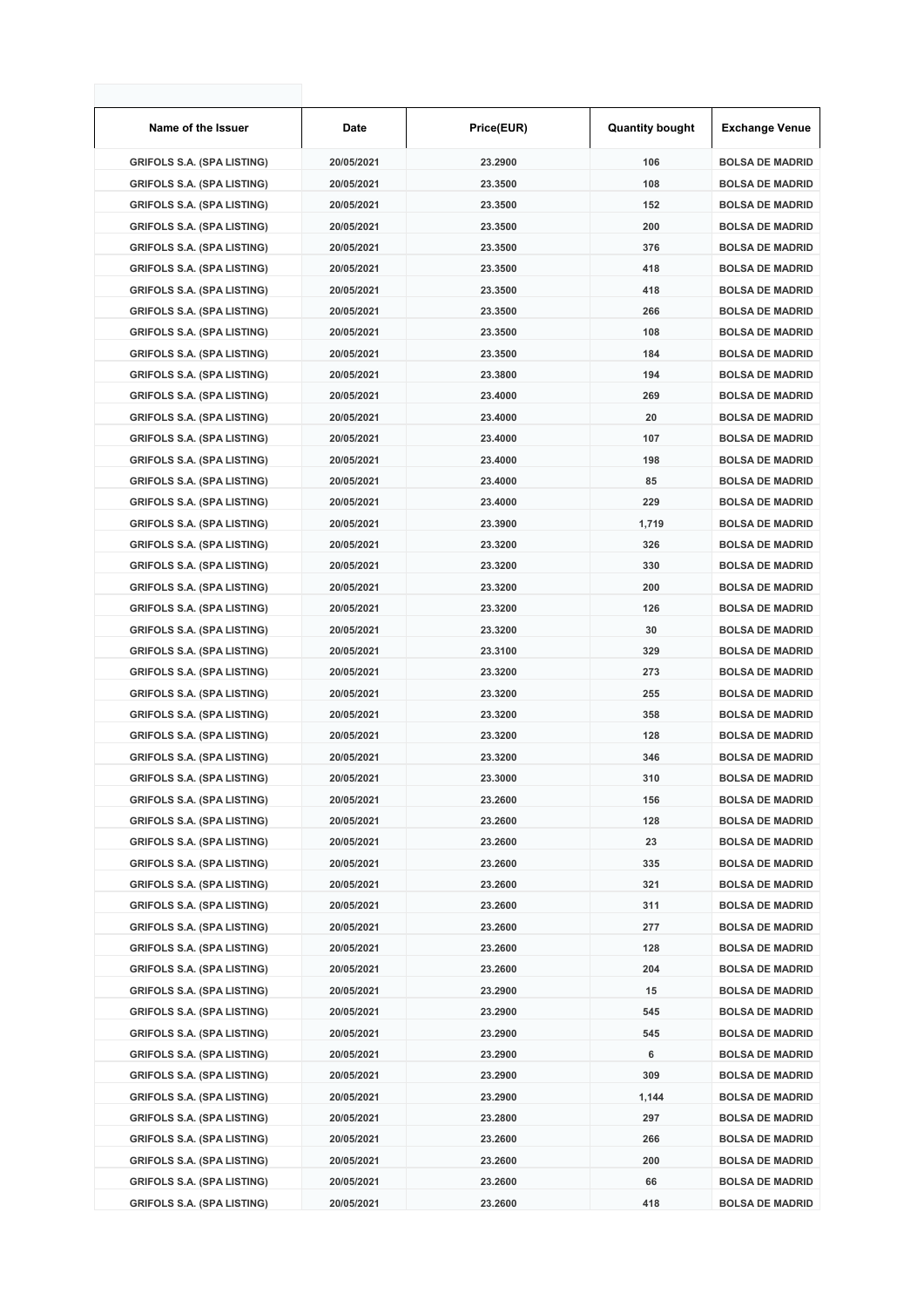| Name of the Issuer                | <b>Date</b> | Price(EUR) | <b>Quantity bought</b> | <b>Exchange Venue</b>  |
|-----------------------------------|-------------|------------|------------------------|------------------------|
| <b>GRIFOLS S.A. (SPA LISTING)</b> | 20/05/2021  | 23.2500    | 61                     | <b>BOLSA DE MADRID</b> |
| <b>GRIFOLS S.A. (SPA LISTING)</b> | 20/05/2021  | 23.2500    | 264                    | <b>BOLSA DE MADRID</b> |
| <b>GRIFOLS S.A. (SPA LISTING)</b> | 20/05/2021  | 23.2400    | 224                    | <b>BOLSA DE MADRID</b> |
| <b>GRIFOLS S.A. (SPA LISTING)</b> | 20/05/2021  | 23.2400    | 103                    | <b>BOLSA DE MADRID</b> |
| <b>GRIFOLS S.A. (SPA LISTING)</b> | 20/05/2021  | 23.2400    | 203                    | <b>BOLSA DE MADRID</b> |
| <b>GRIFOLS S.A. (SPA LISTING)</b> | 20/05/2021  | 23.2400    | 370                    | <b>BOLSA DE MADRID</b> |
| <b>GRIFOLS S.A. (SPA LISTING)</b> | 20/05/2021  | 23.2500    | 213                    | <b>BOLSA DE MADRID</b> |
| <b>GRIFOLS S.A. (SPA LISTING)</b> | 20/05/2021  | 23.2500    | 320                    | <b>BOLSA DE MADRID</b> |
| <b>GRIFOLS S.A. (SPA LISTING)</b> | 20/05/2021  | 23.2500    | 212                    | <b>BOLSA DE MADRID</b> |
| <b>GRIFOLS S.A. (SPA LISTING)</b> | 20/05/2021  | 23.2500    | 579                    | <b>BOLSA DE MADRID</b> |
| <b>GRIFOLS S.A. (SPA LISTING)</b> | 20/05/2021  | 23.2800    | 299                    | <b>BOLSA DE MADRID</b> |
| <b>GRIFOLS S.A. (SPA LISTING)</b> | 20/05/2021  | 23.2800    | 22                     | <b>BOLSA DE MADRID</b> |
| <b>GRIFOLS S.A. (SPA LISTING)</b> | 20/05/2021  | 23.2800    | 297                    | <b>BOLSA DE MADRID</b> |
| <b>GRIFOLS S.A. (SPA LISTING)</b> | 20/05/2021  | 23.3000    | 62                     | <b>BOLSA DE MADRID</b> |
| <b>GRIFOLS S.A. (SPA LISTING)</b> | 20/05/2021  | 23.3000    | 248                    | <b>BOLSA DE MADRID</b> |
| <b>GRIFOLS S.A. (SPA LISTING)</b> | 20/05/2021  | 23.2900    | 341                    | <b>BOLSA DE MADRID</b> |
| <b>GRIFOLS S.A. (SPA LISTING)</b> | 20/05/2021  | 23.2900    | 21                     | <b>BOLSA DE MADRID</b> |
| <b>GRIFOLS S.A. (SPA LISTING)</b> | 20/05/2021  | 23.2900    | 1,288                  | <b>BOLSA DE MADRID</b> |
| <b>GRIFOLS S.A. (SPA LISTING)</b> | 20/05/2021  | 23.2900    | 327                    | <b>BOLSA DE MADRID</b> |
| <b>GRIFOLS S.A. (SPA LISTING)</b> | 20/05/2021  | 23.2500    | 269                    | <b>BOLSA DE MADRID</b> |
| <b>GRIFOLS S.A. (SPA LISTING)</b> | 20/05/2021  | 23.2500    | 350                    | <b>BOLSA DE MADRID</b> |
| <b>GRIFOLS S.A. (SPA LISTING)</b> | 20/05/2021  | 23.2500    | 350                    | <b>BOLSA DE MADRID</b> |
| <b>GRIFOLS S.A. (SPA LISTING)</b> | 20/05/2021  | 23.2500    | 538                    | <b>BOLSA DE MADRID</b> |
| <b>GRIFOLS S.A. (SPA LISTING)</b> | 20/05/2021  | 23.2500    | 153                    | <b>BOLSA DE MADRID</b> |
| <b>GRIFOLS S.A. (SPA LISTING)</b> | 20/05/2021  | 23.2500    | 31                     | <b>BOLSA DE MADRID</b> |
| <b>GRIFOLS S.A. (SPA LISTING)</b> | 20/05/2021  | 23.2500    | 34                     | <b>BOLSA DE MADRID</b> |
| <b>GRIFOLS S.A. (SPA LISTING)</b> | 20/05/2021  | 23.2500    | 203                    | <b>BOLSA DE MADRID</b> |
| <b>GRIFOLS S.A. (SPA LISTING)</b> | 20/05/2021  | 23.2500    | 22                     | <b>BOLSA DE MADRID</b> |
| <b>GRIFOLS S.A. (SPA LISTING)</b> | 20/05/2021  | 23.2500    | 278                    | <b>BOLSA DE MADRID</b> |
| <b>GRIFOLS S.A. (SPA LISTING)</b> | 20/05/2021  | 23.2400    | 212                    | <b>BOLSA DE MADRID</b> |
| <b>GRIFOLS S.A. (SPA LISTING)</b> | 20/05/2021  | 23.2400    | 200                    | <b>BOLSA DE MADRID</b> |
| <b>GRIFOLS S.A. (SPA LISTING)</b> | 20/05/2021  | 23.2400    | 915                    | <b>BOLSA DE MADRID</b> |
| <b>GRIFOLS S.A. (SPA LISTING)</b> | 20/05/2021  | 23.2400    | 212                    | <b>BOLSA DE MADRID</b> |
| <b>GRIFOLS S.A. (SPA LISTING)</b> | 20/05/2021  | 23.2400    | 130                    | <b>BOLSA DE MADRID</b> |
| <b>GRIFOLS S.A. (SPA LISTING)</b> | 20/05/2021  | 23.2200    | 17                     | <b>BOLSA DE MADRID</b> |
| <b>GRIFOLS S.A. (SPA LISTING)</b> | 20/05/2021  | 23.2200    | 271                    | <b>BOLSA DE MADRID</b> |
| <b>GRIFOLS S.A. (SPA LISTING)</b> | 20/05/2021  | 23.2200    | 189                    | <b>BOLSA DE MADRID</b> |
| <b>GRIFOLS S.A. (SPA LISTING)</b> | 20/05/2021  | 23.2500    | 415                    | <b>BOLSA DE MADRID</b> |
| <b>GRIFOLS S.A. (SPA LISTING)</b> | 20/05/2021  | 23.2500    | 9                      | <b>BOLSA DE MADRID</b> |
| <b>GRIFOLS S.A. (SPA LISTING)</b> | 20/05/2021  | 23.2500    | 123                    | <b>BOLSA DE MADRID</b> |
| <b>GRIFOLS S.A. (SPA LISTING)</b> | 20/05/2021  | 23.2500    | 32                     | <b>BOLSA DE MADRID</b> |
| <b>GRIFOLS S.A. (SPA LISTING)</b> | 20/05/2021  | 23.2500    | 126                    | <b>BOLSA DE MADRID</b> |
| <b>GRIFOLS S.A. (SPA LISTING)</b> | 20/05/2021  | 23.2500    | 668                    | <b>BOLSA DE MADRID</b> |
| <b>GRIFOLS S.A. (SPA LISTING)</b> | 20/05/2021  | 23.2500    | 106                    | <b>BOLSA DE MADRID</b> |
| <b>GRIFOLS S.A. (SPA LISTING)</b> | 20/05/2021  | 23.2500    | 94                     | <b>BOLSA DE MADRID</b> |
| <b>GRIFOLS S.A. (SPA LISTING)</b> | 20/05/2021  | 23.2500    | 212                    | <b>BOLSA DE MADRID</b> |
| <b>GRIFOLS S.A. (SPA LISTING)</b> | 20/05/2021  | 23.2500    | 48                     | <b>BOLSA DE MADRID</b> |
| <b>GRIFOLS S.A. (SPA LISTING)</b> | 20/05/2021  | 23.2500    | 4                      | <b>BOLSA DE MADRID</b> |
| <b>GRIFOLS S.A. (SPA LISTING)</b> | 20/05/2021  | 23.2500    | 698                    | <b>BOLSA DE MADRID</b> |
| <b>GRIFOLS S.A. (SPA LISTING)</b> | 20/05/2021  | 23.2500    | 363                    | <b>BOLSA DE MADRID</b> |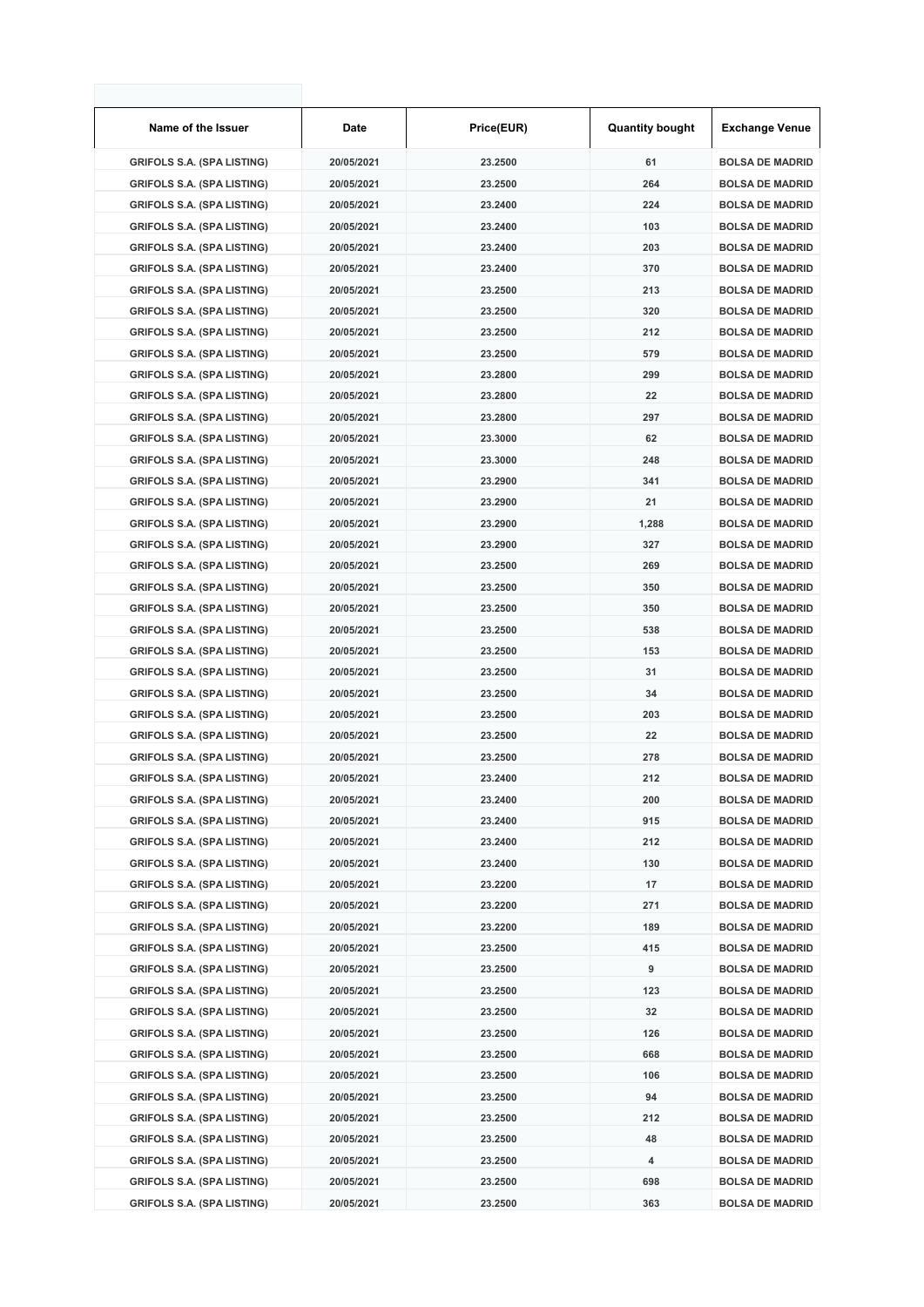| Name of the Issuer                | Date       | Price(EUR) | <b>Quantity bought</b> | <b>Exchange Venue</b>  |
|-----------------------------------|------------|------------|------------------------|------------------------|
| <b>GRIFOLS S.A. (SPA LISTING)</b> | 20/05/2021 | 23.2500    | 272                    | <b>BOLSA DE MADRID</b> |
| <b>GRIFOLS S.A. (SPA LISTING)</b> | 20/05/2021 | 23.2500    | 90                     | <b>BOLSA DE MADRID</b> |
| <b>GRIFOLS S.A. (SPA LISTING)</b> | 20/05/2021 | 23.2400    | 415                    | <b>BOLSA DE MADRID</b> |
| <b>GRIFOLS S.A. (SPA LISTING)</b> | 20/05/2021 | 23.2600    | 1,014                  | <b>BOLSA DE MADRID</b> |
| <b>GRIFOLS S.A. (SPA LISTING)</b> | 20/05/2021 | 23.2600    | 140                    | <b>BOLSA DE MADRID</b> |
| <b>GRIFOLS S.A. (SPA LISTING)</b> | 20/05/2021 | 23.2600    | 513                    | <b>BOLSA DE MADRID</b> |
| <b>GRIFOLS S.A. (SPA LISTING)</b> | 20/05/2021 | 23.2500    | 390                    | <b>BOLSA DE MADRID</b> |
| <b>GRIFOLS S.A. (SPA LISTING)</b> | 20/05/2021 | 23.2400    | 460                    | <b>BOLSA DE MADRID</b> |
| <b>GRIFOLS S.A. (SPA LISTING)</b> | 20/05/2021 | 23.2400    | 348                    | <b>BOLSA DE MADRID</b> |
| <b>GRIFOLS S.A. (SPA LISTING)</b> | 20/05/2021 | 23.2400    | 494                    | <b>BOLSA DE MADRID</b> |
| <b>GRIFOLS S.A. (SPA LISTING)</b> | 20/05/2021 | 23.2100    | 329                    | <b>BOLSA DE MADRID</b> |
| <b>GRIFOLS S.A. (SPA LISTING)</b> | 20/05/2021 | 23.2100    | 490                    | <b>BOLSA DE MADRID</b> |
| <b>GRIFOLS S.A. (SPA LISTING)</b> | 20/05/2021 | 23.2100    | 52                     | <b>BOLSA DE MADRID</b> |
| <b>GRIFOLS S.A. (SPA LISTING)</b> | 20/05/2021 | 23.2100    | 148                    | <b>BOLSA DE MADRID</b> |
| <b>GRIFOLS S.A. (SPA LISTING)</b> | 20/05/2021 | 23.2100    | 825                    | <b>BOLSA DE MADRID</b> |
| <b>GRIFOLS S.A. (SPA LISTING)</b> | 20/05/2021 | 23.2000    | 984                    | <b>BOLSA DE MADRID</b> |
| <b>GRIFOLS S.A. (SPA LISTING)</b> | 20/05/2021 | 23.1800    | 1                      | <b>BOLSA DE MADRID</b> |
| <b>GRIFOLS S.A. (SPA LISTING)</b> | 20/05/2021 | 23.1800    | 356                    | <b>BOLSA DE MADRID</b> |
| <b>GRIFOLS S.A. (SPA LISTING)</b> | 20/05/2021 | 23.1800    | 206                    | <b>BOLSA DE MADRID</b> |
| <b>GRIFOLS S.A. (SPA LISTING)</b> | 20/05/2021 | 23.1800    | 97                     | <b>BOLSA DE MADRID</b> |
| <b>GRIFOLS S.A. (SPA LISTING)</b> | 20/05/2021 | 23.1800    | 250                    | <b>BOLSA DE MADRID</b> |
| <b>GRIFOLS S.A. (SPA LISTING)</b> | 20/05/2021 | 23.1800    | 266                    | <b>BOLSA DE MADRID</b> |
| <b>GRIFOLS S.A. (SPA LISTING)</b> | 20/05/2021 | 23.1800    | 41                     | <b>BOLSA DE MADRID</b> |
| <b>GRIFOLS S.A. (SPA LISTING)</b> | 20/05/2021 | 23.1800    | 46                     | <b>BOLSA DE MADRID</b> |
| <b>GRIFOLS S.A. (SPA LISTING)</b> | 20/05/2021 | 23.1700    | 546                    | <b>BOLSA DE MADRID</b> |
| <b>GRIFOLS S.A. (SPA LISTING)</b> | 20/05/2021 | 23.1700    | 528                    | <b>BOLSA DE MADRID</b> |
| <b>GRIFOLS S.A. (SPA LISTING)</b> | 20/05/2021 | 23.1700    | 483                    | <b>BOLSA DE MADRID</b> |
| <b>GRIFOLS S.A. (SPA LISTING)</b> | 20/05/2021 | 23.1500    | 363                    | <b>BOLSA DE MADRID</b> |
| <b>GRIFOLS S.A. (SPA LISTING)</b> | 20/05/2021 | 23.1300    | 200                    | <b>BOLSA DE MADRID</b> |
| <b>GRIFOLS S.A. (SPA LISTING)</b> | 20/05/2021 | 23.1300    | 18                     | <b>BOLSA DE MADRID</b> |
| <b>GRIFOLS S.A. (SPA LISTING)</b> | 20/05/2021 | 23.1300    | 27                     | <b>BOLSA DE MADRID</b> |
| <b>GRIFOLS S.A. (SPA LISTING)</b> | 20/05/2021 | 23.1300    | 4                      | <b>BOLSA DE MADRID</b> |
| <b>GRIFOLS S.A. (SPA LISTING)</b> | 20/05/2021 | 23.2200    | 212                    | <b>BOLSA DE MADRID</b> |
| <b>GRIFOLS S.A. (SPA LISTING)</b> | 20/05/2021 | 23.2200    | 382                    | <b>BOLSA DE MADRID</b> |
| <b>GRIFOLS S.A. (SPA LISTING)</b> | 20/05/2021 | 23.2100    | 2,181                  | <b>BOLSA DE MADRID</b> |
| <b>GRIFOLS S.A. (SPA LISTING)</b> | 20/05/2021 | 23.2100    | 356                    | <b>BOLSA DE MADRID</b> |
| <b>GRIFOLS S.A. (SPA LISTING)</b> | 20/05/2021 | 23.2100    | 400                    | <b>BOLSA DE MADRID</b> |
| <b>GRIFOLS S.A. (SPA LISTING)</b> | 20/05/2021 | 23.2100    | 10                     | <b>BOLSA DE MADRID</b> |
| <b>GRIFOLS S.A. (SPA LISTING)</b> | 20/05/2021 | 23.2100    | 46                     | <b>BOLSA DE MADRID</b> |
| <b>GRIFOLS S.A. (SPA LISTING)</b> | 20/05/2021 | 23.2100    | 301                    | <b>BOLSA DE MADRID</b> |
| <b>GRIFOLS S.A. (SPA LISTING)</b> | 20/05/2021 | 23.2400    | 1,005                  | <b>BOLSA DE MADRID</b> |
| <b>GRIFOLS S.A. (SPA LISTING)</b> | 20/05/2021 | 23.2400    | 200                    | <b>BOLSA DE MADRID</b> |
| <b>GRIFOLS S.A. (SPA LISTING)</b> | 20/05/2021 | 23.2400    | 805                    | <b>BOLSA DE MADRID</b> |
| <b>GRIFOLS S.A. (SPA LISTING)</b> | 20/05/2021 | 23.2400    | 234                    | <b>BOLSA DE MADRID</b> |
| <b>GRIFOLS S.A. (SPA LISTING)</b> | 20/05/2021 | 23.2400    | 192                    | <b>BOLSA DE MADRID</b> |
| <b>GRIFOLS S.A. (SPA LISTING)</b> | 20/05/2021 | 23.2900    | 283                    | <b>BOLSA DE MADRID</b> |
| <b>GRIFOLS S.A. (SPA LISTING)</b> | 20/05/2021 | 23.3000    | 623                    | <b>BOLSA DE MADRID</b> |
| <b>GRIFOLS S.A. (SPA LISTING)</b> | 20/05/2021 | 23.3000    | 2,171                  | <b>BOLSA DE MADRID</b> |
| <b>GRIFOLS S.A. (SPA LISTING)</b> | 20/05/2021 | 23.3000    | 138                    | <b>BOLSA DE MADRID</b> |
| <b>GRIFOLS S.A. (SPA LISTING)</b> | 20/05/2021 | 23.3000    | 153                    | <b>BOLSA DE MADRID</b> |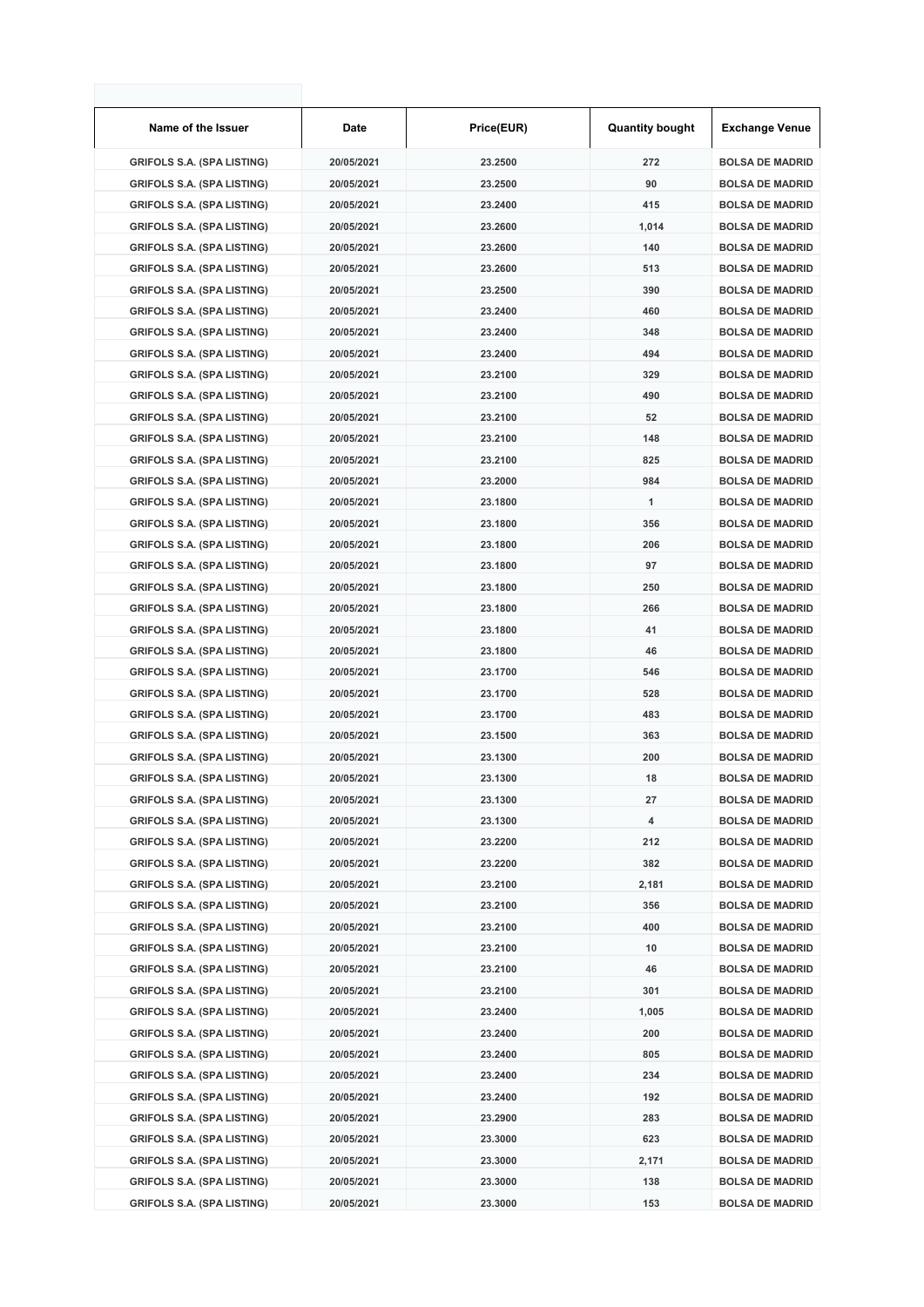| Name of the Issuer                | Date       | Price(EUR) | <b>Quantity bought</b> | <b>Exchange Venue</b>  |
|-----------------------------------|------------|------------|------------------------|------------------------|
| <b>GRIFOLS S.A. (SPA LISTING)</b> | 20/05/2021 | 23.3000    | 407                    | <b>BOLSA DE MADRID</b> |
| <b>GRIFOLS S.A. (SPA LISTING)</b> | 20/05/2021 | 23.3200    | 436                    | <b>BOLSA DE MADRID</b> |
| <b>GRIFOLS S.A. (SPA LISTING)</b> | 20/05/2021 | 23.3200    | 761                    | <b>BOLSA DE MADRID</b> |
| <b>GRIFOLS S.A. (SPA LISTING)</b> | 20/05/2021 | 23.3200    | 827                    | <b>BOLSA DE MADRID</b> |
| <b>GRIFOLS S.A. (SPA LISTING)</b> | 20/05/2021 | 23.3200    | 267                    | <b>BOLSA DE MADRID</b> |
| <b>GRIFOLS S.A. (SPA LISTING)</b> | 20/05/2021 | 23.3200    | 25                     | <b>BOLSA DE MADRID</b> |
| <b>GRIFOLS S.A. (SPA LISTING)</b> | 20/05/2021 | 23.3200    | 322                    | <b>BOLSA DE MADRID</b> |
| <b>GRIFOLS S.A. (SPA LISTING)</b> | 20/05/2021 | 23.3200    | 35                     | <b>BOLSA DE MADRID</b> |
| <b>GRIFOLS S.A. (SPA LISTING)</b> | 20/05/2021 | 23.3600    | 328                    | <b>BOLSA DE MADRID</b> |
| <b>GRIFOLS S.A. (SPA LISTING)</b> | 20/05/2021 | 23.3600    | 998                    | <b>BOLSA DE MADRID</b> |
| <b>GRIFOLS S.A. (SPA LISTING)</b> | 20/05/2021 | 23.3600    | 631                    | <b>BOLSA DE MADRID</b> |
| <b>GRIFOLS S.A. (SPA LISTING)</b> | 20/05/2021 | 23.3800    | 1,587                  | <b>BOLSA DE MADRID</b> |
| <b>GRIFOLS S.A. (SPA LISTING)</b> | 20/05/2021 | 23.3700    | 452                    | <b>BOLSA DE MADRID</b> |
| <b>GRIFOLS S.A. (SPA LISTING)</b> | 20/05/2021 | 23.3600    | 388                    | <b>BOLSA DE MADRID</b> |
| <b>GRIFOLS S.A. (SPA LISTING)</b> | 20/05/2021 | 23.3800    | 259                    | <b>BOLSA DE MADRID</b> |
| <b>GRIFOLS S.A. (SPA LISTING)</b> | 20/05/2021 | 23.3800    | 259                    | <b>BOLSA DE MADRID</b> |
| <b>GRIFOLS S.A. (SPA LISTING)</b> | 20/05/2021 | 23.3800    | 79                     | <b>BOLSA DE MADRID</b> |
| <b>GRIFOLS S.A. (SPA LISTING)</b> | 20/05/2021 | 23.3800    | 121                    | <b>BOLSA DE MADRID</b> |
| <b>GRIFOLS S.A. (SPA LISTING)</b> | 20/05/2021 | 23.3800    | 11                     | <b>BOLSA DE MADRID</b> |
| <b>GRIFOLS S.A. (SPA LISTING)</b> | 20/05/2021 | 23.3800    | 14                     | <b>BOLSA DE MADRID</b> |
| <b>GRIFOLS S.A. (SPA LISTING)</b> | 20/05/2021 | 23.3800    | 39                     | <b>BOLSA DE MADRID</b> |
| <b>GRIFOLS S.A. (SPA LISTING)</b> | 20/05/2021 | 23.3800    | 132                    | <b>BOLSA DE MADRID</b> |
| <b>GRIFOLS S.A. (SPA LISTING)</b> | 20/05/2021 | 23.3800    | 36                     | <b>BOLSA DE MADRID</b> |
| <b>GRIFOLS S.A. (SPA LISTING)</b> | 20/05/2021 | 23.3800    | 8                      | <b>BOLSA DE MADRID</b> |
| <b>GRIFOLS S.A. (SPA LISTING)</b> | 20/05/2021 | 23.3800    | 9                      | <b>BOLSA DE MADRID</b> |
| <b>GRIFOLS S.A. (SPA LISTING)</b> | 20/05/2021 | 23.3800    | 9                      | <b>BOLSA DE MADRID</b> |
| <b>GRIFOLS S.A. (SPA LISTING)</b> | 20/05/2021 | 23.3800    | 152                    | <b>BOLSA DE MADRID</b> |
| <b>GRIFOLS S.A. (SPA LISTING)</b> | 20/05/2021 | 23.3800    | 42                     | <b>BOLSA DE MADRID</b> |
| <b>GRIFOLS S.A. (SPA LISTING)</b> | 20/05/2021 | 23.3800    | 20                     | <b>BOLSA DE MADRID</b> |
| <b>GRIFOLS S.A. (SPA LISTING)</b> | 20/05/2021 | 23.3800    | 20                     | <b>BOLSA DE MADRID</b> |
| <b>GRIFOLS S.A. (SPA LISTING)</b> | 20/05/2021 | 23.3800    | 154                    | <b>BOLSA DE MADRID</b> |
| <b>GRIFOLS S.A. (SPA LISTING)</b> | 20/05/2021 | 23.3800    | 200                    | <b>BOLSA DE MADRID</b> |
| <b>GRIFOLS S.A. (SPA LISTING)</b> | 20/05/2021 | 23.3800    | 145                    | <b>BOLSA DE MADRID</b> |
| <b>GRIFOLS S.A. (SPA LISTING)</b> | 20/05/2021 | 23.3800    | 76                     | <b>BOLSA DE MADRID</b> |
| <b>GRIFOLS S.A. (SPA LISTING)</b> | 20/05/2021 | 23.3800    | 97                     | <b>BOLSA DE MADRID</b> |
| <b>GRIFOLS S.A. (SPA LISTING)</b> | 20/05/2021 | 23.3600    | 274                    | <b>BOLSA DE MADRID</b> |
| <b>GRIFOLS S.A. (SPA LISTING)</b> | 20/05/2021 | 23.4100    | 738                    | <b>BOLSA DE MADRID</b> |
| <b>GRIFOLS S.A. (SPA LISTING)</b> | 20/05/2021 | 23.4100    | 902                    | <b>BOLSA DE MADRID</b> |
| <b>GRIFOLS S.A. (SPA LISTING)</b> | 20/05/2021 | 23.4100    | 212                    | <b>BOLSA DE MADRID</b> |
| <b>GRIFOLS S.A. (SPA LISTING)</b> | 20/05/2021 | 23.4100    | 498                    | <b>BOLSA DE MADRID</b> |
| <b>GRIFOLS S.A. (SPA LISTING)</b> | 20/05/2021 | 23.4100    | 333                    | <b>BOLSA DE MADRID</b> |
| <b>GRIFOLS S.A. (SPA LISTING)</b> | 20/05/2021 | 23.4100    | 1,063                  | <b>BOLSA DE MADRID</b> |
| <b>GRIFOLS S.A. (SPA LISTING)</b> | 20/05/2021 | 23.4000    | 253                    | <b>BOLSA DE MADRID</b> |
| <b>GRIFOLS S.A. (SPA LISTING)</b> | 20/05/2021 | 23.4000    | 128                    | <b>BOLSA DE MADRID</b> |
| <b>GRIFOLS S.A. (SPA LISTING)</b> | 20/05/2021 | 23.4000    | 85                     | <b>BOLSA DE MADRID</b> |
| <b>GRIFOLS S.A. (SPA LISTING)</b> | 20/05/2021 | 23.4000    | 62                     | <b>BOLSA DE MADRID</b> |
| <b>GRIFOLS S.A. (SPA LISTING)</b> | 20/05/2021 | 23.4000    | 1,088                  | <b>BOLSA DE MADRID</b> |
| <b>GRIFOLS S.A. (SPA LISTING)</b> | 20/05/2021 | 23.3800    | 159                    | <b>BOLSA DE MADRID</b> |
| <b>GRIFOLS S.A. (SPA LISTING)</b> | 20/05/2021 | 23.3800    | 219                    | <b>BOLSA DE MADRID</b> |
| <b>GRIFOLS S.A. (SPA LISTING)</b> | 20/05/2021 | 23.3800    | 81                     | <b>BOLSA DE MADRID</b> |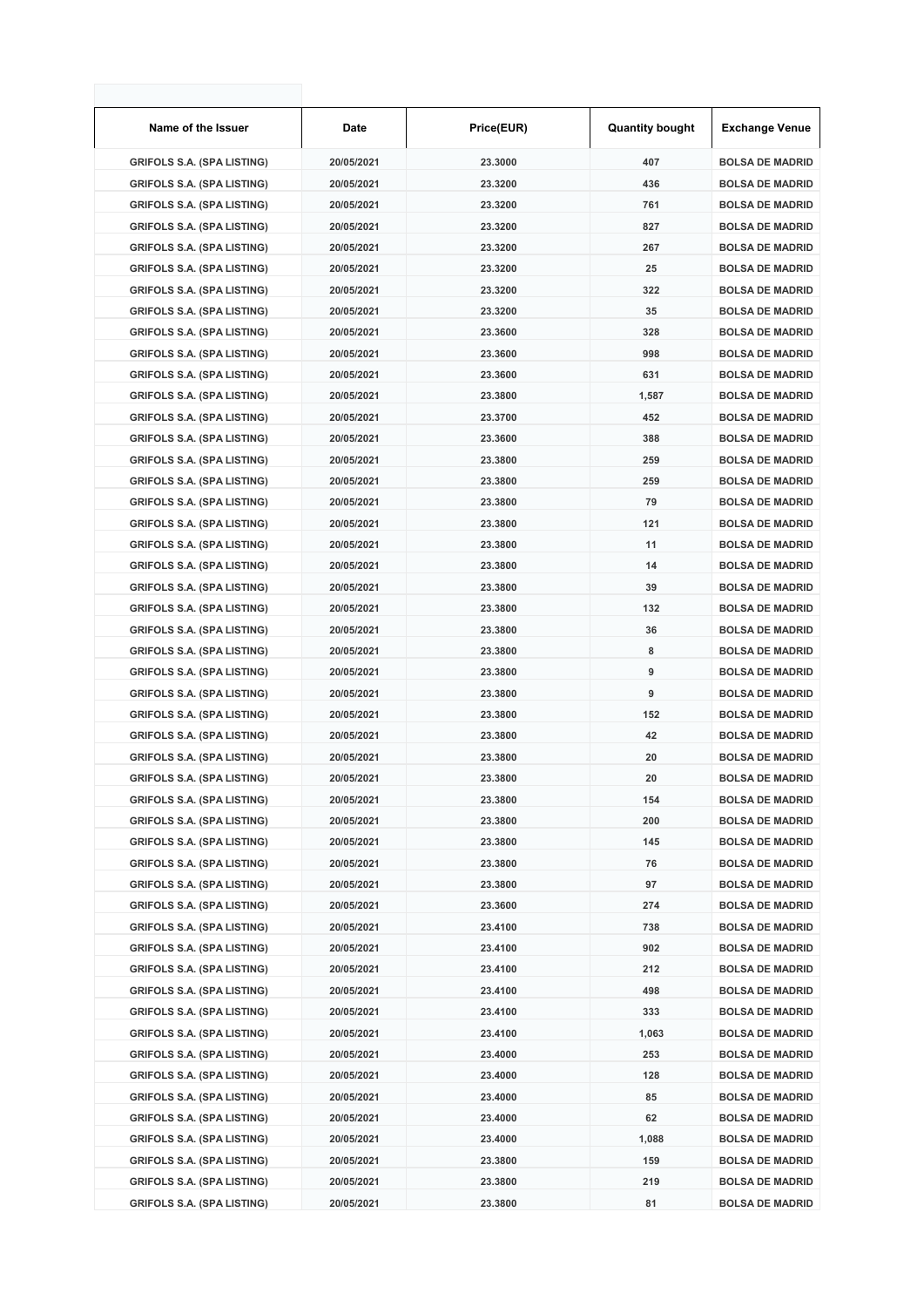| Name of the Issuer                | Date       | Price(EUR) | <b>Quantity bought</b>  | <b>Exchange Venue</b>  |
|-----------------------------------|------------|------------|-------------------------|------------------------|
| <b>GRIFOLS S.A. (SPA LISTING)</b> | 20/05/2021 | 23.3700    | 432                     | <b>BOLSA DE MADRID</b> |
| <b>GRIFOLS S.A. (SPA LISTING)</b> | 20/05/2021 | 23.3700    | 11                      | <b>BOLSA DE MADRID</b> |
| <b>GRIFOLS S.A. (SPA LISTING)</b> | 20/05/2021 | 23.3700    | 27                      | <b>BOLSA DE MADRID</b> |
| <b>GRIFOLS S.A. (SPA LISTING)</b> | 20/05/2021 | 23.3900    | 301                     | <b>BOLSA DE MADRID</b> |
| <b>GRIFOLS S.A. (SPA LISTING)</b> | 20/05/2021 | 23.3900    | 232                     | <b>BOLSA DE MADRID</b> |
| <b>GRIFOLS S.A. (SPA LISTING)</b> | 20/05/2021 | 23.3900    | $\overline{\mathbf{2}}$ | <b>BOLSA DE MADRID</b> |
| <b>GRIFOLS S.A. (SPA LISTING)</b> | 20/05/2021 | 23.3900    | 48                      | <b>BOLSA DE MADRID</b> |
| <b>GRIFOLS S.A. (SPA LISTING)</b> | 20/05/2021 | 23.3900    | 42                      | <b>BOLSA DE MADRID</b> |
| <b>GRIFOLS S.A. (SPA LISTING)</b> | 20/05/2021 | 23.4100    | 113                     | <b>BOLSA DE MADRID</b> |
| <b>GRIFOLS S.A. (SPA LISTING)</b> | 20/05/2021 | 23.4100    | 15                      | <b>BOLSA DE MADRID</b> |
| <b>GRIFOLS S.A. (SPA LISTING)</b> | 20/05/2021 | 23.4100    | 3                       | <b>BOLSA DE MADRID</b> |
| <b>GRIFOLS S.A. (SPA LISTING)</b> | 20/05/2021 | 23.4100    | 96                      | <b>BOLSA DE MADRID</b> |
| <b>GRIFOLS S.A. (SPA LISTING)</b> | 20/05/2021 | 23.4100    | 59                      | <b>BOLSA DE MADRID</b> |
| <b>GRIFOLS S.A. (SPA LISTING)</b> | 20/05/2021 | 23.4100    | 31                      | <b>BOLSA DE MADRID</b> |
| <b>GRIFOLS S.A. (SPA LISTING)</b> | 20/05/2021 | 23.4100    | 132                     | <b>BOLSA DE MADRID</b> |
| <b>GRIFOLS S.A. (SPA LISTING)</b> | 20/05/2021 | 23.4100    | 567                     | <b>BOLSA DE MADRID</b> |
| <b>GRIFOLS S.A. (SPA LISTING)</b> | 20/05/2021 | 23.4100    | 128                     | <b>BOLSA DE MADRID</b> |
| <b>GRIFOLS S.A. (SPA LISTING)</b> | 20/05/2021 | 23.4100    | 805                     | <b>BOLSA DE MADRID</b> |
| <b>GRIFOLS S.A. (SPA LISTING)</b> | 20/05/2021 | 23.4100    | 200                     | <b>BOLSA DE MADRID</b> |
| <b>GRIFOLS S.A. (SPA LISTING)</b> | 20/05/2021 | 23.4100    | 1,127                   | <b>BOLSA DE MADRID</b> |
| <b>GRIFOLS S.A. (SPA LISTING)</b> | 20/05/2021 | 23.4100    | 867                     | <b>BOLSA DE MADRID</b> |
| <b>GRIFOLS S.A. (SPA LISTING)</b> | 20/05/2021 | 23.4000    | 86                      | <b>BOLSA DE MADRID</b> |
| <b>GRIFOLS S.A. (SPA LISTING)</b> | 20/05/2021 | 23.4000    | 231                     | <b>BOLSA DE MADRID</b> |
| <b>GRIFOLS S.A. (SPA LISTING)</b> | 20/05/2021 | 23.4100    | 1                       | <b>BOLSA DE MADRID</b> |
| <b>GRIFOLS S.A. (SPA LISTING)</b> | 20/05/2021 | 23.4100    | 1,919                   | <b>BOLSA DE MADRID</b> |
| <b>GRIFOLS S.A. (SPA LISTING)</b> | 20/05/2021 | 23.4000    | 476                     | <b>BOLSA DE MADRID</b> |
| <b>GRIFOLS S.A. (SPA LISTING)</b> | 20/05/2021 | 23.4000    | 105                     | <b>BOLSA DE MADRID</b> |
| <b>GRIFOLS S.A. (SPA LISTING)</b> | 20/05/2021 | 23.4000    | 1                       | <b>BOLSA DE MADRID</b> |
| <b>GRIFOLS S.A. (SPA LISTING)</b> | 20/05/2021 | 23.4000    | 78                      | <b>BOLSA DE MADRID</b> |
| <b>GRIFOLS S.A. (SPA LISTING)</b> | 20/05/2021 | 23.4100    | 328                     | <b>BOLSA DE MADRID</b> |
| <b>GRIFOLS S.A. (SPA LISTING)</b> | 20/05/2021 | 23.4000    | 552                     | <b>BOLSA DE MADRID</b> |
| <b>GRIFOLS S.A. (SPA LISTING)</b> | 20/05/2021 | 23.4000    | 951                     | <b>BOLSA DE MADRID</b> |
| <b>GRIFOLS S.A. (SPA LISTING)</b> | 20/05/2021 | 23.4000    | 5                       | <b>BOLSA DE MADRID</b> |
| <b>GRIFOLS S.A. (SPA LISTING)</b> | 20/05/2021 | 23.4000    | 343                     | <b>BOLSA DE MADRID</b> |
| <b>GRIFOLS S.A. (SPA LISTING)</b> | 20/05/2021 | 23.3900    | 48                      | <b>BOLSA DE MADRID</b> |
| <b>GRIFOLS S.A. (SPA LISTING)</b> | 20/05/2021 | 23.3900    | 469                     | <b>BOLSA DE MADRID</b> |
| <b>GRIFOLS S.A. (SPA LISTING)</b> | 20/05/2021 | 23.3900    | 109                     | <b>BOLSA DE MADRID</b> |
| <b>GRIFOLS S.A. (SPA LISTING)</b> | 20/05/2021 | 23.3900    | 200                     | <b>BOLSA DE MADRID</b> |
| <b>GRIFOLS S.A. (SPA LISTING)</b> | 20/05/2021 | 23.3900    | 10                      | <b>BOLSA DE MADRID</b> |
| <b>GRIFOLS S.A. (SPA LISTING)</b> | 20/05/2021 | 23.3800    | 333                     | <b>BOLSA DE MADRID</b> |
| <b>GRIFOLS S.A. (SPA LISTING)</b> | 20/05/2021 | 23.3800    | 98                      | <b>BOLSA DE MADRID</b> |
| <b>GRIFOLS S.A. (SPA LISTING)</b> | 20/05/2021 | 23.3900    | 418                     | <b>BOLSA DE MADRID</b> |
| <b>GRIFOLS S.A. (SPA LISTING)</b> | 20/05/2021 | 23.3900    | 650                     | <b>BOLSA DE MADRID</b> |
| <b>GRIFOLS S.A. (SPA LISTING)</b> | 20/05/2021 | 23.3900    | 60                      | <b>BOLSA DE MADRID</b> |
| <b>GRIFOLS S.A. (SPA LISTING)</b> | 20/05/2021 | 23.3900    | 264                     | <b>BOLSA DE MADRID</b> |
| <b>GRIFOLS S.A. (SPA LISTING)</b> | 20/05/2021 | 23.3900    | 662                     | <b>BOLSA DE MADRID</b> |
| <b>GRIFOLS S.A. (SPA LISTING)</b> | 20/05/2021 | 23.3900    | 69                      | <b>BOLSA DE MADRID</b> |
| <b>GRIFOLS S.A. (SPA LISTING)</b> | 20/05/2021 | 23.3900    | 362                     | <b>BOLSA DE MADRID</b> |
| <b>GRIFOLS S.A. (SPA LISTING)</b> | 20/05/2021 | 23.3900    | 194                     | <b>BOLSA DE MADRID</b> |
| <b>GRIFOLS S.A. (SPA LISTING)</b> | 20/05/2021 | 23.3900    | 566                     | <b>BOLSA DE MADRID</b> |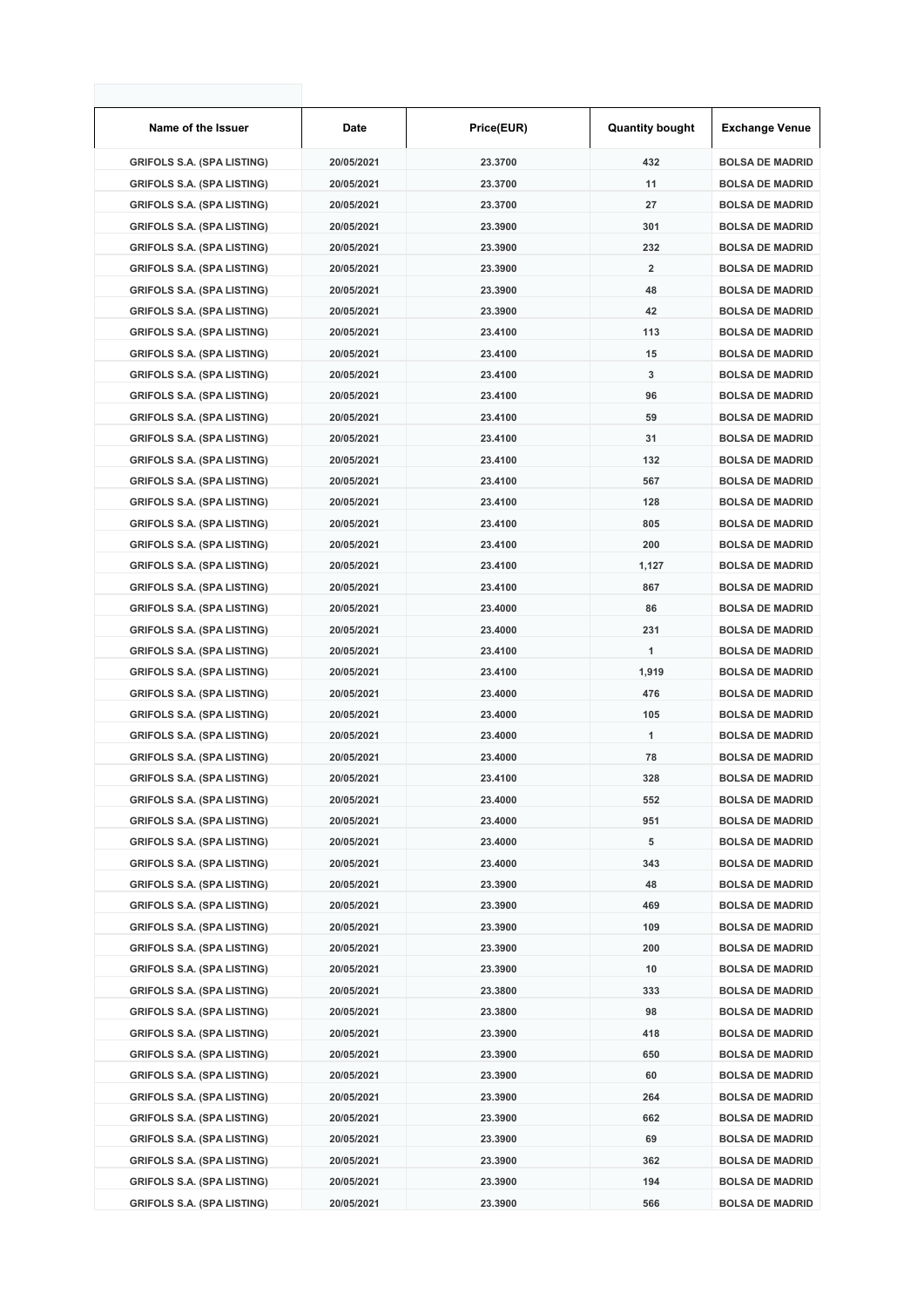| Name of the Issuer                | Date       | Price(EUR) | <b>Quantity bought</b> | <b>Exchange Venue</b>  |
|-----------------------------------|------------|------------|------------------------|------------------------|
| <b>GRIFOLS S.A. (SPA LISTING)</b> | 20/05/2021 | 23.3900    | 352                    | <b>BOLSA DE MADRID</b> |
| <b>GRIFOLS S.A. (SPA LISTING)</b> | 20/05/2021 | 23.3900    | 63                     | <b>BOLSA DE MADRID</b> |
| <b>GRIFOLS S.A. (SPA LISTING)</b> | 20/05/2021 | 23.3900    | 74                     | <b>BOLSA DE MADRID</b> |
| <b>GRIFOLS S.A. (SPA LISTING)</b> | 20/05/2021 | 23.3900    | 170                    | <b>BOLSA DE MADRID</b> |
| <b>GRIFOLS S.A. (SPA LISTING)</b> | 21/05/2021 | 23.4000    | 315                    | <b>BOLSA DE MADRID</b> |
| <b>GRIFOLS S.A. (SPA LISTING)</b> | 21/05/2021 | 23.4100    | 314                    | <b>BOLSA DE MADRID</b> |
| <b>GRIFOLS S.A. (SPA LISTING)</b> | 21/05/2021 | 23.3800    | 276                    | <b>BOLSA DE MADRID</b> |
| <b>GRIFOLS S.A. (SPA LISTING)</b> | 21/05/2021 | 23.3800    | 890                    | <b>BOLSA DE MADRID</b> |
| <b>GRIFOLS S.A. (SPA LISTING)</b> | 21/05/2021 | 23.3600    | 10                     | <b>BOLSA DE MADRID</b> |
| <b>GRIFOLS S.A. (SPA LISTING)</b> | 21/05/2021 | 23.3600    | 267                    | <b>BOLSA DE MADRID</b> |
| <b>GRIFOLS S.A. (SPA LISTING)</b> | 21/05/2021 | 23.3900    | 137                    | <b>BOLSA DE MADRID</b> |
| <b>GRIFOLS S.A. (SPA LISTING)</b> | 21/05/2021 | 23.3900    | 128                    | <b>BOLSA DE MADRID</b> |
| <b>GRIFOLS S.A. (SPA LISTING)</b> | 21/05/2021 | 23.3900    | 29                     | <b>BOLSA DE MADRID</b> |
| <b>GRIFOLS S.A. (SPA LISTING)</b> | 21/05/2021 | 23.3800    | 165                    | <b>BOLSA DE MADRID</b> |
| <b>GRIFOLS S.A. (SPA LISTING)</b> | 21/05/2021 | 23.3800    | 417                    | <b>BOLSA DE MADRID</b> |
| <b>GRIFOLS S.A. (SPA LISTING)</b> | 21/05/2021 | 23.4000    | 308                    | <b>BOLSA DE MADRID</b> |
| <b>GRIFOLS S.A. (SPA LISTING)</b> | 21/05/2021 | 23.3800    | 304                    | <b>BOLSA DE MADRID</b> |
| <b>GRIFOLS S.A. (SPA LISTING)</b> | 21/05/2021 | 23.3100    | 300                    | <b>BOLSA DE MADRID</b> |
| <b>GRIFOLS S.A. (SPA LISTING)</b> | 21/05/2021 | 23.3300    | 272                    | <b>BOLSA DE MADRID</b> |
| <b>GRIFOLS S.A. (SPA LISTING)</b> | 21/05/2021 | 23.3300    | 128                    | <b>BOLSA DE MADRID</b> |
| <b>GRIFOLS S.A. (SPA LISTING)</b> | 21/05/2021 | 23.3300    | 191                    | <b>BOLSA DE MADRID</b> |
| <b>GRIFOLS S.A. (SPA LISTING)</b> | 21/05/2021 | 23.3100    | 327                    | <b>BOLSA DE MADRID</b> |
| <b>GRIFOLS S.A. (SPA LISTING)</b> | 21/05/2021 | 23.2900    | 335                    | <b>BOLSA DE MADRID</b> |
| <b>GRIFOLS S.A. (SPA LISTING)</b> | 21/05/2021 | 23.2800    | 324                    | <b>BOLSA DE MADRID</b> |
| <b>GRIFOLS S.A. (SPA LISTING)</b> | 21/05/2021 | 23.3400    | 583                    | <b>BOLSA DE MADRID</b> |
| <b>GRIFOLS S.A. (SPA LISTING)</b> | 21/05/2021 | 23.3400    | 186                    | <b>BOLSA DE MADRID</b> |
| <b>GRIFOLS S.A. (SPA LISTING)</b> | 21/05/2021 | 23.3400    | 129                    | <b>BOLSA DE MADRID</b> |
| <b>GRIFOLS S.A. (SPA LISTING)</b> | 21/05/2021 | 23.3200    | 321                    | <b>BOLSA DE MADRID</b> |
| <b>GRIFOLS S.A. (SPA LISTING)</b> | 21/05/2021 | 23.3300    | 20                     | <b>BOLSA DE MADRID</b> |
| <b>GRIFOLS S.A. (SPA LISTING)</b> | 21/05/2021 | 23.3300    | 200                    | <b>BOLSA DE MADRID</b> |
| <b>GRIFOLS S.A. (SPA LISTING)</b> | 21/05/2021 | 23.3300    | 95                     | <b>BOLSA DE MADRID</b> |
| <b>GRIFOLS S.A. (SPA LISTING)</b> | 21/05/2021 | 23.3400    | 47                     | <b>BOLSA DE MADRID</b> |
| <b>GRIFOLS S.A. (SPA LISTING)</b> | 21/05/2021 | 23.3400    | 4                      | <b>BOLSA DE MADRID</b> |
| <b>GRIFOLS S.A. (SPA LISTING)</b> | 21/05/2021 | 23.3400    | 242                    | <b>BOLSA DE MADRID</b> |
| <b>GRIFOLS S.A. (SPA LISTING)</b> | 21/05/2021 | 23.3200    | 560                    | <b>BOLSA DE MADRID</b> |
| <b>GRIFOLS S.A. (SPA LISTING)</b> | 21/05/2021 | 23.3200    | 312                    | <b>BOLSA DE MADRID</b> |
| <b>GRIFOLS S.A. (SPA LISTING)</b> | 21/05/2021 | 23.3200    | 231                    | <b>BOLSA DE MADRID</b> |
| <b>GRIFOLS S.A. (SPA LISTING)</b> | 21/05/2021 | 23.3200    | 47                     | <b>BOLSA DE MADRID</b> |
| <b>GRIFOLS S.A. (SPA LISTING)</b> | 21/05/2021 | 23.3500    | 56                     | <b>BOLSA DE MADRID</b> |
| <b>GRIFOLS S.A. (SPA LISTING)</b> | 21/05/2021 | 23.3500    | 532                    | <b>BOLSA DE MADRID</b> |
| <b>GRIFOLS S.A. (SPA LISTING)</b> | 21/05/2021 | 23.3500    | 9                      | <b>BOLSA DE MADRID</b> |
| <b>GRIFOLS S.A. (SPA LISTING)</b> | 21/05/2021 | 23.3300    | 51                     | <b>BOLSA DE MADRID</b> |
| <b>GRIFOLS S.A. (SPA LISTING)</b> | 21/05/2021 | 23.3300    | 128                    | <b>BOLSA DE MADRID</b> |
| <b>GRIFOLS S.A. (SPA LISTING)</b> | 21/05/2021 | 23.3300    | 109                    | <b>BOLSA DE MADRID</b> |
| <b>GRIFOLS S.A. (SPA LISTING)</b> | 21/05/2021 | 23.3300    | 285                    | <b>BOLSA DE MADRID</b> |
| <b>GRIFOLS S.A. (SPA LISTING)</b> | 21/05/2021 | 23.3300    | 99                     | <b>BOLSA DE MADRID</b> |
| <b>GRIFOLS S.A. (SPA LISTING)</b> | 21/05/2021 | 23.3300    | 263                    | <b>BOLSA DE MADRID</b> |
| <b>GRIFOLS S.A. (SPA LISTING)</b> | 21/05/2021 | 23.3300    | 128                    | <b>BOLSA DE MADRID</b> |
| <b>GRIFOLS S.A. (SPA LISTING)</b> | 21/05/2021 | 23.3300    | 513                    | <b>BOLSA DE MADRID</b> |
| <b>GRIFOLS S.A. (SPA LISTING)</b> | 21/05/2021 | 23.3700    | 936                    | <b>BOLSA DE MADRID</b> |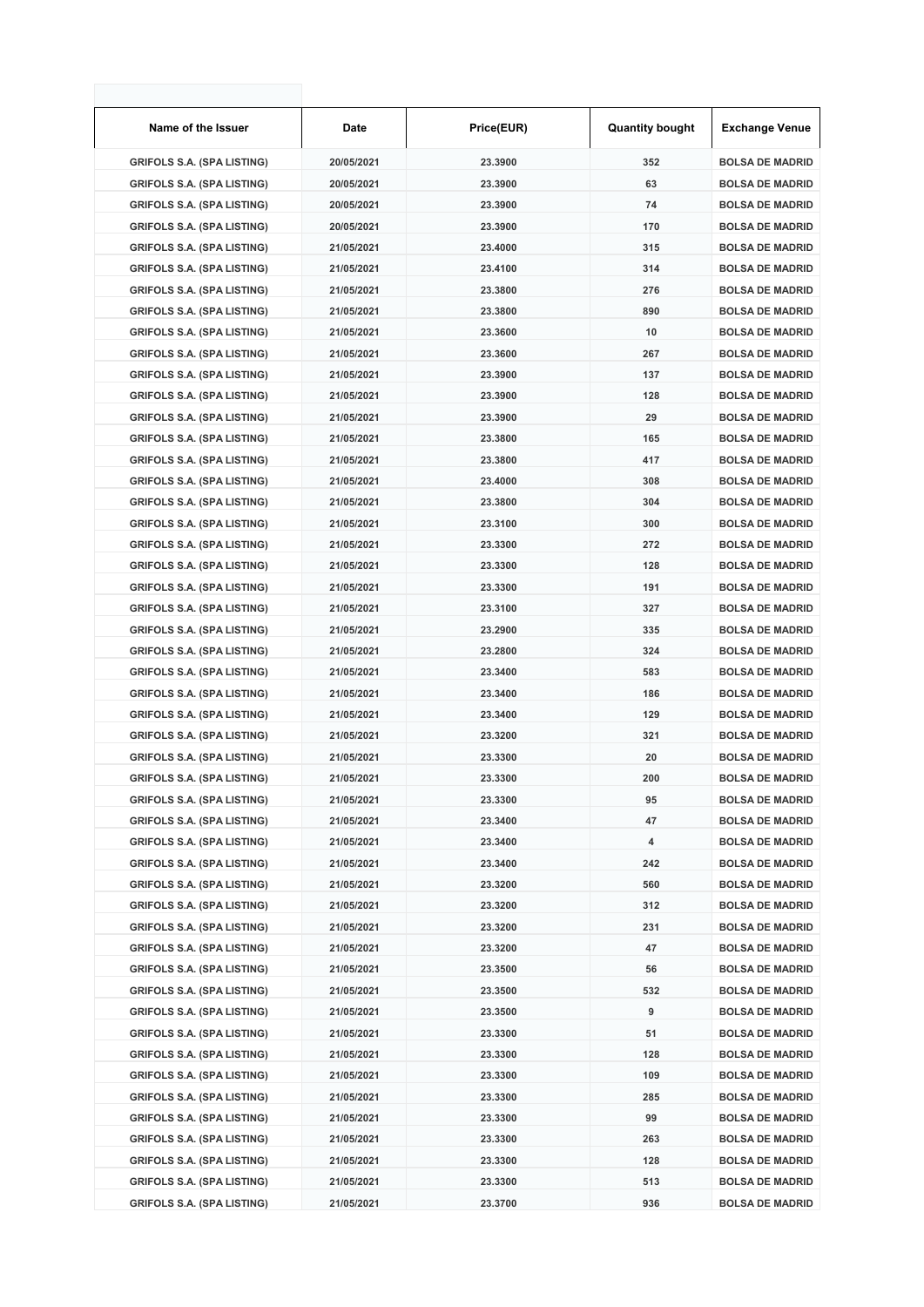| Name of the Issuer                | Date       | Price(EUR) | <b>Quantity bought</b> | <b>Exchange Venue</b>  |
|-----------------------------------|------------|------------|------------------------|------------------------|
| <b>GRIFOLS S.A. (SPA LISTING)</b> | 21/05/2021 | 23.3600    | 284                    | <b>BOLSA DE MADRID</b> |
| <b>GRIFOLS S.A. (SPA LISTING)</b> | 21/05/2021 | 23.2800    | 272                    | <b>BOLSA DE MADRID</b> |
| <b>GRIFOLS S.A. (SPA LISTING)</b> | 21/05/2021 | 23.2500    | 189                    | <b>BOLSA DE MADRID</b> |
| <b>GRIFOLS S.A. (SPA LISTING)</b> | 21/05/2021 | 23.2500    | 118                    | <b>BOLSA DE MADRID</b> |
| <b>GRIFOLS S.A. (SPA LISTING)</b> | 21/05/2021 | 23.2500    | 160                    | <b>BOLSA DE MADRID</b> |
| <b>GRIFOLS S.A. (SPA LISTING)</b> | 21/05/2021 | 23.2500    | 121                    | <b>BOLSA DE MADRID</b> |
| <b>GRIFOLS S.A. (SPA LISTING)</b> | 21/05/2021 | 23.2500    | 272                    | <b>BOLSA DE MADRID</b> |
| <b>GRIFOLS S.A. (SPA LISTING)</b> | 21/05/2021 | 23.2600    | 16                     | <b>BOLSA DE MADRID</b> |
| <b>GRIFOLS S.A. (SPA LISTING)</b> | 21/05/2021 | 23.2600    | 291                    | <b>BOLSA DE MADRID</b> |
| <b>GRIFOLS S.A. (SPA LISTING)</b> | 21/05/2021 | 23.2600    | 184                    | <b>BOLSA DE MADRID</b> |
| <b>GRIFOLS S.A. (SPA LISTING)</b> | 21/05/2021 | 23.2600    | 12                     | <b>BOLSA DE MADRID</b> |
| <b>GRIFOLS S.A. (SPA LISTING)</b> | 21/05/2021 | 23.2600    | 200                    | <b>BOLSA DE MADRID</b> |
| <b>GRIFOLS S.A. (SPA LISTING)</b> | 21/05/2021 | 23.2600    | 71                     | <b>BOLSA DE MADRID</b> |
| <b>GRIFOLS S.A. (SPA LISTING)</b> | 21/05/2021 | 23.2600    | 81                     | <b>BOLSA DE MADRID</b> |
| <b>GRIFOLS S.A. (SPA LISTING)</b> | 21/05/2021 | 23.2600    | 119                    | <b>BOLSA DE MADRID</b> |
| <b>GRIFOLS S.A. (SPA LISTING)</b> | 21/05/2021 | 23.2500    | 322                    | <b>BOLSA DE MADRID</b> |
| <b>GRIFOLS S.A. (SPA LISTING)</b> | 21/05/2021 | 23.2300    | 281                    | <b>BOLSA DE MADRID</b> |
| <b>GRIFOLS S.A. (SPA LISTING)</b> | 21/05/2021 | 23.2300    | 275                    | <b>BOLSA DE MADRID</b> |
| <b>GRIFOLS S.A. (SPA LISTING)</b> | 21/05/2021 | 23.2100    | 400                    | <b>BOLSA DE MADRID</b> |
| <b>GRIFOLS S.A. (SPA LISTING)</b> | 21/05/2021 | 23.2100    | 183                    | <b>BOLSA DE MADRID</b> |
| <b>GRIFOLS S.A. (SPA LISTING)</b> | 21/05/2021 | 23.2300    | 288                    | <b>BOLSA DE MADRID</b> |
| <b>GRIFOLS S.A. (SPA LISTING)</b> | 21/05/2021 | 23.2300    | 178                    | <b>BOLSA DE MADRID</b> |
| <b>GRIFOLS S.A. (SPA LISTING)</b> | 21/05/2021 | 23.2300    | 42                     | <b>BOLSA DE MADRID</b> |
| <b>GRIFOLS S.A. (SPA LISTING)</b> | 21/05/2021 | 23.2300    | 78                     | <b>BOLSA DE MADRID</b> |
| <b>GRIFOLS S.A. (SPA LISTING)</b> | 21/05/2021 | 23.2200    | 299                    | <b>BOLSA DE MADRID</b> |
| <b>GRIFOLS S.A. (SPA LISTING)</b> | 21/05/2021 | 23.2200    | 293                    | <b>BOLSA DE MADRID</b> |
| <b>GRIFOLS S.A. (SPA LISTING)</b> | 21/05/2021 | 23.2400    | 595                    | <b>BOLSA DE MADRID</b> |
| <b>GRIFOLS S.A. (SPA LISTING)</b> | 21/05/2021 | 23.2200    | 11                     | <b>BOLSA DE MADRID</b> |
| <b>GRIFOLS S.A. (SPA LISTING)</b> | 21/05/2021 | 23.2200    | 70                     | <b>BOLSA DE MADRID</b> |
| <b>GRIFOLS S.A. (SPA LISTING)</b> | 21/05/2021 | 23.2400    | 275                    | <b>BOLSA DE MADRID</b> |
| <b>GRIFOLS S.A. (SPA LISTING)</b> | 21/05/2021 | 23.2400    | 315                    | <b>BOLSA DE MADRID</b> |
| <b>GRIFOLS S.A. (SPA LISTING)</b> | 21/05/2021 | 23.2400    | 579                    | <b>BOLSA DE MADRID</b> |
| <b>GRIFOLS S.A. (SPA LISTING)</b> | 21/05/2021 | 23.2400    | 274                    | <b>BOLSA DE MADRID</b> |
| <b>GRIFOLS S.A. (SPA LISTING)</b> | 21/05/2021 | 23.2400    | 312                    | <b>BOLSA DE MADRID</b> |
| <b>GRIFOLS S.A. (SPA LISTING)</b> | 21/05/2021 | 23.2300    | 248                    | <b>BOLSA DE MADRID</b> |
| <b>GRIFOLS S.A. (SPA LISTING)</b> | 21/05/2021 | 23.2300    | 31                     | <b>BOLSA DE MADRID</b> |
| <b>GRIFOLS S.A. (SPA LISTING)</b> | 21/05/2021 | 23.2500    | 327                    | <b>BOLSA DE MADRID</b> |
| <b>GRIFOLS S.A. (SPA LISTING)</b> | 21/05/2021 | 23.2500    | 308                    | <b>BOLSA DE MADRID</b> |
| <b>GRIFOLS S.A. (SPA LISTING)</b> | 21/05/2021 | 23.2400    | 626                    | <b>BOLSA DE MADRID</b> |
| <b>GRIFOLS S.A. (SPA LISTING)</b> | 21/05/2021 | 23.2400    | 200                    | <b>BOLSA DE MADRID</b> |
| <b>GRIFOLS S.A. (SPA LISTING)</b> | 21/05/2021 | 23.2300    | 593                    | <b>BOLSA DE MADRID</b> |
| <b>GRIFOLS S.A. (SPA LISTING)</b> | 21/05/2021 | 23.2300    | 304                    | <b>BOLSA DE MADRID</b> |
| <b>GRIFOLS S.A. (SPA LISTING)</b> | 21/05/2021 | 23.2400    | 836                    | <b>BOLSA DE MADRID</b> |
| <b>GRIFOLS S.A. (SPA LISTING)</b> | 21/05/2021 | 23.2300    | 297                    | <b>BOLSA DE MADRID</b> |
| <b>GRIFOLS S.A. (SPA LISTING)</b> | 21/05/2021 | 23.2200    | 200                    | <b>BOLSA DE MADRID</b> |
| <b>GRIFOLS S.A. (SPA LISTING)</b> | 21/05/2021 | 23.2200    | 76                     | <b>BOLSA DE MADRID</b> |
| <b>GRIFOLS S.A. (SPA LISTING)</b> | 21/05/2021 | 23.2200    | 272                    | <b>BOLSA DE MADRID</b> |
| <b>GRIFOLS S.A. (SPA LISTING)</b> | 21/05/2021 | 23.2200    | 272                    | <b>BOLSA DE MADRID</b> |
| <b>GRIFOLS S.A. (SPA LISTING)</b> | 21/05/2021 | 23.2200    | 44                     | <b>BOLSA DE MADRID</b> |
| <b>GRIFOLS S.A. (SPA LISTING)</b> | 21/05/2021 | 23.2200    | 518                    | <b>BOLSA DE MADRID</b> |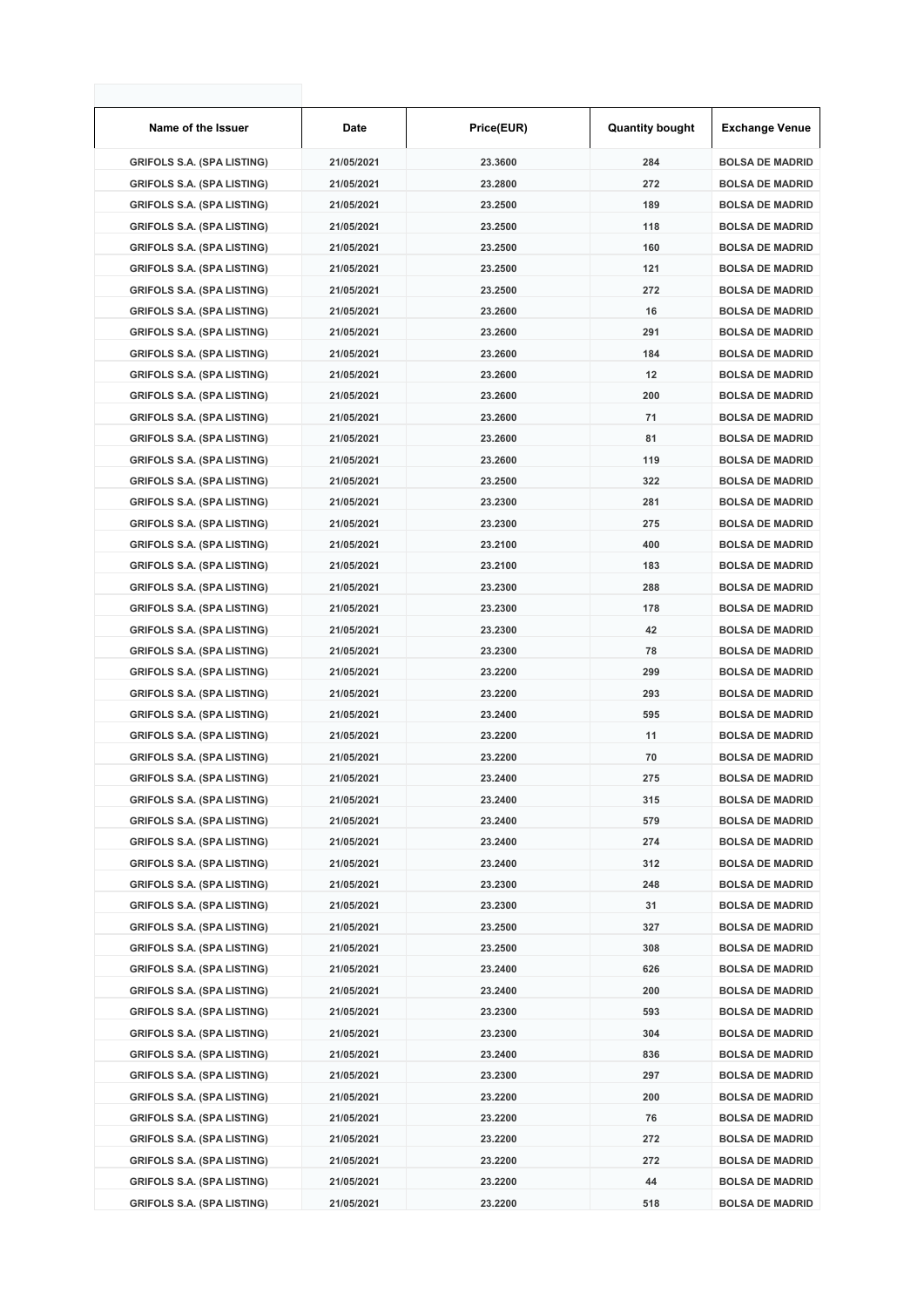| Name of the Issuer                | Date       | Price(EUR) | <b>Quantity bought</b> | <b>Exchange Venue</b>  |
|-----------------------------------|------------|------------|------------------------|------------------------|
| <b>GRIFOLS S.A. (SPA LISTING)</b> | 21/05/2021 | 23.2000    | 77                     | <b>BOLSA DE MADRID</b> |
| <b>GRIFOLS S.A. (SPA LISTING)</b> | 21/05/2021 | 23.2000    | 214                    | <b>BOLSA DE MADRID</b> |
| <b>GRIFOLS S.A. (SPA LISTING)</b> | 21/05/2021 | 23.1900    | 208                    | <b>BOLSA DE MADRID</b> |
| <b>GRIFOLS S.A. (SPA LISTING)</b> | 21/05/2021 | 23.1900    | 939                    | <b>BOLSA DE MADRID</b> |
| <b>GRIFOLS S.A. (SPA LISTING)</b> | 21/05/2021 | 23.1800    | 294                    | <b>BOLSA DE MADRID</b> |
| <b>GRIFOLS S.A. (SPA LISTING)</b> | 21/05/2021 | 23.1800    | 13                     | <b>BOLSA DE MADRID</b> |
| <b>GRIFOLS S.A. (SPA LISTING)</b> | 21/05/2021 | 23.1800    | 292                    | <b>BOLSA DE MADRID</b> |
| <b>GRIFOLS S.A. (SPA LISTING)</b> | 21/05/2021 | 23.1700    | 272                    | <b>BOLSA DE MADRID</b> |
| <b>GRIFOLS S.A. (SPA LISTING)</b> | 21/05/2021 | 23.1800    | 94                     | <b>BOLSA DE MADRID</b> |
| <b>GRIFOLS S.A. (SPA LISTING)</b> | 21/05/2021 | 23.1800    | 274                    | <b>BOLSA DE MADRID</b> |
| <b>GRIFOLS S.A. (SPA LISTING)</b> | 21/05/2021 | 23.1800    | 40                     | <b>BOLSA DE MADRID</b> |
| <b>GRIFOLS S.A. (SPA LISTING)</b> | 21/05/2021 | 23.1900    | 100                    | <b>BOLSA DE MADRID</b> |
| <b>GRIFOLS S.A. (SPA LISTING)</b> | 21/05/2021 | 23.1900    | 216                    | <b>BOLSA DE MADRID</b> |
| <b>GRIFOLS S.A. (SPA LISTING)</b> | 21/05/2021 | 23.1900    | 6                      | <b>BOLSA DE MADRID</b> |
| <b>GRIFOLS S.A. (SPA LISTING)</b> | 21/05/2021 | 23.1900    | 94                     | <b>BOLSA DE MADRID</b> |
| <b>GRIFOLS S.A. (SPA LISTING)</b> | 21/05/2021 | 23.1900    | 71                     | <b>BOLSA DE MADRID</b> |
| <b>GRIFOLS S.A. (SPA LISTING)</b> | 21/05/2021 | 23.2500    | 320                    | <b>BOLSA DE MADRID</b> |
| <b>GRIFOLS S.A. (SPA LISTING)</b> | 21/05/2021 | 23.2500    | 284                    | <b>BOLSA DE MADRID</b> |
| <b>GRIFOLS S.A. (SPA LISTING)</b> | 21/05/2021 | 23.2400    | 229                    | <b>BOLSA DE MADRID</b> |
| <b>GRIFOLS S.A. (SPA LISTING)</b> | 21/05/2021 | 23.2400    | 67                     | <b>BOLSA DE MADRID</b> |
| <b>GRIFOLS S.A. (SPA LISTING)</b> | 21/05/2021 | 23.2400    | 67                     | <b>BOLSA DE MADRID</b> |
| <b>GRIFOLS S.A. (SPA LISTING)</b> | 21/05/2021 | 23.2400    | 13                     | <b>BOLSA DE MADRID</b> |
| <b>GRIFOLS S.A. (SPA LISTING)</b> | 21/05/2021 | 23.2400    | 200                    | <b>BOLSA DE MADRID</b> |
| <b>GRIFOLS S.A. (SPA LISTING)</b> | 21/05/2021 | 23.2400    | 43                     | <b>BOLSA DE MADRID</b> |
| <b>GRIFOLS S.A. (SPA LISTING)</b> | 21/05/2021 | 23.2400    | 649                    | <b>BOLSA DE MADRID</b> |
| <b>GRIFOLS S.A. (SPA LISTING)</b> | 21/05/2021 | 23.2400    | 275                    | <b>BOLSA DE MADRID</b> |
| <b>GRIFOLS S.A. (SPA LISTING)</b> | 21/05/2021 | 23.2400    | 309                    | <b>BOLSA DE MADRID</b> |
| <b>GRIFOLS S.A. (SPA LISTING)</b> | 21/05/2021 | 23.2200    | 326                    | <b>BOLSA DE MADRID</b> |
| <b>GRIFOLS S.A. (SPA LISTING)</b> | 21/05/2021 | 23.2200    | 100                    | <b>BOLSA DE MADRID</b> |
| <b>GRIFOLS S.A. (SPA LISTING)</b> | 21/05/2021 | 23.2200    | 200                    | <b>BOLSA DE MADRID</b> |
| <b>GRIFOLS S.A. (SPA LISTING)</b> | 21/05/2021 | 23.2200    | 56                     | <b>BOLSA DE MADRID</b> |
| <b>GRIFOLS S.A. (SPA LISTING)</b> | 21/05/2021 | 23.1900    | 116                    | <b>BOLSA DE MADRID</b> |
| <b>GRIFOLS S.A. (SPA LISTING)</b> | 21/05/2021 | 23.1900    | 191                    | <b>BOLSA DE MADRID</b> |
| <b>GRIFOLS S.A. (SPA LISTING)</b> | 21/05/2021 | 23.1800    | 308                    | <b>BOLSA DE MADRID</b> |
| <b>GRIFOLS S.A. (SPA LISTING)</b> | 21/05/2021 | 23.2000    | 288                    | <b>BOLSA DE MADRID</b> |
| <b>GRIFOLS S.A. (SPA LISTING)</b> | 21/05/2021 | 23.2000    | 314                    | <b>BOLSA DE MADRID</b> |
| <b>GRIFOLS S.A. (SPA LISTING)</b> | 21/05/2021 | 23.2000    | 200                    | <b>BOLSA DE MADRID</b> |
| <b>GRIFOLS S.A. (SPA LISTING)</b> | 21/05/2021 | 23.2000    | 193                    | <b>BOLSA DE MADRID</b> |
| <b>GRIFOLS S.A. (SPA LISTING)</b> | 21/05/2021 | 23.2400    | 392                    | <b>BOLSA DE MADRID</b> |
| <b>GRIFOLS S.A. (SPA LISTING)</b> | 21/05/2021 | 23.2300    | 268                    | <b>BOLSA DE MADRID</b> |
| <b>GRIFOLS S.A. (SPA LISTING)</b> | 21/05/2021 | 23.2300    | 368                    | <b>BOLSA DE MADRID</b> |
| <b>GRIFOLS S.A. (SPA LISTING)</b> | 21/05/2021 | 23.2300    | 86                     | <b>BOLSA DE MADRID</b> |
| <b>GRIFOLS S.A. (SPA LISTING)</b> | 21/05/2021 | 23.2900    | 96                     | <b>BOLSA DE MADRID</b> |
| <b>GRIFOLS S.A. (SPA LISTING)</b> | 21/05/2021 | 23.2900    | 354                    | <b>BOLSA DE MADRID</b> |
| <b>GRIFOLS S.A. (SPA LISTING)</b> | 21/05/2021 | 23.2900    | 405                    | <b>BOLSA DE MADRID</b> |
| <b>GRIFOLS S.A. (SPA LISTING)</b> | 21/05/2021 | 23.2900    | 390                    | <b>BOLSA DE MADRID</b> |
| <b>GRIFOLS S.A. (SPA LISTING)</b> | 21/05/2021 | 23.2900    | 48                     | <b>BOLSA DE MADRID</b> |
| <b>GRIFOLS S.A. (SPA LISTING)</b> | 21/05/2021 | 23.2900    | 315                    | <b>BOLSA DE MADRID</b> |
| <b>GRIFOLS S.A. (SPA LISTING)</b> | 21/05/2021 | 23.2700    | 405                    | <b>BOLSA DE MADRID</b> |
| <b>GRIFOLS S.A. (SPA LISTING)</b> | 21/05/2021 | 23.3200    | 838                    | <b>BOLSA DE MADRID</b> |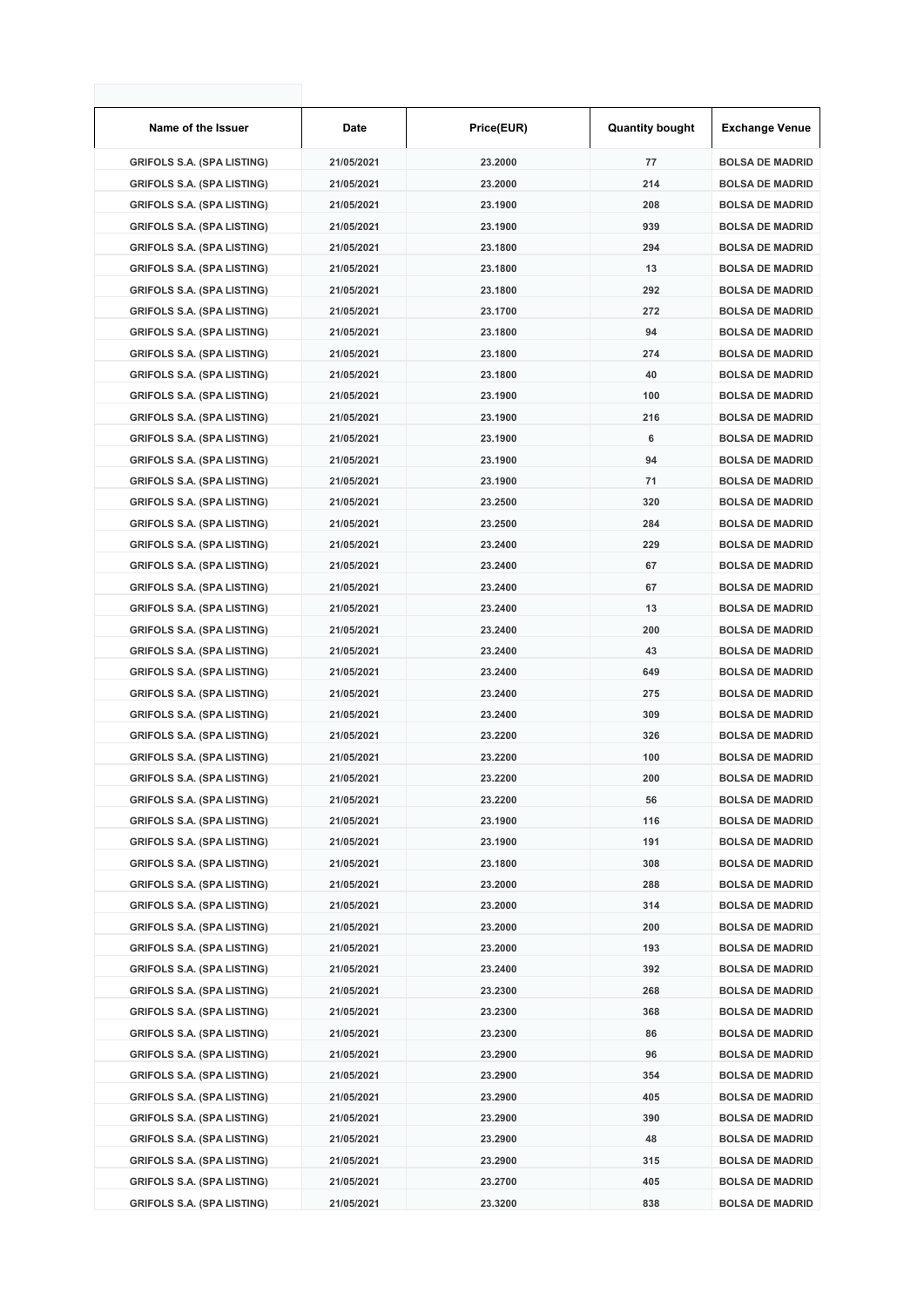| Name of the Issuer                | Date       | Price(EUR) | <b>Quantity bought</b> | <b>Exchange Venue</b>  |
|-----------------------------------|------------|------------|------------------------|------------------------|
| <b>GRIFOLS S.A. (SPA LISTING)</b> | 21/05/2021 | 23.3300    | 70                     | <b>BOLSA DE MADRID</b> |
| <b>GRIFOLS S.A. (SPA LISTING)</b> | 21/05/2021 | 23.3300    | 13                     | <b>BOLSA DE MADRID</b> |
| <b>GRIFOLS S.A. (SPA LISTING)</b> | 21/05/2021 | 23.3300    | 52                     | <b>BOLSA DE MADRID</b> |
| <b>GRIFOLS S.A. (SPA LISTING)</b> | 21/05/2021 | 23.3300    | 200                    | <b>BOLSA DE MADRID</b> |
| <b>GRIFOLS S.A. (SPA LISTING)</b> | 21/05/2021 | 23.3300    | 256                    | <b>BOLSA DE MADRID</b> |
| <b>GRIFOLS S.A. (SPA LISTING)</b> | 21/05/2021 | 23.3000    | 227                    | <b>BOLSA DE MADRID</b> |
| <b>GRIFOLS S.A. (SPA LISTING)</b> | 21/05/2021 | 23.3000    | 320                    | <b>BOLSA DE MADRID</b> |
| <b>GRIFOLS S.A. (SPA LISTING)</b> | 21/05/2021 | 23.3100    | 54                     | <b>BOLSA DE MADRID</b> |
| <b>GRIFOLS S.A. (SPA LISTING)</b> | 21/05/2021 | 23.3100    | 320                    | <b>BOLSA DE MADRID</b> |
| <b>GRIFOLS S.A. (SPA LISTING)</b> | 21/05/2021 | 23.3100    | 74                     | <b>BOLSA DE MADRID</b> |
| <b>GRIFOLS S.A. (SPA LISTING)</b> | 21/05/2021 | 23.3100    | 345                    | <b>BOLSA DE MADRID</b> |
| <b>GRIFOLS S.A. (SPA LISTING)</b> | 21/05/2021 | 23.3100    | 6                      | <b>BOLSA DE MADRID</b> |
| <b>GRIFOLS S.A. (SPA LISTING)</b> | 21/05/2021 | 23.3100    | 66                     | <b>BOLSA DE MADRID</b> |
| <b>GRIFOLS S.A. (SPA LISTING)</b> | 21/05/2021 | 23.3100    | 26                     | <b>BOLSA DE MADRID</b> |
| <b>GRIFOLS S.A. (SPA LISTING)</b> | 21/05/2021 | 23.3100    | 39                     | <b>BOLSA DE MADRID</b> |
| <b>GRIFOLS S.A. (SPA LISTING)</b> | 21/05/2021 | 23.3100    | 66                     | <b>BOLSA DE MADRID</b> |
| <b>GRIFOLS S.A. (SPA LISTING)</b> | 21/05/2021 | 23.3100    | 26                     | <b>BOLSA DE MADRID</b> |
| <b>GRIFOLS S.A. (SPA LISTING)</b> | 21/05/2021 | 23.3100    | 66                     | <b>BOLSA DE MADRID</b> |
| <b>GRIFOLS S.A. (SPA LISTING)</b> | 21/05/2021 | 23.3100    | 39                     | <b>BOLSA DE MADRID</b> |
| <b>GRIFOLS S.A. (SPA LISTING)</b> | 21/05/2021 | 23.3100    | 92                     | <b>BOLSA DE MADRID</b> |
| <b>GRIFOLS S.A. (SPA LISTING)</b> | 21/05/2021 | 23.3100    | 131                    | <b>BOLSA DE MADRID</b> |
| <b>GRIFOLS S.A. (SPA LISTING)</b> | 21/05/2021 | 23.3100    | 39                     | <b>BOLSA DE MADRID</b> |
| <b>GRIFOLS S.A. (SPA LISTING)</b> | 21/05/2021 | 23.3100    | 45                     | <b>BOLSA DE MADRID</b> |
| <b>GRIFOLS S.A. (SPA LISTING)</b> | 21/05/2021 | 23.3100    | 86                     | <b>BOLSA DE MADRID</b> |
| <b>GRIFOLS S.A. (SPA LISTING)</b> | 21/05/2021 | 23.3100    | 45                     | <b>BOLSA DE MADRID</b> |
| <b>GRIFOLS S.A. (SPA LISTING)</b> | 21/05/2021 | 23.3100    | 139                    | <b>BOLSA DE MADRID</b> |
| <b>GRIFOLS S.A. (SPA LISTING)</b> | 21/05/2021 | 23.3200    | 96                     | <b>BOLSA DE MADRID</b> |
| <b>GRIFOLS S.A. (SPA LISTING)</b> | 21/05/2021 | 23.3200    | 131                    | <b>BOLSA DE MADRID</b> |
| <b>GRIFOLS S.A. (SPA LISTING)</b> | 21/05/2021 | 23.3200    | 51                     | <b>BOLSA DE MADRID</b> |
| <b>GRIFOLS S.A. (SPA LISTING)</b> | 21/05/2021 | 23.3200    | 10                     | <b>BOLSA DE MADRID</b> |
| <b>GRIFOLS S.A. (SPA LISTING)</b> | 21/05/2021 | 23.2900    | 66                     | <b>BOLSA DE MADRID</b> |
| <b>GRIFOLS S.A. (SPA LISTING)</b> | 21/05/2021 | 23.2900    | 65                     | <b>BOLSA DE MADRID</b> |
| <b>GRIFOLS S.A. (SPA LISTING)</b> | 21/05/2021 | 23.2900    | 66                     | <b>BOLSA DE MADRID</b> |
| <b>GRIFOLS S.A. (SPA LISTING)</b> | 21/05/2021 | 23.2900    | 65                     | <b>BOLSA DE MADRID</b> |
| <b>GRIFOLS S.A. (SPA LISTING)</b> | 21/05/2021 | 23.2900    | 66                     | <b>BOLSA DE MADRID</b> |
| <b>GRIFOLS S.A. (SPA LISTING)</b> | 21/05/2021 | 23.2900    | 61                     | <b>BOLSA DE MADRID</b> |
| <b>GRIFOLS S.A. (SPA LISTING)</b> | 21/05/2021 | 23.3000    | 440                    | <b>BOLSA DE MADRID</b> |
| <b>GRIFOLS S.A. (SPA LISTING)</b> | 21/05/2021 | 23.3000    | 284                    | <b>BOLSA DE MADRID</b> |
| <b>GRIFOLS S.A. (SPA LISTING)</b> | 21/05/2021 | 23.3100    | 158                    | <b>BOLSA DE MADRID</b> |
| <b>GRIFOLS S.A. (SPA LISTING)</b> | 21/05/2021 | 23.3100    | 1,016                  | <b>BOLSA DE MADRID</b> |
| <b>GRIFOLS S.A. (SPA LISTING)</b> | 21/05/2021 | 23.3100    | 13                     | <b>BOLSA DE MADRID</b> |
| <b>GRIFOLS S.A. (SPA LISTING)</b> | 21/05/2021 | 23.3100    | 78                     | <b>BOLSA DE MADRID</b> |
| <b>GRIFOLS S.A. (SPA LISTING)</b> | 21/05/2021 | 23.3100    | 52                     | <b>BOLSA DE MADRID</b> |
| <b>GRIFOLS S.A. (SPA LISTING)</b> | 21/05/2021 | 23.3000    | 293                    | <b>BOLSA DE MADRID</b> |
| <b>GRIFOLS S.A. (SPA LISTING)</b> | 21/05/2021 | 23.3100    | 15                     | <b>BOLSA DE MADRID</b> |
| <b>GRIFOLS S.A. (SPA LISTING)</b> | 21/05/2021 | 23.3100    | 19                     | <b>BOLSA DE MADRID</b> |
| <b>GRIFOLS S.A. (SPA LISTING)</b> | 21/05/2021 | 23.3000    | 196                    | <b>BOLSA DE MADRID</b> |
| <b>GRIFOLS S.A. (SPA LISTING)</b> | 21/05/2021 | 23.3000    | 101                    | <b>BOLSA DE MADRID</b> |
| <b>GRIFOLS S.A. (SPA LISTING)</b> | 21/05/2021 | 23.3000    | 296                    | <b>BOLSA DE MADRID</b> |
| <b>GRIFOLS S.A. (SPA LISTING)</b> | 21/05/2021 | 23.3000    | 593                    | <b>BOLSA DE MADRID</b> |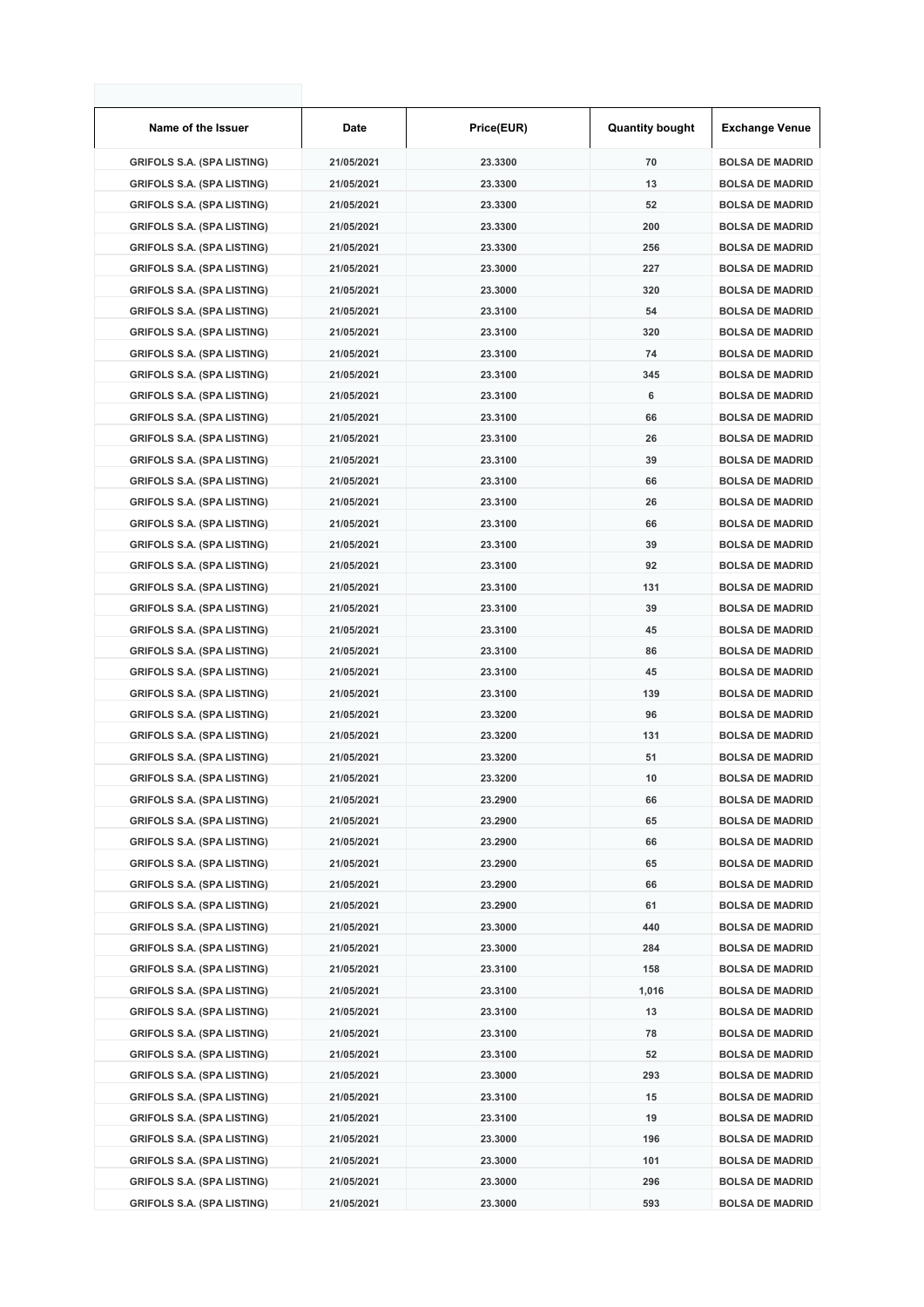| Name of the Issuer                | Date       | Price(EUR) | <b>Quantity bought</b> | <b>Exchange Venue</b>  |
|-----------------------------------|------------|------------|------------------------|------------------------|
| <b>GRIFOLS S.A. (SPA LISTING)</b> | 21/05/2021 | 23.3000    | 180                    | <b>BOLSA DE MADRID</b> |
| <b>GRIFOLS S.A. (SPA LISTING)</b> | 21/05/2021 | 23.3000    | 595                    | <b>BOLSA DE MADRID</b> |
| <b>GRIFOLS S.A. (SPA LISTING)</b> | 21/05/2021 | 23.3100    | 96                     | <b>BOLSA DE MADRID</b> |
| <b>GRIFOLS S.A. (SPA LISTING)</b> | 21/05/2021 | 23.3100    | 155                    | <b>BOLSA DE MADRID</b> |
| <b>GRIFOLS S.A. (SPA LISTING)</b> | 21/05/2021 | 23.3100    | 42                     | <b>BOLSA DE MADRID</b> |
| <b>GRIFOLS S.A. (SPA LISTING)</b> | 21/05/2021 | 23.3100    | 26                     | <b>BOLSA DE MADRID</b> |
| <b>GRIFOLS S.A. (SPA LISTING)</b> | 21/05/2021 | 23.3100    | 272                    | <b>BOLSA DE MADRID</b> |
| <b>GRIFOLS S.A. (SPA LISTING)</b> | 21/05/2021 | 23.3000    | 276                    | <b>BOLSA DE MADRID</b> |
| <b>GRIFOLS S.A. (SPA LISTING)</b> | 21/05/2021 | 23.3000    | 269                    | <b>BOLSA DE MADRID</b> |
| <b>GRIFOLS S.A. (SPA LISTING)</b> | 21/05/2021 | 23.3000    | 253                    | <b>BOLSA DE MADRID</b> |
| <b>GRIFOLS S.A. (SPA LISTING)</b> | 21/05/2021 | 23.3000    | 253                    | <b>BOLSA DE MADRID</b> |
| <b>GRIFOLS S.A. (SPA LISTING)</b> | 21/05/2021 | 23.3000    | 500                    | <b>BOLSA DE MADRID</b> |
| <b>GRIFOLS S.A. (SPA LISTING)</b> | 21/05/2021 | 23.3000    | 6                      | <b>BOLSA DE MADRID</b> |
| <b>GRIFOLS S.A. (SPA LISTING)</b> | 21/05/2021 | 23.3000    | 226                    | <b>BOLSA DE MADRID</b> |
| <b>GRIFOLS S.A. (SPA LISTING)</b> | 21/05/2021 | 23.3000    | 70                     | <b>BOLSA DE MADRID</b> |
| <b>GRIFOLS S.A. (SPA LISTING)</b> | 21/05/2021 | 23.2600    | 288                    | <b>BOLSA DE MADRID</b> |
| <b>GRIFOLS S.A. (SPA LISTING)</b> | 21/05/2021 | 23.2400    | 125                    | <b>BOLSA DE MADRID</b> |
| <b>GRIFOLS S.A. (SPA LISTING)</b> | 21/05/2021 | 23.2400    | 112                    | <b>BOLSA DE MADRID</b> |
| <b>GRIFOLS S.A. (SPA LISTING)</b> | 21/05/2021 | 23.2400    | 84                     | <b>BOLSA DE MADRID</b> |
| <b>GRIFOLS S.A. (SPA LISTING)</b> | 21/05/2021 | 23.2300    | 485                    | <b>BOLSA DE MADRID</b> |
| <b>GRIFOLS S.A. (SPA LISTING)</b> | 21/05/2021 | 23.2200    | 309                    | <b>BOLSA DE MADRID</b> |
| <b>GRIFOLS S.A. (SPA LISTING)</b> | 21/05/2021 | 23.1900    | 196                    | <b>BOLSA DE MADRID</b> |
| <b>GRIFOLS S.A. (SPA LISTING)</b> | 21/05/2021 | 23.1900    | 111                    | <b>BOLSA DE MADRID</b> |
| <b>GRIFOLS S.A. (SPA LISTING)</b> | 21/05/2021 | 23.1900    | 294                    | <b>BOLSA DE MADRID</b> |
| <b>GRIFOLS S.A. (SPA LISTING)</b> | 21/05/2021 | 23.1900    | 31                     | <b>BOLSA DE MADRID</b> |
| <b>GRIFOLS S.A. (SPA LISTING)</b> | 21/05/2021 | 23.2000    | 200                    | <b>BOLSA DE MADRID</b> |
| <b>GRIFOLS S.A. (SPA LISTING)</b> | 21/05/2021 | 23.2000    | 112                    | <b>BOLSA DE MADRID</b> |
| <b>GRIFOLS S.A. (SPA LISTING)</b> | 21/05/2021 | 23.2000    | 289                    | <b>BOLSA DE MADRID</b> |
| <b>GRIFOLS S.A. (SPA LISTING)</b> | 21/05/2021 | 23.2000    | 116                    | <b>BOLSA DE MADRID</b> |
| <b>GRIFOLS S.A. (SPA LISTING)</b> | 21/05/2021 | 23.2000    | 1,154                  | <b>BOLSA DE MADRID</b> |
| <b>GRIFOLS S.A. (SPA LISTING)</b> | 21/05/2021 | 23.2000    | 314                    | <b>BOLSA DE MADRID</b> |
| <b>GRIFOLS S.A. (SPA LISTING)</b> | 21/05/2021 | 23.1900    | 40                     | <b>BOLSA DE MADRID</b> |
| <b>GRIFOLS S.A. (SPA LISTING)</b> | 21/05/2021 | 23.1900    | 190                    | <b>BOLSA DE MADRID</b> |
| <b>GRIFOLS S.A. (SPA LISTING)</b> | 21/05/2021 | 23.1900    | 202                    | <b>BOLSA DE MADRID</b> |
| <b>GRIFOLS S.A. (SPA LISTING)</b> | 21/05/2021 | 23.1900    | 208                    | <b>BOLSA DE MADRID</b> |
| <b>GRIFOLS S.A. (SPA LISTING)</b> | 21/05/2021 | 23.1900    | 199                    | <b>BOLSA DE MADRID</b> |
| <b>GRIFOLS S.A. (SPA LISTING)</b> | 21/05/2021 | 23.1900    | 307                    | <b>BOLSA DE MADRID</b> |
| <b>GRIFOLS S.A. (SPA LISTING)</b> | 21/05/2021 | 23.2000    | 50                     | <b>BOLSA DE MADRID</b> |
| <b>GRIFOLS S.A. (SPA LISTING)</b> | 21/05/2021 | 23.1900    | 269                    | <b>BOLSA DE MADRID</b> |
| <b>GRIFOLS S.A. (SPA LISTING)</b> | 21/05/2021 | 23.2200    | 145                    | <b>BOLSA DE MADRID</b> |
| <b>GRIFOLS S.A. (SPA LISTING)</b> | 21/05/2021 | 23.2200    | 228                    | <b>BOLSA DE MADRID</b> |
| <b>GRIFOLS S.A. (SPA LISTING)</b> | 21/05/2021 | 23.2200    | 2                      | <b>BOLSA DE MADRID</b> |
| <b>GRIFOLS S.A. (SPA LISTING)</b> | 21/05/2021 | 23.2400    | 161                    | <b>BOLSA DE MADRID</b> |
| <b>GRIFOLS S.A. (SPA LISTING)</b> | 21/05/2021 | 23.2400    | 771                    | <b>BOLSA DE MADRID</b> |
| <b>GRIFOLS S.A. (SPA LISTING)</b> | 21/05/2021 | 23.2400    | 190                    | <b>BOLSA DE MADRID</b> |
| <b>GRIFOLS S.A. (SPA LISTING)</b> | 21/05/2021 | 23.2400    | 383                    | <b>BOLSA DE MADRID</b> |
| <b>GRIFOLS S.A. (SPA LISTING)</b> | 21/05/2021 | 23.2400    | 460                    | <b>BOLSA DE MADRID</b> |
| <b>GRIFOLS S.A. (SPA LISTING)</b> | 21/05/2021 | 23.2400    | 228                    | <b>BOLSA DE MADRID</b> |
| <b>GRIFOLS S.A. (SPA LISTING)</b> | 21/05/2021 | 23.2400    | 250                    | <b>BOLSA DE MADRID</b> |
| <b>GRIFOLS S.A. (SPA LISTING)</b> | 21/05/2021 | 23.2300    | 125                    | <b>BOLSA DE MADRID</b> |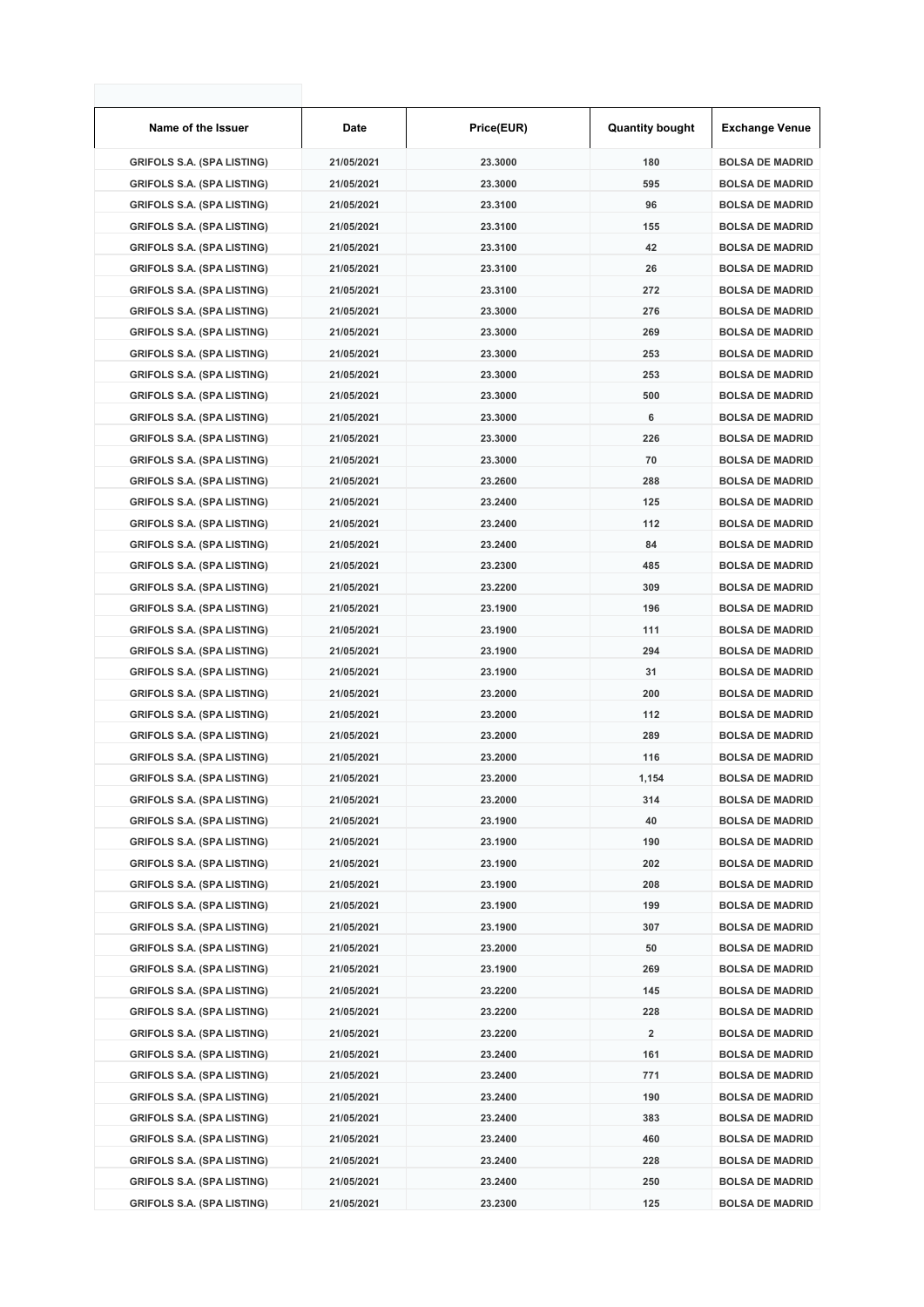| Name of the Issuer                | Date       | Price(EUR) | <b>Quantity bought</b> | <b>Exchange Venue</b>  |
|-----------------------------------|------------|------------|------------------------|------------------------|
| <b>GRIFOLS S.A. (SPA LISTING)</b> | 21/05/2021 | 23.2300    | 131                    | <b>BOLSA DE MADRID</b> |
| <b>GRIFOLS S.A. (SPA LISTING)</b> | 21/05/2021 | 23.2300    | 25                     | <b>BOLSA DE MADRID</b> |
| <b>GRIFOLS S.A. (SPA LISTING)</b> | 21/05/2021 | 23.2300    | 237                    | <b>BOLSA DE MADRID</b> |
| <b>GRIFOLS S.A. (SPA LISTING)</b> | 21/05/2021 | 23.2300    | 13                     | <b>BOLSA DE MADRID</b> |
| <b>GRIFOLS S.A. (SPA LISTING)</b> | 21/05/2021 | 23.2200    | 81                     | <b>BOLSA DE MADRID</b> |
| <b>GRIFOLS S.A. (SPA LISTING)</b> | 21/05/2021 | 23.2200    | 1                      | <b>BOLSA DE MADRID</b> |
| <b>GRIFOLS S.A. (SPA LISTING)</b> | 24/05/2021 | 23.3700    | 59                     | <b>BOLSA DE MADRID</b> |
| <b>GRIFOLS S.A. (SPA LISTING)</b> | 24/05/2021 | 23.3700    | 426                    | <b>BOLSA DE MADRID</b> |
| <b>GRIFOLS S.A. (SPA LISTING)</b> | 24/05/2021 | 23.3500    | 135                    | <b>BOLSA DE MADRID</b> |
| <b>GRIFOLS S.A. (SPA LISTING)</b> | 24/05/2021 | 23.3500    | 306                    | <b>BOLSA DE MADRID</b> |
| <b>GRIFOLS S.A. (SPA LISTING)</b> | 24/05/2021 | 23.3500    | 421                    | <b>BOLSA DE MADRID</b> |
| <b>GRIFOLS S.A. (SPA LISTING)</b> | 24/05/2021 | 23.3500    | 190                    | <b>BOLSA DE MADRID</b> |
| <b>GRIFOLS S.A. (SPA LISTING)</b> | 24/05/2021 | 23.3500    | 141                    | <b>BOLSA DE MADRID</b> |
| <b>GRIFOLS S.A. (SPA LISTING)</b> | 24/05/2021 | 23.3400    | 294                    | <b>BOLSA DE MADRID</b> |
| <b>GRIFOLS S.A. (SPA LISTING)</b> | 24/05/2021 | 23.3400    | 331                    | <b>BOLSA DE MADRID</b> |
| <b>GRIFOLS S.A. (SPA LISTING)</b> | 24/05/2021 | 23.3500    | 276                    | <b>BOLSA DE MADRID</b> |
| <b>GRIFOLS S.A. (SPA LISTING)</b> | 24/05/2021 | 23.3500    | 276                    | <b>BOLSA DE MADRID</b> |
| <b>GRIFOLS S.A. (SPA LISTING)</b> | 24/05/2021 | 23.3500    | 276                    | <b>BOLSA DE MADRID</b> |
| <b>GRIFOLS S.A. (SPA LISTING)</b> | 24/05/2021 | 23.3500    | 62                     | <b>BOLSA DE MADRID</b> |
| <b>GRIFOLS S.A. (SPA LISTING)</b> | 24/05/2021 | 23.3500    | 85                     | <b>BOLSA DE MADRID</b> |
| <b>GRIFOLS S.A. (SPA LISTING)</b> | 24/05/2021 | 23.3800    | 118                    | <b>BOLSA DE MADRID</b> |
| <b>GRIFOLS S.A. (SPA LISTING)</b> | 24/05/2021 | 23.4100    | 276                    | <b>BOLSA DE MADRID</b> |
| <b>GRIFOLS S.A. (SPA LISTING)</b> | 24/05/2021 | 23.4200    | 300                    | <b>BOLSA DE MADRID</b> |
| <b>GRIFOLS S.A. (SPA LISTING)</b> | 24/05/2021 | 23.4200    | 10                     | <b>BOLSA DE MADRID</b> |
| <b>GRIFOLS S.A. (SPA LISTING)</b> | 24/05/2021 | 23.4200    | 418                    | <b>BOLSA DE MADRID</b> |
| <b>GRIFOLS S.A. (SPA LISTING)</b> | 24/05/2021 | 23.4200    | 128                    | <b>BOLSA DE MADRID</b> |
| <b>GRIFOLS S.A. (SPA LISTING)</b> | 24/05/2021 | 23.4200    | 517                    | <b>BOLSA DE MADRID</b> |
| <b>GRIFOLS S.A. (SPA LISTING)</b> | 24/05/2021 | 23.4200    | 175                    | <b>BOLSA DE MADRID</b> |
| <b>GRIFOLS S.A. (SPA LISTING)</b> | 24/05/2021 | 23.4400    | 62                     | <b>BOLSA DE MADRID</b> |
| <b>GRIFOLS S.A. (SPA LISTING)</b> | 24/05/2021 | 23.4400    | 254                    | <b>BOLSA DE MADRID</b> |
| <b>GRIFOLS S.A. (SPA LISTING)</b> | 24/05/2021 | 23.4400    | 277                    | <b>BOLSA DE MADRID</b> |
| <b>GRIFOLS S.A. (SPA LISTING)</b> | 24/05/2021 | 23.4400    | 438                    | <b>BOLSA DE MADRID</b> |
| <b>GRIFOLS S.A. (SPA LISTING)</b> | 24/05/2021 | 23.4400    | 125                    | <b>BOLSA DE MADRID</b> |
| <b>GRIFOLS S.A. (SPA LISTING)</b> | 24/05/2021 | 23.4400    | 60                     | <b>BOLSA DE MADRID</b> |
| <b>GRIFOLS S.A. (SPA LISTING)</b> | 24/05/2021 | 23.4700    | 170                    | <b>BOLSA DE MADRID</b> |
| <b>GRIFOLS S.A. (SPA LISTING)</b> | 24/05/2021 | 23.4700    | 196                    | <b>BOLSA DE MADRID</b> |
| <b>GRIFOLS S.A. (SPA LISTING)</b> | 24/05/2021 | 23.4700    | 80                     | <b>BOLSA DE MADRID</b> |
| <b>GRIFOLS S.A. (SPA LISTING)</b> | 24/05/2021 | 23.4700    | 265                    | <b>BOLSA DE MADRID</b> |
| <b>GRIFOLS S.A. (SPA LISTING)</b> | 24/05/2021 | 23.4700    | 296                    | <b>BOLSA DE MADRID</b> |
| <b>GRIFOLS S.A. (SPA LISTING)</b> | 24/05/2021 | 23.4700    | 189                    | <b>BOLSA DE MADRID</b> |
| <b>GRIFOLS S.A. (SPA LISTING)</b> | 24/05/2021 | 23.4700    | 496                    | <b>BOLSA DE MADRID</b> |
| <b>GRIFOLS S.A. (SPA LISTING)</b> | 24/05/2021 | 23.4700    | 365                    | <b>BOLSA DE MADRID</b> |
| <b>GRIFOLS S.A. (SPA LISTING)</b> | 24/05/2021 | 23.4600    | 30                     | <b>BOLSA DE MADRID</b> |
| <b>GRIFOLS S.A. (SPA LISTING)</b> | 24/05/2021 | 23.4600    | 279                    | <b>BOLSA DE MADRID</b> |
| <b>GRIFOLS S.A. (SPA LISTING)</b> | 24/05/2021 | 23.4600    | 128                    | <b>BOLSA DE MADRID</b> |
| <b>GRIFOLS S.A. (SPA LISTING)</b> | 24/05/2021 | 23.4600    | 372                    | <b>BOLSA DE MADRID</b> |
| <b>GRIFOLS S.A. (SPA LISTING)</b> | 24/05/2021 | 23.4600    | 58                     | <b>BOLSA DE MADRID</b> |
| <b>GRIFOLS S.A. (SPA LISTING)</b> | 24/05/2021 | 23.4500    | 201                    | <b>BOLSA DE MADRID</b> |
| <b>GRIFOLS S.A. (SPA LISTING)</b> | 24/05/2021 | 23.4500    | 22                     | <b>BOLSA DE MADRID</b> |
| <b>GRIFOLS S.A. (SPA LISTING)</b> | 24/05/2021 | 23.4400    | 184                    | <b>BOLSA DE MADRID</b> |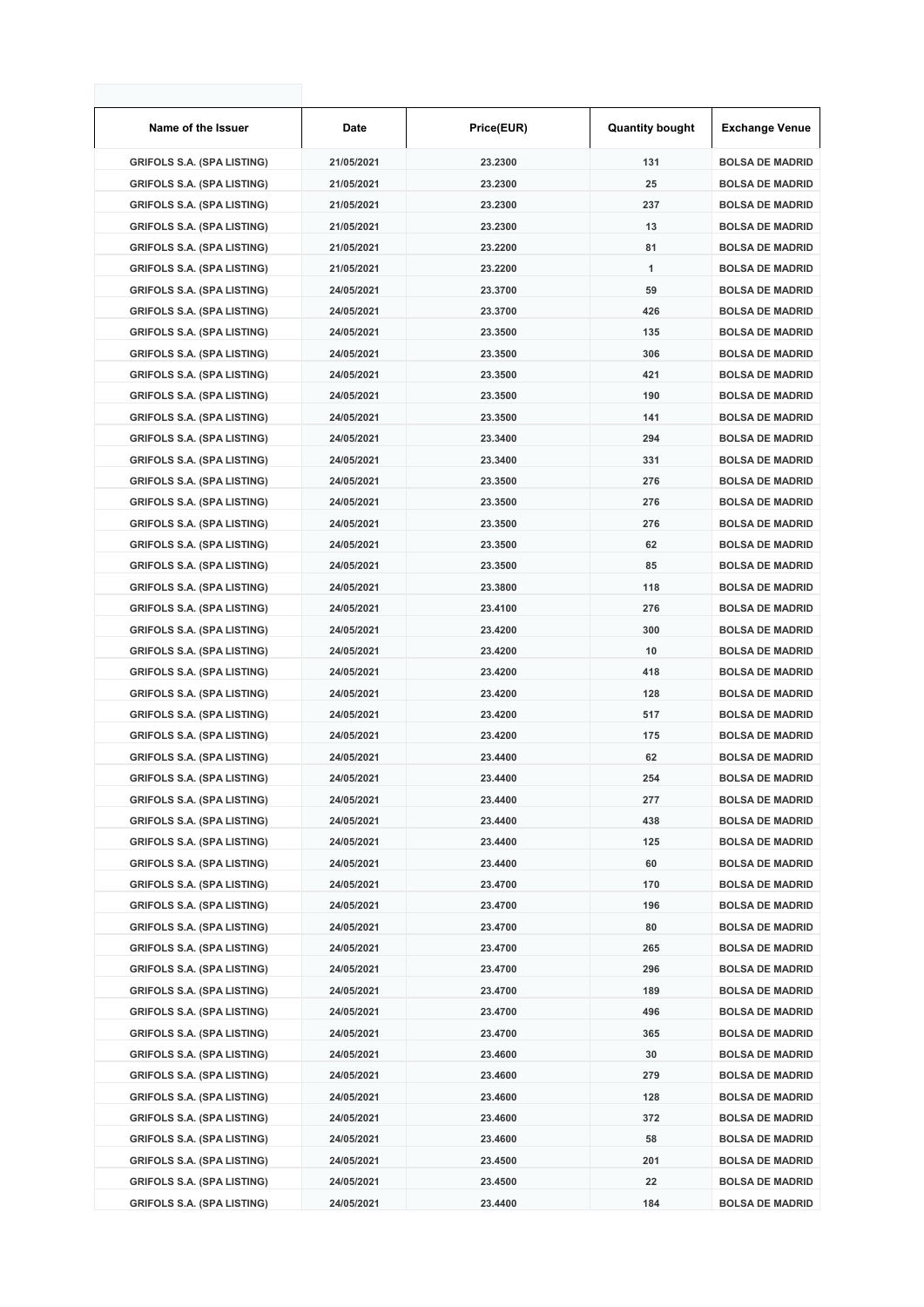| Name of the Issuer                | Date       | Price(EUR) | <b>Quantity bought</b> | <b>Exchange Venue</b>  |
|-----------------------------------|------------|------------|------------------------|------------------------|
| <b>GRIFOLS S.A. (SPA LISTING)</b> | 24/05/2021 | 23.4300    | 199                    | <b>BOLSA DE MADRID</b> |
| <b>GRIFOLS S.A. (SPA LISTING)</b> | 24/05/2021 | 23.4300    | 308                    | <b>BOLSA DE MADRID</b> |
| <b>GRIFOLS S.A. (SPA LISTING)</b> | 24/05/2021 | 23.4300    | 479                    | <b>BOLSA DE MADRID</b> |
| <b>GRIFOLS S.A. (SPA LISTING)</b> | 24/05/2021 | 23.4300    | 62                     | <b>BOLSA DE MADRID</b> |
| <b>GRIFOLS S.A. (SPA LISTING)</b> | 24/05/2021 | 23.4300    | 286                    | <b>BOLSA DE MADRID</b> |
| <b>GRIFOLS S.A. (SPA LISTING)</b> | 24/05/2021 | 23.4200    | 10                     | <b>BOLSA DE MADRID</b> |
| <b>GRIFOLS S.A. (SPA LISTING)</b> | 24/05/2021 | 23.4200    | 297                    | <b>BOLSA DE MADRID</b> |
| <b>GRIFOLS S.A. (SPA LISTING)</b> | 24/05/2021 | 23.4200    | 12                     | <b>BOLSA DE MADRID</b> |
| <b>GRIFOLS S.A. (SPA LISTING)</b> | 24/05/2021 | 23.4200    | 54                     | <b>BOLSA DE MADRID</b> |
| <b>GRIFOLS S.A. (SPA LISTING)</b> | 24/05/2021 | 23.4200    | 45                     | <b>BOLSA DE MADRID</b> |
| <b>GRIFOLS S.A. (SPA LISTING)</b> | 24/05/2021 | 23.4400    | 292                    | <b>BOLSA DE MADRID</b> |
| <b>GRIFOLS S.A. (SPA LISTING)</b> | 24/05/2021 | 23.4400    | 313                    | <b>BOLSA DE MADRID</b> |
| <b>GRIFOLS S.A. (SPA LISTING)</b> | 24/05/2021 | 23.4400    | 874                    | <b>BOLSA DE MADRID</b> |
| <b>GRIFOLS S.A. (SPA LISTING)</b> | 24/05/2021 | 23.4400    | 287                    | <b>BOLSA DE MADRID</b> |
| <b>GRIFOLS S.A. (SPA LISTING)</b> | 24/05/2021 | 23.4300    | 16                     | <b>BOLSA DE MADRID</b> |
| <b>GRIFOLS S.A. (SPA LISTING)</b> | 24/05/2021 | 23.4300    | 200                    | <b>BOLSA DE MADRID</b> |
| <b>GRIFOLS S.A. (SPA LISTING)</b> | 24/05/2021 | 23.4300    | 54                     | <b>BOLSA DE MADRID</b> |
| <b>GRIFOLS S.A. (SPA LISTING)</b> | 24/05/2021 | 23.4300    | 275                    | <b>BOLSA DE MADRID</b> |
| <b>GRIFOLS S.A. (SPA LISTING)</b> | 24/05/2021 | 23.4300    | 270                    | <b>BOLSA DE MADRID</b> |
| <b>GRIFOLS S.A. (SPA LISTING)</b> | 24/05/2021 | 23.4300    | 254                    | <b>BOLSA DE MADRID</b> |
| <b>GRIFOLS S.A. (SPA LISTING)</b> | 24/05/2021 | 23.4300    | 305                    | <b>BOLSA DE MADRID</b> |
| <b>GRIFOLS S.A. (SPA LISTING)</b> | 24/05/2021 | 23.4300    | 587                    | <b>BOLSA DE MADRID</b> |
| <b>GRIFOLS S.A. (SPA LISTING)</b> | 24/05/2021 | 23.4300    | 311                    | <b>BOLSA DE MADRID</b> |
| <b>GRIFOLS S.A. (SPA LISTING)</b> | 24/05/2021 | 23.4200    | 284                    | <b>BOLSA DE MADRID</b> |
| <b>GRIFOLS S.A. (SPA LISTING)</b> | 24/05/2021 | 23.4400    | 93                     | <b>BOLSA DE MADRID</b> |
| <b>GRIFOLS S.A. (SPA LISTING)</b> | 24/05/2021 | 23.4500    | 303                    | <b>BOLSA DE MADRID</b> |
| <b>GRIFOLS S.A. (SPA LISTING)</b> | 24/05/2021 | 23.4500    | 47                     | <b>BOLSA DE MADRID</b> |
| <b>GRIFOLS S.A. (SPA LISTING)</b> | 24/05/2021 | 23.4700    | 142                    | <b>BOLSA DE MADRID</b> |
| <b>GRIFOLS S.A. (SPA LISTING)</b> | 24/05/2021 | 23.4700    | 131                    | <b>BOLSA DE MADRID</b> |
| <b>GRIFOLS S.A. (SPA LISTING)</b> | 24/05/2021 | 23.4700    | 294                    | <b>BOLSA DE MADRID</b> |
| <b>GRIFOLS S.A. (SPA LISTING)</b> | 24/05/2021 | 23.4700    | 21                     | <b>BOLSA DE MADRID</b> |
| <b>GRIFOLS S.A. (SPA LISTING)</b> | 24/05/2021 | 23.4500    | 93                     | <b>BOLSA DE MADRID</b> |
| <b>GRIFOLS S.A. (SPA LISTING)</b> | 24/05/2021 | 23.4500    | 178                    | <b>BOLSA DE MADRID</b> |
| <b>GRIFOLS S.A. (SPA LISTING)</b> | 24/05/2021 | 23.4500    | 461                    | <b>BOLSA DE MADRID</b> |
| <b>GRIFOLS S.A. (SPA LISTING)</b> | 24/05/2021 | 23.4500    | 317                    | <b>BOLSA DE MADRID</b> |
| <b>GRIFOLS S.A. (SPA LISTING)</b> | 24/05/2021 | 23.4400    | 27                     | <b>BOLSA DE MADRID</b> |
| <b>GRIFOLS S.A. (SPA LISTING)</b> | 24/05/2021 | 23.4400    | 184                    | <b>BOLSA DE MADRID</b> |
| <b>GRIFOLS S.A. (SPA LISTING)</b> | 24/05/2021 | 23.4500    | 316                    | <b>BOLSA DE MADRID</b> |
| <b>GRIFOLS S.A. (SPA LISTING)</b> | 24/05/2021 | 23.4400    | 98                     | <b>BOLSA DE MADRID</b> |
| <b>GRIFOLS S.A. (SPA LISTING)</b> | 24/05/2021 | 23.4400    | 282                    | <b>BOLSA DE MADRID</b> |
| <b>GRIFOLS S.A. (SPA LISTING)</b> | 24/05/2021 | 23.4400    | 277                    | <b>BOLSA DE MADRID</b> |
| <b>GRIFOLS S.A. (SPA LISTING)</b> | 24/05/2021 | 23.4400    | 161                    | <b>BOLSA DE MADRID</b> |
| <b>GRIFOLS S.A. (SPA LISTING)</b> | 24/05/2021 | 23.4400    | 113                    | <b>BOLSA DE MADRID</b> |
| <b>GRIFOLS S.A. (SPA LISTING)</b> | 24/05/2021 | 23.4400    | 303                    | <b>BOLSA DE MADRID</b> |
| <b>GRIFOLS S.A. (SPA LISTING)</b> | 24/05/2021 | 23.3800    | 141                    | <b>BOLSA DE MADRID</b> |
| <b>GRIFOLS S.A. (SPA LISTING)</b> | 24/05/2021 | 23.3800    | 184                    | <b>BOLSA DE MADRID</b> |
| <b>GRIFOLS S.A. (SPA LISTING)</b> | 24/05/2021 | 23.3600    | 579                    | <b>BOLSA DE MADRID</b> |
| <b>GRIFOLS S.A. (SPA LISTING)</b> | 24/05/2021 | 23.3300    | 120                    | <b>BOLSA DE MADRID</b> |
| <b>GRIFOLS S.A. (SPA LISTING)</b> | 24/05/2021 | 23.3300    | 128                    | <b>BOLSA DE MADRID</b> |
| <b>GRIFOLS S.A. (SPA LISTING)</b> | 24/05/2021 | 23.3300    | 43                     | <b>BOLSA DE MADRID</b> |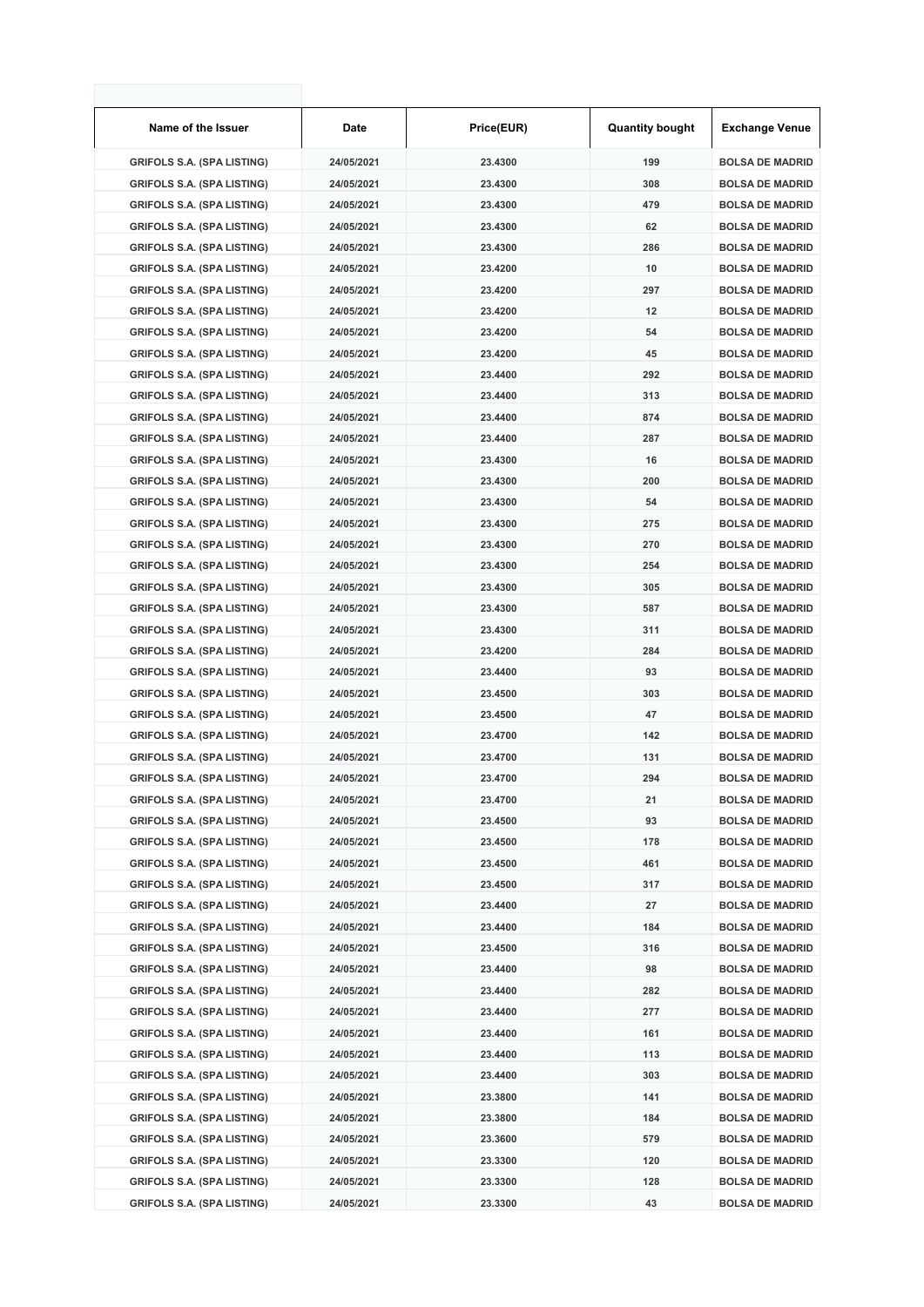| Name of the Issuer                | Date       | Price(EUR) | <b>Quantity bought</b> | <b>Exchange Venue</b>  |
|-----------------------------------|------------|------------|------------------------|------------------------|
| <b>GRIFOLS S.A. (SPA LISTING)</b> | 24/05/2021 | 23.3500    | 258                    | <b>BOLSA DE MADRID</b> |
| <b>GRIFOLS S.A. (SPA LISTING)</b> | 24/05/2021 | 23.3500    | 11                     | <b>BOLSA DE MADRID</b> |
| <b>GRIFOLS S.A. (SPA LISTING)</b> | 24/05/2021 | 23.3500    | 117                    | <b>BOLSA DE MADRID</b> |
| <b>GRIFOLS S.A. (SPA LISTING)</b> | 24/05/2021 | 23.3500    | 156                    | <b>BOLSA DE MADRID</b> |
| <b>GRIFOLS S.A. (SPA LISTING)</b> | 24/05/2021 | 23.3500    | 400                    | <b>BOLSA DE MADRID</b> |
| <b>GRIFOLS S.A. (SPA LISTING)</b> | 24/05/2021 | 23.3500    | 284                    | <b>BOLSA DE MADRID</b> |
| <b>GRIFOLS S.A. (SPA LISTING)</b> | 24/05/2021 | 23.3500    | 153                    | <b>BOLSA DE MADRID</b> |
| <b>GRIFOLS S.A. (SPA LISTING)</b> | 24/05/2021 | 23.3300    | 291                    | <b>BOLSA DE MADRID</b> |
| <b>GRIFOLS S.A. (SPA LISTING)</b> | 24/05/2021 | 23.3300    | 167                    | <b>BOLSA DE MADRID</b> |
| <b>GRIFOLS S.A. (SPA LISTING)</b> | 24/05/2021 | 23.3300    | 114                    | <b>BOLSA DE MADRID</b> |
| <b>GRIFOLS S.A. (SPA LISTING)</b> | 24/05/2021 | 23.3100    | 66                     | <b>BOLSA DE MADRID</b> |
| <b>GRIFOLS S.A. (SPA LISTING)</b> | 24/05/2021 | 23.3000    | 277                    | <b>BOLSA DE MADRID</b> |
| <b>GRIFOLS S.A. (SPA LISTING)</b> | 24/05/2021 | 23.2600    | 272                    | <b>BOLSA DE MADRID</b> |
| <b>GRIFOLS S.A. (SPA LISTING)</b> | 24/05/2021 | 23.2500    | 272                    | <b>BOLSA DE MADRID</b> |
| <b>GRIFOLS S.A. (SPA LISTING)</b> | 24/05/2021 | 23.2200    | 1                      | <b>BOLSA DE MADRID</b> |
| <b>GRIFOLS S.A. (SPA LISTING)</b> | 24/05/2021 | 23.2200    | 20                     | <b>BOLSA DE MADRID</b> |
| <b>GRIFOLS S.A. (SPA LISTING)</b> | 24/05/2021 | 23.2200    | 293                    | <b>BOLSA DE MADRID</b> |
| <b>GRIFOLS S.A. (SPA LISTING)</b> | 24/05/2021 | 23.2200    | 247                    | <b>BOLSA DE MADRID</b> |
| <b>GRIFOLS S.A. (SPA LISTING)</b> | 24/05/2021 | 23.2200    | 28                     | <b>BOLSA DE MADRID</b> |
| <b>GRIFOLS S.A. (SPA LISTING)</b> | 24/05/2021 | 23.2300    | 22                     | <b>BOLSA DE MADRID</b> |
| <b>GRIFOLS S.A. (SPA LISTING)</b> | 24/05/2021 | 23.2300    | 22                     | <b>BOLSA DE MADRID</b> |
| <b>GRIFOLS S.A. (SPA LISTING)</b> | 24/05/2021 | 23.2300    | 285                    | <b>BOLSA DE MADRID</b> |
| <b>GRIFOLS S.A. (SPA LISTING)</b> | 24/05/2021 | 23.2600    | 286                    | <b>BOLSA DE MADRID</b> |
| <b>GRIFOLS S.A. (SPA LISTING)</b> | 24/05/2021 | 23.2400    | 278                    | <b>BOLSA DE MADRID</b> |
| <b>GRIFOLS S.A. (SPA LISTING)</b> | 24/05/2021 | 23.2400    | 273                    | <b>BOLSA DE MADRID</b> |
| <b>GRIFOLS S.A. (SPA LISTING)</b> | 24/05/2021 | 23.2500    | 578                    | <b>BOLSA DE MADRID</b> |
| <b>GRIFOLS S.A. (SPA LISTING)</b> | 24/05/2021 | 23.2400    | 30                     | <b>BOLSA DE MADRID</b> |
| <b>GRIFOLS S.A. (SPA LISTING)</b> | 24/05/2021 | 23.2400    | 201                    | <b>BOLSA DE MADRID</b> |
| <b>GRIFOLS S.A. (SPA LISTING)</b> | 24/05/2021 | 23.2400    | 43                     | <b>BOLSA DE MADRID</b> |
| <b>GRIFOLS S.A. (SPA LISTING)</b> | 24/05/2021 | 23.2300    | 273                    | <b>BOLSA DE MADRID</b> |
| <b>GRIFOLS S.A. (SPA LISTING)</b> | 24/05/2021 | 23.2300    | 268                    | <b>BOLSA DE MADRID</b> |
| <b>GRIFOLS S.A. (SPA LISTING)</b> | 24/05/2021 | 23.2400    | 297                    | <b>BOLSA DE MADRID</b> |
| <b>GRIFOLS S.A. (SPA LISTING)</b> | 24/05/2021 | 23.2400    | 306                    | <b>BOLSA DE MADRID</b> |
| <b>GRIFOLS S.A. (SPA LISTING)</b> | 24/05/2021 | 23.2400    | 275                    | <b>BOLSA DE MADRID</b> |
| <b>GRIFOLS S.A. (SPA LISTING)</b> | 24/05/2021 | 23.2600    | 276                    | <b>BOLSA DE MADRID</b> |
| <b>GRIFOLS S.A. (SPA LISTING)</b> | 24/05/2021 | 23.2900    | 144                    | <b>BOLSA DE MADRID</b> |
| <b>GRIFOLS S.A. (SPA LISTING)</b> | 24/05/2021 | 23.2900    | 128                    | <b>BOLSA DE MADRID</b> |
| <b>GRIFOLS S.A. (SPA LISTING)</b> | 24/05/2021 | 23.3000    | 279                    | <b>BOLSA DE MADRID</b> |
| <b>GRIFOLS S.A. (SPA LISTING)</b> | 24/05/2021 | 23.2800    | 274                    | <b>BOLSA DE MADRID</b> |
| <b>GRIFOLS S.A. (SPA LISTING)</b> | 24/05/2021 | 23.2700    | 286                    | <b>BOLSA DE MADRID</b> |
| <b>GRIFOLS S.A. (SPA LISTING)</b> | 24/05/2021 | 23.3000    | 293                    | <b>BOLSA DE MADRID</b> |
| <b>GRIFOLS S.A. (SPA LISTING)</b> | 24/05/2021 | 23.3000    | 321                    | <b>BOLSA DE MADRID</b> |
| <b>GRIFOLS S.A. (SPA LISTING)</b> | 24/05/2021 | 23.3000    | 604                    | <b>BOLSA DE MADRID</b> |
| <b>GRIFOLS S.A. (SPA LISTING)</b> | 24/05/2021 | 23.2500    | 332                    | <b>BOLSA DE MADRID</b> |
| <b>GRIFOLS S.A. (SPA LISTING)</b> | 24/05/2021 | 23.2500    | 327                    | <b>BOLSA DE MADRID</b> |
| <b>GRIFOLS S.A. (SPA LISTING)</b> | 24/05/2021 | 23.2300    | 56                     | <b>BOLSA DE MADRID</b> |
| <b>GRIFOLS S.A. (SPA LISTING)</b> | 24/05/2021 | 23.2300    | 10                     | <b>BOLSA DE MADRID</b> |
| <b>GRIFOLS S.A. (SPA LISTING)</b> | 24/05/2021 | 23.2300    | 66                     | <b>BOLSA DE MADRID</b> |
| <b>GRIFOLS S.A. (SPA LISTING)</b> | 24/05/2021 | 23.2300    | 160                    | <b>BOLSA DE MADRID</b> |
| <b>GRIFOLS S.A. (SPA LISTING)</b> | 24/05/2021 | 23.2500    | 315                    | <b>BOLSA DE MADRID</b> |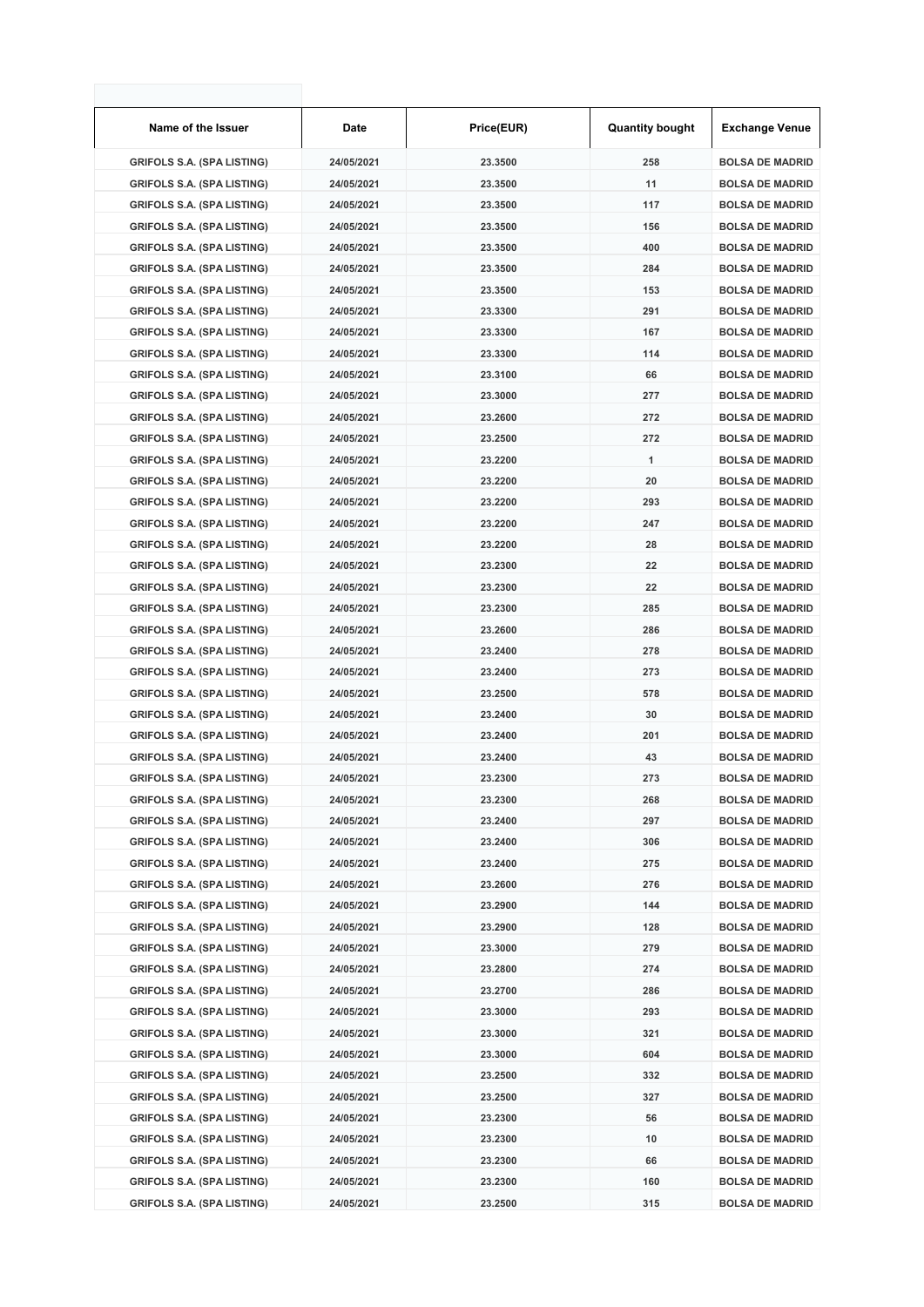| Name of the Issuer                | Date       | Price(EUR) | <b>Quantity bought</b> | <b>Exchange Venue</b>  |
|-----------------------------------|------------|------------|------------------------|------------------------|
| <b>GRIFOLS S.A. (SPA LISTING)</b> | 24/05/2021 | 23.2500    | 315                    | <b>BOLSA DE MADRID</b> |
| <b>GRIFOLS S.A. (SPA LISTING)</b> | 24/05/2021 | 23.2500    | 51                     | <b>BOLSA DE MADRID</b> |
| <b>GRIFOLS S.A. (SPA LISTING)</b> | 24/05/2021 | 23.2400    | 299                    | <b>BOLSA DE MADRID</b> |
| <b>GRIFOLS S.A. (SPA LISTING)</b> | 24/05/2021 | 23.2600    | 294                    | <b>BOLSA DE MADRID</b> |
| <b>GRIFOLS S.A. (SPA LISTING)</b> | 24/05/2021 | 23.2600    | 725                    | <b>BOLSA DE MADRID</b> |
| <b>GRIFOLS S.A. (SPA LISTING)</b> | 24/05/2021 | 23.2600    | 450                    | <b>BOLSA DE MADRID</b> |
| <b>GRIFOLS S.A. (SPA LISTING)</b> | 24/05/2021 | 23.2600    | 78                     | <b>BOLSA DE MADRID</b> |
| <b>GRIFOLS S.A. (SPA LISTING)</b> | 24/05/2021 | 23.2600    | 128                    | <b>BOLSA DE MADRID</b> |
| <b>GRIFOLS S.A. (SPA LISTING)</b> | 24/05/2021 | 23.2600    | 252                    | <b>BOLSA DE MADRID</b> |
| <b>GRIFOLS S.A. (SPA LISTING)</b> | 24/05/2021 | 23.2600    | 10                     | <b>BOLSA DE MADRID</b> |
| <b>GRIFOLS S.A. (SPA LISTING)</b> | 24/05/2021 | 23.2600    | 192                    | <b>BOLSA DE MADRID</b> |
| <b>GRIFOLS S.A. (SPA LISTING)</b> | 24/05/2021 | 23.2600    | 418                    | <b>BOLSA DE MADRID</b> |
| <b>GRIFOLS S.A. (SPA LISTING)</b> | 24/05/2021 | 23.2400    | 274                    | <b>BOLSA DE MADRID</b> |
| <b>GRIFOLS S.A. (SPA LISTING)</b> | 24/05/2021 | 23.2400    | 95                     | <b>BOLSA DE MADRID</b> |
| <b>GRIFOLS S.A. (SPA LISTING)</b> | 24/05/2021 | 23.2400    | 44                     | <b>BOLSA DE MADRID</b> |
| <b>GRIFOLS S.A. (SPA LISTING)</b> | 24/05/2021 | 23.2400    | 271                    | <b>BOLSA DE MADRID</b> |
| <b>GRIFOLS S.A. (SPA LISTING)</b> | 24/05/2021 | 23.2500    | 525                    | <b>BOLSA DE MADRID</b> |
| <b>GRIFOLS S.A. (SPA LISTING)</b> | 24/05/2021 | 23.2500    | 128                    | <b>BOLSA DE MADRID</b> |
| <b>GRIFOLS S.A. (SPA LISTING)</b> | 24/05/2021 | 23.2500    | 52                     | <b>BOLSA DE MADRID</b> |
| <b>GRIFOLS S.A. (SPA LISTING)</b> | 24/05/2021 | 23.2500    | 407                    | <b>BOLSA DE MADRID</b> |
| <b>GRIFOLS S.A. (SPA LISTING)</b> | 24/05/2021 | 23.2400    | 181                    | <b>BOLSA DE MADRID</b> |
| <b>GRIFOLS S.A. (SPA LISTING)</b> | 24/05/2021 | 23.2400    | 40                     | <b>BOLSA DE MADRID</b> |
| <b>GRIFOLS S.A. (SPA LISTING)</b> | 24/05/2021 | 23.2400    | 117                    | <b>BOLSA DE MADRID</b> |
| <b>GRIFOLS S.A. (SPA LISTING)</b> | 24/05/2021 | 23.2300    | 282                    | <b>BOLSA DE MADRID</b> |
| <b>GRIFOLS S.A. (SPA LISTING)</b> | 24/05/2021 | 23.2300    | 528                    | <b>BOLSA DE MADRID</b> |
| <b>GRIFOLS S.A. (SPA LISTING)</b> | 24/05/2021 | 23.2300    | 525                    | <b>BOLSA DE MADRID</b> |
| <b>GRIFOLS S.A. (SPA LISTING)</b> | 24/05/2021 | 23.2300    | 378                    | <b>BOLSA DE MADRID</b> |
| <b>GRIFOLS S.A. (SPA LISTING)</b> | 24/05/2021 | 23.2300    | 128                    | <b>BOLSA DE MADRID</b> |
| <b>GRIFOLS S.A. (SPA LISTING)</b> | 24/05/2021 | 23.2300    | 356                    | <b>BOLSA DE MADRID</b> |
| <b>GRIFOLS S.A. (SPA LISTING)</b> | 24/05/2021 | 23.2300    | 170                    | <b>BOLSA DE MADRID</b> |
| <b>GRIFOLS S.A. (SPA LISTING)</b> | 24/05/2021 | 23.2300    | 30                     | <b>BOLSA DE MADRID</b> |
| <b>GRIFOLS S.A. (SPA LISTING)</b> | 24/05/2021 | 23.2300    | 117                    | <b>BOLSA DE MADRID</b> |
| <b>GRIFOLS S.A. (SPA LISTING)</b> | 24/05/2021 | 23.2300    | 601                    | <b>BOLSA DE MADRID</b> |
| <b>GRIFOLS S.A. (SPA LISTING)</b> | 24/05/2021 | 23.2300    | 1,299                  | <b>BOLSA DE MADRID</b> |
| <b>GRIFOLS S.A. (SPA LISTING)</b> | 25/05/2021 | 23.2700    | 440                    | <b>BOLSA DE MADRID</b> |
| <b>GRIFOLS S.A. (SPA LISTING)</b> | 25/05/2021 | 23.2600    | 435                    | <b>BOLSA DE MADRID</b> |
| <b>GRIFOLS S.A. (SPA LISTING)</b> | 25/05/2021 | 23.2500    | 35                     | <b>BOLSA DE MADRID</b> |
| <b>GRIFOLS S.A. (SPA LISTING)</b> | 25/05/2021 | 23.2500    | 46                     | <b>BOLSA DE MADRID</b> |
| <b>GRIFOLS S.A. (SPA LISTING)</b> | 25/05/2021 | 23.2500    | 19                     | <b>BOLSA DE MADRID</b> |
| <b>GRIFOLS S.A. (SPA LISTING)</b> | 25/05/2021 | 23.2500    | 200                    | <b>BOLSA DE MADRID</b> |
| <b>GRIFOLS S.A. (SPA LISTING)</b> | 25/05/2021 | 23.2500    | 145                    | <b>BOLSA DE MADRID</b> |
| <b>GRIFOLS S.A. (SPA LISTING)</b> | 25/05/2021 | 23.2500    | 420                    | <b>BOLSA DE MADRID</b> |
| <b>GRIFOLS S.A. (SPA LISTING)</b> | 25/05/2021 | 23.2600    | 80                     | <b>BOLSA DE MADRID</b> |
| <b>GRIFOLS S.A. (SPA LISTING)</b> | 25/05/2021 | 23.3300    | 275                    | <b>BOLSA DE MADRID</b> |
| <b>GRIFOLS S.A. (SPA LISTING)</b> | 25/05/2021 | 23.3600    | 213                    | <b>BOLSA DE MADRID</b> |
| <b>GRIFOLS S.A. (SPA LISTING)</b> | 25/05/2021 | 23.3600    | 83                     | <b>BOLSA DE MADRID</b> |
| <b>GRIFOLS S.A. (SPA LISTING)</b> | 25/05/2021 | 23.3600    | 178                    | <b>BOLSA DE MADRID</b> |
| <b>GRIFOLS S.A. (SPA LISTING)</b> | 25/05/2021 | 23.3600    | 141                    | <b>BOLSA DE MADRID</b> |
| <b>GRIFOLS S.A. (SPA LISTING)</b> | 25/05/2021 | 23.3600    | 59                     | <b>BOLSA DE MADRID</b> |
| <b>GRIFOLS S.A. (SPA LISTING)</b> | 25/05/2021 | 23.3600    | 417                    | <b>BOLSA DE MADRID</b> |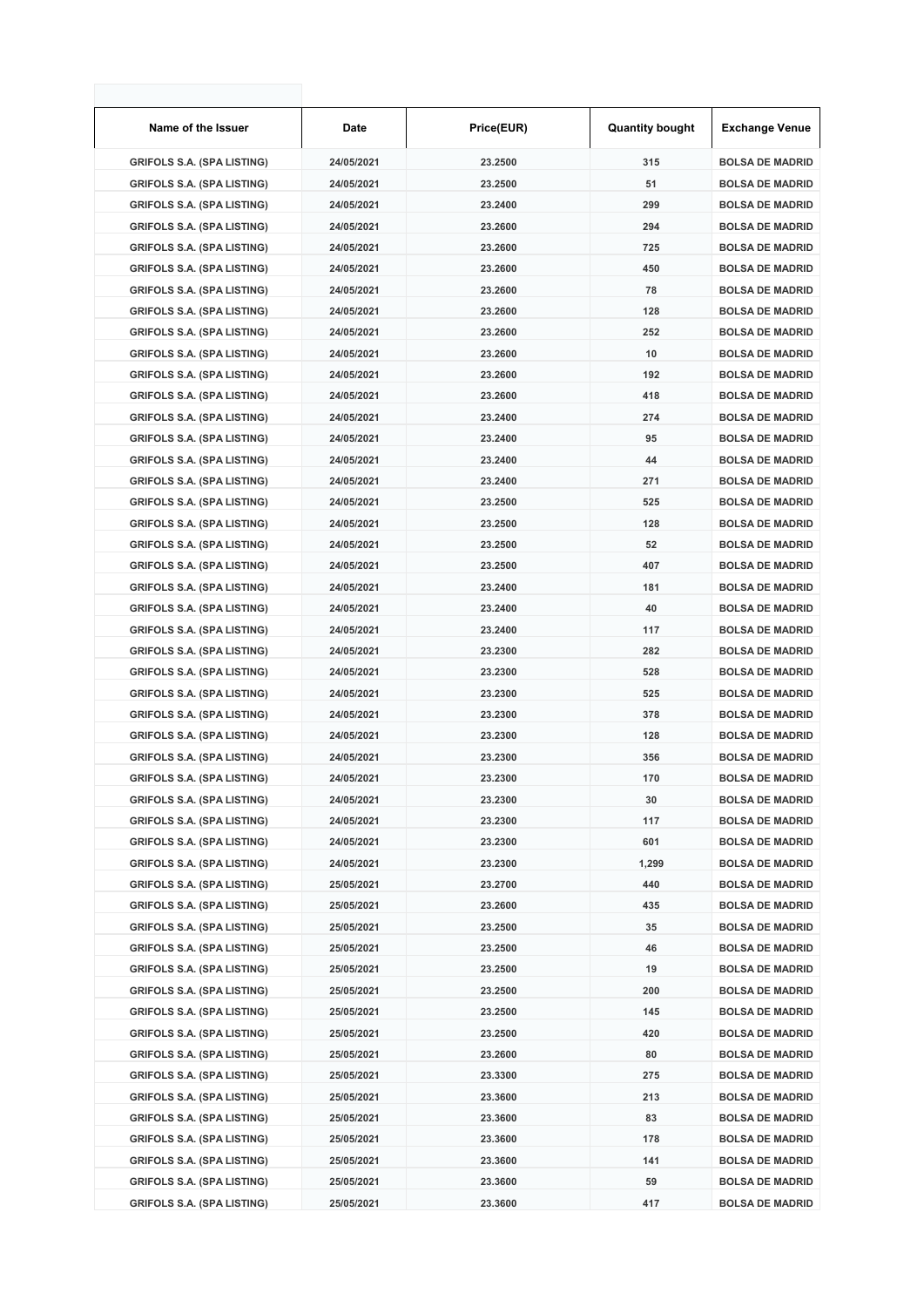| Name of the Issuer                | Date       | Price(EUR) | <b>Quantity bought</b> | <b>Exchange Venue</b>  |
|-----------------------------------|------------|------------|------------------------|------------------------|
| <b>GRIFOLS S.A. (SPA LISTING)</b> | 25/05/2021 | 23.3600    | 86                     | <b>BOLSA DE MADRID</b> |
| <b>GRIFOLS S.A. (SPA LISTING)</b> | 25/05/2021 | 23.3500    | 299                    | <b>BOLSA DE MADRID</b> |
| <b>GRIFOLS S.A. (SPA LISTING)</b> | 25/05/2021 | 23.3500    | 276                    | <b>BOLSA DE MADRID</b> |
| <b>GRIFOLS S.A. (SPA LISTING)</b> | 25/05/2021 | 23.3500    | 237                    | <b>BOLSA DE MADRID</b> |
| <b>GRIFOLS S.A. (SPA LISTING)</b> | 25/05/2021 | 23.3300    | 304                    | <b>BOLSA DE MADRID</b> |
| <b>GRIFOLS S.A. (SPA LISTING)</b> | 25/05/2021 | 23.3300    | 128                    | <b>BOLSA DE MADRID</b> |
| <b>GRIFOLS S.A. (SPA LISTING)</b> | 25/05/2021 | 23.3300    | 396                    | <b>BOLSA DE MADRID</b> |
| <b>GRIFOLS S.A. (SPA LISTING)</b> | 25/05/2021 | 23.3400    | 115                    | <b>BOLSA DE MADRID</b> |
| <b>GRIFOLS S.A. (SPA LISTING)</b> | 25/05/2021 | 23.3400    | 211                    | <b>BOLSA DE MADRID</b> |
| <b>GRIFOLS S.A. (SPA LISTING)</b> | 25/05/2021 | 23.3500    | 296                    | <b>BOLSA DE MADRID</b> |
| <b>GRIFOLS S.A. (SPA LISTING)</b> | 25/05/2021 | 23.3500    | 200                    | <b>BOLSA DE MADRID</b> |
| <b>GRIFOLS S.A. (SPA LISTING)</b> | 25/05/2021 | 23.3500    | 53                     | <b>BOLSA DE MADRID</b> |
| <b>GRIFOLS S.A. (SPA LISTING)</b> | 25/05/2021 | 23.3600    | 255                    | <b>BOLSA DE MADRID</b> |
| <b>GRIFOLS S.A. (SPA LISTING)</b> | 25/05/2021 | 23.3600    | 273                    | <b>BOLSA DE MADRID</b> |
| <b>GRIFOLS S.A. (SPA LISTING)</b> | 25/05/2021 | 23.3600    | 273                    | <b>BOLSA DE MADRID</b> |
| <b>GRIFOLS S.A. (SPA LISTING)</b> | 25/05/2021 | 23.3800    | 183                    | <b>BOLSA DE MADRID</b> |
| <b>GRIFOLS S.A. (SPA LISTING)</b> | 25/05/2021 | 23.3800    | 67                     | <b>BOLSA DE MADRID</b> |
| <b>GRIFOLS S.A. (SPA LISTING)</b> | 25/05/2021 | 23.3800    | 200                    | <b>BOLSA DE MADRID</b> |
| <b>GRIFOLS S.A. (SPA LISTING)</b> | 25/05/2021 | 23.3800    | 64                     | <b>BOLSA DE MADRID</b> |
| <b>GRIFOLS S.A. (SPA LISTING)</b> | 25/05/2021 | 23.3800    | 264                    | <b>BOLSA DE MADRID</b> |
| <b>GRIFOLS S.A. (SPA LISTING)</b> | 25/05/2021 | 23.3800    | 264                    | <b>BOLSA DE MADRID</b> |
| <b>GRIFOLS S.A. (SPA LISTING)</b> | 25/05/2021 | 23.3800    | 15                     | <b>BOLSA DE MADRID</b> |
| <b>GRIFOLS S.A. (SPA LISTING)</b> | 25/05/2021 | 23.4000    | 322                    | <b>BOLSA DE MADRID</b> |
| <b>GRIFOLS S.A. (SPA LISTING)</b> | 25/05/2021 | 23.4000    | 275                    | <b>BOLSA DE MADRID</b> |
| <b>GRIFOLS S.A. (SPA LISTING)</b> | 25/05/2021 | 23.4000    | 47                     | <b>BOLSA DE MADRID</b> |
| <b>GRIFOLS S.A. (SPA LISTING)</b> | 25/05/2021 | 23.4000    | 77                     | <b>BOLSA DE MADRID</b> |
| <b>GRIFOLS S.A. (SPA LISTING)</b> | 25/05/2021 | 23.4000    | 124                    | <b>BOLSA DE MADRID</b> |
| <b>GRIFOLS S.A. (SPA LISTING)</b> | 25/05/2021 | 23.4000    | 787                    | <b>BOLSA DE MADRID</b> |
| <b>GRIFOLS S.A. (SPA LISTING)</b> | 25/05/2021 | 23.4000    | 50                     | <b>BOLSA DE MADRID</b> |
| <b>GRIFOLS S.A. (SPA LISTING)</b> | 25/05/2021 | 23.3900    | 173                    | <b>BOLSA DE MADRID</b> |
| <b>GRIFOLS S.A. (SPA LISTING)</b> | 25/05/2021 | 23.3900    | 123                    | <b>BOLSA DE MADRID</b> |
| <b>GRIFOLS S.A. (SPA LISTING)</b> | 25/05/2021 | 23.4200    | 225                    | <b>BOLSA DE MADRID</b> |
| <b>GRIFOLS S.A. (SPA LISTING)</b> | 25/05/2021 | 23.4200    | 128                    | <b>BOLSA DE MADRID</b> |
| <b>GRIFOLS S.A. (SPA LISTING)</b> | 25/05/2021 | 23.4200    | 179                    | <b>BOLSA DE MADRID</b> |
| <b>GRIFOLS S.A. (SPA LISTING)</b> | 25/05/2021 | 23.4200    | 23                     | <b>BOLSA DE MADRID</b> |
| <b>GRIFOLS S.A. (SPA LISTING)</b> | 25/05/2021 | 23.4200    | 311                    | <b>BOLSA DE MADRID</b> |
| <b>GRIFOLS S.A. (SPA LISTING)</b> | 25/05/2021 | 23.4000    | 278                    | <b>BOLSA DE MADRID</b> |
| <b>GRIFOLS S.A. (SPA LISTING)</b> | 25/05/2021 | 23.3700    | 64                     | <b>BOLSA DE MADRID</b> |
| <b>GRIFOLS S.A. (SPA LISTING)</b> | 25/05/2021 | 23.4300    | 39                     | <b>BOLSA DE MADRID</b> |
| <b>GRIFOLS S.A. (SPA LISTING)</b> | 25/05/2021 | 23.4300    | 266                    | <b>BOLSA DE MADRID</b> |
| <b>GRIFOLS S.A. (SPA LISTING)</b> | 25/05/2021 | 23.4300    | 290                    | <b>BOLSA DE MADRID</b> |
| <b>GRIFOLS S.A. (SPA LISTING)</b> | 25/05/2021 | 23.4300    | 565                    | <b>BOLSA DE MADRID</b> |
| <b>GRIFOLS S.A. (SPA LISTING)</b> | 25/05/2021 | 23.4300    | 32                     | <b>BOLSA DE MADRID</b> |
| <b>GRIFOLS S.A. (SPA LISTING)</b> | 25/05/2021 | 23.4400    | 567                    | <b>BOLSA DE MADRID</b> |
| <b>GRIFOLS S.A. (SPA LISTING)</b> | 25/05/2021 | 23.4400    | 290                    | <b>BOLSA DE MADRID</b> |
| <b>GRIFOLS S.A. (SPA LISTING)</b> | 25/05/2021 | 23.4200    | 249                    | <b>BOLSA DE MADRID</b> |
| <b>GRIFOLS S.A. (SPA LISTING)</b> | 25/05/2021 | 23.4200    | 25                     | <b>BOLSA DE MADRID</b> |
| <b>GRIFOLS S.A. (SPA LISTING)</b> | 25/05/2021 | 23.4300    | 55                     | <b>BOLSA DE MADRID</b> |
| <b>GRIFOLS S.A. (SPA LISTING)</b> | 25/05/2021 | 23.4300    | 123                    | <b>BOLSA DE MADRID</b> |
| <b>GRIFOLS S.A. (SPA LISTING)</b> | 25/05/2021 | 23.4300    | 42                     | <b>BOLSA DE MADRID</b> |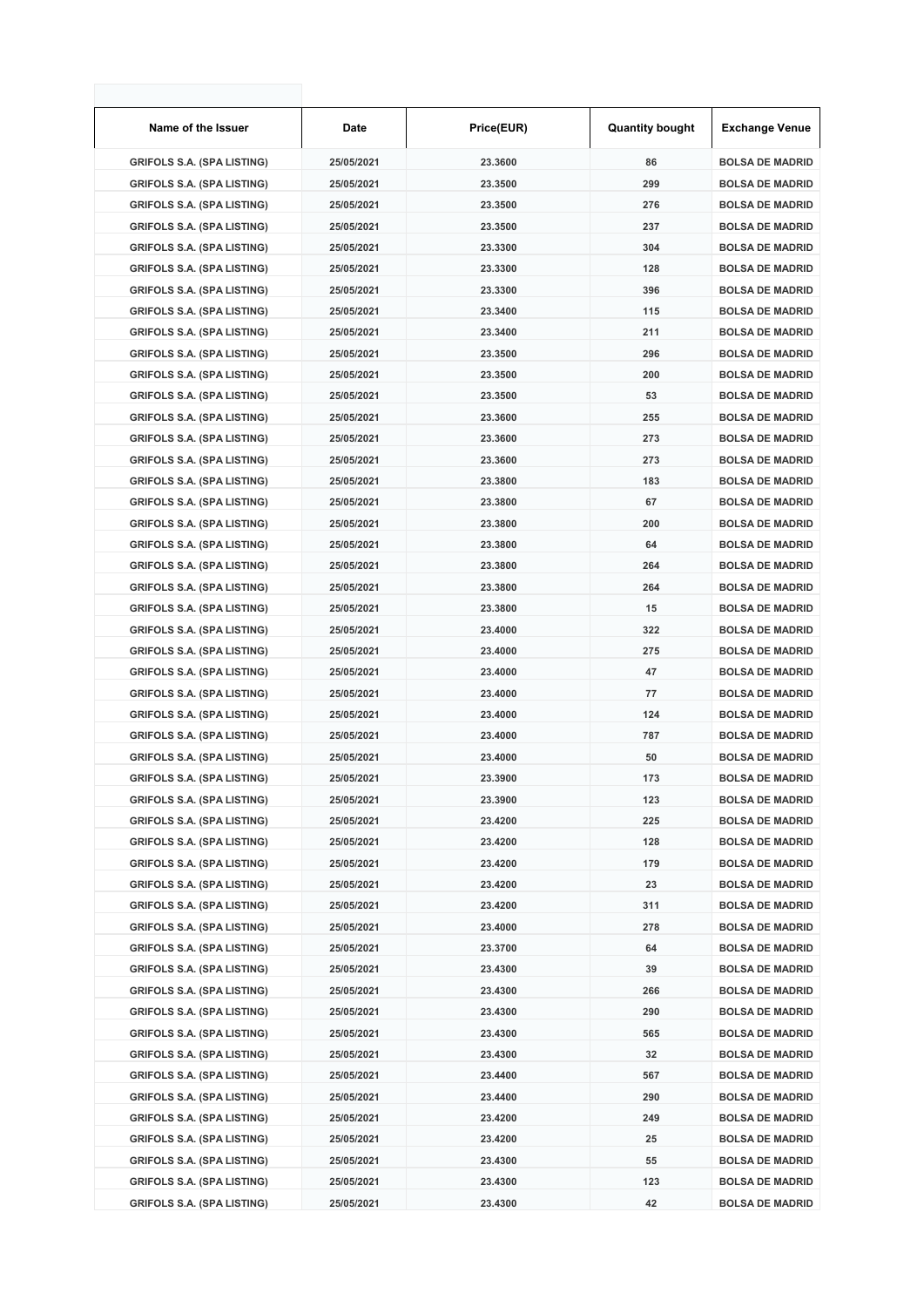| Name of the Issuer                | Date       | Price(EUR) | <b>Quantity bought</b>  | <b>Exchange Venue</b>  |
|-----------------------------------|------------|------------|-------------------------|------------------------|
| <b>GRIFOLS S.A. (SPA LISTING)</b> | 25/05/2021 | 23.4300    | 87                      | <b>BOLSA DE MADRID</b> |
| <b>GRIFOLS S.A. (SPA LISTING)</b> | 25/05/2021 | 23.4300    | 271                     | <b>BOLSA DE MADRID</b> |
| <b>GRIFOLS S.A. (SPA LISTING)</b> | 25/05/2021 | 23.4300    | 97                      | <b>BOLSA DE MADRID</b> |
| <b>GRIFOLS S.A. (SPA LISTING)</b> | 25/05/2021 | 23.4300    | 105                     | <b>BOLSA DE MADRID</b> |
| <b>GRIFOLS S.A. (SPA LISTING)</b> | 25/05/2021 | 23.4300    | 125                     | <b>BOLSA DE MADRID</b> |
| <b>GRIFOLS S.A. (SPA LISTING)</b> | 25/05/2021 | 23.4600    | 147                     | <b>BOLSA DE MADRID</b> |
| <b>GRIFOLS S.A. (SPA LISTING)</b> | 25/05/2021 | 23.4600    | 242                     | <b>BOLSA DE MADRID</b> |
| <b>GRIFOLS S.A. (SPA LISTING)</b> | 25/05/2021 | 23.4600    | 310                     | <b>BOLSA DE MADRID</b> |
| <b>GRIFOLS S.A. (SPA LISTING)</b> | 25/05/2021 | 23.4800    | 281                     | <b>BOLSA DE MADRID</b> |
| <b>GRIFOLS S.A. (SPA LISTING)</b> | 25/05/2021 | 23.4800    | 11                      | <b>BOLSA DE MADRID</b> |
| <b>GRIFOLS S.A. (SPA LISTING)</b> | 25/05/2021 | 23.4800    | 140                     | <b>BOLSA DE MADRID</b> |
| <b>GRIFOLS S.A. (SPA LISTING)</b> | 25/05/2021 | 23.4800    | 124                     | <b>BOLSA DE MADRID</b> |
| <b>GRIFOLS S.A. (SPA LISTING)</b> | 25/05/2021 | 23.4800    | 277                     | <b>BOLSA DE MADRID</b> |
| <b>GRIFOLS S.A. (SPA LISTING)</b> | 25/05/2021 | 23.4800    | 310                     | <b>BOLSA DE MADRID</b> |
| <b>GRIFOLS S.A. (SPA LISTING)</b> | 25/05/2021 | 23.4900    | 293                     | <b>BOLSA DE MADRID</b> |
| <b>GRIFOLS S.A. (SPA LISTING)</b> | 25/05/2021 | 23.4800    | 278                     | <b>BOLSA DE MADRID</b> |
| <b>GRIFOLS S.A. (SPA LISTING)</b> | 25/05/2021 | 23.4700    | 27                      | <b>BOLSA DE MADRID</b> |
| <b>GRIFOLS S.A. (SPA LISTING)</b> | 25/05/2021 | 23.4700    | 128                     | <b>BOLSA DE MADRID</b> |
| <b>GRIFOLS S.A. (SPA LISTING)</b> | 25/05/2021 | 23.4700    | 126                     | <b>BOLSA DE MADRID</b> |
| <b>GRIFOLS S.A. (SPA LISTING)</b> | 25/05/2021 | 23.4700    | 255                     | <b>BOLSA DE MADRID</b> |
| <b>GRIFOLS S.A. (SPA LISTING)</b> | 25/05/2021 | 23.4700    | 35                      | <b>BOLSA DE MADRID</b> |
| <b>GRIFOLS S.A. (SPA LISTING)</b> | 25/05/2021 | 23.4700    | $\overline{\mathbf{2}}$ | <b>BOLSA DE MADRID</b> |
| <b>GRIFOLS S.A. (SPA LISTING)</b> | 25/05/2021 | 23.4700    | 28                      | <b>BOLSA DE MADRID</b> |
| <b>GRIFOLS S.A. (SPA LISTING)</b> | 25/05/2021 | 23.4700    | 290                     | <b>BOLSA DE MADRID</b> |
| <b>GRIFOLS S.A. (SPA LISTING)</b> | 25/05/2021 | 23.4700    | 279                     | <b>BOLSA DE MADRID</b> |
| <b>GRIFOLS S.A. (SPA LISTING)</b> | 25/05/2021 | 23.4600    | 289                     | <b>BOLSA DE MADRID</b> |
| <b>GRIFOLS S.A. (SPA LISTING)</b> | 25/05/2021 | 23.4600    | 160                     | <b>BOLSA DE MADRID</b> |
| <b>GRIFOLS S.A. (SPA LISTING)</b> | 25/05/2021 | 23.4600    | 314                     | <b>BOLSA DE MADRID</b> |
| <b>GRIFOLS S.A. (SPA LISTING)</b> | 25/05/2021 | 23.4700    | 317                     | <b>BOLSA DE MADRID</b> |
| <b>GRIFOLS S.A. (SPA LISTING)</b> | 25/05/2021 | 23.4700    | 300                     | <b>BOLSA DE MADRID</b> |
| <b>GRIFOLS S.A. (SPA LISTING)</b> | 25/05/2021 | 23.3600    | 179                     | <b>BOLSA DE MADRID</b> |
| <b>GRIFOLS S.A. (SPA LISTING)</b> | 25/05/2021 | 23.3500    | 13                      | <b>BOLSA DE MADRID</b> |
| <b>GRIFOLS S.A. (SPA LISTING)</b> | 25/05/2021 | 23.3600    | 338                     | <b>BOLSA DE MADRID</b> |
| <b>GRIFOLS S.A. (SPA LISTING)</b> | 25/05/2021 | 23.3400    | 296                     | <b>BOLSA DE MADRID</b> |
| <b>GRIFOLS S.A. (SPA LISTING)</b> | 25/05/2021 | 23.3400    | 559                     | <b>BOLSA DE MADRID</b> |
| <b>GRIFOLS S.A. (SPA LISTING)</b> | 25/05/2021 | 23.3500    | 102                     | <b>BOLSA DE MADRID</b> |
| <b>GRIFOLS S.A. (SPA LISTING)</b> | 25/05/2021 | 23.3500    | 42                      | <b>BOLSA DE MADRID</b> |
| <b>GRIFOLS S.A. (SPA LISTING)</b> | 25/05/2021 | 23.3500    | 297                     | <b>BOLSA DE MADRID</b> |
| <b>GRIFOLS S.A. (SPA LISTING)</b> | 25/05/2021 | 23.3500    | 304                     | <b>BOLSA DE MADRID</b> |
| <b>GRIFOLS S.A. (SPA LISTING)</b> | 25/05/2021 | 23.3400    | 294                     | <b>BOLSA DE MADRID</b> |
| <b>GRIFOLS S.A. (SPA LISTING)</b> | 25/05/2021 | 23.3400    | 285                     | <b>BOLSA DE MADRID</b> |
| <b>GRIFOLS S.A. (SPA LISTING)</b> | 25/05/2021 | 23.3500    | 309                     | <b>BOLSA DE MADRID</b> |
| <b>GRIFOLS S.A. (SPA LISTING)</b> | 25/05/2021 | 23.3900    | 119                     | <b>BOLSA DE MADRID</b> |
| <b>GRIFOLS S.A. (SPA LISTING)</b> | 25/05/2021 | 23.3900    | 425                     | <b>BOLSA DE MADRID</b> |
| <b>GRIFOLS S.A. (SPA LISTING)</b> | 25/05/2021 | 23.3700    | 183                     | <b>BOLSA DE MADRID</b> |
| <b>GRIFOLS S.A. (SPA LISTING)</b> | 25/05/2021 | 23.3700    | 93                      | <b>BOLSA DE MADRID</b> |
| <b>GRIFOLS S.A. (SPA LISTING)</b> | 25/05/2021 | 23.3700    | 270                     | <b>BOLSA DE MADRID</b> |
| <b>GRIFOLS S.A. (SPA LISTING)</b> | 25/05/2021 | 23.3800    | 308                     | <b>BOLSA DE MADRID</b> |
| <b>GRIFOLS S.A. (SPA LISTING)</b> | 25/05/2021 | 23.3700    | 287                     | <b>BOLSA DE MADRID</b> |
| <b>GRIFOLS S.A. (SPA LISTING)</b> | 25/05/2021 | 23.3700    | 288                     | <b>BOLSA DE MADRID</b> |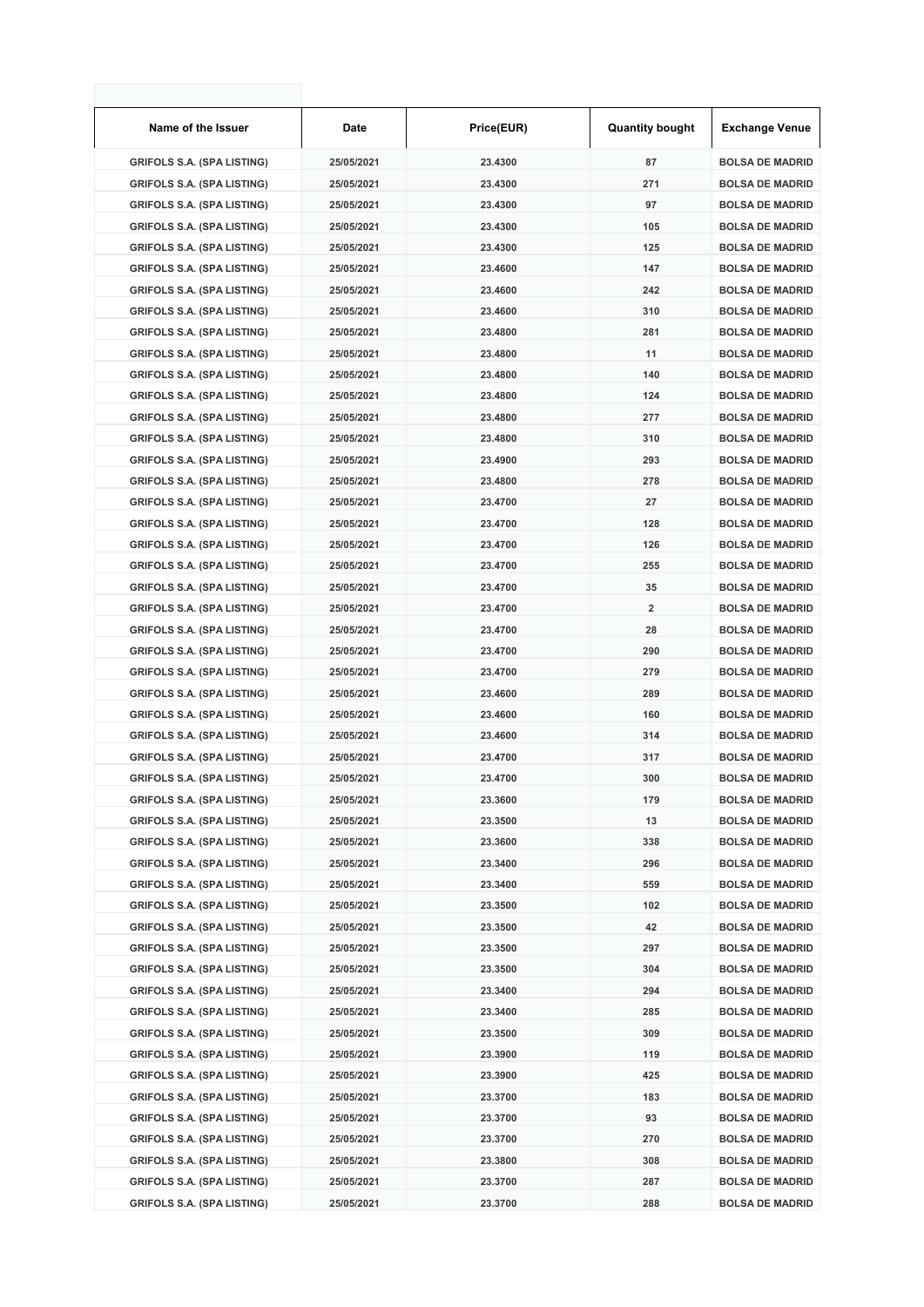| Name of the Issuer                | <b>Date</b> | Price(EUR) | <b>Quantity bought</b> | <b>Exchange Venue</b>  |
|-----------------------------------|-------------|------------|------------------------|------------------------|
| <b>GRIFOLS S.A. (SPA LISTING)</b> | 25/05/2021  | 23.3700    | 85                     | <b>BOLSA DE MADRID</b> |
| <b>GRIFOLS S.A. (SPA LISTING)</b> | 25/05/2021  | 23.3700    | 188                    | <b>BOLSA DE MADRID</b> |
| <b>GRIFOLS S.A. (SPA LISTING)</b> | 25/05/2021  | 23.3500    | 283                    | <b>BOLSA DE MADRID</b> |
| <b>GRIFOLS S.A. (SPA LISTING)</b> | 25/05/2021  | 23.3400    | 270                    | <b>BOLSA DE MADRID</b> |
| <b>GRIFOLS S.A. (SPA LISTING)</b> | 25/05/2021  | 23.3400    | 11                     | <b>BOLSA DE MADRID</b> |
| <b>GRIFOLS S.A. (SPA LISTING)</b> | 25/05/2021  | 23.3400    | 259                    | <b>BOLSA DE MADRID</b> |
| <b>GRIFOLS S.A. (SPA LISTING)</b> | 25/05/2021  | 23.3400    | 10                     | <b>BOLSA DE MADRID</b> |
| <b>GRIFOLS S.A. (SPA LISTING)</b> | 25/05/2021  | 23.3400    | 291                    | <b>BOLSA DE MADRID</b> |
| <b>GRIFOLS S.A. (SPA LISTING)</b> | 25/05/2021  | 23.3400    | 289                    | <b>BOLSA DE MADRID</b> |
| <b>GRIFOLS S.A. (SPA LISTING)</b> | 25/05/2021  | 23.3400    | 31                     | <b>BOLSA DE MADRID</b> |
| <b>GRIFOLS S.A. (SPA LISTING)</b> | 25/05/2021  | 23.3400    | 287                    | <b>BOLSA DE MADRID</b> |
| <b>GRIFOLS S.A. (SPA LISTING)</b> | 25/05/2021  | 23.3500    | 16                     | <b>BOLSA DE MADRID</b> |
| <b>GRIFOLS S.A. (SPA LISTING)</b> | 25/05/2021  | 23.3500    | 25                     | <b>BOLSA DE MADRID</b> |
| <b>GRIFOLS S.A. (SPA LISTING)</b> | 25/05/2021  | 23.3500    | 33                     | <b>BOLSA DE MADRID</b> |
| <b>GRIFOLS S.A. (SPA LISTING)</b> | 25/05/2021  | 23.3500    | 26                     | <b>BOLSA DE MADRID</b> |
| <b>GRIFOLS S.A. (SPA LISTING)</b> | 25/05/2021  | 23.3500    | 172                    | <b>BOLSA DE MADRID</b> |
| <b>GRIFOLS S.A. (SPA LISTING)</b> | 25/05/2021  | 23.3300    | 41                     | <b>BOLSA DE MADRID</b> |
| <b>GRIFOLS S.A. (SPA LISTING)</b> | 25/05/2021  | 23.3300    | 560                    | <b>BOLSA DE MADRID</b> |
| <b>GRIFOLS S.A. (SPA LISTING)</b> | 25/05/2021  | 23.3000    | 305                    | <b>BOLSA DE MADRID</b> |
| <b>GRIFOLS S.A. (SPA LISTING)</b> | 25/05/2021  | 23.2900    | 111                    | <b>BOLSA DE MADRID</b> |
| <b>GRIFOLS S.A. (SPA LISTING)</b> | 25/05/2021  | 23.2900    | 74                     | <b>BOLSA DE MADRID</b> |
| <b>GRIFOLS S.A. (SPA LISTING)</b> | 25/05/2021  | 23.2900    | 107                    | <b>BOLSA DE MADRID</b> |
| <b>GRIFOLS S.A. (SPA LISTING)</b> | 25/05/2021  | 23.3000    | 288                    | <b>BOLSA DE MADRID</b> |
| <b>GRIFOLS S.A. (SPA LISTING)</b> | 25/05/2021  | 23.2800    | 321                    | <b>BOLSA DE MADRID</b> |
| <b>GRIFOLS S.A. (SPA LISTING)</b> | 25/05/2021  | 23.3200    | 12                     | <b>BOLSA DE MADRID</b> |
| <b>GRIFOLS S.A. (SPA LISTING)</b> | 25/05/2021  | 23.3200    | 32                     | <b>BOLSA DE MADRID</b> |
| <b>GRIFOLS S.A. (SPA LISTING)</b> | 25/05/2021  | 23.3200    | 73                     | <b>BOLSA DE MADRID</b> |
| <b>GRIFOLS S.A. (SPA LISTING)</b> | 25/05/2021  | 23.3200    | 30                     | <b>BOLSA DE MADRID</b> |
| <b>GRIFOLS S.A. (SPA LISTING)</b> | 25/05/2021  | 23.3300    | 11                     | <b>BOLSA DE MADRID</b> |
| <b>GRIFOLS S.A. (SPA LISTING)</b> | 25/05/2021  | 23.3400    | 264                    | <b>BOLSA DE MADRID</b> |
| <b>GRIFOLS S.A. (SPA LISTING)</b> | 25/05/2021  | 23.3400    | 44                     | <b>BOLSA DE MADRID</b> |
| <b>GRIFOLS S.A. (SPA LISTING)</b> | 25/05/2021  | 23.3400    | 263                    | <b>BOLSA DE MADRID</b> |
| <b>GRIFOLS S.A. (SPA LISTING)</b> | 25/05/2021  | 23.3400    | 55                     | <b>BOLSA DE MADRID</b> |
| <b>GRIFOLS S.A. (SPA LISTING)</b> | 25/05/2021  | 23.3300    | 260                    | <b>BOLSA DE MADRID</b> |
| <b>GRIFOLS S.A. (SPA LISTING)</b> | 25/05/2021  | 23.3300    | 389                    | <b>BOLSA DE MADRID</b> |
| <b>GRIFOLS S.A. (SPA LISTING)</b> | 25/05/2021  | 23.3000    | 289                    | <b>BOLSA DE MADRID</b> |
| <b>GRIFOLS S.A. (SPA LISTING)</b> | 25/05/2021  | 23.2700    | 269                    | <b>BOLSA DE MADRID</b> |
| <b>GRIFOLS S.A. (SPA LISTING)</b> | 25/05/2021  | 23.2700    | 18                     | <b>BOLSA DE MADRID</b> |
| <b>GRIFOLS S.A. (SPA LISTING)</b> | 25/05/2021  | 23.2900    | 276                    | <b>BOLSA DE MADRID</b> |
| <b>GRIFOLS S.A. (SPA LISTING)</b> | 25/05/2021  | 23.2900    | 251                    | <b>BOLSA DE MADRID</b> |
| <b>GRIFOLS S.A. (SPA LISTING)</b> | 25/05/2021  | 23.2900    | 18                     | <b>BOLSA DE MADRID</b> |
| <b>GRIFOLS S.A. (SPA LISTING)</b> | 25/05/2021  | 23.2900    | 339                    | <b>BOLSA DE MADRID</b> |
| <b>GRIFOLS S.A. (SPA LISTING)</b> | 25/05/2021  | 23.2900    | 41                     | <b>BOLSA DE MADRID</b> |
| <b>GRIFOLS S.A. (SPA LISTING)</b> | 25/05/2021  | 23.2900    | 77                     | <b>BOLSA DE MADRID</b> |
| <b>GRIFOLS S.A. (SPA LISTING)</b> | 25/05/2021  | 23.2900    | 18                     | <b>BOLSA DE MADRID</b> |
| <b>GRIFOLS S.A. (SPA LISTING)</b> | 25/05/2021  | 23.2900    | 171                    | <b>BOLSA DE MADRID</b> |
| <b>GRIFOLS S.A. (SPA LISTING)</b> | 25/05/2021  | 23.2900    | 37                     | <b>BOLSA DE MADRID</b> |
| <b>GRIFOLS S.A. (SPA LISTING)</b> | 25/05/2021  | 23.3000    | 52                     | <b>BOLSA DE MADRID</b> |
| <b>GRIFOLS S.A. (SPA LISTING)</b> | 25/05/2021  | 23.3000    | 1,655                  | <b>BOLSA DE MADRID</b> |
| <b>GRIFOLS S.A. (SPA LISTING)</b> | 25/05/2021  | 23.3000    | 675                    | <b>BOLSA DE MADRID</b> |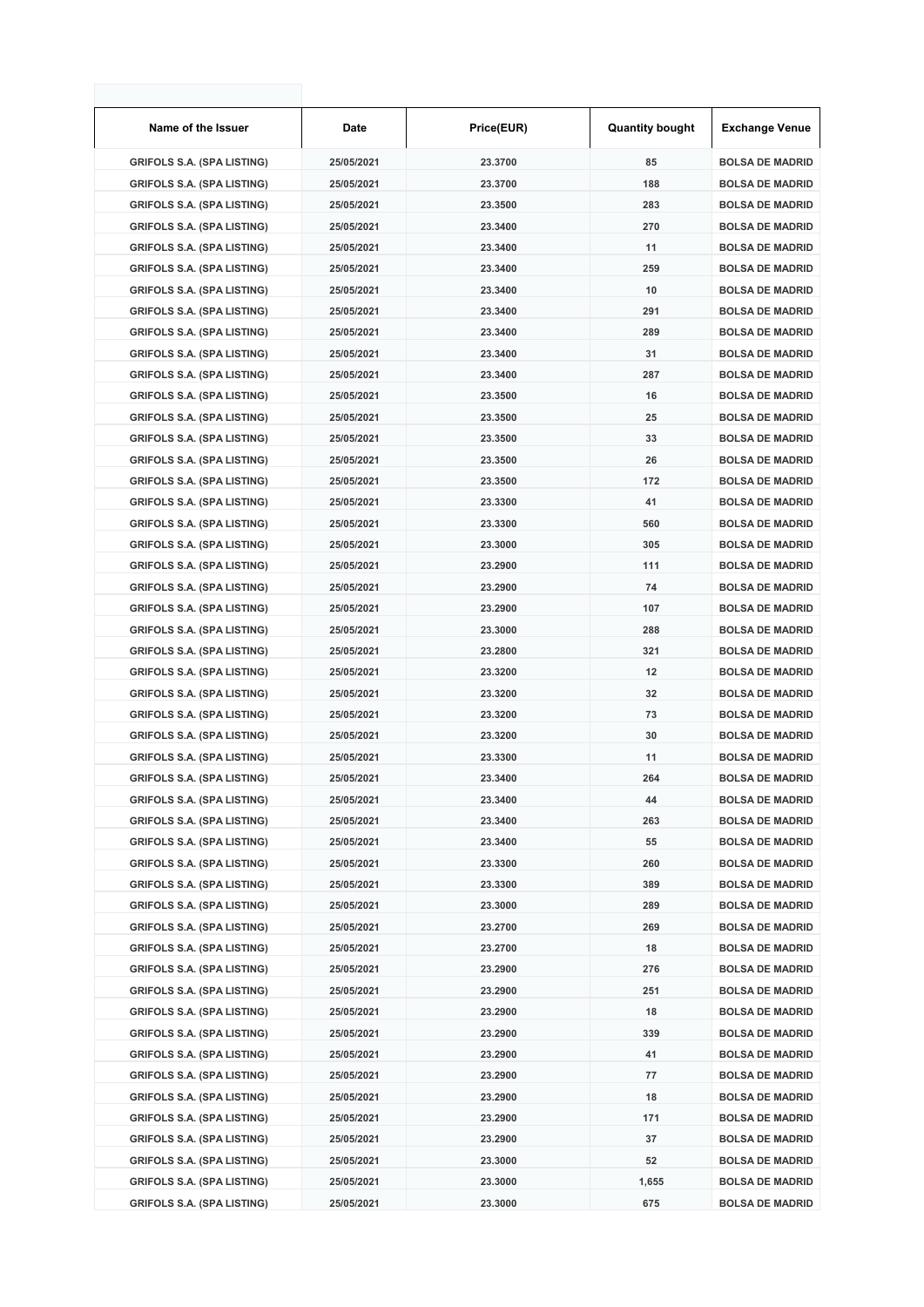| Name of the Issuer                | Date       | Price(EUR) | <b>Quantity bought</b> | <b>Exchange Venue</b>  |
|-----------------------------------|------------|------------|------------------------|------------------------|
| <b>GRIFOLS S.A. (SPA LISTING)</b> | 25/05/2021 | 23.3000    | 422                    | <b>BOLSA DE MADRID</b> |
| <b>GRIFOLS S.A. (SPA LISTING)</b> | 25/05/2021 | 23.3000    | 313                    | <b>BOLSA DE MADRID</b> |
| <b>GRIFOLS S.A. (SPA LISTING)</b> | 25/05/2021 | 23.3000    | 6                      | <b>BOLSA DE MADRID</b> |
| <b>GRIFOLS S.A. (SPA LISTING)</b> | 25/05/2021 | 23.3300    | 815                    | <b>BOLSA DE MADRID</b> |
| <b>GRIFOLS S.A. (SPA LISTING)</b> | 25/05/2021 | 23.3300    | 431                    | <b>BOLSA DE MADRID</b> |
| <b>GRIFOLS S.A. (SPA LISTING)</b> | 25/05/2021 | 23.3500    | 131                    | <b>BOLSA DE MADRID</b> |
| <b>GRIFOLS S.A. (SPA LISTING)</b> | 25/05/2021 | 23.3500    | 170                    | <b>BOLSA DE MADRID</b> |
| <b>GRIFOLS S.A. (SPA LISTING)</b> | 25/05/2021 | 23.3800    | 280                    | <b>BOLSA DE MADRID</b> |
| <b>GRIFOLS S.A. (SPA LISTING)</b> | 25/05/2021 | 23.3800    | 592                    | <b>BOLSA DE MADRID</b> |
| <b>GRIFOLS S.A. (SPA LISTING)</b> | 25/05/2021 | 23.3800    | 1,439                  | <b>BOLSA DE MADRID</b> |
| <b>GRIFOLS S.A. (SPA LISTING)</b> | 25/05/2021 | 23.3800    | 128                    | <b>BOLSA DE MADRID</b> |
| <b>GRIFOLS S.A. (SPA LISTING)</b> | 25/05/2021 | 23.3800    | 34                     | <b>BOLSA DE MADRID</b> |
| <b>GRIFOLS S.A. (SPA LISTING)</b> | 25/05/2021 | 23.4500    | 213                    | <b>BOLSA DE MADRID</b> |
| <b>GRIFOLS S.A. (SPA LISTING)</b> | 25/05/2021 | 23.4500    | 90                     | <b>BOLSA DE MADRID</b> |
| <b>GRIFOLS S.A. (SPA LISTING)</b> | 25/05/2021 | 23.4500    | 8                      | <b>BOLSA DE MADRID</b> |
| <b>GRIFOLS S.A. (SPA LISTING)</b> | 25/05/2021 | 23.4500    | 15                     | <b>BOLSA DE MADRID</b> |
| <b>GRIFOLS S.A. (SPA LISTING)</b> | 25/05/2021 | 23.4500    | 180                    | <b>BOLSA DE MADRID</b> |
| <b>GRIFOLS S.A. (SPA LISTING)</b> | 25/05/2021 | 23.4500    | 128                    | <b>BOLSA DE MADRID</b> |
| <b>GRIFOLS S.A. (SPA LISTING)</b> | 25/05/2021 | 23.4500    | 573                    | <b>BOLSA DE MADRID</b> |
| <b>GRIFOLS S.A. (SPA LISTING)</b> | 25/05/2021 | 23.4500    | 479                    | <b>BOLSA DE MADRID</b> |
| <b>GRIFOLS S.A. (SPA LISTING)</b> | 25/05/2021 | 23.4500    | 830                    | <b>BOLSA DE MADRID</b> |
| <b>GRIFOLS S.A. (SPA LISTING)</b> | 25/05/2021 | 23.4500    | 377                    | <b>BOLSA DE MADRID</b> |
| <b>GRIFOLS S.A. (SPA LISTING)</b> | 25/05/2021 | 23.4400    | 326                    | <b>BOLSA DE MADRID</b> |
| <b>GRIFOLS S.A. (SPA LISTING)</b> | 25/05/2021 | 23.4100    | 274                    | <b>BOLSA DE MADRID</b> |
| <b>GRIFOLS S.A. (SPA LISTING)</b> | 25/05/2021 | 23.4200    | 286                    | <b>BOLSA DE MADRID</b> |
| <b>GRIFOLS S.A. (SPA LISTING)</b> | 25/05/2021 | 23.4200    | 237                    | <b>BOLSA DE MADRID</b> |
| <b>GRIFOLS S.A. (SPA LISTING)</b> | 25/05/2021 | 23.4200    | 128                    | <b>BOLSA DE MADRID</b> |
| <b>GRIFOLS S.A. (SPA LISTING)</b> | 25/05/2021 | 23.4200    | 43                     | <b>BOLSA DE MADRID</b> |
| <b>GRIFOLS S.A. (SPA LISTING)</b> | 25/05/2021 | 23.4200    | 43                     | <b>BOLSA DE MADRID</b> |
| <b>GRIFOLS S.A. (SPA LISTING)</b> | 25/05/2021 | 23.4200    | 304                    | <b>BOLSA DE MADRID</b> |
| <b>GRIFOLS S.A. (SPA LISTING)</b> | 25/05/2021 | 23.4200    | 135                    | <b>BOLSA DE MADRID</b> |
| <b>GRIFOLS S.A. (SPA LISTING)</b> | 25/05/2021 | 23.4500    | 742                    | <b>BOLSA DE MADRID</b> |
| <b>GRIFOLS S.A. (SPA LISTING)</b> | 25/05/2021 | 23.4500    | 767                    | <b>BOLSA DE MADRID</b> |
| <b>GRIFOLS S.A. (SPA LISTING)</b> | 25/05/2021 | 23.4500    | 208                    | <b>BOLSA DE MADRID</b> |
| <b>GRIFOLS S.A. (SPA LISTING)</b> | 25/05/2021 | 23.4500    | 315                    | <b>BOLSA DE MADRID</b> |
| <b>GRIFOLS S.A. (SPA LISTING)</b> | 25/05/2021 | 23.4500    | 128                    | <b>BOLSA DE MADRID</b> |
| <b>GRIFOLS S.A. (SPA LISTING)</b> | 25/05/2021 | 23.4500    | 58                     | <b>BOLSA DE MADRID</b> |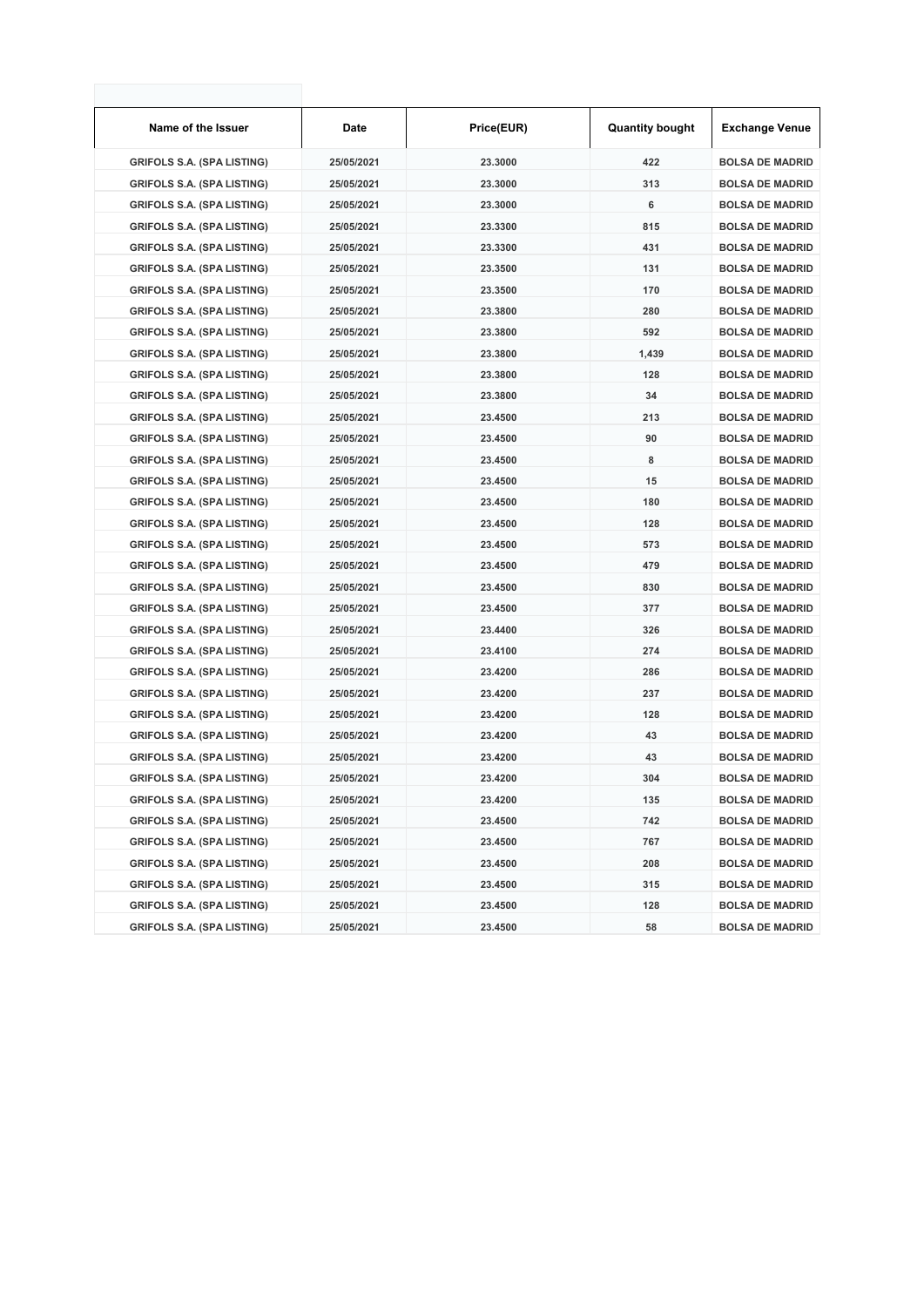# **GRIFOLS**

**ANNEX II**

#### **Individual trade details:**

| Name of the Issuer                 | Date       | Price(EUR) | <b>Quantity bought</b> | <b>Exchange Venue</b>  |
|------------------------------------|------------|------------|------------------------|------------------------|
| GRIFOLS S.A. CLASE B (SPA LISTING) | 18/05/2021 | 15.4400    | 346                    | <b>BOLSA DE MADRID</b> |
| GRIFOLS S.A. CLASE B (SPA LISTING) | 18/05/2021 | 15.4400    | 346                    | <b>BOLSA DE MADRID</b> |
| GRIFOLS S.A. CLASE B (SPA LISTING) | 18/05/2021 | 15.4400    | 337                    | <b>BOLSA DE MADRID</b> |
| GRIFOLS S.A. CLASE B (SPA LISTING) | 18/05/2021 | 15.4400    | 321                    | <b>BOLSA DE MADRID</b> |
| GRIFOLS S.A. CLASE B (SPA LISTING) | 18/05/2021 | 15.3500    | 100                    | <b>BOLSA DE MADRID</b> |
| GRIFOLS S.A. CLASE B (SPA LISTING) | 18/05/2021 | 15.4300    | 164                    | <b>BOLSA DE MADRID</b> |
| GRIFOLS S.A. CLASE B (SPA LISTING) | 18/05/2021 | 15.4300    | 100                    | <b>BOLSA DE MADRID</b> |
| GRIFOLS S.A. CLASE B (SPA LISTING) | 18/05/2021 | 15.4400    | 100                    | <b>BOLSA DE MADRID</b> |
| GRIFOLS S.A. CLASE B (SPA LISTING) | 18/05/2021 | 15.4400    | 330                    | <b>BOLSA DE MADRID</b> |
| GRIFOLS S.A. CLASE B (SPA LISTING) | 18/05/2021 | 15.4400    | 39                     | <b>BOLSA DE MADRID</b> |
| GRIFOLS S.A. CLASE B (SPA LISTING) | 18/05/2021 | 15.4400    | 321                    | <b>BOLSA DE MADRID</b> |
| GRIFOLS S.A. CLASE B (SPA LISTING) | 18/05/2021 | 15.4000    | 416                    | <b>BOLSA DE MADRID</b> |
| GRIFOLS S.A. CLASE B (SPA LISTING) | 18/05/2021 | 15.4000    | 320                    | <b>BOLSA DE MADRID</b> |
| GRIFOLS S.A. CLASE B (SPA LISTING) | 18/05/2021 | 15.4000    | 657                    | <b>BOLSA DE MADRID</b> |
| GRIFOLS S.A. CLASE B (SPA LISTING) | 18/05/2021 | 15.4000    | 319                    | <b>BOLSA DE MADRID</b> |
| GRIFOLS S.A. CLASE B (SPA LISTING) | 18/05/2021 | 15.4000    | 319                    | <b>BOLSA DE MADRID</b> |
| GRIFOLS S.A. CLASE B (SPA LISTING) | 18/05/2021 | 15.3200    | 1,046                  | <b>BOLSA DE MADRID</b> |
| GRIFOLS S.A. CLASE B (SPA LISTING) | 18/05/2021 | 15.2800    | 477                    | <b>BOLSA DE MADRID</b> |
| GRIFOLS S.A. CLASE B (SPA LISTING) | 18/05/2021 | 15.2700    | 261                    | <b>BOLSA DE MADRID</b> |
| GRIFOLS S.A. CLASE B (SPA LISTING) | 18/05/2021 | 15.2700    | 228                    | <b>BOLSA DE MADRID</b> |
| GRIFOLS S.A. CLASE B (SPA LISTING) | 18/05/2021 | 15.2800    | 335                    | <b>BOLSA DE MADRID</b> |
| GRIFOLS S.A. CLASE B (SPA LISTING) | 18/05/2021 | 15.2800    | 489                    | <b>BOLSA DE MADRID</b> |
| GRIFOLS S.A. CLASE B (SPA LISTING) | 18/05/2021 | 15.2800    | 349                    | <b>BOLSA DE MADRID</b> |
| GRIFOLS S.A. CLASE B (SPA LISTING) | 18/05/2021 | 15.2800    | 162                    | <b>BOLSA DE MADRID</b> |
| GRIFOLS S.A. CLASE B (SPA LISTING) | 18/05/2021 | 15.2800    | 200                    | <b>BOLSA DE MADRID</b> |
| GRIFOLS S.A. CLASE B (SPA LISTING) | 18/05/2021 | 15.2800    | 289                    | <b>BOLSA DE MADRID</b> |
| GRIFOLS S.A. CLASE B (SPA LISTING) | 18/05/2021 | 15.2800    | 179                    | <b>BOLSA DE MADRID</b> |
| GRIFOLS S.A. CLASE B (SPA LISTING) | 18/05/2021 | 15.2800    | 300                    | <b>BOLSA DE MADRID</b> |
| GRIFOLS S.A. CLASE B (SPA LISTING) | 18/05/2021 | 15.2800    | 700                    | <b>BOLSA DE MADRID</b> |
| GRIFOLS S.A. CLASE B (SPA LISTING) | 18/05/2021 | 15.2800    | 271                    | <b>BOLSA DE MADRID</b> |
| GRIFOLS S.A. CLASE B (SPA LISTING) | 18/05/2021 | 15.2800    | 29                     | BOLSA DE MADRID        |
| GRIFOLS S.A. CLASE B (SPA LISTING) | 18/05/2021 | 15.2800    | 543                    | <b>BOLSA DE MADRID</b> |
| GRIFOLS S.A. CLASE B (SPA LISTING) | 18/05/2021 | 15.2700    | 386                    | <b>BOLSA DE MADRID</b> |
| GRIFOLS S.A. CLASE B (SPA LISTING) | 18/05/2021 | 15.2800    | 358                    | <b>BOLSA DE MADRID</b> |
| GRIFOLS S.A. CLASE B (SPA LISTING) | 18/05/2021 | 15.2600    | 349                    | <b>BOLSA DE MADRID</b> |
| GRIFOLS S.A. CLASE B (SPA LISTING) | 18/05/2021 | 15.2600    | 51                     | <b>BOLSA DE MADRID</b> |
| GRIFOLS S.A. CLASE B (SPA LISTING) | 18/05/2021 | 15.2600    | 297                    | <b>BOLSA DE MADRID</b> |
| GRIFOLS S.A. CLASE B (SPA LISTING) | 18/05/2021 | 15.2600    | 103                    | <b>BOLSA DE MADRID</b> |
| GRIFOLS S.A. CLASE B (SPA LISTING) | 18/05/2021 | 15.2600    | 232                    | <b>BOLSA DE MADRID</b> |
| GRIFOLS S.A. CLASE B (SPA LISTING) | 18/05/2021 | 15.2500    | 15                     | <b>BOLSA DE MADRID</b> |
| GRIFOLS S.A. CLASE B (SPA LISTING) | 18/05/2021 | 15.2500    | 476                    | <b>BOLSA DE MADRID</b> |
| GRIFOLS S.A. CLASE B (SPA LISTING) | 18/05/2021 | 15.2500    | 100                    | <b>BOLSA DE MADRID</b> |
| GRIFOLS S.A. CLASE B (SPA LISTING) | 18/05/2021 | 15.2500    | 391                    | <b>BOLSA DE MADRID</b> |
| GRIFOLS S.A. CLASE B (SPA LISTING) | 18/05/2021 | 15.2500    | 100                    | <b>BOLSA DE MADRID</b> |
|                                    |            |            |                        |                        |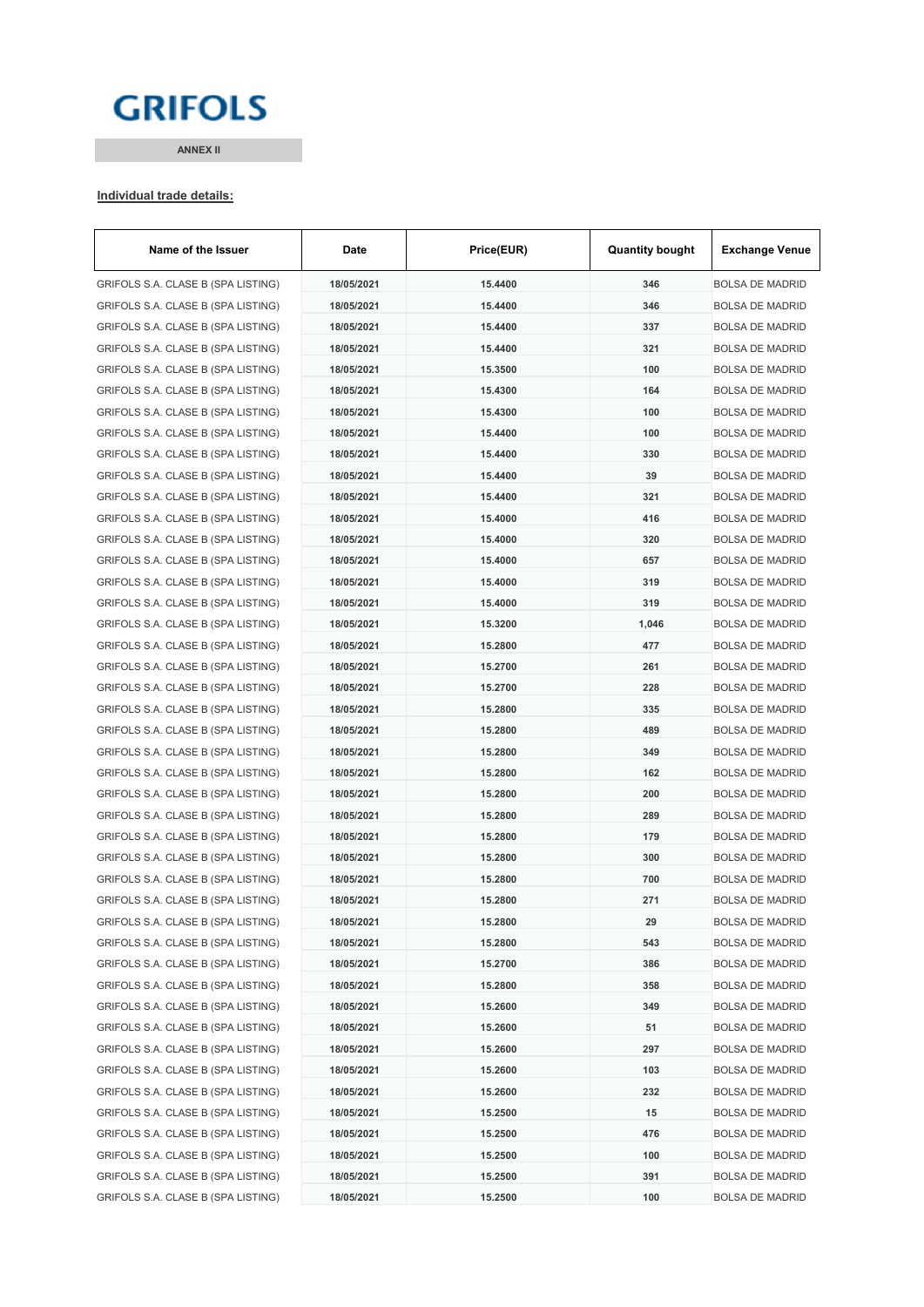| Name of the Issuer                 | Date       | Price(EUR) | <b>Quantity bought</b> | <b>Exchange Venue</b>  |
|------------------------------------|------------|------------|------------------------|------------------------|
| GRIFOLS S.A. CLASE B (SPA LISTING) | 18/05/2021 | 15.2500    | 83                     | <b>BOLSA DE MADRID</b> |
| GRIFOLS S.A. CLASE B (SPA LISTING) | 18/05/2021 | 15.3000    | 710                    | <b>BOLSA DE MADRID</b> |
| GRIFOLS S.A. CLASE B (SPA LISTING) | 18/05/2021 | 15.2700    | 400                    | <b>BOLSA DE MADRID</b> |
| GRIFOLS S.A. CLASE B (SPA LISTING) | 18/05/2021 | 15.2700    | 256                    | <b>BOLSA DE MADRID</b> |
| GRIFOLS S.A. CLASE B (SPA LISTING) | 18/05/2021 | 15.2700    | 391                    | <b>BOLSA DE MADRID</b> |
| GRIFOLS S.A. CLASE B (SPA LISTING) | 18/05/2021 | 15.2700    | 261                    | <b>BOLSA DE MADRID</b> |
| GRIFOLS S.A. CLASE B (SPA LISTING) | 18/05/2021 | 15.2300    | 382                    | <b>BOLSA DE MADRID</b> |
| GRIFOLS S.A. CLASE B (SPA LISTING) | 18/05/2021 | 15.2000    | 370                    | <b>BOLSA DE MADRID</b> |
| GRIFOLS S.A. CLASE B (SPA LISTING) | 18/05/2021 | 15.1700    | 327                    | <b>BOLSA DE MADRID</b> |
| GRIFOLS S.A. CLASE B (SPA LISTING) | 18/05/2021 | 15.1700    | 342                    | <b>BOLSA DE MADRID</b> |
| GRIFOLS S.A. CLASE B (SPA LISTING) | 18/05/2021 | 15.1800    | 347                    | <b>BOLSA DE MADRID</b> |
| GRIFOLS S.A. CLASE B (SPA LISTING) | 18/05/2021 | 15.2200    | 281                    | <b>BOLSA DE MADRID</b> |
| GRIFOLS S.A. CLASE B (SPA LISTING) | 18/05/2021 | 15.2000    | 89                     | <b>BOLSA DE MADRID</b> |
| GRIFOLS S.A. CLASE B (SPA LISTING) | 18/05/2021 | 15.2200    | 336                    | <b>BOLSA DE MADRID</b> |
| GRIFOLS S.A. CLASE B (SPA LISTING) | 18/05/2021 | 15.2200    | 93                     | <b>BOLSA DE MADRID</b> |
| GRIFOLS S.A. CLASE B (SPA LISTING) | 18/05/2021 | 15.2200    | 265                    | <b>BOLSA DE MADRID</b> |
| GRIFOLS S.A. CLASE B (SPA LISTING) | 18/05/2021 | 15.2200    | 330                    | <b>BOLSA DE MADRID</b> |
| GRIFOLS S.A. CLASE B (SPA LISTING) | 18/05/2021 | 15.2900    | 300                    | <b>BOLSA DE MADRID</b> |
| GRIFOLS S.A. CLASE B (SPA LISTING) | 18/05/2021 | 15.2900    | 100                    |                        |
|                                    |            |            |                        | <b>BOLSA DE MADRID</b> |
| GRIFOLS S.A. CLASE B (SPA LISTING) | 18/05/2021 | 15.2900    | 65                     | <b>BOLSA DE MADRID</b> |
| GRIFOLS S.A. CLASE B (SPA LISTING) | 18/05/2021 | 15.2900    | 248                    | <b>BOLSA DE MADRID</b> |
| GRIFOLS S.A. CLASE B (SPA LISTING) | 18/05/2021 | 15.2900    | 118                    | <b>BOLSA DE MADRID</b> |
| GRIFOLS S.A. CLASE B (SPA LISTING) | 18/05/2021 | 15.2900    | 100                    | <b>BOLSA DE MADRID</b> |
| GRIFOLS S.A. CLASE B (SPA LISTING) | 18/05/2021 | 15.2900    | 161                    | <b>BOLSA DE MADRID</b> |
| GRIFOLS S.A. CLASE B (SPA LISTING) | 18/05/2021 | 15.2900    | 196                    | <b>BOLSA DE MADRID</b> |
| GRIFOLS S.A. CLASE B (SPA LISTING) | 18/05/2021 | 15.2900    | 100                    | <b>BOLSA DE MADRID</b> |
| GRIFOLS S.A. CLASE B (SPA LISTING) | 18/05/2021 | 15.2900    | 335                    | <b>BOLSA DE MADRID</b> |
| GRIFOLS S.A. CLASE B (SPA LISTING) | 18/05/2021 | 15.2900    | 762                    | <b>BOLSA DE MADRID</b> |
| GRIFOLS S.A. CLASE B (SPA LISTING) | 18/05/2021 | 15.2900    | 296                    | <b>BOLSA DE MADRID</b> |
| GRIFOLS S.A. CLASE B (SPA LISTING) | 18/05/2021 | 15.2900    | 100                    | <b>BOLSA DE MADRID</b> |
| GRIFOLS S.A. CLASE B (SPA LISTING) | 18/05/2021 | 15.2900    | 219                    | <b>BOLSA DE MADRID</b> |
| GRIFOLS S.A. CLASE B (SPA LISTING) | 18/05/2021 | 15.2600    | 88                     | <b>BOLSA DE MADRID</b> |
| GRIFOLS S.A. CLASE B (SPA LISTING) | 18/05/2021 | 15.2600    | 85                     | <b>BOLSA DE MADRID</b> |
| GRIFOLS S.A. CLASE B (SPA LISTING) | 18/05/2021 | 15.2600    | 107                    | <b>BOLSA DE MADRID</b> |
| GRIFOLS S.A. CLASE B (SPA LISTING) | 18/05/2021 | 15.3000    | 362                    | <b>BOLSA DE MADRID</b> |
| GRIFOLS S.A. CLASE B (SPA LISTING) | 18/05/2021 | 15.3000    | 25                     | <b>BOLSA DE MADRID</b> |
| GRIFOLS S.A. CLASE B (SPA LISTING) | 18/05/2021 | 15.3000    | 100                    | <b>BOLSA DE MADRID</b> |
| GRIFOLS S.A. CLASE B (SPA LISTING) | 18/05/2021 | 15.3000    | 375                    | <b>BOLSA DE MADRID</b> |
| GRIFOLS S.A. CLASE B (SPA LISTING) | 18/05/2021 | 15.3000    | 327                    | <b>BOLSA DE MADRID</b> |
| GRIFOLS S.A. CLASE B (SPA LISTING) | 18/05/2021 | 15.3000    | 328                    | <b>BOLSA DE MADRID</b> |
| GRIFOLS S.A. CLASE B (SPA LISTING) | 18/05/2021 | 15.2900    | 65                     | <b>BOLSA DE MADRID</b> |
| GRIFOLS S.A. CLASE B (SPA LISTING) | 18/05/2021 | 15.2900    | 89                     | <b>BOLSA DE MADRID</b> |
| GRIFOLS S.A. CLASE B (SPA LISTING) | 18/05/2021 | 15.2900    | 120                    | <b>BOLSA DE MADRID</b> |
| GRIFOLS S.A. CLASE B (SPA LISTING) | 18/05/2021 | 15.3000    | 134                    | <b>BOLSA DE MADRID</b> |
| GRIFOLS S.A. CLASE B (SPA LISTING) | 18/05/2021 | 15.3000    | 1                      | <b>BOLSA DE MADRID</b> |
| GRIFOLS S.A. CLASE B (SPA LISTING) | 18/05/2021 | 15.3000    | 317                    | <b>BOLSA DE MADRID</b> |
| GRIFOLS S.A. CLASE B (SPA LISTING) | 18/05/2021 | 15.3000    | 466                    | <b>BOLSA DE MADRID</b> |
| GRIFOLS S.A. CLASE B (SPA LISTING) | 18/05/2021 | 15.3000    | 135                    | <b>BOLSA DE MADRID</b> |
| GRIFOLS S.A. CLASE B (SPA LISTING) | 18/05/2021 | 15.3000    | 99                     | <b>BOLSA DE MADRID</b> |
| GRIFOLS S.A. CLASE B (SPA LISTING) | 18/05/2021 | 15.3000    | 27                     | <b>BOLSA DE MADRID</b> |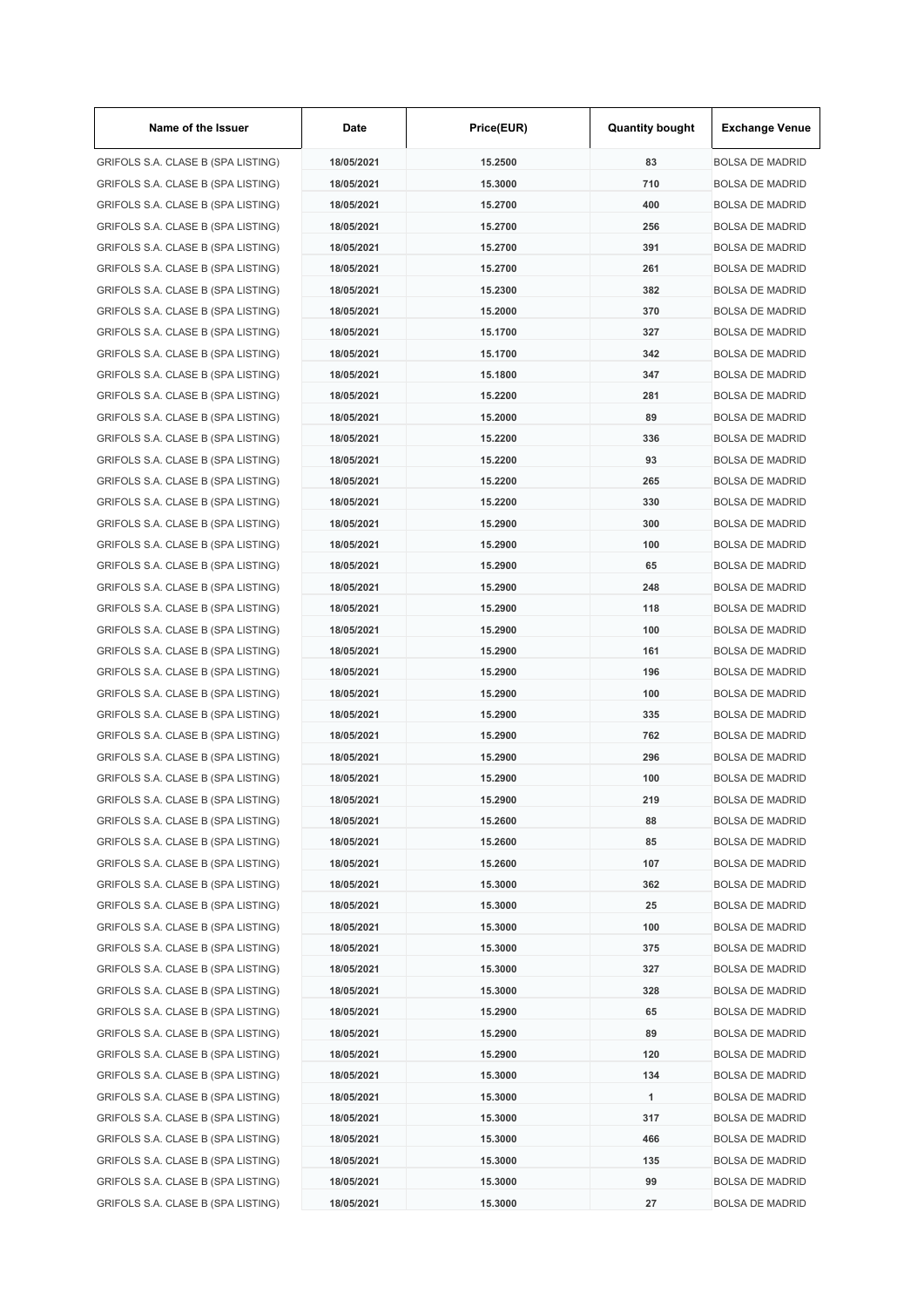| Name of the Issuer                 | Date       | Price(EUR) | <b>Quantity bought</b>  | <b>Exchange Venue</b>  |
|------------------------------------|------------|------------|-------------------------|------------------------|
| GRIFOLS S.A. CLASE B (SPA LISTING) | 18/05/2021 | 15.3000    | 9                       | <b>BOLSA DE MADRID</b> |
| GRIFOLS S.A. CLASE B (SPA LISTING) | 18/05/2021 | 15.3000    | 32                      | <b>BOLSA DE MADRID</b> |
| GRIFOLS S.A. CLASE B (SPA LISTING) | 18/05/2021 | 15.2600    | 43                      | <b>BOLSA DE MADRID</b> |
| GRIFOLS S.A. CLASE B (SPA LISTING) | 18/05/2021 | 15.2600    | 13                      | <b>BOLSA DE MADRID</b> |
| GRIFOLS S.A. CLASE B (SPA LISTING) | 18/05/2021 | 15.2800    | 93                      | <b>BOLSA DE MADRID</b> |
| GRIFOLS S.A. CLASE B (SPA LISTING) | 18/05/2021 | 15.2800    | 91                      | <b>BOLSA DE MADRID</b> |
| GRIFOLS S.A. CLASE B (SPA LISTING) | 18/05/2021 | 15.2800    | 86                      | <b>BOLSA DE MADRID</b> |
| GRIFOLS S.A. CLASE B (SPA LISTING) | 18/05/2021 | 15.2800    | 107                     | <b>BOLSA DE MADRID</b> |
| GRIFOLS S.A. CLASE B (SPA LISTING) | 18/05/2021 | 15.2800    | 111                     | <b>BOLSA DE MADRID</b> |
| GRIFOLS S.A. CLASE B (SPA LISTING) | 18/05/2021 | 15.2800    | 109                     | <b>BOLSA DE MADRID</b> |
| GRIFOLS S.A. CLASE B (SPA LISTING) | 18/05/2021 | 15.2900    | 270                     | <b>BOLSA DE MADRID</b> |
| GRIFOLS S.A. CLASE B (SPA LISTING) | 18/05/2021 | 15.3200    | 72                      | <b>BOLSA DE MADRID</b> |
| GRIFOLS S.A. CLASE B (SPA LISTING) | 18/05/2021 | 15.3200    | 100                     | <b>BOLSA DE MADRID</b> |
| GRIFOLS S.A. CLASE B (SPA LISTING) | 18/05/2021 | 15.3200    | 100                     | <b>BOLSA DE MADRID</b> |
| GRIFOLS S.A. CLASE B (SPA LISTING) | 18/05/2021 | 15.3200    | 100                     | <b>BOLSA DE MADRID</b> |
| GRIFOLS S.A. CLASE B (SPA LISTING) | 18/05/2021 | 15.2900    | 291                     | <b>BOLSA DE MADRID</b> |
| GRIFOLS S.A. CLASE B (SPA LISTING) | 18/05/2021 | 15.2900    | 233                     | <b>BOLSA DE MADRID</b> |
| GRIFOLS S.A. CLASE B (SPA LISTING) | 18/05/2021 | 15.2900    | 461                     | <b>BOLSA DE MADRID</b> |
| GRIFOLS S.A. CLASE B (SPA LISTING) | 18/05/2021 | 15.2900    | 60                      | <b>BOLSA DE MADRID</b> |
| GRIFOLS S.A. CLASE B (SPA LISTING) | 18/05/2021 | 15.2900    | 125                     | <b>BOLSA DE MADRID</b> |
| GRIFOLS S.A. CLASE B (SPA LISTING) | 18/05/2021 | 15.2900    | 77                      | <b>BOLSA DE MADRID</b> |
| GRIFOLS S.A. CLASE B (SPA LISTING) | 18/05/2021 | 15.2900    | 8                       | <b>BOLSA DE MADRID</b> |
| GRIFOLS S.A. CLASE B (SPA LISTING) | 18/05/2021 | 15.2900    | 114                     | <b>BOLSA DE MADRID</b> |
| GRIFOLS S.A. CLASE B (SPA LISTING) | 18/05/2021 | 15.3100    | 268                     | <b>BOLSA DE MADRID</b> |
| GRIFOLS S.A. CLASE B (SPA LISTING) | 18/05/2021 | 15.3100    | 797                     | <b>BOLSA DE MADRID</b> |
| GRIFOLS S.A. CLASE B (SPA LISTING) | 18/05/2021 | 15.3100    | 6                       | <b>BOLSA DE MADRID</b> |
| GRIFOLS S.A. CLASE B (SPA LISTING) | 18/05/2021 | 15.3100    | $\overline{\mathbf{2}}$ | <b>BOLSA DE MADRID</b> |
| GRIFOLS S.A. CLASE B (SPA LISTING) | 18/05/2021 | 15.3100    | 95                      | <b>BOLSA DE MADRID</b> |
| GRIFOLS S.A. CLASE B (SPA LISTING) | 18/05/2021 | 15.3000    | 216                     | <b>BOLSA DE MADRID</b> |
| GRIFOLS S.A. CLASE B (SPA LISTING) | 18/05/2021 | 15.3000    | 122                     | <b>BOLSA DE MADRID</b> |
|                                    |            |            | 119                     |                        |
| GRIFOLS S.A. CLASE B (SPA LISTING) | 18/05/2021 | 15.2800    |                         | <b>BOLSA DE MADRID</b> |
| GRIFOLS S.A. CLASE B (SPA LISTING) | 18/05/2021 | 15.2800    | 210                     | <b>BOLSA DE MADRID</b> |
| GRIFOLS S.A. CLASE B (SPA LISTING) | 18/05/2021 | 15.2800    | 172                     | <b>BOLSA DE MADRID</b> |
| GRIFOLS S.A. CLASE B (SPA LISTING) | 18/05/2021 | 15.2800    | 170                     | <b>BOLSA DE MADRID</b> |
| GRIFOLS S.A. CLASE B (SPA LISTING) | 18/05/2021 | 15.2800    | 329                     | <b>BOLSA DE MADRID</b> |
| GRIFOLS S.A. CLASE B (SPA LISTING) | 18/05/2021 | 15.2900    | 339                     | <b>BOLSA DE MADRID</b> |
| GRIFOLS S.A. CLASE B (SPA LISTING) | 18/05/2021 | 15.2900    | 331                     | <b>BOLSA DE MADRID</b> |
| GRIFOLS S.A. CLASE B (SPA LISTING) | 18/05/2021 | 15.3200    | 98                      | <b>BOLSA DE MADRID</b> |
| GRIFOLS S.A. CLASE B (SPA LISTING) | 18/05/2021 | 15.3200    | 65                      | <b>BOLSA DE MADRID</b> |
| GRIFOLS S.A. CLASE B (SPA LISTING) | 18/05/2021 | 15.3300    | 80                      | <b>BOLSA DE MADRID</b> |
| GRIFOLS S.A. CLASE B (SPA LISTING) | 18/05/2021 | 15.3300    | 304                     | <b>BOLSA DE MADRID</b> |
| GRIFOLS S.A. CLASE B (SPA LISTING) | 18/05/2021 | 15.3200    | 473                     | <b>BOLSA DE MADRID</b> |
| GRIFOLS S.A. CLASE B (SPA LISTING) | 18/05/2021 | 15.3200    | 883                     | <b>BOLSA DE MADRID</b> |
| GRIFOLS S.A. CLASE B (SPA LISTING) | 18/05/2021 | 15.3700    | 345                     | <b>BOLSA DE MADRID</b> |
| GRIFOLS S.A. CLASE B (SPA LISTING) | 18/05/2021 | 15.3700    | 752                     | <b>BOLSA DE MADRID</b> |
| GRIFOLS S.A. CLASE B (SPA LISTING) | 18/05/2021 | 15.3700    | 100                     | <b>BOLSA DE MADRID</b> |
| GRIFOLS S.A. CLASE B (SPA LISTING) | 18/05/2021 | 15.3700    | 682                     | <b>BOLSA DE MADRID</b> |
| GRIFOLS S.A. CLASE B (SPA LISTING) | 18/05/2021 | 15.3600    | 374                     | <b>BOLSA DE MADRID</b> |
| GRIFOLS S.A. CLASE B (SPA LISTING) | 18/05/2021 | 15.3600    | 32                      | <b>BOLSA DE MADRID</b> |
| GRIFOLS S.A. CLASE B (SPA LISTING) | 18/05/2021 | 15.3600    | 1,344                   | <b>BOLSA DE MADRID</b> |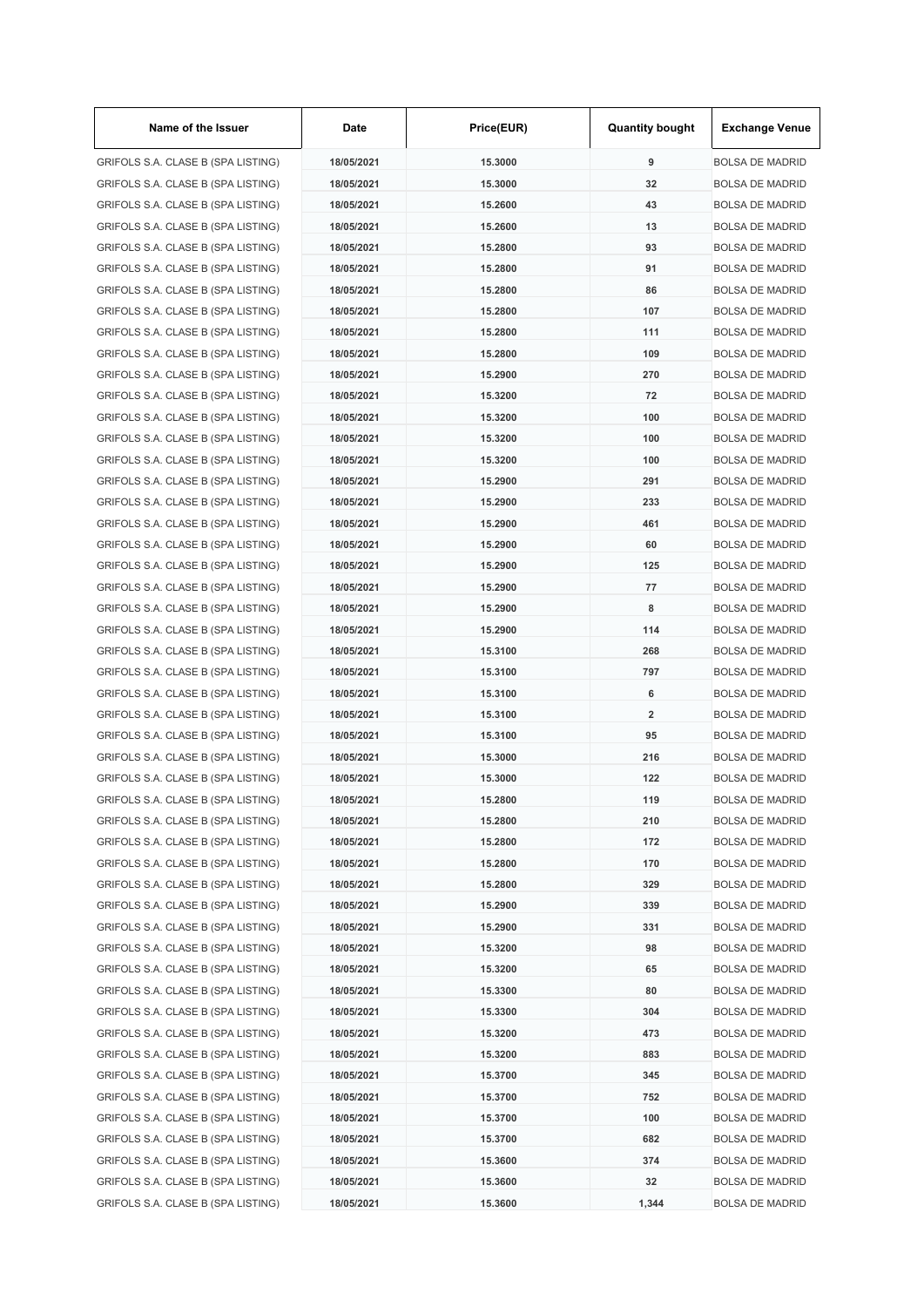| Name of the Issuer                 | Date       | Price(EUR) | <b>Quantity bought</b> | <b>Exchange Venue</b>  |
|------------------------------------|------------|------------|------------------------|------------------------|
| GRIFOLS S.A. CLASE B (SPA LISTING) | 18/05/2021 | 15.3600    | 356                    | <b>BOLSA DE MADRID</b> |
| GRIFOLS S.A. CLASE B (SPA LISTING) | 18/05/2021 | 15.3600    | 6                      | <b>BOLSA DE MADRID</b> |
| GRIFOLS S.A. CLASE B (SPA LISTING) | 18/05/2021 | 15.4000    | 322                    | <b>BOLSA DE MADRID</b> |
| GRIFOLS S.A. CLASE B (SPA LISTING) | 18/05/2021 | 15.3900    | 455                    | <b>BOLSA DE MADRID</b> |
| GRIFOLS S.A. CLASE B (SPA LISTING) | 18/05/2021 | 15.3900    | 205                    | <b>BOLSA DE MADRID</b> |
| GRIFOLS S.A. CLASE B (SPA LISTING) | 18/05/2021 | 15.3900    | 4                      | <b>BOLSA DE MADRID</b> |
| GRIFOLS S.A. CLASE B (SPA LISTING) | 18/05/2021 | 15.3900    | 48                     | <b>BOLSA DE MADRID</b> |
| GRIFOLS S.A. CLASE B (SPA LISTING) | 18/05/2021 | 15.3900    | 225                    | <b>BOLSA DE MADRID</b> |
| GRIFOLS S.A. CLASE B (SPA LISTING) | 18/05/2021 | 15.3900    | 19                     | <b>BOLSA DE MADRID</b> |
| GRIFOLS S.A. CLASE B (SPA LISTING) | 18/05/2021 | 15.3900    | 82                     | <b>BOLSA DE MADRID</b> |
| GRIFOLS S.A. CLASE B (SPA LISTING) | 18/05/2021 | 15.3900    | 300                    | <b>BOLSA DE MADRID</b> |
| GRIFOLS S.A. CLASE B (SPA LISTING) | 18/05/2021 | 15.3900    | 44                     | <b>BOLSA DE MADRID</b> |
| GRIFOLS S.A. CLASE B (SPA LISTING) | 19/05/2021 | 15.3500    | 59                     | <b>BOLSA DE MADRID</b> |
| GRIFOLS S.A. CLASE B (SPA LISTING) | 19/05/2021 | 15.3500    | 96                     | <b>BOLSA DE MADRID</b> |
| GRIFOLS S.A. CLASE B (SPA LISTING) | 19/05/2021 | 15.3500    | 183                    | <b>BOLSA DE MADRID</b> |
| GRIFOLS S.A. CLASE B (SPA LISTING) | 19/05/2021 | 15.3500    | 179                    | <b>BOLSA DE MADRID</b> |
| GRIFOLS S.A. CLASE B (SPA LISTING) | 19/05/2021 | 15.3500    | 152                    | <b>BOLSA DE MADRID</b> |
| GRIFOLS S.A. CLASE B (SPA LISTING) | 19/05/2021 | 15.3900    | 660                    | <b>BOLSA DE MADRID</b> |
| GRIFOLS S.A. CLASE B (SPA LISTING) | 19/05/2021 | 15.3900    | 327                    | <b>BOLSA DE MADRID</b> |
| GRIFOLS S.A. CLASE B (SPA LISTING) | 19/05/2021 | 15.3800    | 355                    | <b>BOLSA DE MADRID</b> |
| GRIFOLS S.A. CLASE B (SPA LISTING) | 19/05/2021 | 15.3800    | 325                    | <b>BOLSA DE MADRID</b> |
| GRIFOLS S.A. CLASE B (SPA LISTING) | 19/05/2021 |            | 337                    | <b>BOLSA DE MADRID</b> |
|                                    |            | 15.3400    |                        |                        |
| GRIFOLS S.A. CLASE B (SPA LISTING) | 19/05/2021 | 15.3400    | 354                    | <b>BOLSA DE MADRID</b> |
| GRIFOLS S.A. CLASE B (SPA LISTING) | 19/05/2021 | 15.3700    | 653                    | <b>BOLSA DE MADRID</b> |
| GRIFOLS S.A. CLASE B (SPA LISTING) | 19/05/2021 | 15.3700    | 398                    | <b>BOLSA DE MADRID</b> |
| GRIFOLS S.A. CLASE B (SPA LISTING) | 19/05/2021 | 15.3700    | 332                    | <b>BOLSA DE MADRID</b> |
| GRIFOLS S.A. CLASE B (SPA LISTING) | 19/05/2021 | 15.3600    | 324                    | <b>BOLSA DE MADRID</b> |
| GRIFOLS S.A. CLASE B (SPA LISTING) | 19/05/2021 | 15,3600    | 239                    | <b>BOLSA DE MADRID</b> |
| GRIFOLS S.A. CLASE B (SPA LISTING) | 19/05/2021 | 15,3600    | 104                    | <b>BOLSA DE MADRID</b> |
| GRIFOLS S.A. CLASE B (SPA LISTING) | 19/05/2021 | 15.3400    | 30                     | <b>BOLSA DE MADRID</b> |
| GRIFOLS S.A. CLASE B (SPA LISTING) | 19/05/2021 | 15.3800    | 373                    | <b>BOLSA DE MADRID</b> |
| GRIFOLS S.A. CLASE B (SPA LISTING) | 19/05/2021 | 15.3800    | 699                    | <b>BOLSA DE MADRID</b> |
| GRIFOLS S.A. CLASE B (SPA LISTING) | 19/05/2021 | 15.3800    | 273                    | <b>BOLSA DE MADRID</b> |
| GRIFOLS S.A. CLASE B (SPA LISTING) | 19/05/2021 | 15.3700    | 330                    | <b>BOLSA DE MADRID</b> |
| GRIFOLS S.A. CLASE B (SPA LISTING) | 19/05/2021 | 15.3800    | 57                     | <b>BOLSA DE MADRID</b> |
| GRIFOLS S.A. CLASE B (SPA LISTING) | 19/05/2021 | 15.4600    | 975                    | <b>BOLSA DE MADRID</b> |
| GRIFOLS S.A. CLASE B (SPA LISTING) | 19/05/2021 | 15.4700    | 764                    | <b>BOLSA DE MADRID</b> |
| GRIFOLS S.A. CLASE B (SPA LISTING) | 19/05/2021 | 15.4700    | 329                    | <b>BOLSA DE MADRID</b> |
| GRIFOLS S.A. CLASE B (SPA LISTING) | 19/05/2021 | 15.4600    | 382                    | <b>BOLSA DE MADRID</b> |
| GRIFOLS S.A. CLASE B (SPA LISTING) | 19/05/2021 | 15.4800    | 375                    | <b>BOLSA DE MADRID</b> |
| GRIFOLS S.A. CLASE B (SPA LISTING) | 19/05/2021 | 15.4800    | 900                    | <b>BOLSA DE MADRID</b> |
| GRIFOLS S.A. CLASE B (SPA LISTING) | 19/05/2021 | 15.4900    | 389                    | <b>BOLSA DE MADRID</b> |
| GRIFOLS S.A. CLASE B (SPA LISTING) | 19/05/2021 | 15.4800    | 260                    | <b>BOLSA DE MADRID</b> |
| GRIFOLS S.A. CLASE B (SPA LISTING) | 19/05/2021 | 15.4800    | 413                    | <b>BOLSA DE MADRID</b> |
| GRIFOLS S.A. CLASE B (SPA LISTING) | 19/05/2021 | 15.4800    | 153                    | <b>BOLSA DE MADRID</b> |
| GRIFOLS S.A. CLASE B (SPA LISTING) | 19/05/2021 | 15.4800    | 85                     | <b>BOLSA DE MADRID</b> |
| GRIFOLS S.A. CLASE B (SPA LISTING) | 19/05/2021 | 15.4800    | 76                     | <b>BOLSA DE MADRID</b> |
| GRIFOLS S.A. CLASE B (SPA LISTING) | 19/05/2021 | 15.4900    | 341                    | <b>BOLSA DE MADRID</b> |
| GRIFOLS S.A. CLASE B (SPA LISTING) | 19/05/2021 | 15.4600    | 323                    | <b>BOLSA DE MADRID</b> |
| GRIFOLS S.A. CLASE B (SPA LISTING) | 19/05/2021 | 15.4400    | 372                    | <b>BOLSA DE MADRID</b> |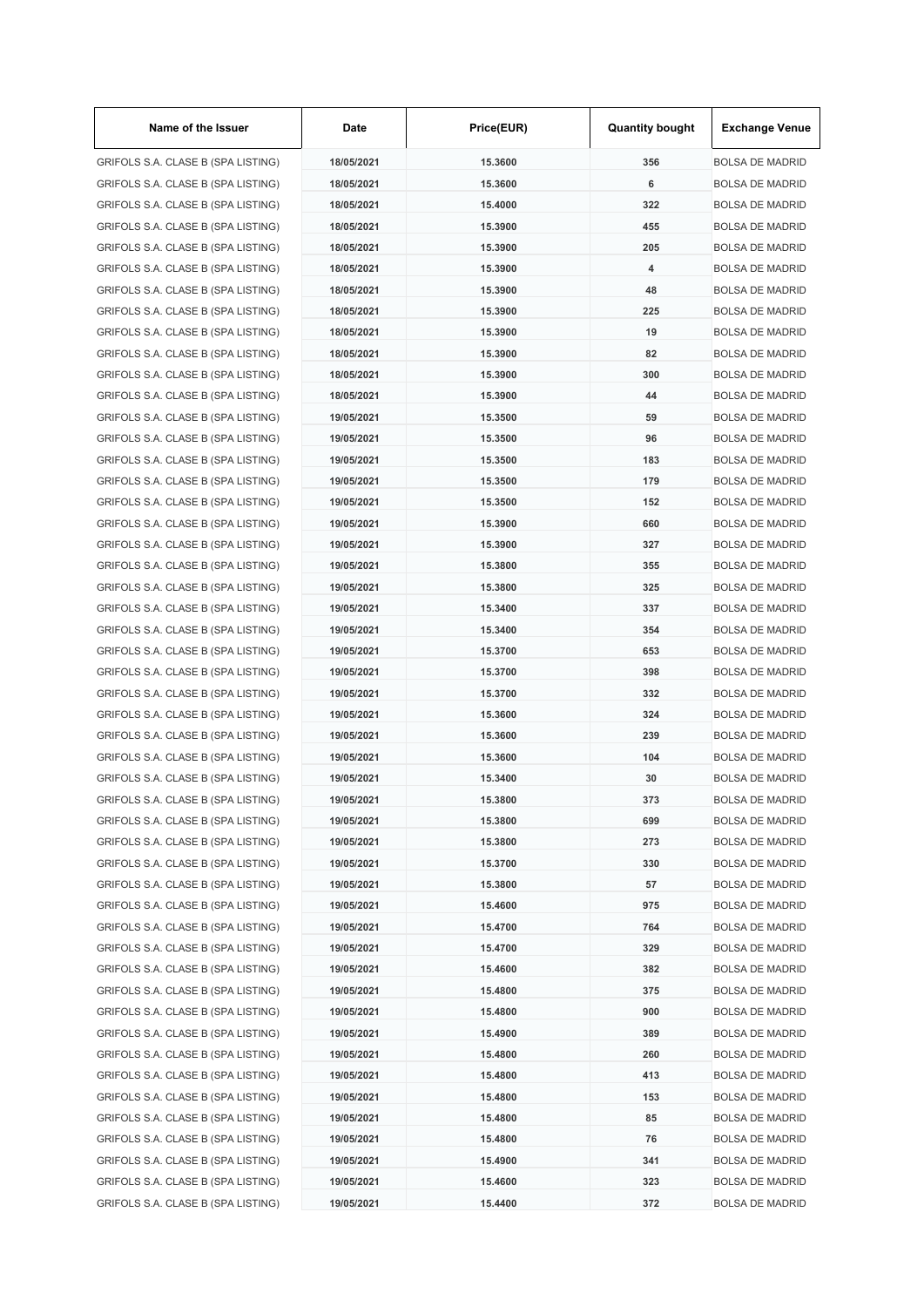| Name of the Issuer                 | Date       | Price(EUR) | <b>Quantity bought</b> | <b>Exchange Venue</b>  |
|------------------------------------|------------|------------|------------------------|------------------------|
| GRIFOLS S.A. CLASE B (SPA LISTING) | 19/05/2021 | 15.4400    | 379                    | <b>BOLSA DE MADRID</b> |
| GRIFOLS S.A. CLASE B (SPA LISTING) | 19/05/2021 | 15.4400    | 345                    | <b>BOLSA DE MADRID</b> |
| GRIFOLS S.A. CLASE B (SPA LISTING) | 19/05/2021 | 15.4400    | 367                    | <b>BOLSA DE MADRID</b> |
| GRIFOLS S.A. CLASE B (SPA LISTING) | 19/05/2021 | 15.4400    | 39                     | <b>BOLSA DE MADRID</b> |
| GRIFOLS S.A. CLASE B (SPA LISTING) | 19/05/2021 | 15.4400    | 356                    | <b>BOLSA DE MADRID</b> |
| GRIFOLS S.A. CLASE B (SPA LISTING) | 19/05/2021 | 15.4400    | 340                    | <b>BOLSA DE MADRID</b> |
| GRIFOLS S.A. CLASE B (SPA LISTING) | 19/05/2021 | 15.4400    | 340                    | <b>BOLSA DE MADRID</b> |
| GRIFOLS S.A. CLASE B (SPA LISTING) | 19/05/2021 | 15.4500    | 328                    | <b>BOLSA DE MADRID</b> |
| GRIFOLS S.A. CLASE B (SPA LISTING) | 19/05/2021 | 15.4500    | 17                     | <b>BOLSA DE MADRID</b> |
| GRIFOLS S.A. CLASE B (SPA LISTING) | 19/05/2021 | 15.4500    | 333                    | <b>BOLSA DE MADRID</b> |
| GRIFOLS S.A. CLASE B (SPA LISTING) | 19/05/2021 | 15.4300    | 872                    | <b>BOLSA DE MADRID</b> |
| GRIFOLS S.A. CLASE B (SPA LISTING) | 19/05/2021 | 15.3900    | 364                    | <b>BOLSA DE MADRID</b> |
| GRIFOLS S.A. CLASE B (SPA LISTING) | 19/05/2021 | 15.3900    | 357                    | <b>BOLSA DE MADRID</b> |
| GRIFOLS S.A. CLASE B (SPA LISTING) | 19/05/2021 | 15.3700    | 357                    | <b>BOLSA DE MADRID</b> |
| GRIFOLS S.A. CLASE B (SPA LISTING) | 19/05/2021 | 15.3700    | 355                    | <b>BOLSA DE MADRID</b> |
| GRIFOLS S.A. CLASE B (SPA LISTING) | 19/05/2021 | 15.3500    | 348                    | <b>BOLSA DE MADRID</b> |
| GRIFOLS S.A. CLASE B (SPA LISTING) | 19/05/2021 | 15.3200    | 220                    | <b>BOLSA DE MADRID</b> |
| GRIFOLS S.A. CLASE B (SPA LISTING) | 19/05/2021 | 15.3200    | 359                    | <b>BOLSA DE MADRID</b> |
| GRIFOLS S.A. CLASE B (SPA LISTING) | 19/05/2021 | 15.3200    | 241                    | <b>BOLSA DE MADRID</b> |
| GRIFOLS S.A. CLASE B (SPA LISTING) | 19/05/2021 | 15.3200    | 323                    | <b>BOLSA DE MADRID</b> |
| GRIFOLS S.A. CLASE B (SPA LISTING) | 19/05/2021 | 15.3200    | $\overline{7}$         | <b>BOLSA DE MADRID</b> |
| GRIFOLS S.A. CLASE B (SPA LISTING) | 19/05/2021 | 15.3500    | 235                    | <b>BOLSA DE MADRID</b> |
| GRIFOLS S.A. CLASE B (SPA LISTING) | 19/05/2021 | 15.3600    | 94                     | <b>BOLSA DE MADRID</b> |
| GRIFOLS S.A. CLASE B (SPA LISTING) | 19/05/2021 | 15.3600    | 230                    | <b>BOLSA DE MADRID</b> |
| GRIFOLS S.A. CLASE B (SPA LISTING) | 19/05/2021 | 15.3600    | 170                    | <b>BOLSA DE MADRID</b> |
| GRIFOLS S.A. CLASE B (SPA LISTING) | 19/05/2021 | 15.3600    | 195                    | <b>BOLSA DE MADRID</b> |
| GRIFOLS S.A. CLASE B (SPA LISTING) | 19/05/2021 | 15.3600    | 305                    | <b>BOLSA DE MADRID</b> |
|                                    | 19/05/2021 | 15.3600    | 58                     | <b>BOLSA DE MADRID</b> |
| GRIFOLS S.A. CLASE B (SPA LISTING) | 19/05/2021 |            |                        |                        |
| GRIFOLS S.A. CLASE B (SPA LISTING) |            | 15.3600    | 142<br>202             | <b>BOLSA DE MADRID</b> |
| GRIFOLS S.A. CLASE B (SPA LISTING) | 19/05/2021 | 15.3600    |                        | <b>BOLSA DE MADRID</b> |
| GRIFOLS S.A. CLASE B (SPA LISTING) | 19/05/2021 | 15.3300    | 950                    | <b>BOLSA DE MADRID</b> |
| GRIFOLS S.A. CLASE B (SPA LISTING) | 19/05/2021 | 15.2400    | 330                    | <b>BOLSA DE MADRID</b> |
| GRIFOLS S.A. CLASE B (SPA LISTING) | 19/05/2021 | 15.2500    | 354                    | <b>BOLSA DE MADRID</b> |
| GRIFOLS S.A. CLASE B (SPA LISTING) | 19/05/2021 | 15.3300    | 120                    | <b>BOLSA DE MADRID</b> |
| GRIFOLS S.A. CLASE B (SPA LISTING) | 19/05/2021 | 15.3200    | 307                    | <b>BOLSA DE MADRID</b> |
| GRIFOLS S.A. CLASE B (SPA LISTING) | 19/05/2021 | 15.3200    | 100                    | <b>BOLSA DE MADRID</b> |
| GRIFOLS S.A. CLASE B (SPA LISTING) | 19/05/2021 | 15.3200    | 269                    | <b>BOLSA DE MADRID</b> |
| GRIFOLS S.A. CLASE B (SPA LISTING) | 19/05/2021 | 15.3200    | 670                    | <b>BOLSA DE MADRID</b> |
| GRIFOLS S.A. CLASE B (SPA LISTING) | 19/05/2021 | 15.3100    | $\overline{7}$         | <b>BOLSA DE MADRID</b> |
| GRIFOLS S.A. CLASE B (SPA LISTING) | 19/05/2021 | 15.3100    | 638                    | <b>BOLSA DE MADRID</b> |
| GRIFOLS S.A. CLASE B (SPA LISTING) | 19/05/2021 | 15.3400    | 118                    | <b>BOLSA DE MADRID</b> |
| GRIFOLS S.A. CLASE B (SPA LISTING) | 19/05/2021 | 15.3400    | 215                    | <b>BOLSA DE MADRID</b> |
| GRIFOLS S.A. CLASE B (SPA LISTING) | 19/05/2021 | 15.3400    | 382                    | <b>BOLSA DE MADRID</b> |
| GRIFOLS S.A. CLASE B (SPA LISTING) | 19/05/2021 | 15.3300    | 619                    | <b>BOLSA DE MADRID</b> |
| GRIFOLS S.A. CLASE B (SPA LISTING) | 19/05/2021 | 15.2900    | 136                    | <b>BOLSA DE MADRID</b> |
| GRIFOLS S.A. CLASE B (SPA LISTING) | 19/05/2021 | 15.2900    | 188                    | <b>BOLSA DE MADRID</b> |
| GRIFOLS S.A. CLASE B (SPA LISTING) | 19/05/2021 | 15.2700    | 348                    | <b>BOLSA DE MADRID</b> |
| GRIFOLS S.A. CLASE B (SPA LISTING) | 19/05/2021 | 15.2700    | 353                    | <b>BOLSA DE MADRID</b> |
| GRIFOLS S.A. CLASE B (SPA LISTING) | 19/05/2021 | 15.2900    | 371                    | <b>BOLSA DE MADRID</b> |
| GRIFOLS S.A. CLASE B (SPA LISTING) | 19/05/2021 | 15.3400    | 258                    | <b>BOLSA DE MADRID</b> |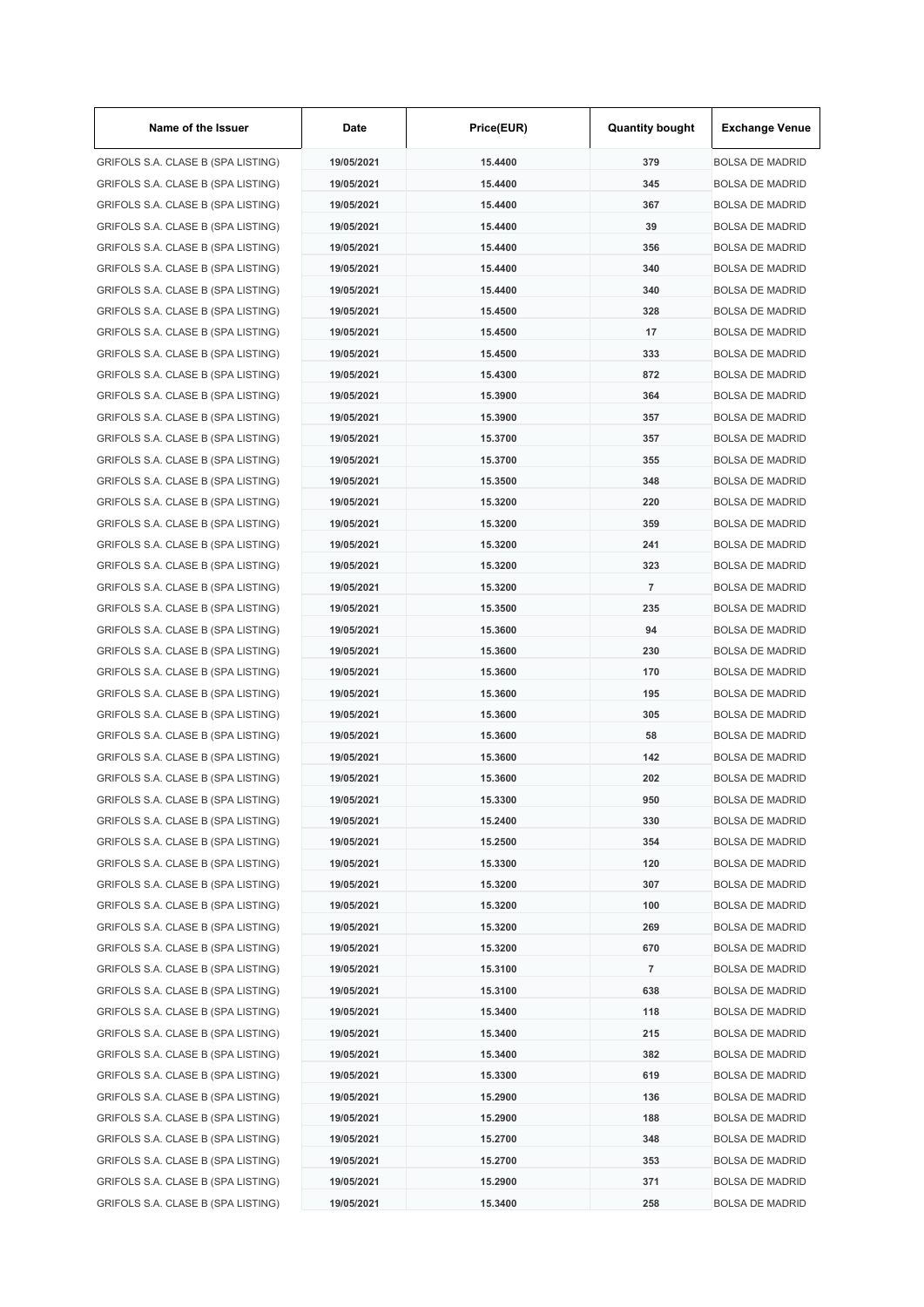| Name of the Issuer                 | Date       | Price(EUR) | <b>Quantity bought</b> | <b>Exchange Venue</b>  |
|------------------------------------|------------|------------|------------------------|------------------------|
| GRIFOLS S.A. CLASE B (SPA LISTING) | 19/05/2021 | 15.3400    | 12                     | <b>BOLSA DE MADRID</b> |
| GRIFOLS S.A. CLASE B (SPA LISTING) | 19/05/2021 | 15.3400    | 374                    | <b>BOLSA DE MADRID</b> |
| GRIFOLS S.A. CLASE B (SPA LISTING) | 19/05/2021 | 15.3400    | 102                    | <b>BOLSA DE MADRID</b> |
| GRIFOLS S.A. CLASE B (SPA LISTING) | 19/05/2021 | 15.3400    | 78                     | <b>BOLSA DE MADRID</b> |
| GRIFOLS S.A. CLASE B (SPA LISTING) | 19/05/2021 | 15.3400    | 78                     | <b>BOLSA DE MADRID</b> |
| GRIFOLS S.A. CLASE B (SPA LISTING) | 19/05/2021 | 15.3400    | 194                    | <b>BOLSA DE MADRID</b> |
| GRIFOLS S.A. CLASE B (SPA LISTING) | 19/05/2021 | 15.3300    | 120                    | <b>BOLSA DE MADRID</b> |
| GRIFOLS S.A. CLASE B (SPA LISTING) | 19/05/2021 | 15,3500    | 327                    | <b>BOLSA DE MADRID</b> |
| GRIFOLS S.A. CLASE B (SPA LISTING) | 19/05/2021 | 15.3800    | 353                    | <b>BOLSA DE MADRID</b> |
| GRIFOLS S.A. CLASE B (SPA LISTING) | 19/05/2021 | 15.3700    | 218                    | <b>BOLSA DE MADRID</b> |
| GRIFOLS S.A. CLASE B (SPA LISTING) | 19/05/2021 | 15.3700    | 80                     | <b>BOLSA DE MADRID</b> |
| GRIFOLS S.A. CLASE B (SPA LISTING) | 19/05/2021 | 15.3700    | 79                     | <b>BOLSA DE MADRID</b> |
| GRIFOLS S.A. CLASE B (SPA LISTING) | 19/05/2021 | 15.4300    | 120                    | <b>BOLSA DE MADRID</b> |
| GRIFOLS S.A. CLASE B (SPA LISTING) | 19/05/2021 | 15.4300    | 237                    | <b>BOLSA DE MADRID</b> |
| GRIFOLS S.A. CLASE B (SPA LISTING) | 19/05/2021 | 15.4100    | 715                    | <b>BOLSA DE MADRID</b> |
| GRIFOLS S.A. CLASE B (SPA LISTING) | 19/05/2021 | 15.4000    | 315                    | <b>BOLSA DE MADRID</b> |
| GRIFOLS S.A. CLASE B (SPA LISTING) | 19/05/2021 | 15.4000    | 23                     | <b>BOLSA DE MADRID</b> |
| GRIFOLS S.A. CLASE B (SPA LISTING) | 19/05/2021 | 15.4300    | 3                      | <b>BOLSA DE MADRID</b> |
| GRIFOLS S.A. CLASE B (SPA LISTING) | 19/05/2021 | 15.4300    | 373                    | <b>BOLSA DE MADRID</b> |
| GRIFOLS S.A. CLASE B (SPA LISTING) | 19/05/2021 | 15.4300    | 988                    | <b>BOLSA DE MADRID</b> |
| GRIFOLS S.A. CLASE B (SPA LISTING) | 19/05/2021 | 15.4300    | 1,046                  | <b>BOLSA DE MADRID</b> |
| GRIFOLS S.A. CLASE B (SPA LISTING) | 19/05/2021 | 15.4300    | 71                     | <b>BOLSA DE MADRID</b> |
| GRIFOLS S.A. CLASE B (SPA LISTING) | 19/05/2021 | 15.4300    | 953                    | <b>BOLSA DE MADRID</b> |
| GRIFOLS S.A. CLASE B (SPA LISTING) | 19/05/2021 | 15.4300    | 338                    | <b>BOLSA DE MADRID</b> |
|                                    |            |            | 335                    |                        |
| GRIFOLS S.A. CLASE B (SPA LISTING) | 19/05/2021 | 15.3900    |                        | <b>BOLSA DE MADRID</b> |
| GRIFOLS S.A. CLASE B (SPA LISTING) | 19/05/2021 | 15.4200    | 200                    | <b>BOLSA DE MADRID</b> |
| GRIFOLS S.A. CLASE B (SPA LISTING) | 19/05/2021 | 15.4200    | 85                     | <b>BOLSA DE MADRID</b> |
| GRIFOLS S.A. CLASE B (SPA LISTING) | 19/05/2021 | 15.4200    | 120                    | <b>BOLSA DE MADRID</b> |
| GRIFOLS S.A. CLASE B (SPA LISTING) | 19/05/2021 | 15.4200    | 101                    | <b>BOLSA DE MADRID</b> |
| GRIFOLS S.A. CLASE B (SPA LISTING) | 19/05/2021 | 15.4200    | 19                     | <b>BOLSA DE MADRID</b> |
| GRIFOLS S.A. CLASE B (SPA LISTING) | 19/05/2021 | 15.4300    | 120                    | <b>BOLSA DE MADRID</b> |
| GRIFOLS S.A. CLASE B (SPA LISTING) | 19/05/2021 | 15.4300    | 120                    | <b>BOLSA DE MADRID</b> |
| GRIFOLS S.A. CLASE B (SPA LISTING) | 19/05/2021 | 15.4300    | 328                    | <b>BOLSA DE MADRID</b> |
| GRIFOLS S.A. CLASE B (SPA LISTING) | 19/05/2021 | 15.4300    | 323                    | <b>BOLSA DE MADRID</b> |
| GRIFOLS S.A. CLASE B (SPA LISTING) | 19/05/2021 | 15.4300    | 330                    | <b>BOLSA DE MADRID</b> |
| GRIFOLS S.A. CLASE B (SPA LISTING) | 19/05/2021 | 15.4200    | 440                    | <b>BOLSA DE MADRID</b> |
| GRIFOLS S.A. CLASE B (SPA LISTING) | 20/05/2021 | 15.4600    | 354                    | <b>BOLSA DE MADRID</b> |
| GRIFOLS S.A. CLASE B (SPA LISTING) | 20/05/2021 | 15.4400    | 200                    | <b>BOLSA DE MADRID</b> |
| GRIFOLS S.A. CLASE B (SPA LISTING) | 20/05/2021 | 15.4400    | 154                    | <b>BOLSA DE MADRID</b> |
| GRIFOLS S.A. CLASE B (SPA LISTING) | 20/05/2021 | 15.3700    | 85                     | <b>BOLSA DE MADRID</b> |
| GRIFOLS S.A. CLASE B (SPA LISTING) | 20/05/2021 | 15.3600    | 340                    | <b>BOLSA DE MADRID</b> |
| GRIFOLS S.A. CLASE B (SPA LISTING) | 20/05/2021 | 15.4000    | 74                     | <b>BOLSA DE MADRID</b> |
| GRIFOLS S.A. CLASE B (SPA LISTING) | 20/05/2021 | 15.4000    | 314                    | <b>BOLSA DE MADRID</b> |
| GRIFOLS S.A. CLASE B (SPA LISTING) | 20/05/2021 | 15.3800    | 114                    | <b>BOLSA DE MADRID</b> |
| GRIFOLS S.A. CLASE B (SPA LISTING) | 20/05/2021 | 15.3800    | 221                    | <b>BOLSA DE MADRID</b> |
| GRIFOLS S.A. CLASE B (SPA LISTING) | 20/05/2021 | 15.3700    | 302                    | <b>BOLSA DE MADRID</b> |
| GRIFOLS S.A. CLASE B (SPA LISTING) | 20/05/2021 | 15.3700    | 83                     | <b>BOLSA DE MADRID</b> |
| GRIFOLS S.A. CLASE B (SPA LISTING) | 20/05/2021 | 15.3700    | 268                    | <b>BOLSA DE MADRID</b> |
| GRIFOLS S.A. CLASE B (SPA LISTING) | 20/05/2021 | 15.3700    | 96                     | <b>BOLSA DE MADRID</b> |
| GRIFOLS S.A. CLASE B (SPA LISTING) | 20/05/2021 | 15.3600    | 100                    | <b>BOLSA DE MADRID</b> |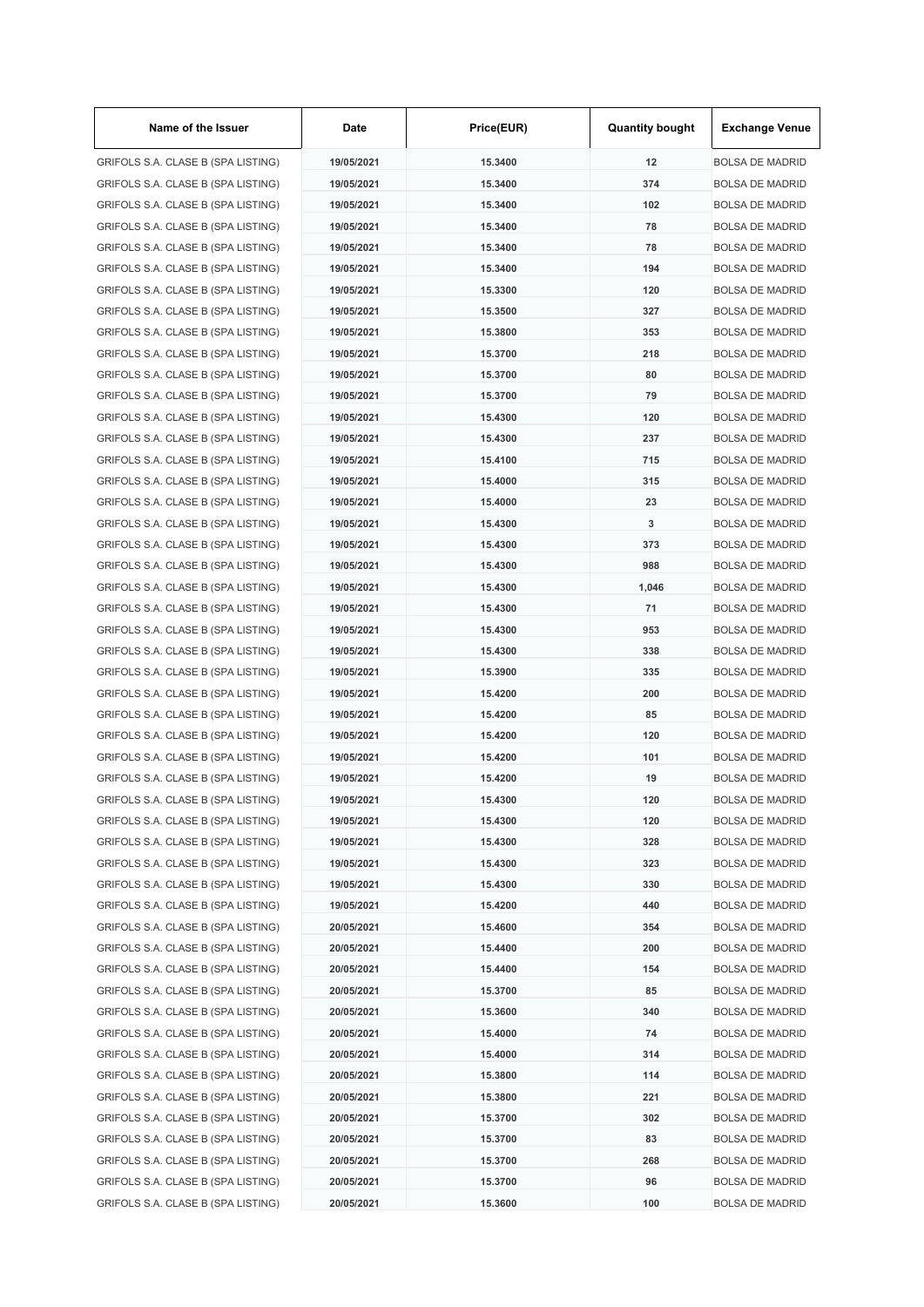| Name of the Issuer                 | Date       | Price(EUR) | <b>Quantity bought</b>  | <b>Exchange Venue</b>  |
|------------------------------------|------------|------------|-------------------------|------------------------|
| GRIFOLS S.A. CLASE B (SPA LISTING) | 20/05/2021 | 15.3600    | 17                      | <b>BOLSA DE MADRID</b> |
| GRIFOLS S.A. CLASE B (SPA LISTING) | 20/05/2021 | 15.3600    | 11                      | <b>BOLSA DE MADRID</b> |
| GRIFOLS S.A. CLASE B (SPA LISTING) | 20/05/2021 | 15,3600    | 211                     | <b>BOLSA DE MADRID</b> |
| GRIFOLS S.A. CLASE B (SPA LISTING) | 20/05/2021 | 15.3400    | 302                     | <b>BOLSA DE MADRID</b> |
| GRIFOLS S.A. CLASE B (SPA LISTING) | 20/05/2021 | 15.3400    | 63                      | <b>BOLSA DE MADRID</b> |
| GRIFOLS S.A. CLASE B (SPA LISTING) | 20/05/2021 | 15.3400    | 102                     | <b>BOLSA DE MADRID</b> |
| GRIFOLS S.A. CLASE B (SPA LISTING) | 20/05/2021 | 15.3400    | 63                      | <b>BOLSA DE MADRID</b> |
| GRIFOLS S.A. CLASE B (SPA LISTING) | 20/05/2021 | 15.3400    | 302                     | <b>BOLSA DE MADRID</b> |
| GRIFOLS S.A. CLASE B (SPA LISTING) | 20/05/2021 | 15.3400    | 102                     | <b>BOLSA DE MADRID</b> |
| GRIFOLS S.A. CLASE B (SPA LISTING) | 20/05/2021 | 15.3400    | 56                      | <b>BOLSA DE MADRID</b> |
| GRIFOLS S.A. CLASE B (SPA LISTING) | 20/05/2021 | 15.3300    | 21                      | <b>BOLSA DE MADRID</b> |
| GRIFOLS S.A. CLASE B (SPA LISTING) | 20/05/2021 | 15.3300    | 107                     | <b>BOLSA DE MADRID</b> |
| GRIFOLS S.A. CLASE B (SPA LISTING) | 20/05/2021 | 15.3300    | 37                      | <b>BOLSA DE MADRID</b> |
| GRIFOLS S.A. CLASE B (SPA LISTING) | 20/05/2021 | 15.3300    | 163                     | <b>BOLSA DE MADRID</b> |
| GRIFOLS S.A. CLASE B (SPA LISTING) | 20/05/2021 | 15.3300    | $\overline{\mathbf{2}}$ | <b>BOLSA DE MADRID</b> |
| GRIFOLS S.A. CLASE B (SPA LISTING) | 20/05/2021 | 15.4200    | 359                     | <b>BOLSA DE MADRID</b> |
| GRIFOLS S.A. CLASE B (SPA LISTING) | 20/05/2021 | 15.3700    | 677                     | <b>BOLSA DE MADRID</b> |
| GRIFOLS S.A. CLASE B (SPA LISTING) | 20/05/2021 | 15.3600    | 64                      | <b>BOLSA DE MADRID</b> |
| GRIFOLS S.A. CLASE B (SPA LISTING) | 20/05/2021 | 15.3600    | 263                     | <b>BOLSA DE MADRID</b> |
| GRIFOLS S.A. CLASE B (SPA LISTING) | 20/05/2021 | 15.3300    | 314                     | <b>BOLSA DE MADRID</b> |
| GRIFOLS S.A. CLASE B (SPA LISTING) | 20/05/2021 | 15.3300    | 45                      | <b>BOLSA DE MADRID</b> |
| GRIFOLS S.A. CLASE B (SPA LISTING) | 20/05/2021 | 15.3300    | 65                      | <b>BOLSA DE MADRID</b> |
|                                    | 20/05/2021 | 15.3300    | 288                     | <b>BOLSA DE MADRID</b> |
| GRIFOLS S.A. CLASE B (SPA LISTING) |            |            | 260                     |                        |
| GRIFOLS S.A. CLASE B (SPA LISTING) | 20/05/2021 | 15.2800    |                         | <b>BOLSA DE MADRID</b> |
| GRIFOLS S.A. CLASE B (SPA LISTING) | 20/05/2021 | 15.2800    | 332                     | <b>BOLSA DE MADRID</b> |
| GRIFOLS S.A. CLASE B (SPA LISTING) | 20/05/2021 | 15.2800    | 1                       | <b>BOLSA DE MADRID</b> |
| GRIFOLS S.A. CLASE B (SPA LISTING) | 20/05/2021 | 15.3200    | 21                      | <b>BOLSA DE MADRID</b> |
| GRIFOLS S.A. CLASE B (SPA LISTING) | 20/05/2021 | 15.3200    | 559                     | <b>BOLSA DE MADRID</b> |
| GRIFOLS S.A. CLASE B (SPA LISTING) | 20/05/2021 | 15.3200    | 84                      | <b>BOLSA DE MADRID</b> |
| GRIFOLS S.A. CLASE B (SPA LISTING) | 20/05/2021 | 15.3400    | 301                     | <b>BOLSA DE MADRID</b> |
| GRIFOLS S.A. CLASE B (SPA LISTING) | 20/05/2021 | 15.3500    | 21                      | <b>BOLSA DE MADRID</b> |
| GRIFOLS S.A. CLASE B (SPA LISTING) | 20/05/2021 | 15.3500    | 578                     | <b>BOLSA DE MADRID</b> |
| GRIFOLS S.A. CLASE B (SPA LISTING) | 20/05/2021 | 15.3500    | 136                     | <b>BOLSA DE MADRID</b> |
| GRIFOLS S.A. CLASE B (SPA LISTING) | 20/05/2021 | 15.3400    | 119                     | <b>BOLSA DE MADRID</b> |
| GRIFOLS S.A. CLASE B (SPA LISTING) | 20/05/2021 | 15.3400    | 176                     | <b>BOLSA DE MADRID</b> |
| GRIFOLS S.A. CLASE B (SPA LISTING) | 20/05/2021 | 15.3400    | 389                     | <b>BOLSA DE MADRID</b> |
| GRIFOLS S.A. CLASE B (SPA LISTING) | 20/05/2021 | 15.3400    | 200                     | <b>BOLSA DE MADRID</b> |
| GRIFOLS S.A. CLASE B (SPA LISTING) | 20/05/2021 | 15.3400    | 87                      | <b>BOLSA DE MADRID</b> |
| GRIFOLS S.A. CLASE B (SPA LISTING) | 20/05/2021 | 15.3400    | 17                      | <b>BOLSA DE MADRID</b> |
| GRIFOLS S.A. CLASE B (SPA LISTING) | 20/05/2021 | 15.3400    | 59                      | <b>BOLSA DE MADRID</b> |
| GRIFOLS S.A. CLASE B (SPA LISTING) | 20/05/2021 | 15.3100    | 331                     | <b>BOLSA DE MADRID</b> |
| GRIFOLS S.A. CLASE B (SPA LISTING) | 20/05/2021 | 15.2900    | 257                     | <b>BOLSA DE MADRID</b> |
| GRIFOLS S.A. CLASE B (SPA LISTING) | 20/05/2021 | 15.2900    | 130                     | <b>BOLSA DE MADRID</b> |
| GRIFOLS S.A. CLASE B (SPA LISTING) | 20/05/2021 | 15.2900    | 367                     | <b>BOLSA DE MADRID</b> |
| GRIFOLS S.A. CLASE B (SPA LISTING) | 20/05/2021 | 15.2900    | 383                     | <b>BOLSA DE MADRID</b> |
| GRIFOLS S.A. CLASE B (SPA LISTING) | 20/05/2021 | 15.3900    | 700                     | <b>BOLSA DE MADRID</b> |
| GRIFOLS S.A. CLASE B (SPA LISTING) | 20/05/2021 | 15.3900    | 705                     | <b>BOLSA DE MADRID</b> |
| GRIFOLS S.A. CLASE B (SPA LISTING) | 20/05/2021 | 15.3600    | 330                     | <b>BOLSA DE MADRID</b> |
| GRIFOLS S.A. CLASE B (SPA LISTING) | 20/05/2021 | 15.3600    | 322                     | <b>BOLSA DE MADRID</b> |
| GRIFOLS S.A. CLASE B (SPA LISTING) | 20/05/2021 | 15.3400    | 39                      | <b>BOLSA DE MADRID</b> |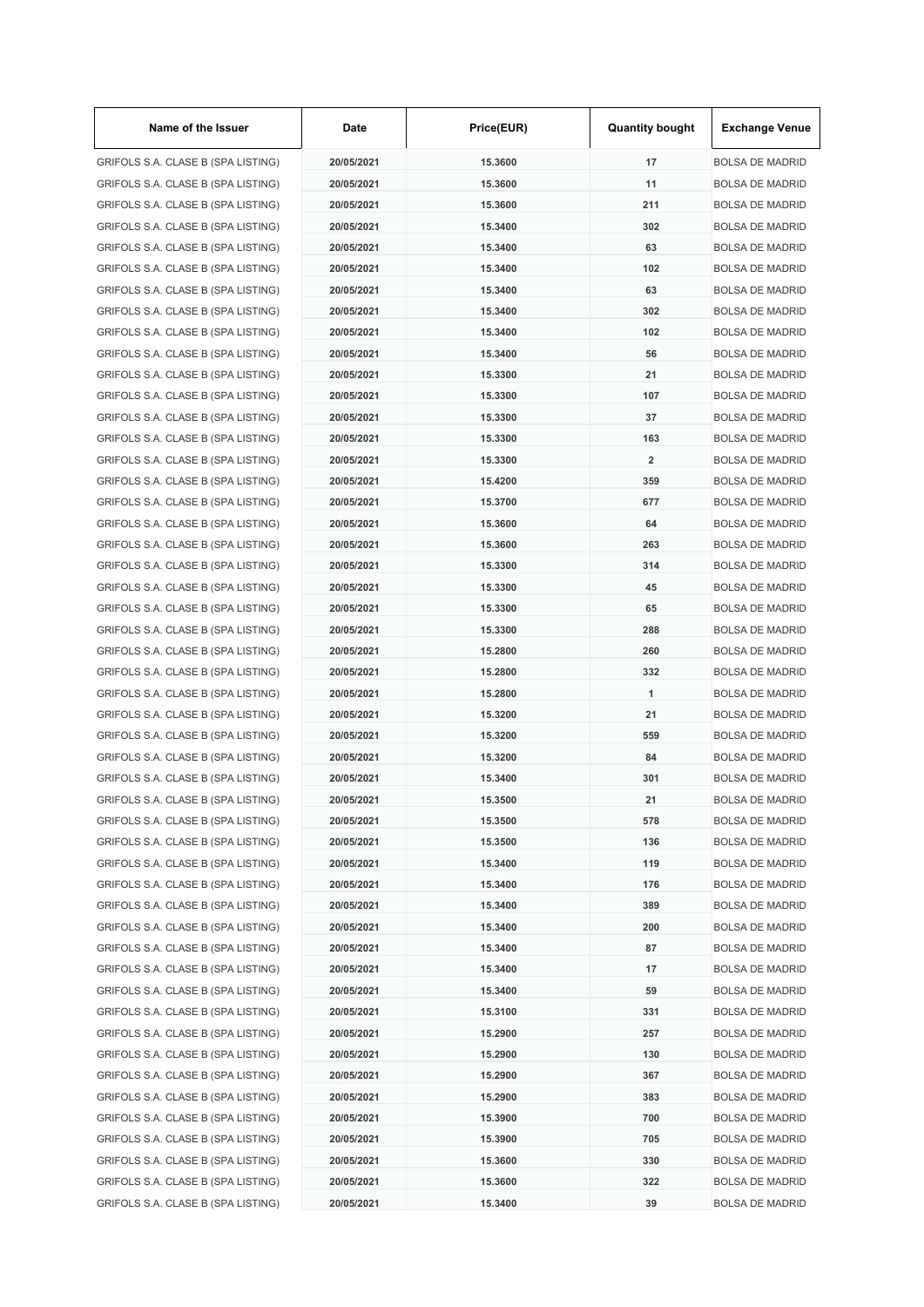| Name of the Issuer                 | Date       | Price(EUR) | <b>Quantity bought</b>  | <b>Exchange Venue</b>  |
|------------------------------------|------------|------------|-------------------------|------------------------|
| GRIFOLS S.A. CLASE B (SPA LISTING) | 20/05/2021 | 15.3400    | 200                     | <b>BOLSA DE MADRID</b> |
| GRIFOLS S.A. CLASE B (SPA LISTING) | 20/05/2021 | 15.3400    | 112                     | <b>BOLSA DE MADRID</b> |
| GRIFOLS S.A. CLASE B (SPA LISTING) | 20/05/2021 | 15.3600    | 382                     | <b>BOLSA DE MADRID</b> |
| GRIFOLS S.A. CLASE B (SPA LISTING) | 20/05/2021 | 15.3600    | 200                     | <b>BOLSA DE MADRID</b> |
| GRIFOLS S.A. CLASE B (SPA LISTING) | 20/05/2021 | 15.3600    | 175                     | <b>BOLSA DE MADRID</b> |
| GRIFOLS S.A. CLASE B (SPA LISTING) | 20/05/2021 | 15.3400    | 255                     | <b>BOLSA DE MADRID</b> |
| GRIFOLS S.A. CLASE B (SPA LISTING) | 20/05/2021 | 15.3400    | 325                     | <b>BOLSA DE MADRID</b> |
| GRIFOLS S.A. CLASE B (SPA LISTING) | 20/05/2021 | 15.3400    | 451                     | <b>BOLSA DE MADRID</b> |
| GRIFOLS S.A. CLASE B (SPA LISTING) | 20/05/2021 | 15.3400    | 388                     | <b>BOLSA DE MADRID</b> |
| GRIFOLS S.A. CLASE B (SPA LISTING) | 20/05/2021 | 15.3000    | 363                     | <b>BOLSA DE MADRID</b> |
| GRIFOLS S.A. CLASE B (SPA LISTING) | 20/05/2021 | 15.3000    | 342                     | <b>BOLSA DE MADRID</b> |
| GRIFOLS S.A. CLASE B (SPA LISTING) | 20/05/2021 | 15.3000    | 329                     | <b>BOLSA DE MADRID</b> |
| GRIFOLS S.A. CLASE B (SPA LISTING) | 20/05/2021 | 15,3000    | 978                     | <b>BOLSA DE MADRID</b> |
| GRIFOLS S.A. CLASE B (SPA LISTING) | 20/05/2021 | 15.3400    | 148                     | <b>BOLSA DE MADRID</b> |
| GRIFOLS S.A. CLASE B (SPA LISTING) | 20/05/2021 | 15.3500    | 120                     | <b>BOLSA DE MADRID</b> |
| GRIFOLS S.A. CLASE B (SPA LISTING) | 20/05/2021 | 15.3500    | 230                     | <b>BOLSA DE MADRID</b> |
| GRIFOLS S.A. CLASE B (SPA LISTING) | 20/05/2021 | 15.3700    | 305                     | <b>BOLSA DE MADRID</b> |
| GRIFOLS S.A. CLASE B (SPA LISTING) | 20/05/2021 | 15.3700    | $\overline{\mathbf{2}}$ | <b>BOLSA DE MADRID</b> |
| GRIFOLS S.A. CLASE B (SPA LISTING) | 20/05/2021 | 15.3700    | 338                     | <b>BOLSA DE MADRID</b> |
| GRIFOLS S.A. CLASE B (SPA LISTING) | 20/05/2021 | 15.3500    | 344                     | <b>BOLSA DE MADRID</b> |
| GRIFOLS S.A. CLASE B (SPA LISTING) | 20/05/2021 | 15.3500    | 663                     | <b>BOLSA DE MADRID</b> |
| GRIFOLS S.A. CLASE B (SPA LISTING) | 20/05/2021 | 15.3400    | 358                     | <b>BOLSA DE MADRID</b> |
| GRIFOLS S.A. CLASE B (SPA LISTING) | 20/05/2021 | 15.3200    | 3                       | <b>BOLSA DE MADRID</b> |
| GRIFOLS S.A. CLASE B (SPA LISTING) | 20/05/2021 | 15.3200    | 71                      | <b>BOLSA DE MADRID</b> |
| GRIFOLS S.A. CLASE B (SPA LISTING) | 20/05/2021 | 15.3200    | 287                     | <b>BOLSA DE MADRID</b> |
| GRIFOLS S.A. CLASE B (SPA LISTING) | 20/05/2021 | 15.3200    | 575                     | <b>BOLSA DE MADRID</b> |
| GRIFOLS S.A. CLASE B (SPA LISTING) | 20/05/2021 | 15.3200    | 295                     | <b>BOLSA DE MADRID</b> |
| GRIFOLS S.A. CLASE B (SPA LISTING) | 20/05/2021 | 15.3200    | 131                     | <b>BOLSA DE MADRID</b> |
|                                    |            |            |                         | <b>BOLSA DE MADRID</b> |
| GRIFOLS S.A. CLASE B (SPA LISTING) | 20/05/2021 | 15.3200    | 143<br>36               |                        |
| GRIFOLS S.A. CLASE B (SPA LISTING) | 20/05/2021 | 15.3200    |                         | <b>BOLSA DE MADRID</b> |
| GRIFOLS S.A. CLASE B (SPA LISTING) | 20/05/2021 | 15.3200    | 138                     | <b>BOLSA DE MADRID</b> |
| GRIFOLS S.A. CLASE B (SPA LISTING) | 20/05/2021 | 15.3200    | 114                     | <b>BOLSA DE MADRID</b> |
| GRIFOLS S.A. CLASE B (SPA LISTING) | 20/05/2021 | 15.3200    | 65                      | <b>BOLSA DE MADRID</b> |
| GRIFOLS S.A. CLASE B (SPA LISTING) | 20/05/2021 | 15.3600    | 622                     | <b>BOLSA DE MADRID</b> |
| GRIFOLS S.A. CLASE B (SPA LISTING) | 20/05/2021 | 15.3600    | 77                      | <b>BOLSA DE MADRID</b> |
| GRIFOLS S.A. CLASE B (SPA LISTING) | 20/05/2021 | 15.3600    | 171                     | <b>BOLSA DE MADRID</b> |
| GRIFOLS S.A. CLASE B (SPA LISTING) | 20/05/2021 | 15.3600    | 517                     | <b>BOLSA DE MADRID</b> |
| GRIFOLS S.A. CLASE B (SPA LISTING) | 20/05/2021 | 15.3400    | 296                     | <b>BOLSA DE MADRID</b> |
| GRIFOLS S.A. CLASE B (SPA LISTING) | 20/05/2021 | 15.3400    | 49                      | <b>BOLSA DE MADRID</b> |
| GRIFOLS S.A. CLASE B (SPA LISTING) | 20/05/2021 | 15.3400    | 296                     | <b>BOLSA DE MADRID</b> |
| GRIFOLS S.A. CLASE B (SPA LISTING) | 20/05/2021 | 15.3400    | 85                      | <b>BOLSA DE MADRID</b> |
| GRIFOLS S.A. CLASE B (SPA LISTING) | 20/05/2021 | 15.3400    | 471                     | <b>BOLSA DE MADRID</b> |
| GRIFOLS S.A. CLASE B (SPA LISTING) | 20/05/2021 | 15.3200    | 376                     | <b>BOLSA DE MADRID</b> |
| GRIFOLS S.A. CLASE B (SPA LISTING) | 20/05/2021 | 15.3000    | 165                     | <b>BOLSA DE MADRID</b> |
| GRIFOLS S.A. CLASE B (SPA LISTING) | 20/05/2021 | 15.2900    | 342                     | <b>BOLSA DE MADRID</b> |
| GRIFOLS S.A. CLASE B (SPA LISTING) | 20/05/2021 | 15.2900    | 165                     | <b>BOLSA DE MADRID</b> |
| GRIFOLS S.A. CLASE B (SPA LISTING) | 20/05/2021 | 15.2900    | 165                     | <b>BOLSA DE MADRID</b> |
| GRIFOLS S.A. CLASE B (SPA LISTING) | 20/05/2021 | 15.2800    | 194                     | <b>BOLSA DE MADRID</b> |
| GRIFOLS S.A. CLASE B (SPA LISTING) | 20/05/2021 | 15.2800    | 125                     | <b>BOLSA DE MADRID</b> |
| GRIFOLS S.A. CLASE B (SPA LISTING) | 20/05/2021 | 15.2800    | 165                     | <b>BOLSA DE MADRID</b> |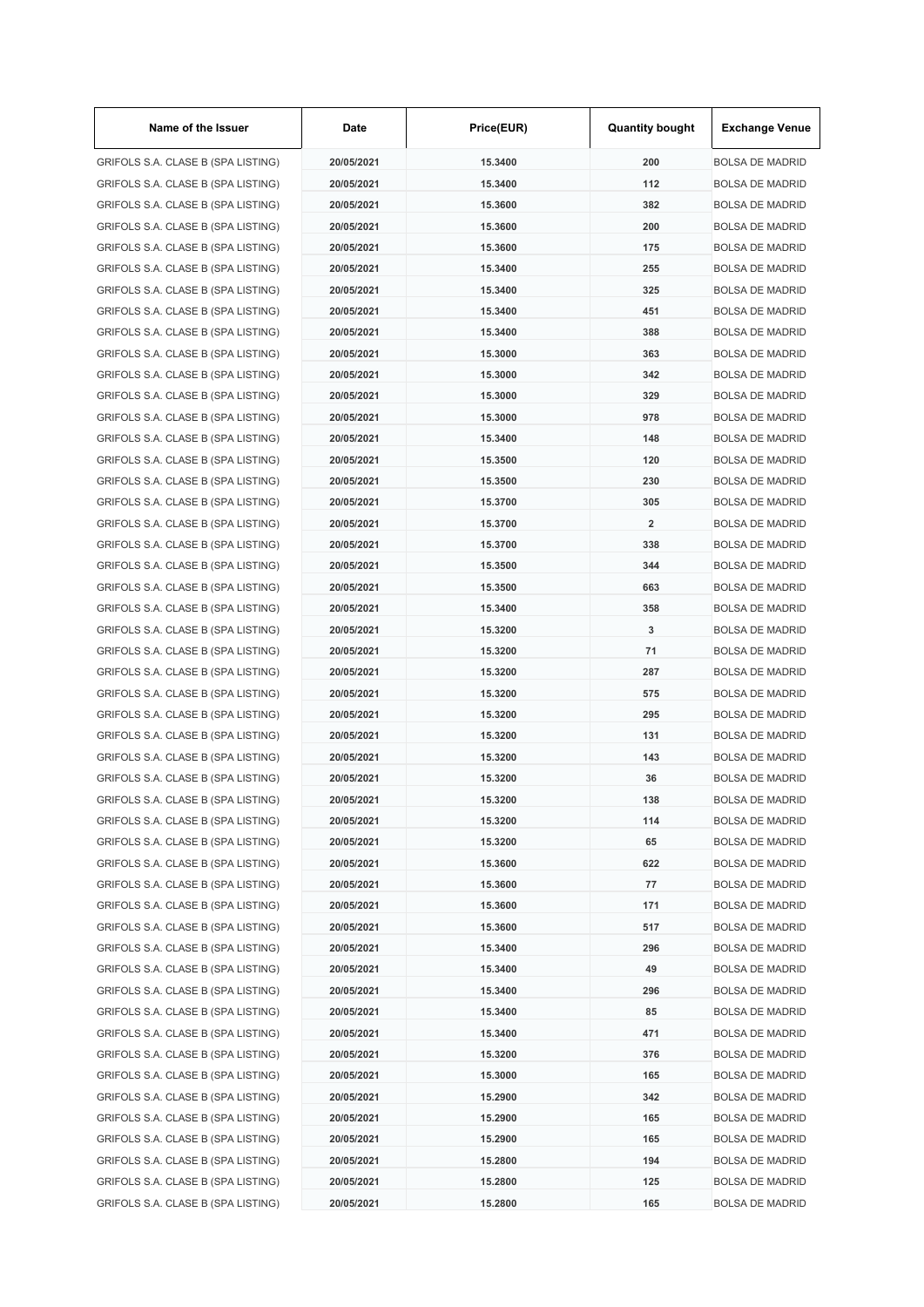| Name of the Issuer                 | Date       | Price(EUR) | <b>Quantity bought</b> | <b>Exchange Venue</b>  |
|------------------------------------|------------|------------|------------------------|------------------------|
| GRIFOLS S.A. CLASE B (SPA LISTING) | 20/05/2021 | 15.2900    | 89                     | <b>BOLSA DE MADRID</b> |
| GRIFOLS S.A. CLASE B (SPA LISTING) | 20/05/2021 | 15.2900    | 100                    | <b>BOLSA DE MADRID</b> |
| GRIFOLS S.A. CLASE B (SPA LISTING) | 20/05/2021 | 15.2900    | 189                    | <b>BOLSA DE MADRID</b> |
| GRIFOLS S.A. CLASE B (SPA LISTING) | 20/05/2021 | 15.3100    | 34                     | <b>BOLSA DE MADRID</b> |
| GRIFOLS S.A. CLASE B (SPA LISTING) | 20/05/2021 | 15.3100    | 462                    | <b>BOLSA DE MADRID</b> |
| GRIFOLS S.A. CLASE B (SPA LISTING) | 20/05/2021 | 15.3100    | 35                     | <b>BOLSA DE MADRID</b> |
| GRIFOLS S.A. CLASE B (SPA LISTING) | 20/05/2021 | 15.3100    | 26                     | <b>BOLSA DE MADRID</b> |
| GRIFOLS S.A. CLASE B (SPA LISTING) | 20/05/2021 | 15.3100    | 226                    | <b>BOLSA DE MADRID</b> |
| GRIFOLS S.A. CLASE B (SPA LISTING) | 20/05/2021 | 15.3100    | 23                     | <b>BOLSA DE MADRID</b> |
| GRIFOLS S.A. CLASE B (SPA LISTING) | 20/05/2021 | 15.3100    | 52                     | <b>BOLSA DE MADRID</b> |
| GRIFOLS S.A. CLASE B (SPA LISTING) | 20/05/2021 | 15.3100    | 25                     | <b>BOLSA DE MADRID</b> |
| GRIFOLS S.A. CLASE B (SPA LISTING) | 20/05/2021 | 15.3100    | 124                    | <b>BOLSA DE MADRID</b> |
| GRIFOLS S.A. CLASE B (SPA LISTING) | 20/05/2021 | 15.3800    | 364                    | <b>BOLSA DE MADRID</b> |
| GRIFOLS S.A. CLASE B (SPA LISTING) | 20/05/2021 | 15.3800    | 65                     | <b>BOLSA DE MADRID</b> |
| GRIFOLS S.A. CLASE B (SPA LISTING) | 20/05/2021 | 15.3800    | 90                     | <b>BOLSA DE MADRID</b> |
| GRIFOLS S.A. CLASE B (SPA LISTING) | 20/05/2021 | 15.3800    | 821                    | <b>BOLSA DE MADRID</b> |
| GRIFOLS S.A. CLASE B (SPA LISTING) | 20/05/2021 | 15.3800    | 62                     | <b>BOLSA DE MADRID</b> |
| GRIFOLS S.A. CLASE B (SPA LISTING) | 20/05/2021 | 15.3700    | 331                    | <b>BOLSA DE MADRID</b> |
| GRIFOLS S.A. CLASE B (SPA LISTING) | 20/05/2021 | 15,3700    | 129                    | <b>BOLSA DE MADRID</b> |
| GRIFOLS S.A. CLASE B (SPA LISTING) | 20/05/2021 | 15.3700    | 205                    | <b>BOLSA DE MADRID</b> |
|                                    |            | 15.4000    | 115                    | <b>BOLSA DE MADRID</b> |
| GRIFOLS S.A. CLASE B (SPA LISTING) | 20/05/2021 | 15.4000    | 85                     |                        |
| GRIFOLS S.A. CLASE B (SPA LISTING) | 20/05/2021 |            |                        | <b>BOLSA DE MADRID</b> |
| GRIFOLS S.A. CLASE B (SPA LISTING) | 20/05/2021 | 15.4000    | 141                    | <b>BOLSA DE MADRID</b> |
| GRIFOLS S.A. CLASE B (SPA LISTING) | 20/05/2021 | 15.4000    | 140                    | <b>BOLSA DE MADRID</b> |
| GRIFOLS S.A. CLASE B (SPA LISTING) | 20/05/2021 | 15.4000    | 214                    | <b>BOLSA DE MADRID</b> |
| GRIFOLS S.A. CLASE B (SPA LISTING) | 20/05/2021 | 15.4000    | 186                    | <b>BOLSA DE MADRID</b> |
| GRIFOLS S.A. CLASE B (SPA LISTING) | 20/05/2021 | 15.4000    | 468                    | <b>BOLSA DE MADRID</b> |
| GRIFOLS S.A. CLASE B (SPA LISTING) | 20/05/2021 | 15,4000    | 132                    | <b>BOLSA DE MADRID</b> |
| GRIFOLS S.A. CLASE B (SPA LISTING) | 20/05/2021 | 15.4000    | 200                    | <b>BOLSA DE MADRID</b> |
| GRIFOLS S.A. CLASE B (SPA LISTING) | 20/05/2021 | 15.4000    | 22                     | <b>BOLSA DE MADRID</b> |
| GRIFOLS S.A. CLASE B (SPA LISTING) | 20/05/2021 | 15.3900    | 200                    | <b>BOLSA DE MADRID</b> |
| GRIFOLS S.A. CLASE B (SPA LISTING) | 20/05/2021 | 15.3900    | 120                    | <b>BOLSA DE MADRID</b> |
| GRIFOLS S.A. CLASE B (SPA LISTING) | 20/05/2021 | 15.3400    | 35                     | <b>BOLSA DE MADRID</b> |
| GRIFOLS S.A. CLASE B (SPA LISTING) | 20/05/2021 | 15.3400    | 80                     | <b>BOLSA DE MADRID</b> |
| GRIFOLS S.A. CLASE B (SPA LISTING) | 20/05/2021 | 15.3400    | 120                    | <b>BOLSA DE MADRID</b> |
| GRIFOLS S.A. CLASE B (SPA LISTING) | 20/05/2021 | 15.3400    | 80                     | <b>BOLSA DE MADRID</b> |
| GRIFOLS S.A. CLASE B (SPA LISTING) | 20/05/2021 | 15.3400    | 24                     | <b>BOLSA DE MADRID</b> |
| GRIFOLS S.A. CLASE B (SPA LISTING) | 20/05/2021 | 15.3400    | 96                     | <b>BOLSA DE MADRID</b> |
| GRIFOLS S.A. CLASE B (SPA LISTING) | 20/05/2021 | 15.3400    | 80                     | <b>BOLSA DE MADRID</b> |
| GRIFOLS S.A. CLASE B (SPA LISTING) | 20/05/2021 | 15.3400    | 24                     | <b>BOLSA DE MADRID</b> |
| GRIFOLS S.A. CLASE B (SPA LISTING) | 20/05/2021 | 15.3400    | 142                    | <b>BOLSA DE MADRID</b> |
| GRIFOLS S.A. CLASE B (SPA LISTING) | 20/05/2021 | 15.3500    | 40                     | <b>BOLSA DE MADRID</b> |
| GRIFOLS S.A. CLASE B (SPA LISTING) | 20/05/2021 | 15.3500    | 60                     | <b>BOLSA DE MADRID</b> |
| GRIFOLS S.A. CLASE B (SPA LISTING) | 20/05/2021 | 15.3500    | 200                    | <b>BOLSA DE MADRID</b> |
| GRIFOLS S.A. CLASE B (SPA LISTING) | 20/05/2021 | 15.3500    | 51                     | <b>BOLSA DE MADRID</b> |
| GRIFOLS S.A. CLASE B (SPA LISTING) | 20/05/2021 | 15.3300    | 95                     | <b>BOLSA DE MADRID</b> |
| GRIFOLS S.A. CLASE B (SPA LISTING) | 20/05/2021 | 15.3300    | 100                    | <b>BOLSA DE MADRID</b> |
| GRIFOLS S.A. CLASE B (SPA LISTING) | 20/05/2021 | 15.3300    | 100                    | <b>BOLSA DE MADRID</b> |
| GRIFOLS S.A. CLASE B (SPA LISTING) | 20/05/2021 | 15.3300    | 100                    | <b>BOLSA DE MADRID</b> |
| GRIFOLS S.A. CLASE B (SPA LISTING) | 20/05/2021 | 15.3300    | 32                     | <b>BOLSA DE MADRID</b> |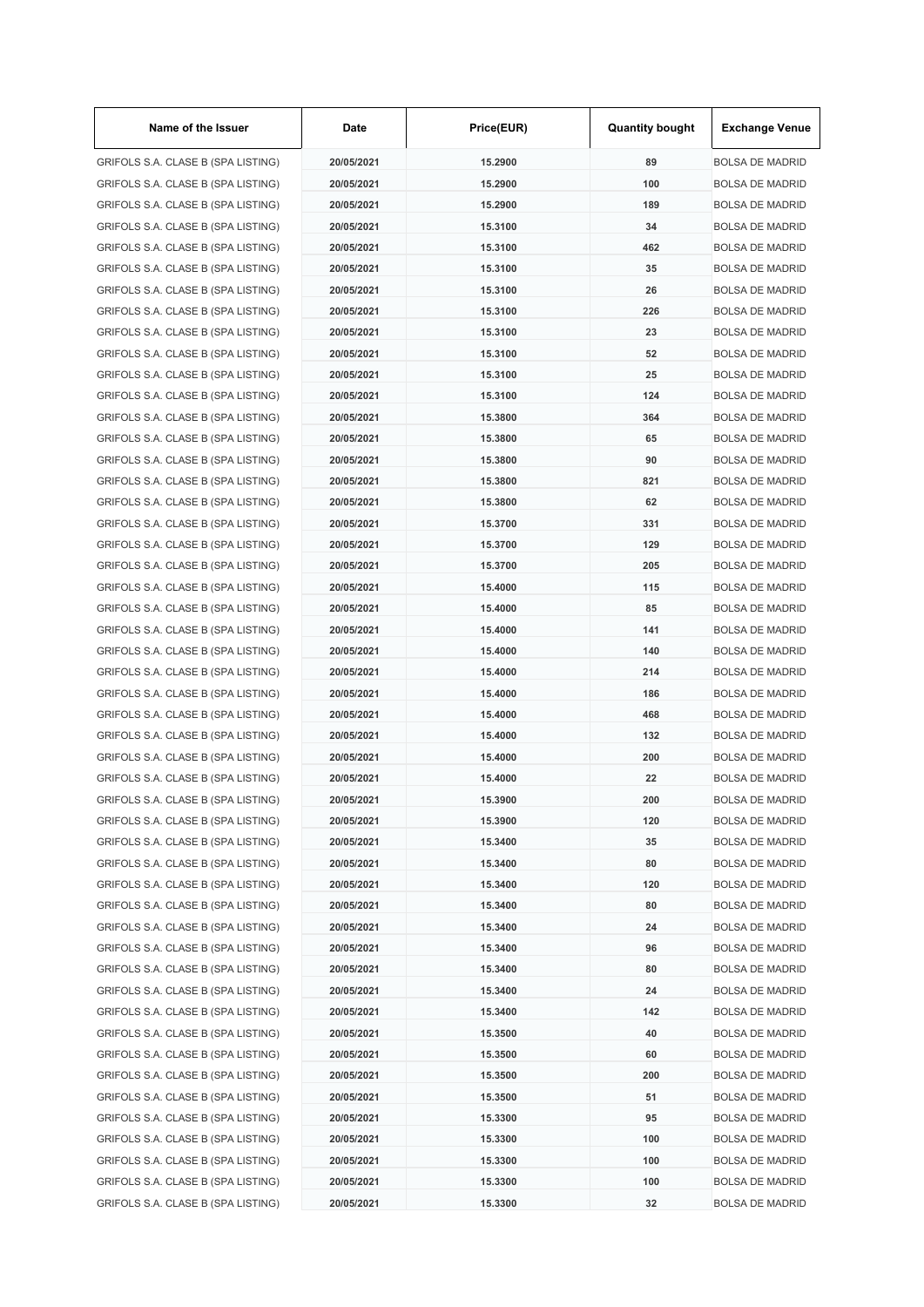| Name of the Issuer                                                       | Date       | Price(EUR) | <b>Quantity bought</b>  | <b>Exchange Venue</b>  |
|--------------------------------------------------------------------------|------------|------------|-------------------------|------------------------|
| GRIFOLS S.A. CLASE B (SPA LISTING)                                       | 20/05/2021 | 15.3300    | 432                     | <b>BOLSA DE MADRID</b> |
| GRIFOLS S.A. CLASE B (SPA LISTING)                                       | 20/05/2021 | 15.3300    | 100                     | <b>BOLSA DE MADRID</b> |
| GRIFOLS S.A. CLASE B (SPA LISTING)                                       | 20/05/2021 | 15.3300    | 130                     | <b>BOLSA DE MADRID</b> |
| GRIFOLS S.A. CLASE B (SPA LISTING)                                       | 20/05/2021 | 15.3300    | 200                     | <b>BOLSA DE MADRID</b> |
| GRIFOLS S.A. CLASE B (SPA LISTING)                                       | 20/05/2021 | 15.3300    | 149                     | <b>BOLSA DE MADRID</b> |
| GRIFOLS S.A. CLASE B (SPA LISTING)                                       | 20/05/2021 | 15.3100    | 96                      | <b>BOLSA DE MADRID</b> |
| GRIFOLS S.A. CLASE B (SPA LISTING)                                       | 20/05/2021 | 15.3100    | 39                      | <b>BOLSA DE MADRID</b> |
| GRIFOLS S.A. CLASE B (SPA LISTING)                                       | 20/05/2021 | 15.3100    | 65                      | <b>BOLSA DE MADRID</b> |
| GRIFOLS S.A. CLASE B (SPA LISTING)                                       | 20/05/2021 | 15.3100    | 80                      | <b>BOLSA DE MADRID</b> |
| GRIFOLS S.A. CLASE B (SPA LISTING)                                       | 20/05/2021 | 15.3100    | 120                     | <b>BOLSA DE MADRID</b> |
| GRIFOLS S.A. CLASE B (SPA LISTING)                                       | 20/05/2021 | 15.3100    | 80                      | <b>BOLSA DE MADRID</b> |
| GRIFOLS S.A. CLASE B (SPA LISTING)                                       | 20/05/2021 | 15.3100    | 77                      | <b>BOLSA DE MADRID</b> |
| GRIFOLS S.A. CLASE B (SPA LISTING)                                       | 20/05/2021 | 15.2900    | 200                     | <b>BOLSA DE MADRID</b> |
| GRIFOLS S.A. CLASE B (SPA LISTING)                                       | 20/05/2021 | 15.2900    | 172                     | <b>BOLSA DE MADRID</b> |
| GRIFOLS S.A. CLASE B (SPA LISTING)                                       | 20/05/2021 | 15.2700    | 44                      | <b>BOLSA DE MADRID</b> |
| GRIFOLS S.A. CLASE B (SPA LISTING)                                       | 20/05/2021 | 15.2700    | 156                     | <b>BOLSA DE MADRID</b> |
| GRIFOLS S.A. CLASE B (SPA LISTING)                                       | 20/05/2021 | 15.2700    | 44                      | <b>BOLSA DE MADRID</b> |
| GRIFOLS S.A. CLASE B (SPA LISTING)                                       | 20/05/2021 | 15.2700    | 44                      | <b>BOLSA DE MADRID</b> |
| GRIFOLS S.A. CLASE B (SPA LISTING)                                       | 20/05/2021 | 15.2700    | 39                      | <b>BOLSA DE MADRID</b> |
| GRIFOLS S.A. CLASE B (SPA LISTING)                                       | 20/05/2021 | 15.2700    | 17                      | <b>BOLSA DE MADRID</b> |
| GRIFOLS S.A. CLASE B (SPA LISTING)                                       | 20/05/2021 | 15.2700    | $\overline{\mathbf{2}}$ | <b>BOLSA DE MADRID</b> |
| GRIFOLS S.A. CLASE B (SPA LISTING)                                       | 20/05/2021 | 15.2400    | 88                      | <b>BOLSA DE MADRID</b> |
| GRIFOLS S.A. CLASE B (SPA LISTING)                                       | 20/05/2021 | 15.2400    | 112                     | <b>BOLSA DE MADRID</b> |
| GRIFOLS S.A. CLASE B (SPA LISTING)                                       | 20/05/2021 | 15.2400    | 88                      | <b>BOLSA DE MADRID</b> |
| GRIFOLS S.A. CLASE B (SPA LISTING)                                       | 20/05/2021 | 15.2400    | 68                      | <b>BOLSA DE MADRID</b> |
| GRIFOLS S.A. CLASE B (SPA LISTING)                                       | 20/05/2021 | 15.2400    | 53                      | <b>BOLSA DE MADRID</b> |
| GRIFOLS S.A. CLASE B (SPA LISTING)                                       | 20/05/2021 | 15.2400    | 89                      | <b>BOLSA DE MADRID</b> |
| GRIFOLS S.A. CLASE B (SPA LISTING)                                       | 20/05/2021 | 15.2400    | 89                      | <b>BOLSA DE MADRID</b> |
|                                                                          |            | 15.2400    | 111                     |                        |
| GRIFOLS S.A. CLASE B (SPA LISTING)<br>GRIFOLS S.A. CLASE B (SPA LISTING) | 20/05/2021 |            | 20                      | <b>BOLSA DE MADRID</b> |
|                                                                          | 20/05/2021 | 15.2400    |                         | <b>BOLSA DE MADRID</b> |
| GRIFOLS S.A. CLASE B (SPA LISTING)                                       | 20/05/2021 | 15.2500    | 35                      | <b>BOLSA DE MADRID</b> |
| GRIFOLS S.A. CLASE B (SPA LISTING)                                       | 20/05/2021 | 15.2500    | 100                     | <b>BOLSA DE MADRID</b> |
| GRIFOLS S.A. CLASE B (SPA LISTING)                                       | 20/05/2021 | 15.3100    | 200                     | <b>BOLSA DE MADRID</b> |
| GRIFOLS S.A. CLASE B (SPA LISTING)                                       | 20/05/2021 | 15.3100    | 200                     | <b>BOLSA DE MADRID</b> |
| GRIFOLS S.A. CLASE B (SPA LISTING)                                       | 20/05/2021 | 15.3100    | 200                     | <b>BOLSA DE MADRID</b> |
| GRIFOLS S.A. CLASE B (SPA LISTING)                                       | 20/05/2021 | 15.3100    | 200                     | <b>BOLSA DE MADRID</b> |
| GRIFOLS S.A. CLASE B (SPA LISTING)                                       | 20/05/2021 | 15.3100    | 200                     | <b>BOLSA DE MADRID</b> |
| GRIFOLS S.A. CLASE B (SPA LISTING)                                       | 20/05/2021 | 15.3100    | 64                      | <b>BOLSA DE MADRID</b> |
| GRIFOLS S.A. CLASE B (SPA LISTING)                                       | 20/05/2021 | 15.2800    | 102                     | <b>BOLSA DE MADRID</b> |
| GRIFOLS S.A. CLASE B (SPA LISTING)                                       | 20/05/2021 | 15.2800    | 98                      | <b>BOLSA DE MADRID</b> |
| GRIFOLS S.A. CLASE B (SPA LISTING)                                       | 20/05/2021 | 15.2800    | 102                     | <b>BOLSA DE MADRID</b> |
| GRIFOLS S.A. CLASE B (SPA LISTING)                                       | 20/05/2021 | 15.2800    | 41                      | <b>BOLSA DE MADRID</b> |
| GRIFOLS S.A. CLASE B (SPA LISTING)                                       | 20/05/2021 | 15.2500    | 101                     | <b>BOLSA DE MADRID</b> |
| GRIFOLS S.A. CLASE B (SPA LISTING)                                       | 20/05/2021 | 15.2500    | 99                      | <b>BOLSA DE MADRID</b> |
| GRIFOLS S.A. CLASE B (SPA LISTING)                                       | 20/05/2021 | 15.2500    | 142                     | <b>BOLSA DE MADRID</b> |
| GRIFOLS S.A. CLASE B (SPA LISTING)                                       | 20/05/2021 | 15.3400    | 200                     | <b>BOLSA DE MADRID</b> |
| GRIFOLS S.A. CLASE B (SPA LISTING)                                       | 20/05/2021 | 15.3400    | 20                      | <b>BOLSA DE MADRID</b> |
| GRIFOLS S.A. CLASE B (SPA LISTING)                                       | 20/05/2021 | 15.3600    | 1                       | <b>BOLSA DE MADRID</b> |
| GRIFOLS S.A. CLASE B (SPA LISTING)                                       | 20/05/2021 | 15.3600    | 104                     | <b>BOLSA DE MADRID</b> |
| GRIFOLS S.A. CLASE B (SPA LISTING)                                       | 20/05/2021 | 15.3600    | 77                      | <b>BOLSA DE MADRID</b> |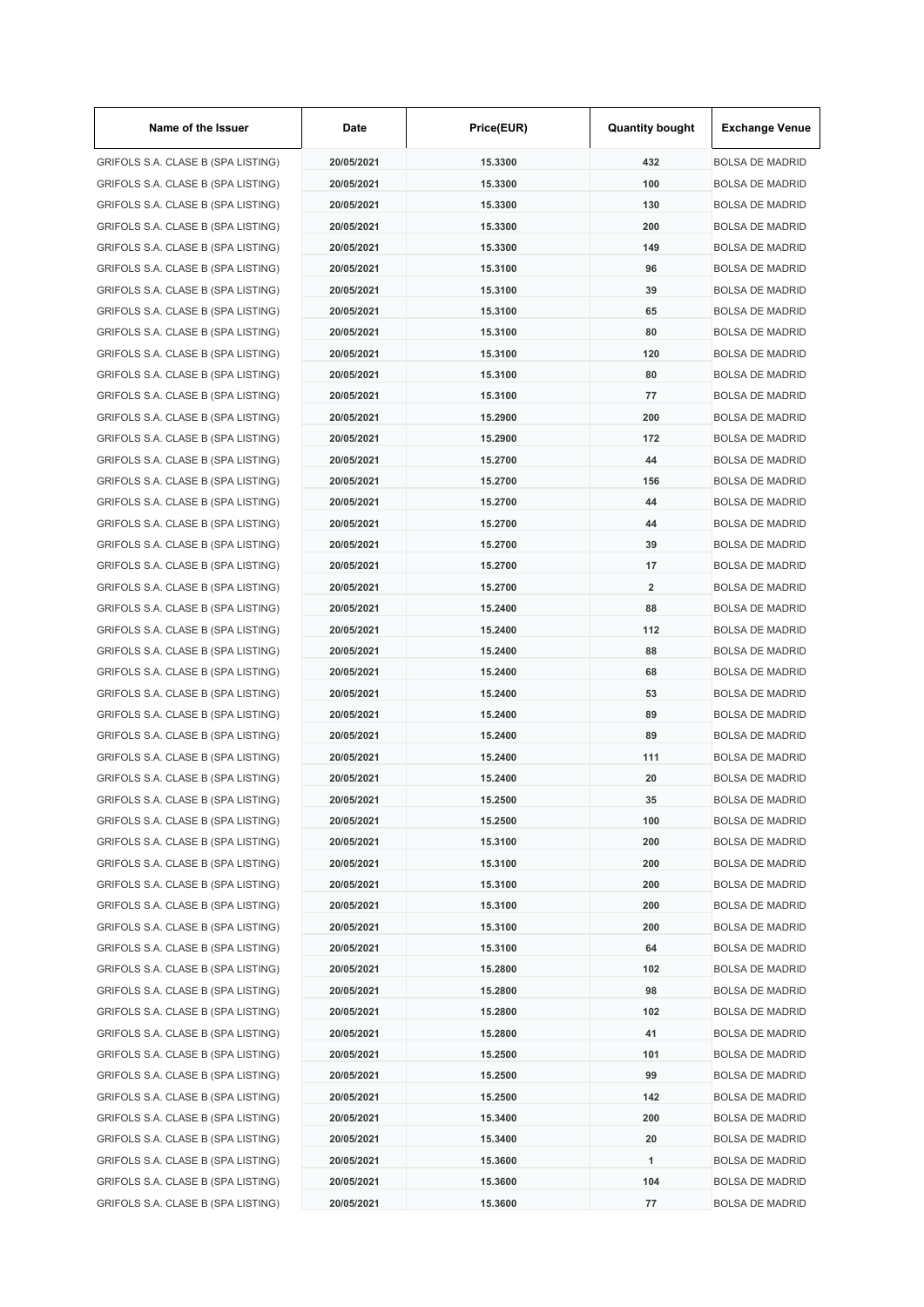| Name of the Issuer                 | Date       | Price(EUR) | <b>Quantity bought</b> | <b>Exchange Venue</b>  |
|------------------------------------|------------|------------|------------------------|------------------------|
| GRIFOLS S.A. CLASE B (SPA LISTING) | 20/05/2021 | 15.3700    | 87                     | <b>BOLSA DE MADRID</b> |
| GRIFOLS S.A. CLASE B (SPA LISTING) | 20/05/2021 | 15.3700    | 67                     | <b>BOLSA DE MADRID</b> |
| GRIFOLS S.A. CLASE B (SPA LISTING) | 20/05/2021 | 15.3700    | 134                    | <b>BOLSA DE MADRID</b> |
| GRIFOLS S.A. CLASE B (SPA LISTING) | 20/05/2021 | 15.3700    | 45                     | <b>BOLSA DE MADRID</b> |
| GRIFOLS S.A. CLASE B (SPA LISTING) | 20/05/2021 | 15.3700    | 107                    | <b>BOLSA DE MADRID</b> |
| GRIFOLS S.A. CLASE B (SPA LISTING) | 20/05/2021 | 15.3700    | 61                     | <b>BOLSA DE MADRID</b> |
| GRIFOLS S.A. CLASE B (SPA LISTING) | 20/05/2021 | 15.3700    | 170                    | <b>BOLSA DE MADRID</b> |
| GRIFOLS S.A. CLASE B (SPA LISTING) | 20/05/2021 | 15.3700    | 17                     | <b>BOLSA DE MADRID</b> |
| GRIFOLS S.A. CLASE B (SPA LISTING) | 20/05/2021 | 15.3600    | 122                    | <b>BOLSA DE MADRID</b> |
| GRIFOLS S.A. CLASE B (SPA LISTING) | 20/05/2021 | 15.3700    | 381                    | <b>BOLSA DE MADRID</b> |
| GRIFOLS S.A. CLASE B (SPA LISTING) | 20/05/2021 | 15.3700    | 30                     | <b>BOLSA DE MADRID</b> |
| GRIFOLS S.A. CLASE B (SPA LISTING) | 20/05/2021 | 15.3700    | 51                     | <b>BOLSA DE MADRID</b> |
| GRIFOLS S.A. CLASE B (SPA LISTING) | 20/05/2021 | 15.3700    | 64                     | <b>BOLSA DE MADRID</b> |
| GRIFOLS S.A. CLASE B (SPA LISTING) | 20/05/2021 | 15.3700    | 386                    | <b>BOLSA DE MADRID</b> |
| GRIFOLS S.A. CLASE B (SPA LISTING) | 20/05/2021 | 15.3700    | 30                     | <b>BOLSA DE MADRID</b> |
| GRIFOLS S.A. CLASE B (SPA LISTING) | 20/05/2021 | 15.3600    | 80                     | <b>BOLSA DE MADRID</b> |
| GRIFOLS S.A. CLASE B (SPA LISTING) | 20/05/2021 | 15.3600    | 291                    | <b>BOLSA DE MADRID</b> |
| GRIFOLS S.A. CLASE B (SPA LISTING) | 20/05/2021 | 15.3100    | 195                    | <b>BOLSA DE MADRID</b> |
| GRIFOLS S.A. CLASE B (SPA LISTING) | 20/05/2021 | 15.3100    | 195                    | <b>BOLSA DE MADRID</b> |
| GRIFOLS S.A. CLASE B (SPA LISTING) | 20/05/2021 | 15.3100    | 138                    | <b>BOLSA DE MADRID</b> |
| GRIFOLS S.A. CLASE B (SPA LISTING) | 21/05/2021 | 15.3200    | 285                    | <b>BOLSA DE MADRID</b> |
| GRIFOLS S.A. CLASE B (SPA LISTING) | 21/05/2021 | 15.2800    | 282                    | <b>BOLSA DE MADRID</b> |
| GRIFOLS S.A. CLASE B (SPA LISTING) | 21/05/2021 | 15.2800    | 482                    | <b>BOLSA DE MADRID</b> |
| GRIFOLS S.A. CLASE B (SPA LISTING) | 21/05/2021 | 15.2800    | 40                     | <b>BOLSA DE MADRID</b> |
| GRIFOLS S.A. CLASE B (SPA LISTING) | 21/05/2021 | 15.2800    | 292                    | <b>BOLSA DE MADRID</b> |
|                                    | 21/05/2021 | 15.2800    | 317                    |                        |
| GRIFOLS S.A. CLASE B (SPA LISTING) | 21/05/2021 |            |                        | <b>BOLSA DE MADRID</b> |
| GRIFOLS S.A. CLASE B (SPA LISTING) |            | 15.2800    | 283                    | <b>BOLSA DE MADRID</b> |
| GRIFOLS S.A. CLASE B (SPA LISTING) | 21/05/2021 | 15.2800    | 81                     | <b>BOLSA DE MADRID</b> |
| GRIFOLS S.A. CLASE B (SPA LISTING) | 21/05/2021 | 15,3000    | 61                     | <b>BOLSA DE MADRID</b> |
| GRIFOLS S.A. CLASE B (SPA LISTING) | 21/05/2021 | 15.3000    | 600                    | <b>BOLSA DE MADRID</b> |
| GRIFOLS S.A. CLASE B (SPA LISTING) | 21/05/2021 | 15.3000    | 40                     | <b>BOLSA DE MADRID</b> |
| GRIFOLS S.A. CLASE B (SPA LISTING) | 21/05/2021 | 15.3000    | 873                    | <b>BOLSA DE MADRID</b> |
| GRIFOLS S.A. CLASE B (SPA LISTING) | 21/05/2021 | 15.3000    | 392                    | <b>BOLSA DE MADRID</b> |
| GRIFOLS S.A. CLASE B (SPA LISTING) | 21/05/2021 | 15.3000    | 464                    | <b>BOLSA DE MADRID</b> |
| GRIFOLS S.A. CLASE B (SPA LISTING) | 21/05/2021 | 15.3000    | 293                    | <b>BOLSA DE MADRID</b> |
| GRIFOLS S.A. CLASE B (SPA LISTING) | 21/05/2021 | 15.3000    | 171                    | <b>BOLSA DE MADRID</b> |
| GRIFOLS S.A. CLASE B (SPA LISTING) | 21/05/2021 | 15.3000    | 386                    | <b>BOLSA DE MADRID</b> |
| GRIFOLS S.A. CLASE B (SPA LISTING) | 21/05/2021 | 15.3000    | 116                    | <b>BOLSA DE MADRID</b> |
| GRIFOLS S.A. CLASE B (SPA LISTING) | 21/05/2021 | 15.3200    | 336                    | <b>BOLSA DE MADRID</b> |
| GRIFOLS S.A. CLASE B (SPA LISTING) | 21/05/2021 | 15.3300    | 384                    | <b>BOLSA DE MADRID</b> |
| GRIFOLS S.A. CLASE B (SPA LISTING) | 21/05/2021 | 15.3200    | 258                    | <b>BOLSA DE MADRID</b> |
| GRIFOLS S.A. CLASE B (SPA LISTING) | 21/05/2021 | 15.3200    | 94                     | <b>BOLSA DE MADRID</b> |
| GRIFOLS S.A. CLASE B (SPA LISTING) | 21/05/2021 | 15.3200    | 200                    | <b>BOLSA DE MADRID</b> |
| GRIFOLS S.A. CLASE B (SPA LISTING) | 21/05/2021 | 15.3200    | 153                    | <b>BOLSA DE MADRID</b> |
| GRIFOLS S.A. CLASE B (SPA LISTING) | 21/05/2021 | 15.3200    | 74                     | <b>BOLSA DE MADRID</b> |
| GRIFOLS S.A. CLASE B (SPA LISTING) | 21/05/2021 | 15.3200    | 300                    | <b>BOLSA DE MADRID</b> |
| GRIFOLS S.A. CLASE B (SPA LISTING) | 21/05/2021 | 15.3200    | 113                    | <b>BOLSA DE MADRID</b> |
| GRIFOLS S.A. CLASE B (SPA LISTING) | 21/05/2021 | 15.3200    | 100                    | <b>BOLSA DE MADRID</b> |
| GRIFOLS S.A. CLASE B (SPA LISTING) | 21/05/2021 | 15.3200    | 113                    | <b>BOLSA DE MADRID</b> |
| GRIFOLS S.A. CLASE B (SPA LISTING) | 21/05/2021 | 15.3200    | 118                    | <b>BOLSA DE MADRID</b> |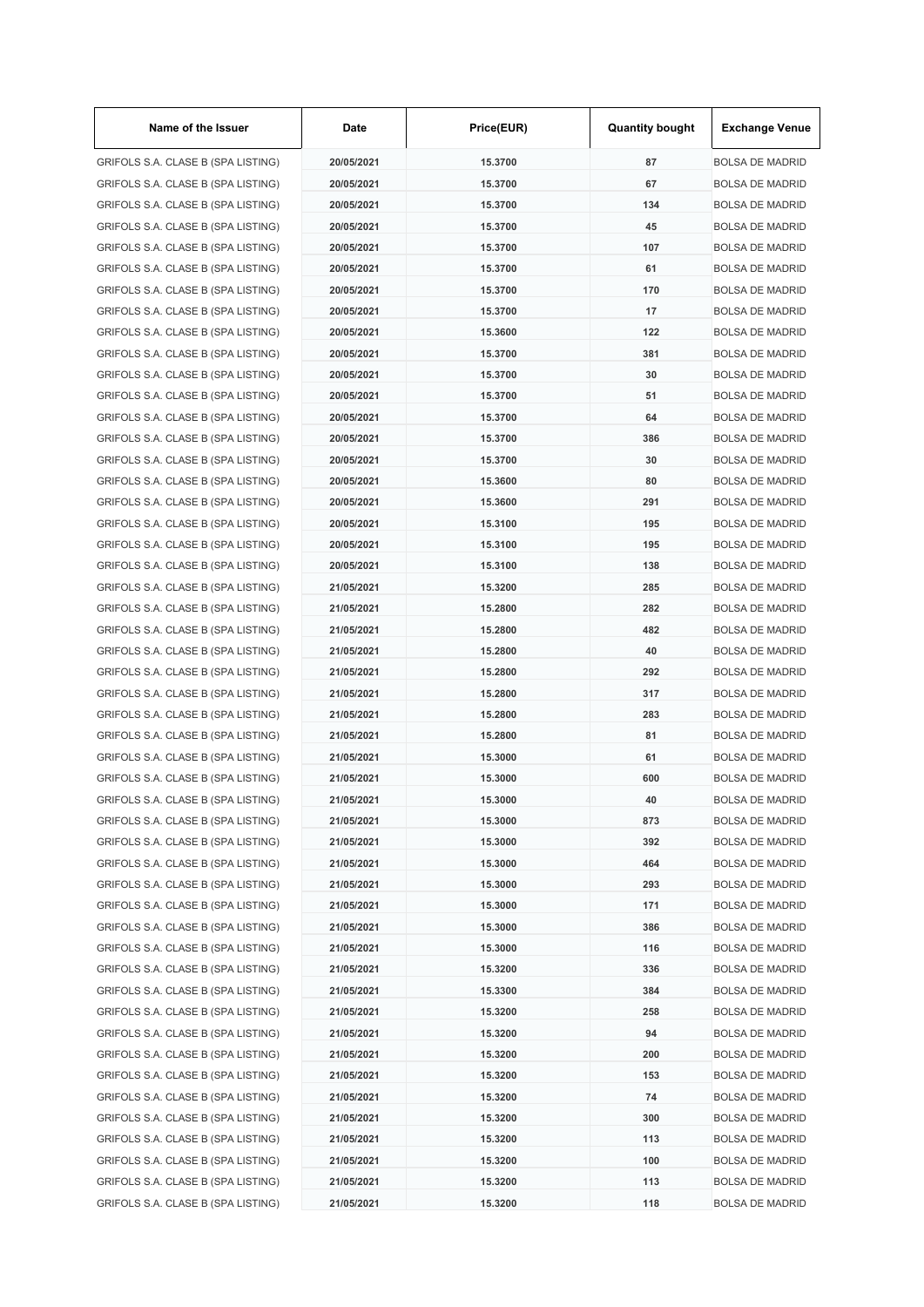| Name of the Issuer                 | Date       | Price(EUR) | <b>Quantity bought</b> | <b>Exchange Venue</b>  |
|------------------------------------|------------|------------|------------------------|------------------------|
| GRIFOLS S.A. CLASE B (SPA LISTING) | 21/05/2021 | 15.3200    | 100                    | <b>BOLSA DE MADRID</b> |
| GRIFOLS S.A. CLASE B (SPA LISTING) | 21/05/2021 | 15.3400    | 144                    | <b>BOLSA DE MADRID</b> |
| GRIFOLS S.A. CLASE B (SPA LISTING) | 21/05/2021 | 15,3500    | 198                    | <b>BOLSA DE MADRID</b> |
| GRIFOLS S.A. CLASE B (SPA LISTING) | 21/05/2021 | 15.3500    | 194                    | <b>BOLSA DE MADRID</b> |
| GRIFOLS S.A. CLASE B (SPA LISTING) | 21/05/2021 | 15.3400    | 200                    | <b>BOLSA DE MADRID</b> |
| GRIFOLS S.A. CLASE B (SPA LISTING) | 21/05/2021 | 15.3400    | 182                    | <b>BOLSA DE MADRID</b> |
| GRIFOLS S.A. CLASE B (SPA LISTING) | 21/05/2021 | 15.3400    | 37                     | <b>BOLSA DE MADRID</b> |
| GRIFOLS S.A. CLASE B (SPA LISTING) | 21/05/2021 | 15.3400    | 345                    | <b>BOLSA DE MADRID</b> |
| GRIFOLS S.A. CLASE B (SPA LISTING) | 21/05/2021 | 15.3400    | 365                    | <b>BOLSA DE MADRID</b> |
| GRIFOLS S.A. CLASE B (SPA LISTING) | 21/05/2021 | 15.2600    | 69                     | <b>BOLSA DE MADRID</b> |
| GRIFOLS S.A. CLASE B (SPA LISTING) | 21/05/2021 | 15.3000    | 143                    | <b>BOLSA DE MADRID</b> |
| GRIFOLS S.A. CLASE B (SPA LISTING) | 21/05/2021 | 15.3200    | 450                    | <b>BOLSA DE MADRID</b> |
| GRIFOLS S.A. CLASE B (SPA LISTING) | 21/05/2021 | 15.3200    | 375                    | <b>BOLSA DE MADRID</b> |
| GRIFOLS S.A. CLASE B (SPA LISTING) | 21/05/2021 | 15.3200    | 368                    | <b>BOLSA DE MADRID</b> |
| GRIFOLS S.A. CLASE B (SPA LISTING) | 21/05/2021 | 15.3200    | 326                    | <b>BOLSA DE MADRID</b> |
| GRIFOLS S.A. CLASE B (SPA LISTING) | 21/05/2021 | 15.3200    | 1,028                  | <b>BOLSA DE MADRID</b> |
| GRIFOLS S.A. CLASE B (SPA LISTING) | 21/05/2021 | 15.2900    | 715                    | <b>BOLSA DE MADRID</b> |
| GRIFOLS S.A. CLASE B (SPA LISTING) | 21/05/2021 | 15.1800    | 230                    | <b>BOLSA DE MADRID</b> |
| GRIFOLS S.A. CLASE B (SPA LISTING) | 21/05/2021 | 15.1800    | 146                    | <b>BOLSA DE MADRID</b> |
| GRIFOLS S.A. CLASE B (SPA LISTING) | 21/05/2021 | 15.2100    | 84                     | <b>BOLSA DE MADRID</b> |
| GRIFOLS S.A. CLASE B (SPA LISTING) | 21/05/2021 | 15.2100    | 290                    | <b>BOLSA DE MADRID</b> |
| GRIFOLS S.A. CLASE B (SPA LISTING) | 21/05/2021 | 15.2100    | 485                    | <b>BOLSA DE MADRID</b> |
| GRIFOLS S.A. CLASE B (SPA LISTING) | 21/05/2021 | 15.2100    | 518                    | <b>BOLSA DE MADRID</b> |
| GRIFOLS S.A. CLASE B (SPA LISTING) | 21/05/2021 | 15.2100    | 400                    | <b>BOLSA DE MADRID</b> |
|                                    |            |            | 206                    |                        |
| GRIFOLS S.A. CLASE B (SPA LISTING) | 21/05/2021 | 15.2100    |                        | <b>BOLSA DE MADRID</b> |
| GRIFOLS S.A. CLASE B (SPA LISTING) | 21/05/2021 | 15.2100    | 138                    | <b>BOLSA DE MADRID</b> |
| GRIFOLS S.A. CLASE B (SPA LISTING) | 21/05/2021 | 15.1700    | 228                    | <b>BOLSA DE MADRID</b> |
| GRIFOLS S.A. CLASE B (SPA LISTING) | 21/05/2021 | 15.1700    | 120                    | <b>BOLSA DE MADRID</b> |
| GRIFOLS S.A. CLASE B (SPA LISTING) | 21/05/2021 | 15.1700    | 15                     | <b>BOLSA DE MADRID</b> |
| GRIFOLS S.A. CLASE B (SPA LISTING) | 21/05/2021 | 15.1700    | 289                    | <b>BOLSA DE MADRID</b> |
| GRIFOLS S.A. CLASE B (SPA LISTING) | 21/05/2021 | 15.1700    | 289                    | <b>BOLSA DE MADRID</b> |
| GRIFOLS S.A. CLASE B (SPA LISTING) | 21/05/2021 | 15.1700    | 122                    | <b>BOLSA DE MADRID</b> |
| GRIFOLS S.A. CLASE B (SPA LISTING) | 21/05/2021 | 15.1300    | 14                     | <b>BOLSA DE MADRID</b> |
| GRIFOLS S.A. CLASE B (SPA LISTING) | 21/05/2021 | 15.1300    | 150                    | <b>BOLSA DE MADRID</b> |
| GRIFOLS S.A. CLASE B (SPA LISTING) | 21/05/2021 | 15.1300    | 225                    | <b>BOLSA DE MADRID</b> |
| GRIFOLS S.A. CLASE B (SPA LISTING) | 21/05/2021 | 15.1200    | 273                    | <b>BOLSA DE MADRID</b> |
| GRIFOLS S.A. CLASE B (SPA LISTING) | 21/05/2021 | 15.1200    | 49                     | <b>BOLSA DE MADRID</b> |
| GRIFOLS S.A. CLASE B (SPA LISTING) | 21/05/2021 | 15.2500    | 470                    | <b>BOLSA DE MADRID</b> |
| GRIFOLS S.A. CLASE B (SPA LISTING) | 21/05/2021 | 15.2500    | 550                    | <b>BOLSA DE MADRID</b> |
| GRIFOLS S.A. CLASE B (SPA LISTING) | 21/05/2021 | 15.2500    | 84                     | <b>BOLSA DE MADRID</b> |
| GRIFOLS S.A. CLASE B (SPA LISTING) | 21/05/2021 | 15.2300    | 307                    | <b>BOLSA DE MADRID</b> |
| GRIFOLS S.A. CLASE B (SPA LISTING) | 21/05/2021 | 15.2300    | 462                    | <b>BOLSA DE MADRID</b> |
| GRIFOLS S.A. CLASE B (SPA LISTING) | 21/05/2021 | 15.2600    | 518                    | <b>BOLSA DE MADRID</b> |
| GRIFOLS S.A. CLASE B (SPA LISTING) | 21/05/2021 | 15.2600    | 15                     | <b>BOLSA DE MADRID</b> |
| GRIFOLS S.A. CLASE B (SPA LISTING) | 21/05/2021 | 15.2600    | 245                    | <b>BOLSA DE MADRID</b> |
| GRIFOLS S.A. CLASE B (SPA LISTING) | 21/05/2021 | 15.2600    | 206                    | <b>BOLSA DE MADRID</b> |
| GRIFOLS S.A. CLASE B (SPA LISTING) | 21/05/2021 | 15.2600    | 499                    | <b>BOLSA DE MADRID</b> |
| GRIFOLS S.A. CLASE B (SPA LISTING) | 21/05/2021 | 15.2600    | 206                    | <b>BOLSA DE MADRID</b> |
| GRIFOLS S.A. CLASE B (SPA LISTING) | 21/05/2021 | 15.2600    | 393                    | <b>BOLSA DE MADRID</b> |
| GRIFOLS S.A. CLASE B (SPA LISTING) | 21/05/2021 | 15.2600    | 277                    | <b>BOLSA DE MADRID</b> |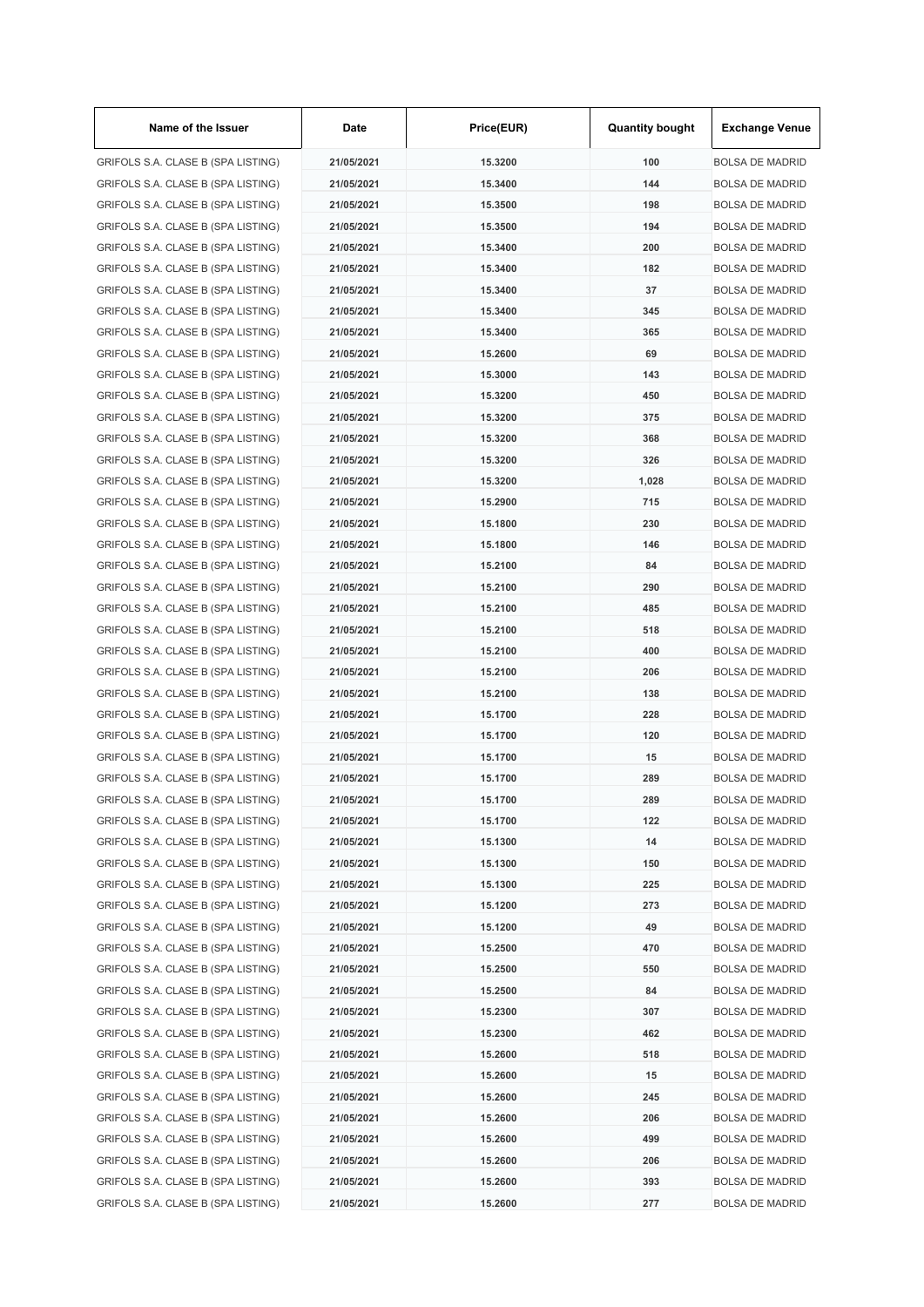| Name of the Issuer                 | Date       | Price(EUR) | <b>Quantity bought</b> | <b>Exchange Venue</b>  |
|------------------------------------|------------|------------|------------------------|------------------------|
| GRIFOLS S.A. CLASE B (SPA LISTING) | 21/05/2021 | 15.2600    | 237                    | <b>BOLSA DE MADRID</b> |
| GRIFOLS S.A. CLASE B (SPA LISTING) | 21/05/2021 | 15.2600    | 340                    | <b>BOLSA DE MADRID</b> |
| GRIFOLS S.A. CLASE B (SPA LISTING) | 21/05/2021 | 15.2800    | 352                    | <b>BOLSA DE MADRID</b> |
| GRIFOLS S.A. CLASE B (SPA LISTING) | 21/05/2021 | 15.2800    | 1                      | <b>BOLSA DE MADRID</b> |
| GRIFOLS S.A. CLASE B (SPA LISTING) | 21/05/2021 | 15.2700    | 288                    | <b>BOLSA DE MADRID</b> |
| GRIFOLS S.A. CLASE B (SPA LISTING) | 21/05/2021 | 15.2700    | 288                    | <b>BOLSA DE MADRID</b> |
| GRIFOLS S.A. CLASE B (SPA LISTING) | 21/05/2021 | 15.2700    | 412                    | <b>BOLSA DE MADRID</b> |
| GRIFOLS S.A. CLASE B (SPA LISTING) | 21/05/2021 | 15.2300    | 276                    | <b>BOLSA DE MADRID</b> |
| GRIFOLS S.A. CLASE B (SPA LISTING) | 21/05/2021 | 15.2300    | 100                    | <b>BOLSA DE MADRID</b> |
| GRIFOLS S.A. CLASE B (SPA LISTING) | 21/05/2021 | 15.2300    | 200                    | <b>BOLSA DE MADRID</b> |
| GRIFOLS S.A. CLASE B (SPA LISTING) | 21/05/2021 | 15.2300    | 164                    | <b>BOLSA DE MADRID</b> |
| GRIFOLS S.A. CLASE B (SPA LISTING) | 21/05/2021 | 15.2300    | 383                    | <b>BOLSA DE MADRID</b> |
| GRIFOLS S.A. CLASE B (SPA LISTING) | 21/05/2021 | 15.2300    | 300                    | <b>BOLSA DE MADRID</b> |
| GRIFOLS S.A. CLASE B (SPA LISTING) | 21/05/2021 | 15.2300    | 100                    | <b>BOLSA DE MADRID</b> |
| GRIFOLS S.A. CLASE B (SPA LISTING) | 21/05/2021 | 15.2300    | 200                    | <b>BOLSA DE MADRID</b> |
| GRIFOLS S.A. CLASE B (SPA LISTING) | 21/05/2021 | 15.2300    | 132                    | <b>BOLSA DE MADRID</b> |
| GRIFOLS S.A. CLASE B (SPA LISTING) | 21/05/2021 | 15.2300    | 323                    | <b>BOLSA DE MADRID</b> |
| GRIFOLS S.A. CLASE B (SPA LISTING) | 21/05/2021 | 15.2000    | 82                     | <b>BOLSA DE MADRID</b> |
| GRIFOLS S.A. CLASE B (SPA LISTING) | 21/05/2021 | 15.2000    | 268                    | <b>BOLSA DE MADRID</b> |
| GRIFOLS S.A. CLASE B (SPA LISTING) | 21/05/2021 | 15.2000    | 346                    | <b>BOLSA DE MADRID</b> |
| GRIFOLS S.A. CLASE B (SPA LISTING) | 21/05/2021 | 15.2000    | 331                    | <b>BOLSA DE MADRID</b> |
| GRIFOLS S.A. CLASE B (SPA LISTING) | 21/05/2021 | 15.1400    | 22                     | <b>BOLSA DE MADRID</b> |
| GRIFOLS S.A. CLASE B (SPA LISTING) | 21/05/2021 | 15.1400    | 321                    | <b>BOLSA DE MADRID</b> |
| GRIFOLS S.A. CLASE B (SPA LISTING) | 21/05/2021 | 15.1300    | 100                    | <b>BOLSA DE MADRID</b> |
|                                    |            |            | 100                    |                        |
| GRIFOLS S.A. CLASE B (SPA LISTING) | 21/05/2021 | 15.1300    |                        | <b>BOLSA DE MADRID</b> |
| GRIFOLS S.A. CLASE B (SPA LISTING) | 21/05/2021 | 15.1300    | 161                    | <b>BOLSA DE MADRID</b> |
| GRIFOLS S.A. CLASE B (SPA LISTING) | 21/05/2021 | 15.1200    | 128                    | <b>BOLSA DE MADRID</b> |
| GRIFOLS S.A. CLASE B (SPA LISTING) | 21/05/2021 | 15.1200    | 220                    | <b>BOLSA DE MADRID</b> |
| GRIFOLS S.A. CLASE B (SPA LISTING) | 21/05/2021 | 15.1200    | 7                      | <b>BOLSA DE MADRID</b> |
| GRIFOLS S.A. CLASE B (SPA LISTING) | 21/05/2021 | 15.1000    | 200                    | <b>BOLSA DE MADRID</b> |
| GRIFOLS S.A. CLASE B (SPA LISTING) | 21/05/2021 | 15.1200    | 75                     | <b>BOLSA DE MADRID</b> |
| GRIFOLS S.A. CLASE B (SPA LISTING) | 21/05/2021 | 15.1500    | 35                     | <b>BOLSA DE MADRID</b> |
| GRIFOLS S.A. CLASE B (SPA LISTING) | 21/05/2021 | 15.2000    | 86                     | <b>BOLSA DE MADRID</b> |
| GRIFOLS S.A. CLASE B (SPA LISTING) | 21/05/2021 | 15.2000    | 14                     | <b>BOLSA DE MADRID</b> |
| GRIFOLS S.A. CLASE B (SPA LISTING) | 21/05/2021 | 15.2000    | 100                    | <b>BOLSA DE MADRID</b> |
| GRIFOLS S.A. CLASE B (SPA LISTING) | 21/05/2021 | 15.2000    | 86                     | <b>BOLSA DE MADRID</b> |
| GRIFOLS S.A. CLASE B (SPA LISTING) | 21/05/2021 | 15.2000    | 100                    | <b>BOLSA DE MADRID</b> |
| GRIFOLS S.A. CLASE B (SPA LISTING) | 21/05/2021 | 15.2000    | 200                    | <b>BOLSA DE MADRID</b> |
| GRIFOLS S.A. CLASE B (SPA LISTING) | 21/05/2021 | 15.2200    | 7                      | <b>BOLSA DE MADRID</b> |
| GRIFOLS S.A. CLASE B (SPA LISTING) | 21/05/2021 | 15.2200    | 194                    | <b>BOLSA DE MADRID</b> |
| GRIFOLS S.A. CLASE B (SPA LISTING) | 21/05/2021 | 15.2200    | 161                    | <b>BOLSA DE MADRID</b> |
| GRIFOLS S.A. CLASE B (SPA LISTING) | 21/05/2021 | 15.2200    | 33                     | <b>BOLSA DE MADRID</b> |
| GRIFOLS S.A. CLASE B (SPA LISTING) | 21/05/2021 | 15.2200    | 194                    | <b>BOLSA DE MADRID</b> |
| GRIFOLS S.A. CLASE B (SPA LISTING) | 21/05/2021 | 15.2200    | 72                     | <b>BOLSA DE MADRID</b> |
| GRIFOLS S.A. CLASE B (SPA LISTING) | 21/05/2021 | 15.2200    | 159                    | <b>BOLSA DE MADRID</b> |
| GRIFOLS S.A. CLASE B (SPA LISTING) | 21/05/2021 | 15.2200    | 167                    | <b>BOLSA DE MADRID</b> |
| GRIFOLS S.A. CLASE B (SPA LISTING) | 21/05/2021 | 15.1600    | 124                    | <b>BOLSA DE MADRID</b> |
| GRIFOLS S.A. CLASE B (SPA LISTING) | 21/05/2021 | 15.1900    | 98                     | <b>BOLSA DE MADRID</b> |
| GRIFOLS S.A. CLASE B (SPA LISTING) | 21/05/2021 | 15.1900    | 37                     | <b>BOLSA DE MADRID</b> |
| GRIFOLS S.A. CLASE B (SPA LISTING) | 21/05/2021 | 15.1900    | 65                     | <b>BOLSA DE MADRID</b> |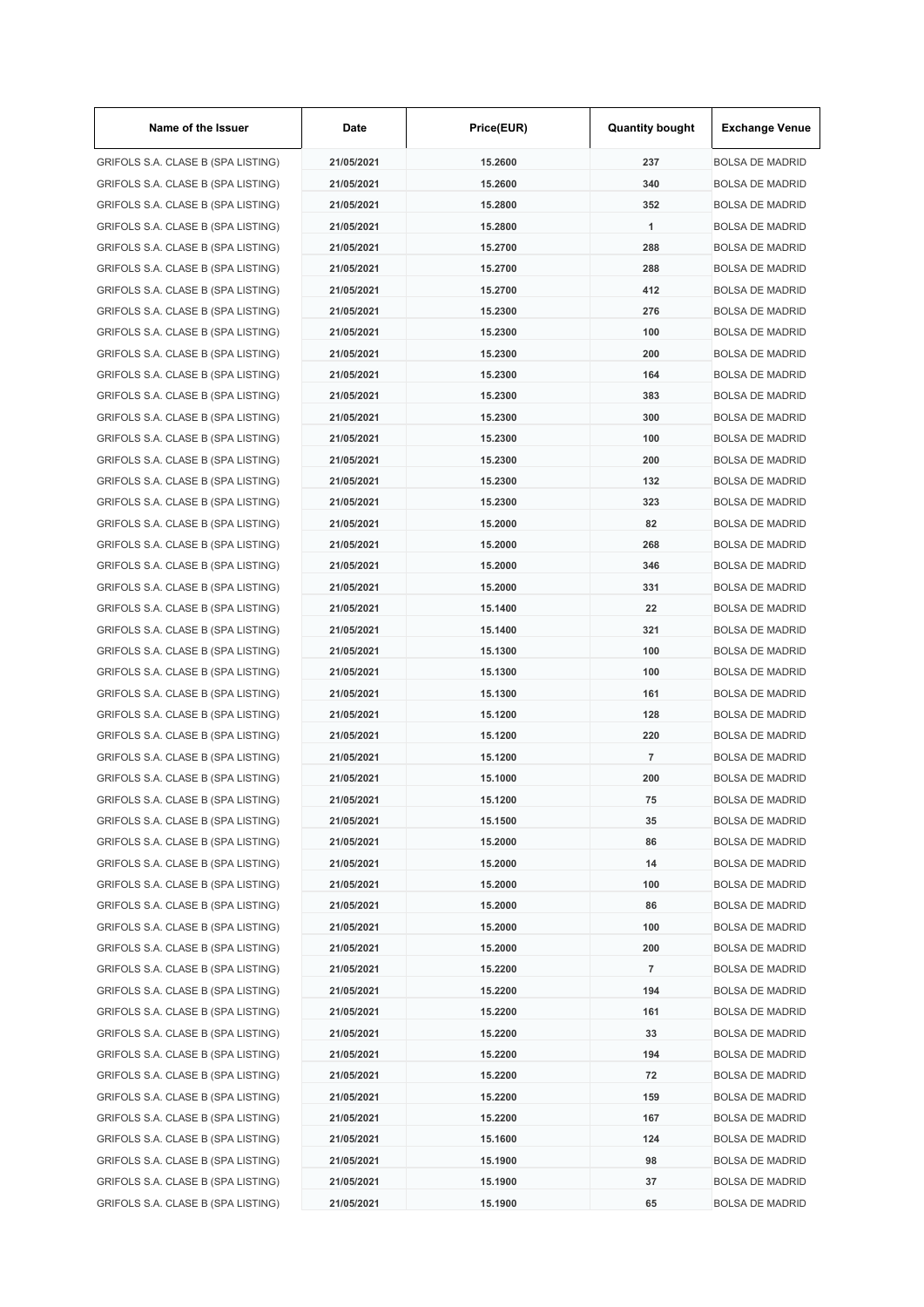| Name of the Issuer                 | Date       | Price(EUR) | <b>Quantity bought</b> | <b>Exchange Venue</b>  |
|------------------------------------|------------|------------|------------------------|------------------------|
| GRIFOLS S.A. CLASE B (SPA LISTING) | 21/05/2021 | 15.1900    | 98                     | <b>BOLSA DE MADRID</b> |
| GRIFOLS S.A. CLASE B (SPA LISTING) | 21/05/2021 | 15.1900    | 41                     | <b>BOLSA DE MADRID</b> |
| GRIFOLS S.A. CLASE B (SPA LISTING) | 21/05/2021 | 15.1900    | 74                     | <b>BOLSA DE MADRID</b> |
| GRIFOLS S.A. CLASE B (SPA LISTING) | 21/05/2021 | 15.1900    | 85                     | <b>BOLSA DE MADRID</b> |
| GRIFOLS S.A. CLASE B (SPA LISTING) | 21/05/2021 | 15.1900    | 17                     | <b>BOLSA DE MADRID</b> |
| GRIFOLS S.A. CLASE B (SPA LISTING) | 21/05/2021 | 15.1900    | 92                     | <b>BOLSA DE MADRID</b> |
| GRIFOLS S.A. CLASE B (SPA LISTING) | 21/05/2021 | 15.1900    | 55                     | <b>BOLSA DE MADRID</b> |
| GRIFOLS S.A. CLASE B (SPA LISTING) | 21/05/2021 | 15.1800    | 200                    | <b>BOLSA DE MADRID</b> |
| GRIFOLS S.A. CLASE B (SPA LISTING) | 21/05/2021 | 15.1900    | 182                    | <b>BOLSA DE MADRID</b> |
| GRIFOLS S.A. CLASE B (SPA LISTING) | 21/05/2021 | 15.1900    | 12                     | <b>BOLSA DE MADRID</b> |
| GRIFOLS S.A. CLASE B (SPA LISTING) | 21/05/2021 | 15.1900    | 140                    | <b>BOLSA DE MADRID</b> |
| GRIFOLS S.A. CLASE B (SPA LISTING) | 21/05/2021 | 15.1800    | 80                     | <b>BOLSA DE MADRID</b> |
| GRIFOLS S.A. CLASE B (SPA LISTING) | 21/05/2021 | 15.1800    | 120                    | <b>BOLSA DE MADRID</b> |
| GRIFOLS S.A. CLASE B (SPA LISTING) | 21/05/2021 | 15.1800    | 160                    | <b>BOLSA DE MADRID</b> |
| GRIFOLS S.A. CLASE B (SPA LISTING) | 21/05/2021 | 15.1800    | 65                     | <b>BOLSA DE MADRID</b> |
| GRIFOLS S.A. CLASE B (SPA LISTING) | 21/05/2021 | 15.1800    | 73                     | <b>BOLSA DE MADRID</b> |
| GRIFOLS S.A. CLASE B (SPA LISTING) | 21/05/2021 | 15.1800    | 56                     | <b>BOLSA DE MADRID</b> |
| GRIFOLS S.A. CLASE B (SPA LISTING) | 21/05/2021 | 15.1800    | 65                     | <b>BOLSA DE MADRID</b> |
| GRIFOLS S.A. CLASE B (SPA LISTING) | 21/05/2021 | 15.1800    | 73                     | <b>BOLSA DE MADRID</b> |
| GRIFOLS S.A. CLASE B (SPA LISTING) | 21/05/2021 | 15.1800    | 42                     | <b>BOLSA DE MADRID</b> |
| GRIFOLS S.A. CLASE B (SPA LISTING) | 21/05/2021 | 15.1700    | 200                    | <b>BOLSA DE MADRID</b> |
| GRIFOLS S.A. CLASE B (SPA LISTING) | 21/05/2021 | 15.1700    | 99                     | <b>BOLSA DE MADRID</b> |
| GRIFOLS S.A. CLASE B (SPA LISTING) | 21/05/2021 | 15.1700    | 68                     | <b>BOLSA DE MADRID</b> |
| GRIFOLS S.A. CLASE B (SPA LISTING) | 21/05/2021 | 15.1600    | 78                     | <b>BOLSA DE MADRID</b> |
| GRIFOLS S.A. CLASE B (SPA LISTING) | 21/05/2021 | 15.1600    | 57                     | <b>BOLSA DE MADRID</b> |
| GRIFOLS S.A. CLASE B (SPA LISTING) | 21/05/2021 | 15.1600    | 65                     | <b>BOLSA DE MADRID</b> |
| GRIFOLS S.A. CLASE B (SPA LISTING) | 21/05/2021 | 15.1600    | 136                    | <b>BOLSA DE MADRID</b> |
|                                    | 21/05/2021 | 15.1500    | 80                     | <b>BOLSA DE MADRID</b> |
| GRIFOLS S.A. CLASE B (SPA LISTING) |            |            |                        |                        |
| GRIFOLS S.A. CLASE B (SPA LISTING) | 21/05/2021 | 15.1500    | 84<br>100              | <b>BOLSA DE MADRID</b> |
| GRIFOLS S.A. CLASE B (SPA LISTING) | 21/05/2021 | 15.1500    |                        | <b>BOLSA DE MADRID</b> |
| GRIFOLS S.A. CLASE B (SPA LISTING) | 21/05/2021 | 15.1500    | 78                     | <b>BOLSA DE MADRID</b> |
| GRIFOLS S.A. CLASE B (SPA LISTING) | 21/05/2021 | 15.1500    | 135                    | <b>BOLSA DE MADRID</b> |
| GRIFOLS S.A. CLASE B (SPA LISTING) | 21/05/2021 | 15.1400    | 32                     | <b>BOLSA DE MADRID</b> |
| GRIFOLS S.A. CLASE B (SPA LISTING) | 21/05/2021 | 15.1400    | 79                     | <b>BOLSA DE MADRID</b> |
| GRIFOLS S.A. CLASE B (SPA LISTING) | 21/05/2021 | 15.1400    | 200                    | <b>BOLSA DE MADRID</b> |
| GRIFOLS S.A. CLASE B (SPA LISTING) | 21/05/2021 | 15.1400    | 52                     | <b>BOLSA DE MADRID</b> |
| GRIFOLS S.A. CLASE B (SPA LISTING) | 21/05/2021 | 15.1300    | 34                     | <b>BOLSA DE MADRID</b> |
| GRIFOLS S.A. CLASE B (SPA LISTING) | 21/05/2021 | 15.1300    | 200                    | <b>BOLSA DE MADRID</b> |
| GRIFOLS S.A. CLASE B (SPA LISTING) | 21/05/2021 | 15.1300    | 97                     | <b>BOLSA DE MADRID</b> |
| GRIFOLS S.A. CLASE B (SPA LISTING) | 21/05/2021 | 15.1200    | 96                     | <b>BOLSA DE MADRID</b> |
| GRIFOLS S.A. CLASE B (SPA LISTING) | 21/05/2021 | 15.1200    | 38                     | <b>BOLSA DE MADRID</b> |
| GRIFOLS S.A. CLASE B (SPA LISTING) | 21/05/2021 | 15.1200    | 66                     | <b>BOLSA DE MADRID</b> |
| GRIFOLS S.A. CLASE B (SPA LISTING) | 21/05/2021 | 15.1200    | 142                    | <b>BOLSA DE MADRID</b> |
| GRIFOLS S.A. CLASE B (SPA LISTING) | 21/05/2021 | 15.1400    | 68                     | <b>BOLSA DE MADRID</b> |
| GRIFOLS S.A. CLASE B (SPA LISTING) | 21/05/2021 | 15.1400    | 227                    | <b>BOLSA DE MADRID</b> |
| GRIFOLS S.A. CLASE B (SPA LISTING) | 21/05/2021 | 15.1400    | 66                     | <b>BOLSA DE MADRID</b> |
| GRIFOLS S.A. CLASE B (SPA LISTING) | 21/05/2021 | 15.1400    | 419                    | <b>BOLSA DE MADRID</b> |
| GRIFOLS S.A. CLASE B (SPA LISTING) | 21/05/2021 | 15.1400    | 180                    | <b>BOLSA DE MADRID</b> |
| GRIFOLS S.A. CLASE B (SPA LISTING) | 21/05/2021 | 15.1400    | 20                     | <b>BOLSA DE MADRID</b> |
| GRIFOLS S.A. CLASE B (SPA LISTING) | 21/05/2021 | 15.1400    | 213                    | <b>BOLSA DE MADRID</b> |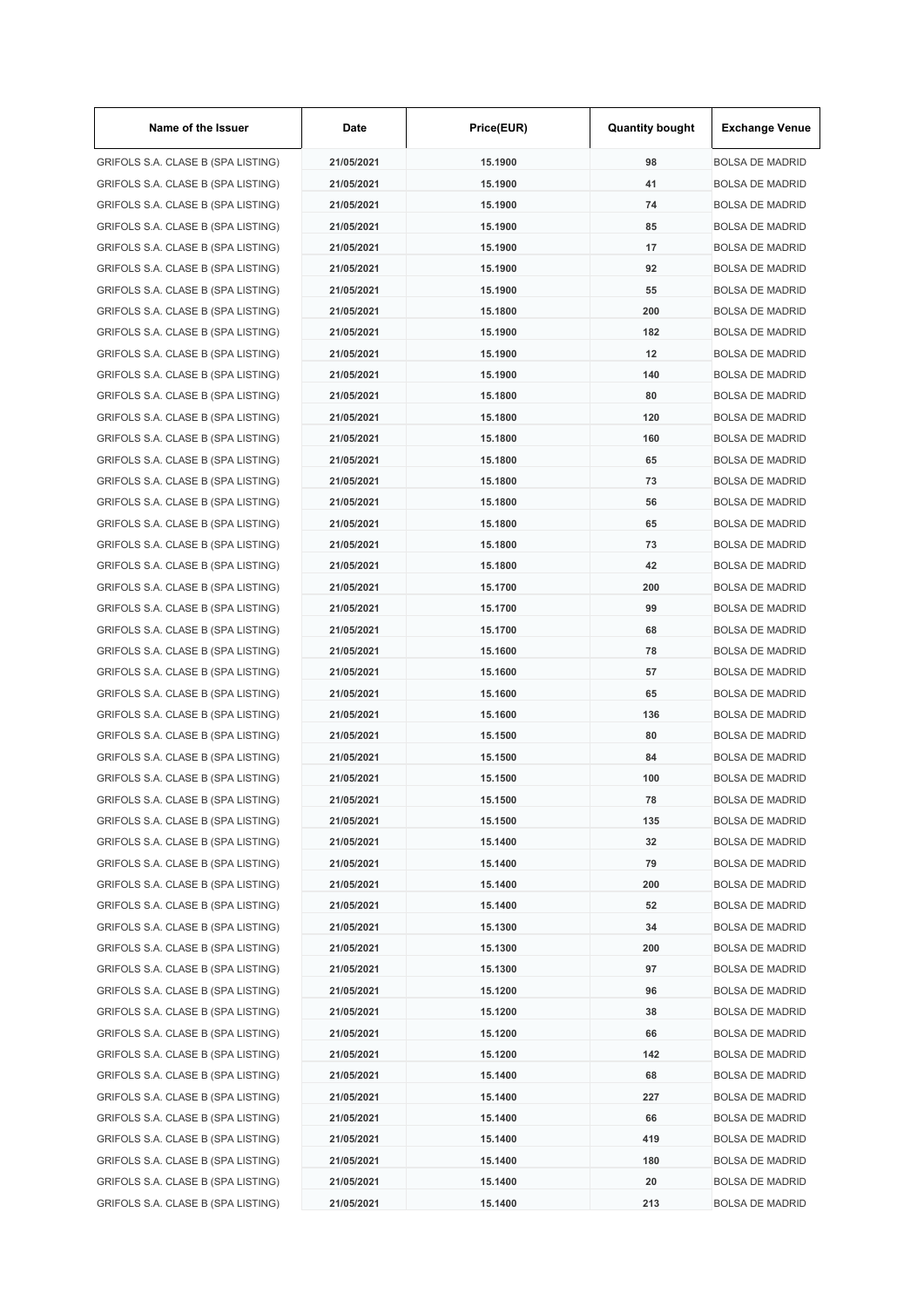| Name of the Issuer                 | Date       | Price(EUR) | <b>Quantity bought</b> | <b>Exchange Venue</b>  |
|------------------------------------|------------|------------|------------------------|------------------------|
| GRIFOLS S.A. CLASE B (SPA LISTING) | 21/05/2021 | 15.1400    | 122                    | <b>BOLSA DE MADRID</b> |
| GRIFOLS S.A. CLASE B (SPA LISTING) | 21/05/2021 | 15.1400    | 36                     | <b>BOLSA DE MADRID</b> |
| GRIFOLS S.A. CLASE B (SPA LISTING) | 21/05/2021 | 15.1500    | 46                     | <b>BOLSA DE MADRID</b> |
| GRIFOLS S.A. CLASE B (SPA LISTING) | 21/05/2021 | 15.1500    | 285                    | <b>BOLSA DE MADRID</b> |
| GRIFOLS S.A. CLASE B (SPA LISTING) | 21/05/2021 | 15.1500    | 634                    | <b>BOLSA DE MADRID</b> |
| GRIFOLS S.A. CLASE B (SPA LISTING) | 21/05/2021 | 15.1500    | 285                    | <b>BOLSA DE MADRID</b> |
| GRIFOLS S.A. CLASE B (SPA LISTING) | 21/05/2021 | 15.1600    | 704                    | <b>BOLSA DE MADRID</b> |
| GRIFOLS S.A. CLASE B (SPA LISTING) | 21/05/2021 | 15.1600    | 185                    | <b>BOLSA DE MADRID</b> |
| GRIFOLS S.A. CLASE B (SPA LISTING) | 21/05/2021 | 15.1400    | 70                     | <b>BOLSA DE MADRID</b> |
| GRIFOLS S.A. CLASE B (SPA LISTING) | 21/05/2021 | 15.1400    | 200                    | <b>BOLSA DE MADRID</b> |
| GRIFOLS S.A. CLASE B (SPA LISTING) | 21/05/2021 | 15.1400    | 200                    | <b>BOLSA DE MADRID</b> |
| GRIFOLS S.A. CLASE B (SPA LISTING) | 21/05/2021 | 15.1400    | 200                    | <b>BOLSA DE MADRID</b> |
| GRIFOLS S.A. CLASE B (SPA LISTING) | 21/05/2021 | 15.1400    | 61                     | <b>BOLSA DE MADRID</b> |
| GRIFOLS S.A. CLASE B (SPA LISTING) | 21/05/2021 | 15.1400    | 19                     | <b>BOLSA DE MADRID</b> |
| GRIFOLS S.A. CLASE B (SPA LISTING) | 21/05/2021 | 15.1500    | 200                    | <b>BOLSA DE MADRID</b> |
| GRIFOLS S.A. CLASE B (SPA LISTING) | 21/05/2021 | 15.1500    | 153                    | <b>BOLSA DE MADRID</b> |
| GRIFOLS S.A. CLASE B (SPA LISTING) | 21/05/2021 | 15.1400    | 251                    | <b>BOLSA DE MADRID</b> |
| GRIFOLS S.A. CLASE B (SPA LISTING) | 21/05/2021 | 15.1400    | 120                    | <b>BOLSA DE MADRID</b> |
| GRIFOLS S.A. CLASE B (SPA LISTING) | 21/05/2021 | 15.1400    | 120                    | <b>BOLSA DE MADRID</b> |
| GRIFOLS S.A. CLASE B (SPA LISTING) | 21/05/2021 | 15.1400    | 80                     | <b>BOLSA DE MADRID</b> |
| GRIFOLS S.A. CLASE B (SPA LISTING) | 21/05/2021 | 15.1400    | 183                    | <b>BOLSA DE MADRID</b> |
| GRIFOLS S.A. CLASE B (SPA LISTING) | 21/05/2021 | 15.1400    | 17                     | <b>BOLSA DE MADRID</b> |
| GRIFOLS S.A. CLASE B (SPA LISTING) | 21/05/2021 | 15.1400    | 175                    | <b>BOLSA DE MADRID</b> |
| GRIFOLS S.A. CLASE B (SPA LISTING) | 21/05/2021 | 15.1400    | 8                      | <b>BOLSA DE MADRID</b> |
|                                    |            |            |                        |                        |
| GRIFOLS S.A. CLASE B (SPA LISTING) | 21/05/2021 | 15.1400    | 1,240                  | <b>BOLSA DE MADRID</b> |
| GRIFOLS S.A. CLASE B (SPA LISTING) | 21/05/2021 | 15.1000    | 30                     | <b>BOLSA DE MADRID</b> |
| GRIFOLS S.A. CLASE B (SPA LISTING) | 21/05/2021 | 15.1000    | 170                    | <b>BOLSA DE MADRID</b> |
| GRIFOLS S.A. CLASE B (SPA LISTING) | 21/05/2021 | 15.1000    | 179                    | <b>BOLSA DE MADRID</b> |
| GRIFOLS S.A. CLASE B (SPA LISTING) | 21/05/2021 | 15.0600    | 200                    | <b>BOLSA DE MADRID</b> |
| GRIFOLS S.A. CLASE B (SPA LISTING) | 21/05/2021 | 15.0600    | 180                    | <b>BOLSA DE MADRID</b> |
| GRIFOLS S.A. CLASE B (SPA LISTING) | 21/05/2021 | 15.0500    | 200                    | <b>BOLSA DE MADRID</b> |
| GRIFOLS S.A. CLASE B (SPA LISTING) | 21/05/2021 | 15.0500    | 89                     | <b>BOLSA DE MADRID</b> |
| GRIFOLS S.A. CLASE B (SPA LISTING) | 21/05/2021 | 15.0500    | 111                    | <b>BOLSA DE MADRID</b> |
| GRIFOLS S.A. CLASE B (SPA LISTING) | 21/05/2021 | 15.0500    | 89                     | <b>BOLSA DE MADRID</b> |
| GRIFOLS S.A. CLASE B (SPA LISTING) | 21/05/2021 | 15.0400    | 197                    | <b>BOLSA DE MADRID</b> |
| GRIFOLS S.A. CLASE B (SPA LISTING) | 21/05/2021 | 15.0400    | 54                     | <b>BOLSA DE MADRID</b> |
| GRIFOLS S.A. CLASE B (SPA LISTING) | 21/05/2021 | 15.0400    | 146                    | <b>BOLSA DE MADRID</b> |
| GRIFOLS S.A. CLASE B (SPA LISTING) | 21/05/2021 | 15.0400    | 42                     | <b>BOLSA DE MADRID</b> |
| GRIFOLS S.A. CLASE B (SPA LISTING) | 21/05/2021 | 15.0400    | 120                    | <b>BOLSA DE MADRID</b> |
| GRIFOLS S.A. CLASE B (SPA LISTING) | 21/05/2021 | 15.0400    | 120                    | <b>BOLSA DE MADRID</b> |
| GRIFOLS S.A. CLASE B (SPA LISTING) | 24/05/2021 | 15.3100    | 388                    | <b>BOLSA DE MADRID</b> |
| GRIFOLS S.A. CLASE B (SPA LISTING) | 24/05/2021 | 15.2800    | 381                    | <b>BOLSA DE MADRID</b> |
| GRIFOLS S.A. CLASE B (SPA LISTING) | 24/05/2021 | 15.2300    | 375                    | <b>BOLSA DE MADRID</b> |
| GRIFOLS S.A. CLASE B (SPA LISTING) | 24/05/2021 | 15.3000    | 186                    | <b>BOLSA DE MADRID</b> |
| GRIFOLS S.A. CLASE B (SPA LISTING) | 24/05/2021 | 15.3000    | 201                    | <b>BOLSA DE MADRID</b> |
| GRIFOLS S.A. CLASE B (SPA LISTING) | 24/05/2021 | 15.3900    | 111                    | <b>BOLSA DE MADRID</b> |
| GRIFOLS S.A. CLASE B (SPA LISTING) | 24/05/2021 | 15.3900    | 250                    | <b>BOLSA DE MADRID</b> |
| GRIFOLS S.A. CLASE B (SPA LISTING) | 24/05/2021 | 15.4100    | 449                    | <b>BOLSA DE MADRID</b> |
| GRIFOLS S.A. CLASE B (SPA LISTING) | 24/05/2021 | 15.4100    | 324                    | <b>BOLSA DE MADRID</b> |
| GRIFOLS S.A. CLASE B (SPA LISTING) | 24/05/2021 | 15.4000    | 200                    | <b>BOLSA DE MADRID</b> |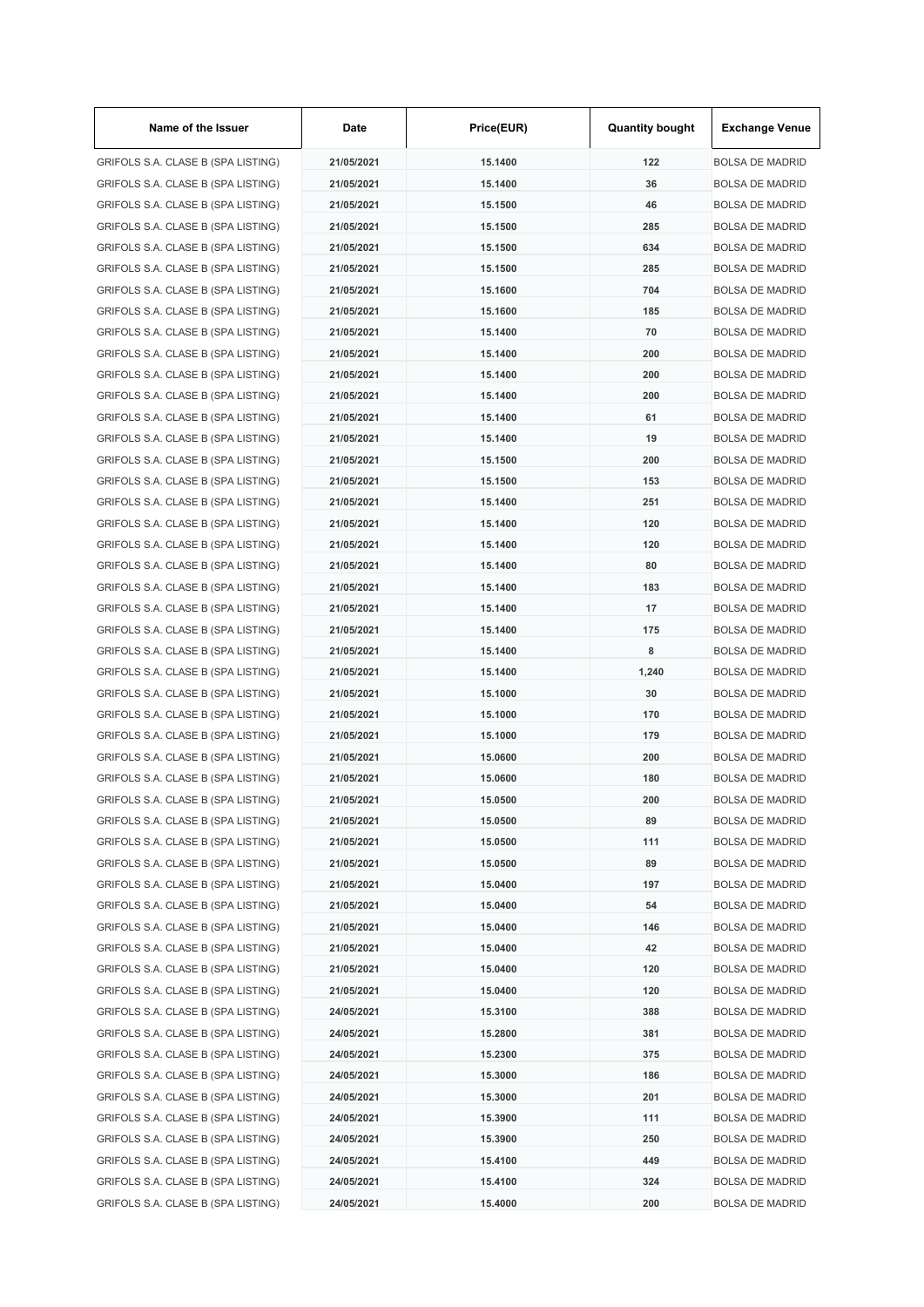| Name of the Issuer                 | Date       | Price(EUR)         | <b>Quantity bought</b> | <b>Exchange Venue</b>  |
|------------------------------------|------------|--------------------|------------------------|------------------------|
| GRIFOLS S.A. CLASE B (SPA LISTING) | 24/05/2021 | 15.4000            | 60                     | <b>BOLSA DE MADRID</b> |
| GRIFOLS S.A. CLASE B (SPA LISTING) | 24/05/2021 | 15.4000            | 92                     | <b>BOLSA DE MADRID</b> |
| GRIFOLS S.A. CLASE B (SPA LISTING) | 24/05/2021 | 15.4100            | 311                    | <b>BOLSA DE MADRID</b> |
| GRIFOLS S.A. CLASE B (SPA LISTING) | 24/05/2021 | 15.4100            | 34                     | <b>BOLSA DE MADRID</b> |
| GRIFOLS S.A. CLASE B (SPA LISTING) | 24/05/2021 | 15.4500            | 130                    | <b>BOLSA DE MADRID</b> |
| GRIFOLS S.A. CLASE B (SPA LISTING) | 24/05/2021 | 15.4500            | 64                     | <b>BOLSA DE MADRID</b> |
| GRIFOLS S.A. CLASE B (SPA LISTING) | 24/05/2021 | 15.4500            | 130                    | <b>BOLSA DE MADRID</b> |
| GRIFOLS S.A. CLASE B (SPA LISTING) | 24/05/2021 | 15.4300            | 439                    | <b>BOLSA DE MADRID</b> |
| GRIFOLS S.A. CLASE B (SPA LISTING) | 24/05/2021 | 15.4300            | 150                    | <b>BOLSA DE MADRID</b> |
| GRIFOLS S.A. CLASE B (SPA LISTING) | 24/05/2021 | 15.4300            | 289                    | <b>BOLSA DE MADRID</b> |
| GRIFOLS S.A. CLASE B (SPA LISTING) | 24/05/2021 | 15.4300            | 121                    | <b>BOLSA DE MADRID</b> |
| GRIFOLS S.A. CLASE B (SPA LISTING) | 24/05/2021 | 15.4600            | 122                    | <b>BOLSA DE MADRID</b> |
| GRIFOLS S.A. CLASE B (SPA LISTING) | 24/05/2021 | 15.4600            | 133                    | <b>BOLSA DE MADRID</b> |
| GRIFOLS S.A. CLASE B (SPA LISTING) | 24/05/2021 | 15.4600            | 68                     | <b>BOLSA DE MADRID</b> |
| GRIFOLS S.A. CLASE B (SPA LISTING) | 24/05/2021 | 15.4500            | 254                    | <b>BOLSA DE MADRID</b> |
| GRIFOLS S.A. CLASE B (SPA LISTING) | 24/05/2021 | 15.4500            | 325                    | <b>BOLSA DE MADRID</b> |
| GRIFOLS S.A. CLASE B (SPA LISTING) | 24/05/2021 | 15.4500            | 71                     | <b>BOLSA DE MADRID</b> |
| GRIFOLS S.A. CLASE B (SPA LISTING) | 24/05/2021 | 15.4500            | 136                    | <b>BOLSA DE MADRID</b> |
| GRIFOLS S.A. CLASE B (SPA LISTING) | 24/05/2021 | 15.4500            | 254                    | <b>BOLSA DE MADRID</b> |
| GRIFOLS S.A. CLASE B (SPA LISTING) | 24/05/2021 | 15.4500            | 198                    | <b>BOLSA DE MADRID</b> |
| GRIFOLS S.A. CLASE B (SPA LISTING) | 24/05/2021 | 15.4200            | 331                    | <b>BOLSA DE MADRID</b> |
| GRIFOLS S.A. CLASE B (SPA LISTING) | 24/05/2021 | 15.4200            | 331                    | <b>BOLSA DE MADRID</b> |
| GRIFOLS S.A. CLASE B (SPA LISTING) | 24/05/2021 | 15.4200            | 250                    | <b>BOLSA DE MADRID</b> |
| GRIFOLS S.A. CLASE B (SPA LISTING) | 24/05/2021 | 15.4200            | 95                     | <b>BOLSA DE MADRID</b> |
| GRIFOLS S.A. CLASE B (SPA LISTING) | 24/05/2021 | 15.4500            | 354                    | <b>BOLSA DE MADRID</b> |
| GRIFOLS S.A. CLASE B (SPA LISTING) | 24/05/2021 | 15.4500            | 37                     | <b>BOLSA DE MADRID</b> |
| GRIFOLS S.A. CLASE B (SPA LISTING) | 24/05/2021 | 15.4500            | 1,026                  | <b>BOLSA DE MADRID</b> |
|                                    | 24/05/2021 | 15.4500            | 209                    | <b>BOLSA DE MADRID</b> |
| GRIFOLS S.A. CLASE B (SPA LISTING) |            |                    |                        |                        |
| GRIFOLS S.A. CLASE B (SPA LISTING) | 24/05/2021 | 15.4500<br>15.4500 | 439                    | <b>BOLSA DE MADRID</b> |
| GRIFOLS S.A. CLASE B (SPA LISTING) | 24/05/2021 |                    | 200                    | <b>BOLSA DE MADRID</b> |
| GRIFOLS S.A. CLASE B (SPA LISTING) | 24/05/2021 | 15.4500            | 132                    | <b>BOLSA DE MADRID</b> |
| GRIFOLS S.A. CLASE B (SPA LISTING) | 24/05/2021 | 15.4700            | 165                    | <b>BOLSA DE MADRID</b> |
| GRIFOLS S.A. CLASE B (SPA LISTING) | 24/05/2021 | 15.4700            | 85                     | <b>BOLSA DE MADRID</b> |
| GRIFOLS S.A. CLASE B (SPA LISTING) | 24/05/2021 | 15.4700            | 75                     | <b>BOLSA DE MADRID</b> |
| GRIFOLS S.A. CLASE B (SPA LISTING) | 24/05/2021 | 15.4600            | 330                    | <b>BOLSA DE MADRID</b> |
| GRIFOLS S.A. CLASE B (SPA LISTING) | 24/05/2021 | 15.4600            | 653                    | <b>BOLSA DE MADRID</b> |
| GRIFOLS S.A. CLASE B (SPA LISTING) | 24/05/2021 | 15.4500            | 368                    | <b>BOLSA DE MADRID</b> |
| GRIFOLS S.A. CLASE B (SPA LISTING) | 24/05/2021 | 15.4500            | 1                      | <b>BOLSA DE MADRID</b> |
| GRIFOLS S.A. CLASE B (SPA LISTING) | 24/05/2021 | 15.4500            | 72                     | <b>BOLSA DE MADRID</b> |
| GRIFOLS S.A. CLASE B (SPA LISTING) | 24/05/2021 | 15.4800            | 359                    | <b>BOLSA DE MADRID</b> |
| GRIFOLS S.A. CLASE B (SPA LISTING) | 24/05/2021 | 15.4800            | 159                    | <b>BOLSA DE MADRID</b> |
| GRIFOLS S.A. CLASE B (SPA LISTING) | 24/05/2021 | 15.4800            | 222                    | <b>BOLSA DE MADRID</b> |
| GRIFOLS S.A. CLASE B (SPA LISTING) | 24/05/2021 | 15.4800            | 52                     | <b>BOLSA DE MADRID</b> |
| GRIFOLS S.A. CLASE B (SPA LISTING) | 24/05/2021 | 15.4800            | 159                    | <b>BOLSA DE MADRID</b> |
| GRIFOLS S.A. CLASE B (SPA LISTING) | 24/05/2021 | 15.4800            | 173                    | <b>BOLSA DE MADRID</b> |
| GRIFOLS S.A. CLASE B (SPA LISTING) | 24/05/2021 | 15.4800            | 172                    | <b>BOLSA DE MADRID</b> |
| GRIFOLS S.A. CLASE B (SPA LISTING) | 24/05/2021 | 15.4800            | 176                    | <b>BOLSA DE MADRID</b> |
| GRIFOLS S.A. CLASE B (SPA LISTING) | 24/05/2021 | 15.4600            | 87                     | <b>BOLSA DE MADRID</b> |
| GRIFOLS S.A. CLASE B (SPA LISTING) | 24/05/2021 | 15.4600            | 600                    | <b>BOLSA DE MADRID</b> |
| GRIFOLS S.A. CLASE B (SPA LISTING) | 24/05/2021 | 15.4600            | 12                     | <b>BOLSA DE MADRID</b> |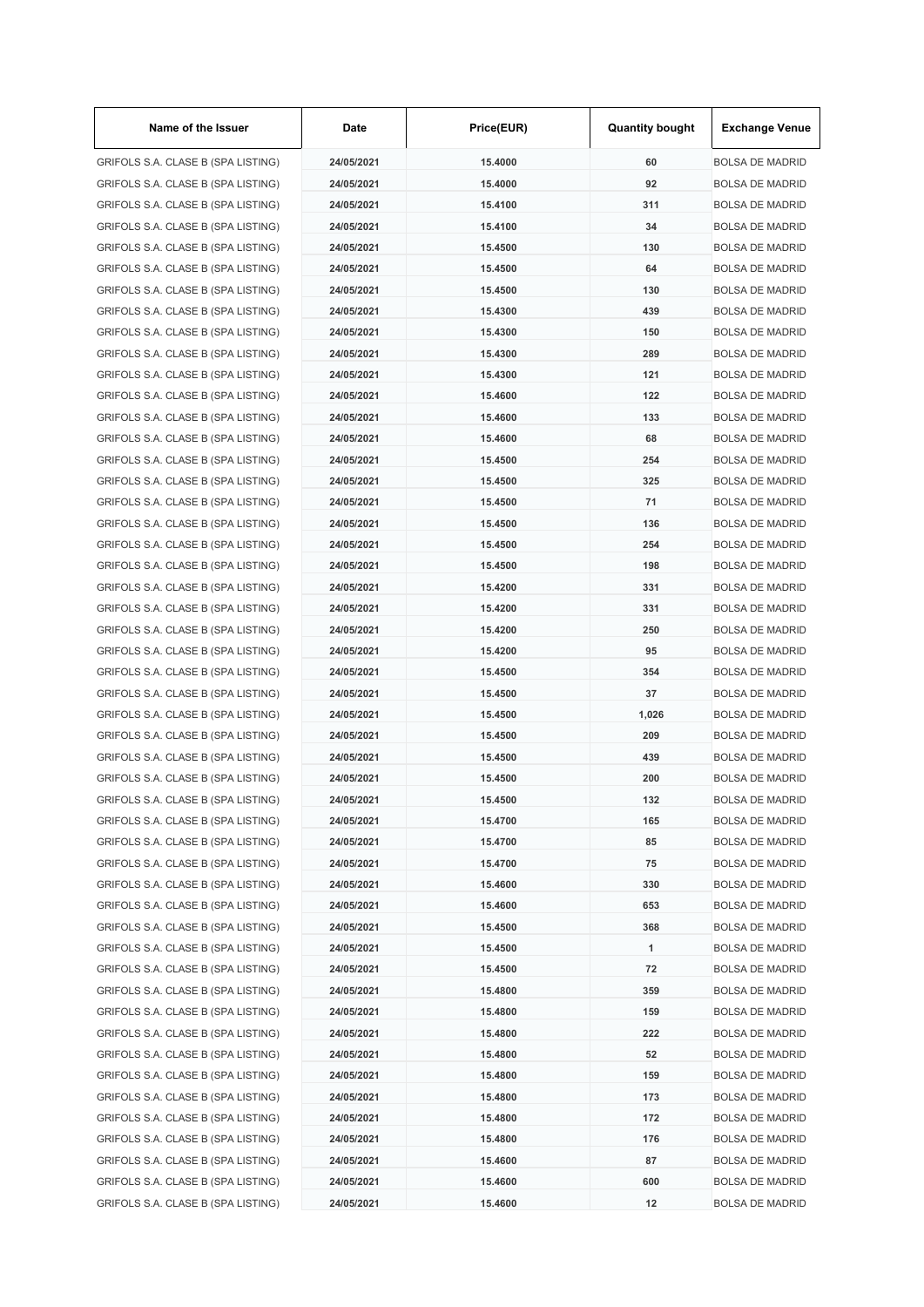| Name of the Issuer                 | Date       | Price(EUR)         | <b>Quantity bought</b> | <b>Exchange Venue</b>  |
|------------------------------------|------------|--------------------|------------------------|------------------------|
| GRIFOLS S.A. CLASE B (SPA LISTING) | 24/05/2021 | 15.4600            | 321                    | <b>BOLSA DE MADRID</b> |
| GRIFOLS S.A. CLASE B (SPA LISTING) | 24/05/2021 | 15.4100            | 40                     | <b>BOLSA DE MADRID</b> |
| GRIFOLS S.A. CLASE B (SPA LISTING) | 24/05/2021 | 15.4100            | 304                    | <b>BOLSA DE MADRID</b> |
| GRIFOLS S.A. CLASE B (SPA LISTING) | 24/05/2021 | 15.4100            | 334                    | <b>BOLSA DE MADRID</b> |
| GRIFOLS S.A. CLASE B (SPA LISTING) | 24/05/2021 | 15.4100            | 328                    | <b>BOLSA DE MADRID</b> |
| GRIFOLS S.A. CLASE B (SPA LISTING) | 24/05/2021 | 15.3700            | 135                    | <b>BOLSA DE MADRID</b> |
| GRIFOLS S.A. CLASE B (SPA LISTING) | 24/05/2021 | 15.3700            | 91                     | <b>BOLSA DE MADRID</b> |
| GRIFOLS S.A. CLASE B (SPA LISTING) | 24/05/2021 | 15.3700            | 299                    | <b>BOLSA DE MADRID</b> |
| GRIFOLS S.A. CLASE B (SPA LISTING) | 24/05/2021 | 15,3600            | 86                     | <b>BOLSA DE MADRID</b> |
| GRIFOLS S.A. CLASE B (SPA LISTING) | 24/05/2021 | 15.3600            | 252                    | <b>BOLSA DE MADRID</b> |
| GRIFOLS S.A. CLASE B (SPA LISTING) | 24/05/2021 | 15.3600            | 691                    | <b>BOLSA DE MADRID</b> |
| GRIFOLS S.A. CLASE B (SPA LISTING) | 24/05/2021 | 15.3600            | 330                    | <b>BOLSA DE MADRID</b> |
| GRIFOLS S.A. CLASE B (SPA LISTING) | 24/05/2021 | 15.3200            | 729                    | <b>BOLSA DE MADRID</b> |
| GRIFOLS S.A. CLASE B (SPA LISTING) | 24/05/2021 | 15.3300            | 364                    | <b>BOLSA DE MADRID</b> |
| GRIFOLS S.A. CLASE B (SPA LISTING) | 24/05/2021 | 15.3400            | 80                     | <b>BOLSA DE MADRID</b> |
| GRIFOLS S.A. CLASE B (SPA LISTING) | 24/05/2021 | 15.3400            | 263                    | <b>BOLSA DE MADRID</b> |
| GRIFOLS S.A. CLASE B (SPA LISTING) | 24/05/2021 | 15.3300            | 360                    | <b>BOLSA DE MADRID</b> |
| GRIFOLS S.A. CLASE B (SPA LISTING) | 24/05/2021 | 15.3300            | 235                    | <b>BOLSA DE MADRID</b> |
| GRIFOLS S.A. CLASE B (SPA LISTING) | 24/05/2021 | 15.3400            | 243                    | <b>BOLSA DE MADRID</b> |
| GRIFOLS S.A. CLASE B (SPA LISTING) | 24/05/2021 | 15.3400            | 200                    | <b>BOLSA DE MADRID</b> |
| GRIFOLS S.A. CLASE B (SPA LISTING) | 24/05/2021 | 15.3400            | 43                     | <b>BOLSA DE MADRID</b> |
| GRIFOLS S.A. CLASE B (SPA LISTING) | 24/05/2021 | 15.3400            | 243                    | <b>BOLSA DE MADRID</b> |
| GRIFOLS S.A. CLASE B (SPA LISTING) | 24/05/2021 | 15.3400            | 65                     | <b>BOLSA DE MADRID</b> |
| GRIFOLS S.A. CLASE B (SPA LISTING) | 24/05/2021 | 15.3400            | 259                    | <b>BOLSA DE MADRID</b> |
| GRIFOLS S.A. CLASE B (SPA LISTING) | 24/05/2021 | 15.3400            | 1,012                  | <b>BOLSA DE MADRID</b> |
| GRIFOLS S.A. CLASE B (SPA LISTING) | 24/05/2021 | 15.2900            | 80                     | <b>BOLSA DE MADRID</b> |
|                                    |            |                    |                        | <b>BOLSA DE MADRID</b> |
| GRIFOLS S.A. CLASE B (SPA LISTING) | 24/05/2021 | 15.2900<br>15.2900 | 80                     | <b>BOLSA DE MADRID</b> |
| GRIFOLS S.A. CLASE B (SPA LISTING) | 24/05/2021 |                    | 20                     |                        |
| GRIFOLS S.A. CLASE B (SPA LISTING) | 24/05/2021 | 15.2900            | 180                    | <b>BOLSA DE MADRID</b> |
| GRIFOLS S.A. CLASE B (SPA LISTING) | 24/05/2021 | 15.2900            | 20                     | <b>BOLSA DE MADRID</b> |
| GRIFOLS S.A. CLASE B (SPA LISTING) | 24/05/2021 | 15.2900            | 1                      | <b>BOLSA DE MADRID</b> |
| GRIFOLS S.A. CLASE B (SPA LISTING) | 24/05/2021 | 15.2900            | 1,047                  | <b>BOLSA DE MADRID</b> |
| GRIFOLS S.A. CLASE B (SPA LISTING) | 24/05/2021 | 15.2900            | 329                    | <b>BOLSA DE MADRID</b> |
| GRIFOLS S.A. CLASE B (SPA LISTING) | 24/05/2021 | 15.2900            | 324                    | <b>BOLSA DE MADRID</b> |
| GRIFOLS S.A. CLASE B (SPA LISTING) | 24/05/2021 | 15.2400            | 95                     | <b>BOLSA DE MADRID</b> |
| GRIFOLS S.A. CLASE B (SPA LISTING) | 24/05/2021 | 15.2400            | 105                    | <b>BOLSA DE MADRID</b> |
| GRIFOLS S.A. CLASE B (SPA LISTING) | 24/05/2021 | 15.2400            | 181                    | <b>BOLSA DE MADRID</b> |
| GRIFOLS S.A. CLASE B (SPA LISTING) | 24/05/2021 | 15.2300            | 100                    | <b>BOLSA DE MADRID</b> |
| GRIFOLS S.A. CLASE B (SPA LISTING) | 24/05/2021 | 15.2300            | 35                     | <b>BOLSA DE MADRID</b> |
| GRIFOLS S.A. CLASE B (SPA LISTING) | 24/05/2021 | 15.2000            | 76                     | <b>BOLSA DE MADRID</b> |
| GRIFOLS S.A. CLASE B (SPA LISTING) | 24/05/2021 | 15.2000            | 32                     | <b>BOLSA DE MADRID</b> |
| GRIFOLS S.A. CLASE B (SPA LISTING) | 24/05/2021 | 15.2000            | 92                     | <b>BOLSA DE MADRID</b> |
| GRIFOLS S.A. CLASE B (SPA LISTING) | 24/05/2021 | 15.2000            | 157                    | <b>BOLSA DE MADRID</b> |
| GRIFOLS S.A. CLASE B (SPA LISTING) | 24/05/2021 | 15.1700            | 135                    | <b>BOLSA DE MADRID</b> |
| GRIFOLS S.A. CLASE B (SPA LISTING) | 24/05/2021 | 15.1700            | 65                     | <b>BOLSA DE MADRID</b> |
| GRIFOLS S.A. CLASE B (SPA LISTING) | 24/05/2021 | 15.1700            | 135                    | <b>BOLSA DE MADRID</b> |
| GRIFOLS S.A. CLASE B (SPA LISTING) | 24/05/2021 | 15.1700            | 28                     | <b>BOLSA DE MADRID</b> |
| GRIFOLS S.A. CLASE B (SPA LISTING) | 24/05/2021 | 15.1700            | 98                     | <b>BOLSA DE MADRID</b> |
| GRIFOLS S.A. CLASE B (SPA LISTING) | 24/05/2021 | 15.1700            | 199                    | <b>BOLSA DE MADRID</b> |
| GRIFOLS S.A. CLASE B (SPA LISTING) | 24/05/2021 | 15.1700            | 136                    | <b>BOLSA DE MADRID</b> |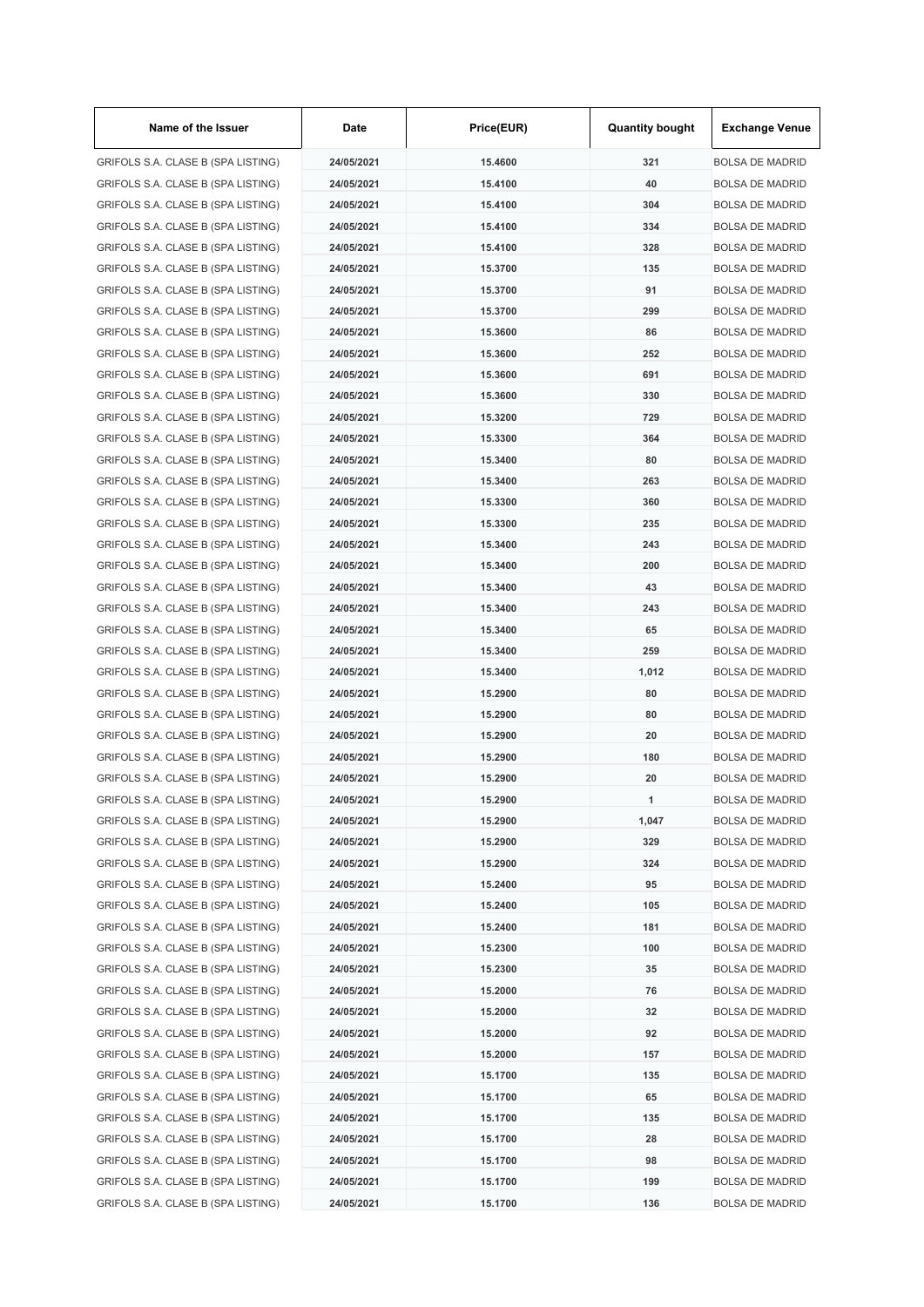| Name of the Issuer                 | Date       | Price(EUR) | <b>Quantity bought</b> | <b>Exchange Venue</b>  |
|------------------------------------|------------|------------|------------------------|------------------------|
| GRIFOLS S.A. CLASE B (SPA LISTING) | 24/05/2021 | 15.1700    | 64                     | <b>BOLSA DE MADRID</b> |
| GRIFOLS S.A. CLASE B (SPA LISTING) | 24/05/2021 | 15.1700    | 158                    | <b>BOLSA DE MADRID</b> |
| GRIFOLS S.A. CLASE B (SPA LISTING) | 24/05/2021 | 15.1700    | 37                     | <b>BOLSA DE MADRID</b> |
| GRIFOLS S.A. CLASE B (SPA LISTING) | 24/05/2021 | 15.1700    | 56                     | <b>BOLSA DE MADRID</b> |
| GRIFOLS S.A. CLASE B (SPA LISTING) | 24/05/2021 | 15.1700    | 8                      | <b>BOLSA DE MADRID</b> |
| GRIFOLS S.A. CLASE B (SPA LISTING) | 24/05/2021 | 15.1700    | 100                    | <b>BOLSA DE MADRID</b> |
| GRIFOLS S.A. CLASE B (SPA LISTING) | 24/05/2021 | 15.1700    | 200                    | <b>BOLSA DE MADRID</b> |
| GRIFOLS S.A. CLASE B (SPA LISTING) | 24/05/2021 | 15.1700    | 23                     | <b>BOLSA DE MADRID</b> |
| GRIFOLS S.A. CLASE B (SPA LISTING) | 24/05/2021 | 15.1400    | 134                    | <b>BOLSA DE MADRID</b> |
| GRIFOLS S.A. CLASE B (SPA LISTING) | 24/05/2021 | 15.1400    | 227                    | <b>BOLSA DE MADRID</b> |
| GRIFOLS S.A. CLASE B (SPA LISTING) | 24/05/2021 | 15.1600    | 75                     | <b>BOLSA DE MADRID</b> |
| GRIFOLS S.A. CLASE B (SPA LISTING) | 24/05/2021 | 15.1600    | 264                    | <b>BOLSA DE MADRID</b> |
| GRIFOLS S.A. CLASE B (SPA LISTING) | 24/05/2021 | 15.1600    | 90                     | <b>BOLSA DE MADRID</b> |
| GRIFOLS S.A. CLASE B (SPA LISTING) | 24/05/2021 | 15.1600    | 100                    | <b>BOLSA DE MADRID</b> |
| GRIFOLS S.A. CLASE B (SPA LISTING) | 24/05/2021 | 15.1600    | 120                    | <b>BOLSA DE MADRID</b> |
| GRIFOLS S.A. CLASE B (SPA LISTING) | 24/05/2021 | 15.1600    | 198                    | <b>BOLSA DE MADRID</b> |
| GRIFOLS S.A. CLASE B (SPA LISTING) | 24/05/2021 | 15.1600    | 198                    | <b>BOLSA DE MADRID</b> |
| GRIFOLS S.A. CLASE B (SPA LISTING) | 24/05/2021 | 15.1500    | 153                    | <b>BOLSA DE MADRID</b> |
| GRIFOLS S.A. CLASE B (SPA LISTING) | 24/05/2021 | 15.1700    | 200                    | <b>BOLSA DE MADRID</b> |
|                                    |            |            |                        |                        |
| GRIFOLS S.A. CLASE B (SPA LISTING) | 24/05/2021 | 15.1700    | 123                    | <b>BOLSA DE MADRID</b> |
| GRIFOLS S.A. CLASE B (SPA LISTING) | 24/05/2021 | 15.1600    | 100                    | <b>BOLSA DE MADRID</b> |
| GRIFOLS S.A. CLASE B (SPA LISTING) | 24/05/2021 | 15.1600    | 80                     | <b>BOLSA DE MADRID</b> |
| GRIFOLS S.A. CLASE B (SPA LISTING) | 24/05/2021 | 15.1600    | 20                     | <b>BOLSA DE MADRID</b> |
| GRIFOLS S.A. CLASE B (SPA LISTING) | 24/05/2021 | 15.1600    | 100                    | <b>BOLSA DE MADRID</b> |
| GRIFOLS S.A. CLASE B (SPA LISTING) | 24/05/2021 | 15.1600    | 1                      | <b>BOLSA DE MADRID</b> |
| GRIFOLS S.A. CLASE B (SPA LISTING) | 24/05/2021 | 15.1600    | 34                     | <b>BOLSA DE MADRID</b> |
| GRIFOLS S.A. CLASE B (SPA LISTING) | 24/05/2021 | 15.1600    | 100                    | <b>BOLSA DE MADRID</b> |
| GRIFOLS S.A. CLASE B (SPA LISTING) | 24/05/2021 | 15.1600    | 100                    | <b>BOLSA DE MADRID</b> |
| GRIFOLS S.A. CLASE B (SPA LISTING) | 24/05/2021 | 15.1600    | 29                     | <b>BOLSA DE MADRID</b> |
| GRIFOLS S.A. CLASE B (SPA LISTING) | 24/05/2021 | 15.1600    | 71                     | <b>BOLSA DE MADRID</b> |
| GRIFOLS S.A. CLASE B (SPA LISTING) | 24/05/2021 | 15.1600    | 100                    | <b>BOLSA DE MADRID</b> |
| GRIFOLS S.A. CLASE B (SPA LISTING) | 24/05/2021 | 15.1600    | 130                    | <b>BOLSA DE MADRID</b> |
| GRIFOLS S.A. CLASE B (SPA LISTING) | 24/05/2021 | 15.1600    | 70                     | <b>BOLSA DE MADRID</b> |
| GRIFOLS S.A. CLASE B (SPA LISTING) | 24/05/2021 | 15.1500    | 154                    | <b>BOLSA DE MADRID</b> |
| GRIFOLS S.A. CLASE B (SPA LISTING) | 24/05/2021 | 15.1500    | 236                    | <b>BOLSA DE MADRID</b> |
| GRIFOLS S.A. CLASE B (SPA LISTING) | 25/05/2021 | 15.1400    | 370                    | <b>BOLSA DE MADRID</b> |
| GRIFOLS S.A. CLASE B (SPA LISTING) | 25/05/2021 | 15.1800    | 366                    | <b>BOLSA DE MADRID</b> |
| GRIFOLS S.A. CLASE B (SPA LISTING) | 25/05/2021 | 15.1800    | 366                    | <b>BOLSA DE MADRID</b> |
| GRIFOLS S.A. CLASE B (SPA LISTING) | 25/05/2021 | 15.1800    | 334                    | <b>BOLSA DE MADRID</b> |
| GRIFOLS S.A. CLASE B (SPA LISTING) | 25/05/2021 | 15.1800    | 326                    | <b>BOLSA DE MADRID</b> |
| GRIFOLS S.A. CLASE B (SPA LISTING) | 25/05/2021 | 15.1600    | 15                     | <b>BOLSA DE MADRID</b> |
| GRIFOLS S.A. CLASE B (SPA LISTING) | 25/05/2021 | 15.1600    | 643                    | <b>BOLSA DE MADRID</b> |
| GRIFOLS S.A. CLASE B (SPA LISTING) | 25/05/2021 | 15.1600    | 314                    | <b>BOLSA DE MADRID</b> |
| GRIFOLS S.A. CLASE B (SPA LISTING) | 25/05/2021 | 15.1600    | 221                    | <b>BOLSA DE MADRID</b> |
| GRIFOLS S.A. CLASE B (SPA LISTING) | 25/05/2021 | 15.1600    | 189                    | <b>BOLSA DE MADRID</b> |
| GRIFOLS S.A. CLASE B (SPA LISTING) | 25/05/2021 | 15.1600    | 16                     | <b>BOLSA DE MADRID</b> |
| GRIFOLS S.A. CLASE B (SPA LISTING) | 25/05/2021 | 15.1600    | 8                      | <b>BOLSA DE MADRID</b> |
| GRIFOLS S.A. CLASE B (SPA LISTING) | 25/05/2021 | 15.1900    | 186                    | <b>BOLSA DE MADRID</b> |
| GRIFOLS S.A. CLASE B (SPA LISTING) | 25/05/2021 | 15.1900    | 135                    | <b>BOLSA DE MADRID</b> |
| GRIFOLS S.A. CLASE B (SPA LISTING) | 25/05/2021 | 15.1900    | 65                     | <b>BOLSA DE MADRID</b> |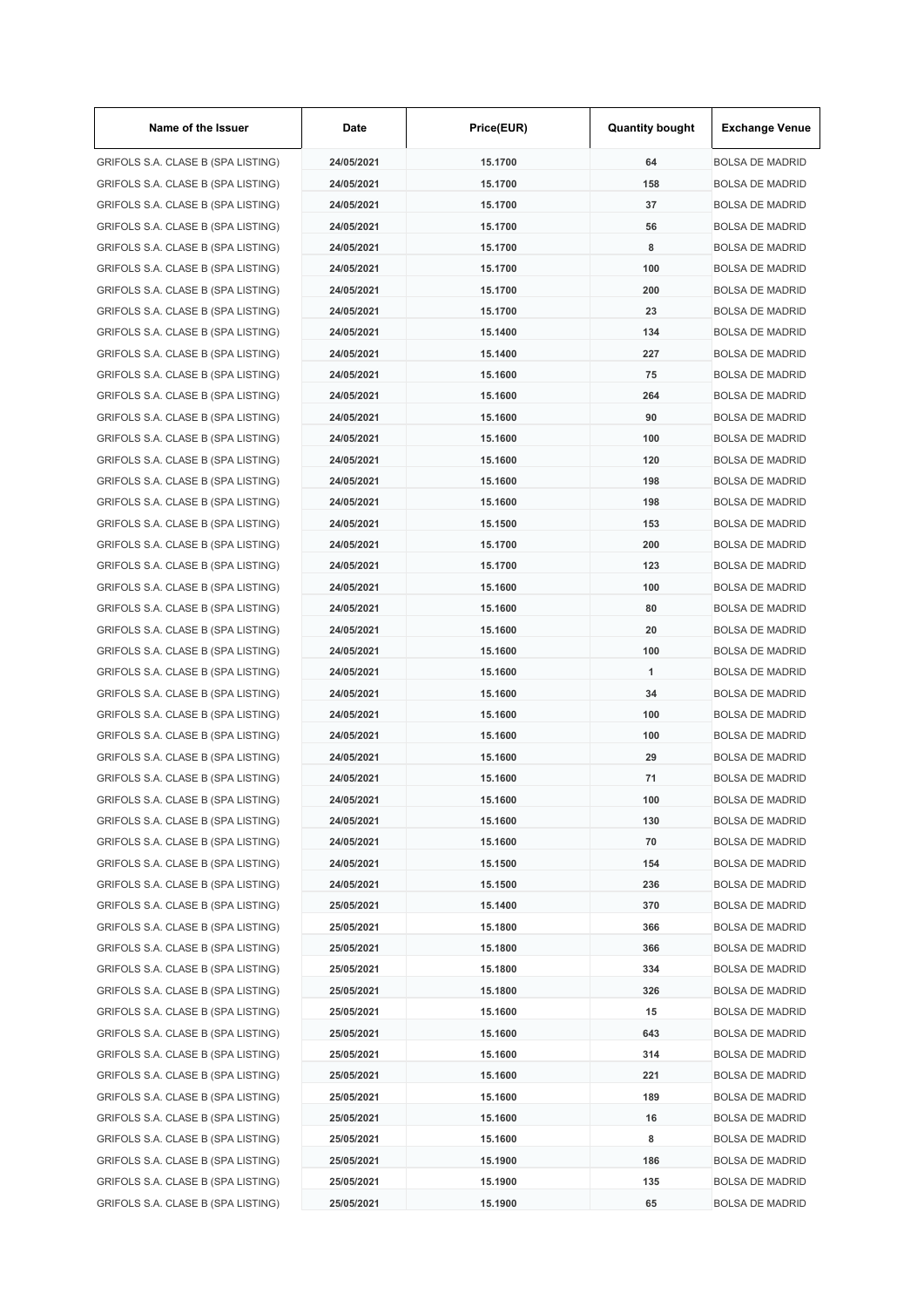| Name of the Issuer                 | Date       | Price(EUR) | <b>Quantity bought</b>  | <b>Exchange Venue</b>  |
|------------------------------------|------------|------------|-------------------------|------------------------|
| GRIFOLS S.A. CLASE B (SPA LISTING) | 25/05/2021 | 15.1900    | 135                     | <b>BOLSA DE MADRID</b> |
| GRIFOLS S.A. CLASE B (SPA LISTING) | 25/05/2021 | 15.1900    | 100                     | <b>BOLSA DE MADRID</b> |
| GRIFOLS S.A. CLASE B (SPA LISTING) | 25/05/2021 | 15.1700    | 353                     | <b>BOLSA DE MADRID</b> |
| GRIFOLS S.A. CLASE B (SPA LISTING) | 25/05/2021 | 15.1700    | 65                      | <b>BOLSA DE MADRID</b> |
| GRIFOLS S.A. CLASE B (SPA LISTING) | 25/05/2021 | 15.1700    | 40                      | <b>BOLSA DE MADRID</b> |
| GRIFOLS S.A. CLASE B (SPA LISTING) | 25/05/2021 | 15.1700    | 125                     | <b>BOLSA DE MADRID</b> |
| GRIFOLS S.A. CLASE B (SPA LISTING) | 25/05/2021 | 15.1700    | 248                     | <b>BOLSA DE MADRID</b> |
| GRIFOLS S.A. CLASE B (SPA LISTING) | 25/05/2021 | 15.1700    | 219                     | <b>BOLSA DE MADRID</b> |
| GRIFOLS S.A. CLASE B (SPA LISTING) | 25/05/2021 | 15.1700    | 104                     | <b>BOLSA DE MADRID</b> |
| GRIFOLS S.A. CLASE B (SPA LISTING) | 25/05/2021 | 15.1700    | 345                     | <b>BOLSA DE MADRID</b> |
| GRIFOLS S.A. CLASE B (SPA LISTING) | 25/05/2021 | 15.1700    | 368                     | <b>BOLSA DE MADRID</b> |
| GRIFOLS S.A. CLASE B (SPA LISTING) | 25/05/2021 | 15.1700    | 68                      | <b>BOLSA DE MADRID</b> |
| GRIFOLS S.A. CLASE B (SPA LISTING) | 25/05/2021 | 15.1700    | 345                     | <b>BOLSA DE MADRID</b> |
| GRIFOLS S.A. CLASE B (SPA LISTING) | 25/05/2021 | 15.1600    | 327                     | <b>BOLSA DE MADRID</b> |
| GRIFOLS S.A. CLASE B (SPA LISTING) | 25/05/2021 | 15.1600    | 154                     | <b>BOLSA DE MADRID</b> |
| GRIFOLS S.A. CLASE B (SPA LISTING) | 25/05/2021 | 15.1600    | 228                     | <b>BOLSA DE MADRID</b> |
| GRIFOLS S.A. CLASE B (SPA LISTING) | 25/05/2021 | 15.1800    | 322                     | <b>BOLSA DE MADRID</b> |
| GRIFOLS S.A. CLASE B (SPA LISTING) | 25/05/2021 | 15.1800    | 356                     | <b>BOLSA DE MADRID</b> |
|                                    | 25/05/2021 | 15.1800    | 276                     | <b>BOLSA DE MADRID</b> |
| GRIFOLS S.A. CLASE B (SPA LISTING) |            |            |                         |                        |
| GRIFOLS S.A. CLASE B (SPA LISTING) | 25/05/2021 | 15.1800    | $\overline{\mathbf{2}}$ | <b>BOLSA DE MADRID</b> |
| GRIFOLS S.A. CLASE B (SPA LISTING) | 25/05/2021 | 15.2100    | 63                      | <b>BOLSA DE MADRID</b> |
| GRIFOLS S.A. CLASE B (SPA LISTING) | 25/05/2021 | 15.2100    | 657                     | <b>BOLSA DE MADRID</b> |
| GRIFOLS S.A. CLASE B (SPA LISTING) | 25/05/2021 | 15.2100    | 278                     | <b>BOLSA DE MADRID</b> |
| GRIFOLS S.A. CLASE B (SPA LISTING) | 25/05/2021 | 15.2100    | 379                     | <b>BOLSA DE MADRID</b> |
| GRIFOLS S.A. CLASE B (SPA LISTING) | 25/05/2021 | 15.2100    | 621                     | <b>BOLSA DE MADRID</b> |
| GRIFOLS S.A. CLASE B (SPA LISTING) | 25/05/2021 | 15.2100    | 61                      | <b>BOLSA DE MADRID</b> |
| GRIFOLS S.A. CLASE B (SPA LISTING) | 25/05/2021 | 15.2000    | 330                     | <b>BOLSA DE MADRID</b> |
| GRIFOLS S.A. CLASE B (SPA LISTING) | 25/05/2021 | 15.2100    | 381                     | <b>BOLSA DE MADRID</b> |
| GRIFOLS S.A. CLASE B (SPA LISTING) | 25/05/2021 | 15.2200    | 22                      | <b>BOLSA DE MADRID</b> |
| GRIFOLS S.A. CLASE B (SPA LISTING) | 25/05/2021 | 15.2200    | 76                      | <b>BOLSA DE MADRID</b> |
| GRIFOLS S.A. CLASE B (SPA LISTING) | 25/05/2021 | 15.2200    | 113                     | <b>BOLSA DE MADRID</b> |
| GRIFOLS S.A. CLASE B (SPA LISTING) | 25/05/2021 | 15.2200    | 382                     | <b>BOLSA DE MADRID</b> |
| GRIFOLS S.A. CLASE B (SPA LISTING) | 25/05/2021 | 15.2000    | 1,030                   | <b>BOLSA DE MADRID</b> |
| GRIFOLS S.A. CLASE B (SPA LISTING) | 25/05/2021 | 15.2300    | 382                     | <b>BOLSA DE MADRID</b> |
| GRIFOLS S.A. CLASE B (SPA LISTING) | 25/05/2021 | 15.2300    | 700                     | <b>BOLSA DE MADRID</b> |
| GRIFOLS S.A. CLASE B (SPA LISTING) | 25/05/2021 | 15.2300    | 323                     | <b>BOLSA DE MADRID</b> |
| GRIFOLS S.A. CLASE B (SPA LISTING) | 25/05/2021 | 15.2500    | 40                      | <b>BOLSA DE MADRID</b> |
| GRIFOLS S.A. CLASE B (SPA LISTING) | 25/05/2021 | 15.2500    | 100                     | <b>BOLSA DE MADRID</b> |
| GRIFOLS S.A. CLASE B (SPA LISTING) | 25/05/2021 | 15.2500    | 33                      | <b>BOLSA DE MADRID</b> |
| GRIFOLS S.A. CLASE B (SPA LISTING) | 25/05/2021 | 15.2300    | 4                       | <b>BOLSA DE MADRID</b> |
| GRIFOLS S.A. CLASE B (SPA LISTING) | 25/05/2021 | 15.2500    | 412                     | <b>BOLSA DE MADRID</b> |
| GRIFOLS S.A. CLASE B (SPA LISTING) | 25/05/2021 | 15.2600    | 500                     | <b>BOLSA DE MADRID</b> |
| GRIFOLS S.A. CLASE B (SPA LISTING) | 25/05/2021 | 15.2600    | 4                       | <b>BOLSA DE MADRID</b> |
| GRIFOLS S.A. CLASE B (SPA LISTING) | 25/05/2021 | 15.2600    | 366                     | <b>BOLSA DE MADRID</b> |
| GRIFOLS S.A. CLASE B (SPA LISTING) | 25/05/2021 | 15.2600    | 363                     | <b>BOLSA DE MADRID</b> |
| GRIFOLS S.A. CLASE B (SPA LISTING) | 25/05/2021 | 15.2600    | 406                     | <b>BOLSA DE MADRID</b> |
| GRIFOLS S.A. CLASE B (SPA LISTING) | 25/05/2021 | 15.2600    | 200                     | <b>BOLSA DE MADRID</b> |
| GRIFOLS S.A. CLASE B (SPA LISTING) | 25/05/2021 | 15.2500    | 135                     | <b>BOLSA DE MADRID</b> |
| GRIFOLS S.A. CLASE B (SPA LISTING) | 25/05/2021 | 15.2500    | 319                     | <b>BOLSA DE MADRID</b> |
| GRIFOLS S.A. CLASE B (SPA LISTING) | 25/05/2021 | 15.2300    | 292                     | <b>BOLSA DE MADRID</b> |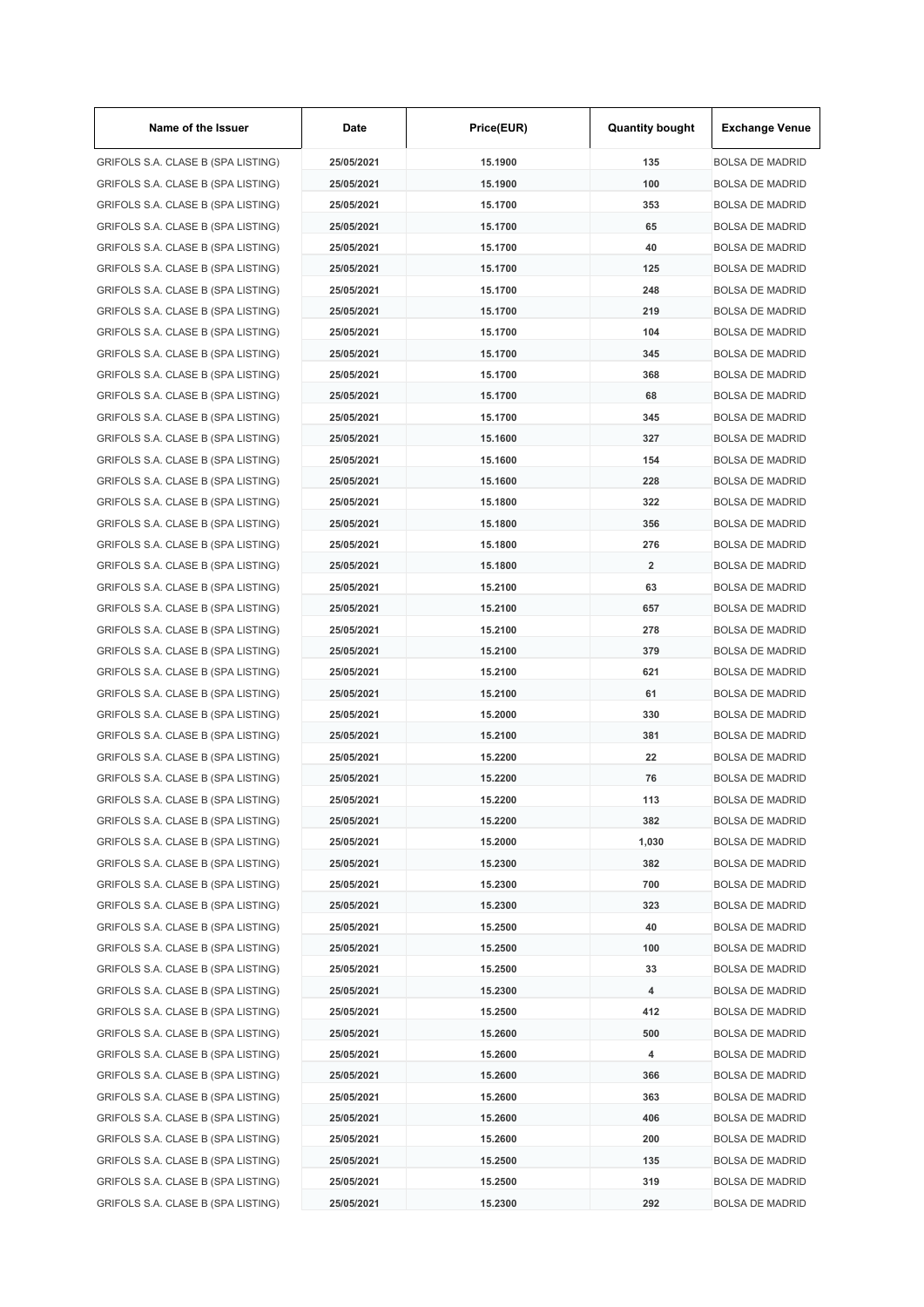| Name of the Issuer                 | Date       | Price(EUR) | <b>Quantity bought</b>  | <b>Exchange Venue</b>  |
|------------------------------------|------------|------------|-------------------------|------------------------|
| GRIFOLS S.A. CLASE B (SPA LISTING) | 25/05/2021 | 15.2300    | 4                       | <b>BOLSA DE MADRID</b> |
| GRIFOLS S.A. CLASE B (SPA LISTING) | 25/05/2021 | 15.2300    | 8                       | <b>BOLSA DE MADRID</b> |
| GRIFOLS S.A. CLASE B (SPA LISTING) | 25/05/2021 | 15.2300    | 128                     | <b>BOLSA DE MADRID</b> |
| GRIFOLS S.A. CLASE B (SPA LISTING) | 25/05/2021 | 15.2300    | 59                      | <b>BOLSA DE MADRID</b> |
| GRIFOLS S.A. CLASE B (SPA LISTING) | 25/05/2021 | 15.2300    | 59                      | <b>BOLSA DE MADRID</b> |
| GRIFOLS S.A. CLASE B (SPA LISTING) | 25/05/2021 | 15.2300    | 59                      | <b>BOLSA DE MADRID</b> |
| GRIFOLS S.A. CLASE B (SPA LISTING) | 25/05/2021 | 15.2300    | 59                      | <b>BOLSA DE MADRID</b> |
| GRIFOLS S.A. CLASE B (SPA LISTING) | 25/05/2021 | 15.2300    | 159                     | <b>BOLSA DE MADRID</b> |
| GRIFOLS S.A. CLASE B (SPA LISTING) | 25/05/2021 | 15.2300    | 14                      | <b>BOLSA DE MADRID</b> |
| GRIFOLS S.A. CLASE B (SPA LISTING) | 25/05/2021 | 15.2300    | 59                      | <b>BOLSA DE MADRID</b> |
| GRIFOLS S.A. CLASE B (SPA LISTING) | 25/05/2021 | 15.2300    | 1,199                   | <b>BOLSA DE MADRID</b> |
| GRIFOLS S.A. CLASE B (SPA LISTING) | 25/05/2021 | 15.2300    | 1,155                   | <b>BOLSA DE MADRID</b> |
| GRIFOLS S.A. CLASE B (SPA LISTING) | 25/05/2021 | 15.2300    | 340                     | <b>BOLSA DE MADRID</b> |
| GRIFOLS S.A. CLASE B (SPA LISTING) | 25/05/2021 | 15.2500    | 356                     | <b>BOLSA DE MADRID</b> |
| GRIFOLS S.A. CLASE B (SPA LISTING) | 25/05/2021 | 15.2500    | 16                      | <b>BOLSA DE MADRID</b> |
| GRIFOLS S.A. CLASE B (SPA LISTING) | 25/05/2021 | 15.2500    | 400                     | <b>BOLSA DE MADRID</b> |
| GRIFOLS S.A. CLASE B (SPA LISTING) | 25/05/2021 | 15.2500    | 416                     | <b>BOLSA DE MADRID</b> |
| GRIFOLS S.A. CLASE B (SPA LISTING) | 25/05/2021 | 15.2500    | 24                      | <b>BOLSA DE MADRID</b> |
| GRIFOLS S.A. CLASE B (SPA LISTING) | 25/05/2021 | 15.2500    | $\overline{\mathbf{2}}$ | <b>BOLSA DE MADRID</b> |
| GRIFOLS S.A. CLASE B (SPA LISTING) | 25/05/2021 | 15.2600    | 28                      | <b>BOLSA DE MADRID</b> |
| GRIFOLS S.A. CLASE B (SPA LISTING) | 25/05/2021 | 15.2600    | 135                     | <b>BOLSA DE MADRID</b> |
| GRIFOLS S.A. CLASE B (SPA LISTING) | 25/05/2021 | 15.2600    | 40                      | <b>BOLSA DE MADRID</b> |
| GRIFOLS S.A. CLASE B (SPA LISTING) | 25/05/2021 | 15.2600    | 385                     | <b>BOLSA DE MADRID</b> |
| GRIFOLS S.A. CLASE B (SPA LISTING) | 25/05/2021 | 15.2300    | $\overline{\mathbf{2}}$ | <b>BOLSA DE MADRID</b> |
|                                    |            |            | 243                     |                        |
| GRIFOLS S.A. CLASE B (SPA LISTING) | 25/05/2021 | 15.2500    |                         | <b>BOLSA DE MADRID</b> |
| GRIFOLS S.A. CLASE B (SPA LISTING) | 25/05/2021 | 15.2500    | 438                     | <b>BOLSA DE MADRID</b> |
| GRIFOLS S.A. CLASE B (SPA LISTING) | 25/05/2021 | 15.2500    | 48                      | <b>BOLSA DE MADRID</b> |
| GRIFOLS S.A. CLASE B (SPA LISTING) | 25/05/2021 | 15.2500    | 48                      | <b>BOLSA DE MADRID</b> |
| GRIFOLS S.A. CLASE B (SPA LISTING) | 25/05/2021 | 15.2600    | 160                     | <b>BOLSA DE MADRID</b> |
| GRIFOLS S.A. CLASE B (SPA LISTING) | 25/05/2021 | 15.2600    | 303                     | <b>BOLSA DE MADRID</b> |
| GRIFOLS S.A. CLASE B (SPA LISTING) | 25/05/2021 | 15.2600    | 65                      | <b>BOLSA DE MADRID</b> |
| GRIFOLS S.A. CLASE B (SPA LISTING) | 25/05/2021 | 15.2700    | 516                     | <b>BOLSA DE MADRID</b> |
| GRIFOLS S.A. CLASE B (SPA LISTING) | 25/05/2021 | 15.2700    | 91                      | <b>BOLSA DE MADRID</b> |
| GRIFOLS S.A. CLASE B (SPA LISTING) | 25/05/2021 | 15.2700    | 12                      | <b>BOLSA DE MADRID</b> |
| GRIFOLS S.A. CLASE B (SPA LISTING) | 25/05/2021 | 15.2700    | 135                     | <b>BOLSA DE MADRID</b> |
| GRIFOLS S.A. CLASE B (SPA LISTING) | 25/05/2021 | 15.2700    | 112                     | <b>BOLSA DE MADRID</b> |
| GRIFOLS S.A. CLASE B (SPA LISTING) | 25/05/2021 | 15.2700    | 244                     | <b>BOLSA DE MADRID</b> |
| GRIFOLS S.A. CLASE B (SPA LISTING) | 25/05/2021 | 15.2800    | 130                     | <b>BOLSA DE MADRID</b> |
| GRIFOLS S.A. CLASE B (SPA LISTING) | 25/05/2021 | 15.2800    | 372                     | <b>BOLSA DE MADRID</b> |
| GRIFOLS S.A. CLASE B (SPA LISTING) | 25/05/2021 | 15.2800    | 135                     | <b>BOLSA DE MADRID</b> |
| GRIFOLS S.A. CLASE B (SPA LISTING) | 25/05/2021 | 15.2800    | 40                      | <b>BOLSA DE MADRID</b> |
| GRIFOLS S.A. CLASE B (SPA LISTING) | 25/05/2021 | 15.2800    | 275                     | <b>BOLSA DE MADRID</b> |
| GRIFOLS S.A. CLASE B (SPA LISTING) | 25/05/2021 | 15.2600    | 16                      | <b>BOLSA DE MADRID</b> |
| GRIFOLS S.A. CLASE B (SPA LISTING) | 25/05/2021 | 15.2600    | 793                     | <b>BOLSA DE MADRID</b> |
| GRIFOLS S.A. CLASE B (SPA LISTING) | 25/05/2021 | 15.2600    | 656                     | <b>BOLSA DE MADRID</b> |
| GRIFOLS S.A. CLASE B (SPA LISTING) | 25/05/2021 | 15.2100    | 389                     | <b>BOLSA DE MADRID</b> |
| GRIFOLS S.A. CLASE B (SPA LISTING) | 25/05/2021 | 15.2100    | 337                     | <b>BOLSA DE MADRID</b> |
| GRIFOLS S.A. CLASE B (SPA LISTING) | 25/05/2021 | 15.2100    | 330                     | <b>BOLSA DE MADRID</b> |
| GRIFOLS S.A. CLASE B (SPA LISTING) | 25/05/2021 | 15.2100    | 110                     | <b>BOLSA DE MADRID</b> |
| GRIFOLS S.A. CLASE B (SPA LISTING) | 25/05/2021 | 15.2100    | 10                      | <b>BOLSA DE MADRID</b> |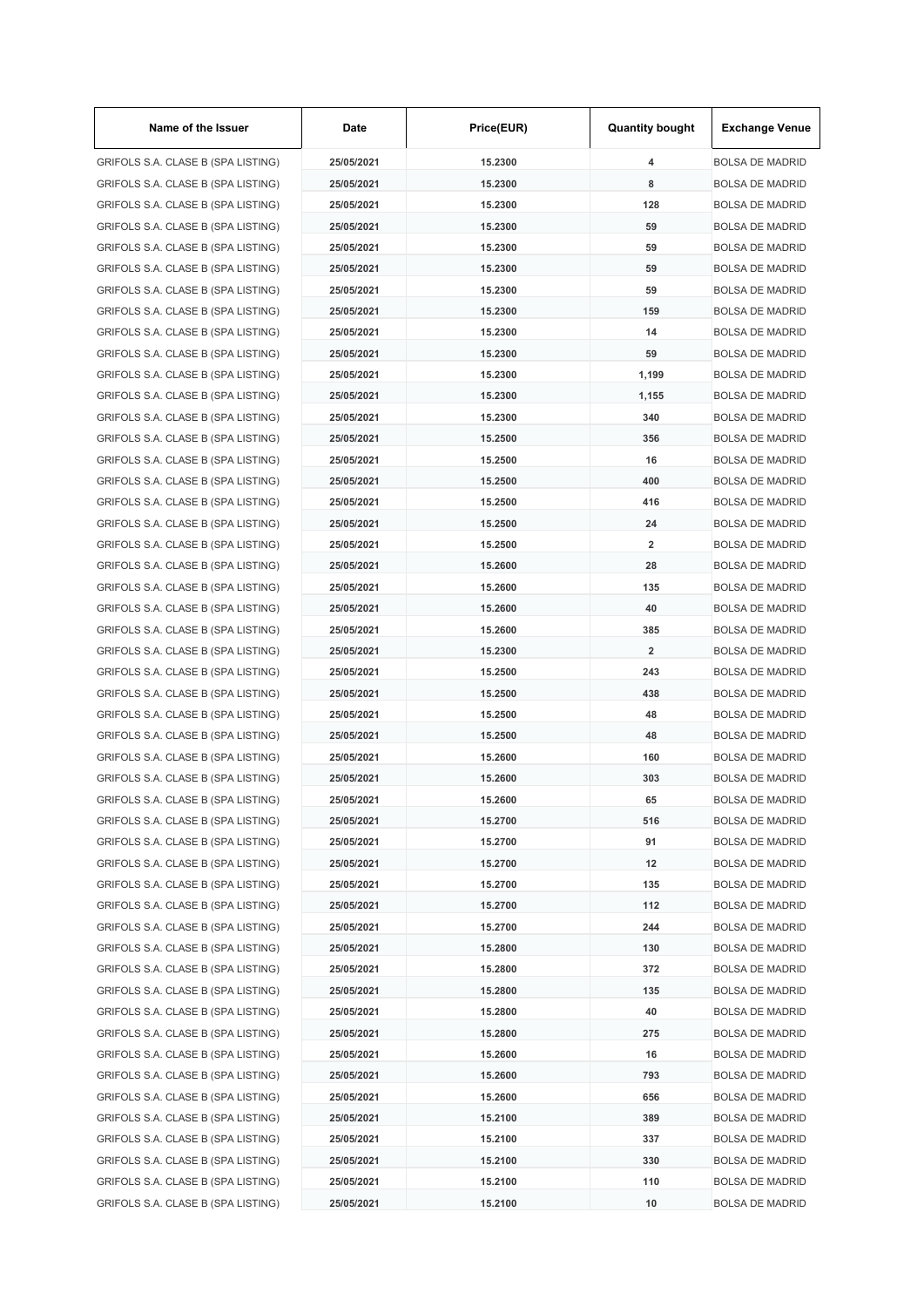| Name of the Issuer                 | Date       | Price(EUR) | <b>Quantity bought</b> | <b>Exchange Venue</b>  |
|------------------------------------|------------|------------|------------------------|------------------------|
| GRIFOLS S.A. CLASE B (SPA LISTING) | 25/05/2021 | 15.2100    | 14                     | <b>BOLSA DE MADRID</b> |
| GRIFOLS S.A. CLASE B (SPA LISTING) | 25/05/2021 | 15.2100    | 132                    | <b>BOLSA DE MADRID</b> |
| GRIFOLS S.A. CLASE B (SPA LISTING) | 25/05/2021 | 15.2100    | 3                      | <b>BOLSA DE MADRID</b> |
| GRIFOLS S.A. CLASE B (SPA LISTING) | 25/05/2021 | 15.2100    | 513                    | BOLSA DE MADRID        |
| GRIFOLS S.A. CLASE B (SPA LISTING) | 25/05/2021 | 15.2100    | 200                    | <b>BOLSA DE MADRID</b> |
| GRIFOLS S.A. CLASE B (SPA LISTING) | 25/05/2021 | 15.2100    | 100                    | BOLSA DE MADRID        |
| GRIFOLS S.A. CLASE B (SPA LISTING) | 25/05/2021 | 15.2100    | 200                    | <b>BOLSA DE MADRID</b> |
| GRIFOLS S.A. CLASE B (SPA LISTING) | 25/05/2021 | 15.2100    | 200                    | <b>BOLSA DE MADRID</b> |
| GRIFOLS S.A. CLASE B (SPA LISTING) | 25/05/2021 | 15.2100    | 21                     | <b>BOLSA DE MADRID</b> |
| GRIFOLS S.A. CLASE B (SPA LISTING) | 25/05/2021 | 15.2100    | 114                    | <b>BOLSA DE MADRID</b> |
| GRIFOLS S.A. CLASE B (SPA LISTING) | 25/05/2021 | 15.1900    | 200                    | <b>BOLSA DE MADRID</b> |
| GRIFOLS S.A. CLASE B (SPA LISTING) | 25/05/2021 | 15.1900    | 200                    | BOLSA DE MADRID        |
| GRIFOLS S.A. CLASE B (SPA LISTING) | 25/05/2021 | 15.1900    | 200                    | <b>BOLSA DE MADRID</b> |
| GRIFOLS S.A. CLASE B (SPA LISTING) | 25/05/2021 | 15.1900    | 116                    | <b>BOLSA DE MADRID</b> |
| GRIFOLS S.A. CLASE B (SPA LISTING) | 25/05/2021 | 15.1600    | 333                    | <b>BOLSA DE MADRID</b> |
| GRIFOLS S.A. CLASE B (SPA LISTING) | 25/05/2021 | 15.1600    | 331                    | <b>BOLSA DE MADRID</b> |
| GRIFOLS S.A. CLASE B (SPA LISTING) | 25/05/2021 | 15.1600    | 327                    | <b>BOLSA DE MADRID</b> |
| GRIFOLS S.A. CLASE B (SPA LISTING) | 25/05/2021 | 15.1000    | 92                     | BOLSA DE MADRID        |
| GRIFOLS S.A. CLASE B (SPA LISTING) | 25/05/2021 | 15.1000    | 108                    | BOLSA DE MADRID        |
|                                    | 25/05/2021 | 15.1000    | 168                    | <b>BOLSA DE MADRID</b> |
| GRIFOLS S.A. CLASE B (SPA LISTING) |            |            |                        |                        |
| GRIFOLS S.A. CLASE B (SPA LISTING) | 25/05/2021 | 15.1000    | 200                    | <b>BOLSA DE MADRID</b> |
| GRIFOLS S.A. CLASE B (SPA LISTING) | 25/05/2021 | 15.1000    | 170                    | BOLSA DE MADRID        |
| GRIFOLS S.A. CLASE B (SPA LISTING) | 25/05/2021 | 15.1000    | 65                     | <b>BOLSA DE MADRID</b> |
| GRIFOLS S.A. CLASE B (SPA LISTING) | 25/05/2021 | 15.1000    | 275                    | BOLSA DE MADRID        |
| GRIFOLS S.A. CLASE B (SPA LISTING) | 25/05/2021 | 15.1400    | 200                    | <b>BOLSA DE MADRID</b> |
| GRIFOLS S.A. CLASE B (SPA LISTING) | 25/05/2021 | 15.1400    | 20                     | BOLSA DE MADRID        |
| GRIFOLS S.A. CLASE B (SPA LISTING) | 25/05/2021 | 15.1400    | 120                    | <b>BOLSA DE MADRID</b> |
| GRIFOLS S.A. CLASE B (SPA LISTING) | 25/05/2021 | 15.1400    | 200                    | BOLSA DE MADRID        |
| GRIFOLS S.A. CLASE B (SPA LISTING) | 25/05/2021 | 15.1400    | 20                     | BOLSA DE MADRID        |
| GRIFOLS S.A. CLASE B (SPA LISTING) | 25/05/2021 | 15.1200    | 65                     | BOLSA DE MADRID        |
| GRIFOLS S.A. CLASE B (SPA LISTING) | 25/05/2021 | 15.1200    | 135                    | BOLSA DE MADRID        |
| GRIFOLS S.A. CLASE B (SPA LISTING) | 25/05/2021 | 15.1200    | 58                     | BOLSA DE MADRID        |
| GRIFOLS S.A. CLASE B (SPA LISTING) | 25/05/2021 | 15.1200    | 80                     | <b>BOLSA DE MADRID</b> |
| GRIFOLS S.A. CLASE B (SPA LISTING) | 25/05/2021 | 15.1200    | 120                    | <b>BOLSA DE MADRID</b> |
| GRIFOLS S.A. CLASE B (SPA LISTING) | 25/05/2021 | 15.1200    | 58                     | <b>BOLSA DE MADRID</b> |
| GRIFOLS S.A. CLASE B (SPA LISTING) | 25/05/2021 | 15.1200    | 120                    | BOLSA DE MADRID        |
| GRIFOLS S.A. CLASE B (SPA LISTING) | 25/05/2021 | 15.1200    | 175                    | BOLSA DE MADRID        |
| GRIFOLS S.A. CLASE B (SPA LISTING) | 25/05/2021 | 15.1200    | 80                     | BOLSA DE MADRID        |
| GRIFOLS S.A. CLASE B (SPA LISTING) | 25/05/2021 | 15.1200    | 120                    | BOLSA DE MADRID        |
| GRIFOLS S.A. CLASE B (SPA LISTING) | 25/05/2021 | 15.1200    | 80                     | <b>BOLSA DE MADRID</b> |
| GRIFOLS S.A. CLASE B (SPA LISTING) | 25/05/2021 | 15.0800    | 165                    | <b>BOLSA DE MADRID</b> |
| GRIFOLS S.A. CLASE B (SPA LISTING) | 25/05/2021 | 15.1200    | 638                    | <b>BOLSA DE MADRID</b> |
| GRIFOLS S.A. CLASE B (SPA LISTING) | 25/05/2021 | 15.1200    | 44                     | <b>BOLSA DE MADRID</b> |
| GRIFOLS S.A. CLASE B (SPA LISTING) | 25/05/2021 | 15.1200    | 328                    | <b>BOLSA DE MADRID</b> |
| GRIFOLS S.A. CLASE B (SPA LISTING) | 25/05/2021 | 15.1200    | 10                     | BOLSA DE MADRID        |
| GRIFOLS S.A. CLASE B (SPA LISTING) | 25/05/2021 | 15.1200    | 10                     | <b>BOLSA DE MADRID</b> |
| GRIFOLS S.A. CLASE B (SPA LISTING) | 25/05/2021 | 15.1300    | 363                    | BOLSA DE MADRID        |
| GRIFOLS S.A. CLASE B (SPA LISTING) | 25/05/2021 | 15.1200    | 118                    | <b>BOLSA DE MADRID</b> |
| GRIFOLS S.A. CLASE B (SPA LISTING) | 25/05/2021 | 15.1200    | 65                     | <b>BOLSA DE MADRID</b> |
| GRIFOLS S.A. CLASE B (SPA LISTING) | 25/05/2021 | 15.1200    | 17                     | BOLSA DE MADRID        |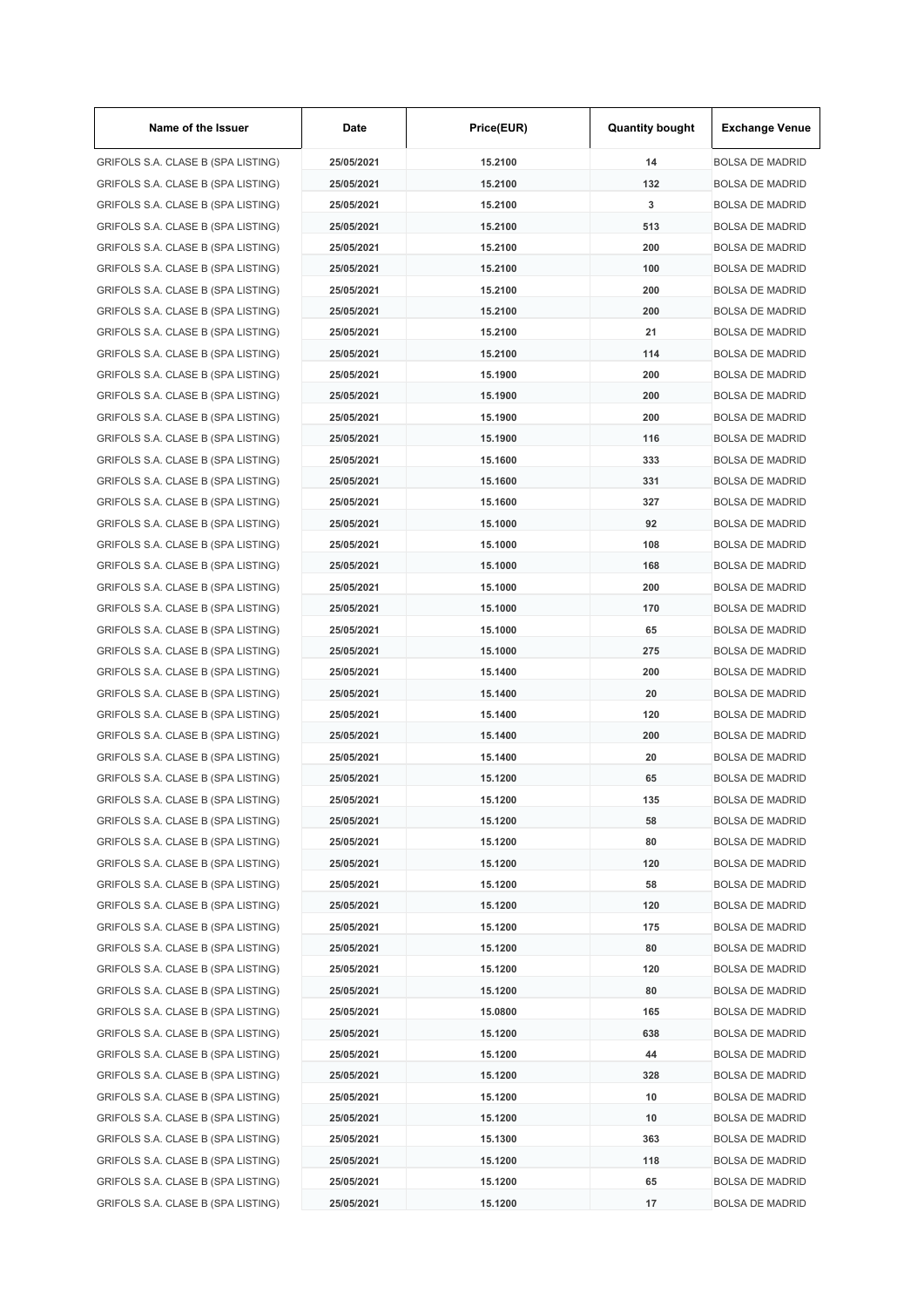| Name of the Issuer                 | Date       | Price(EUR) | <b>Quantity bought</b> | <b>Exchange Venue</b>  |
|------------------------------------|------------|------------|------------------------|------------------------|
| GRIFOLS S.A. CLASE B (SPA LISTING) | 25/05/2021 | 15.1200    | 200                    | <b>BOLSA DE MADRID</b> |
| GRIFOLS S.A. CLASE B (SPA LISTING) | 25/05/2021 | 15.1200    | 61                     | <b>BOLSA DE MADRID</b> |
| GRIFOLS S.A. CLASE B (SPA LISTING) | 25/05/2021 | 15.1200    | 200                    | <b>BOLSA DE MADRID</b> |
| GRIFOLS S.A. CLASE B (SPA LISTING) | 25/05/2021 | 15.1200    | 10                     | BOLSA DE MADRID        |
| GRIFOLS S.A. CLASE B (SPA LISTING) | 25/05/2021 | 15.1200    | 80                     | <b>BOLSA DE MADRID</b> |
| GRIFOLS S.A. CLASE B (SPA LISTING) | 25/05/2021 | 15.1300    | 8                      | BOLSA DE MADRID        |
| GRIFOLS S.A. CLASE B (SPA LISTING) | 25/05/2021 | 15.1300    | 433                    | <b>BOLSA DE MADRID</b> |
| GRIFOLS S.A. CLASE B (SPA LISTING) | 25/05/2021 | 15.1300    | 107                    | <b>BOLSA DE MADRID</b> |
| GRIFOLS S.A. CLASE B (SPA LISTING) | 25/05/2021 | 15.1300    | 120                    | <b>BOLSA DE MADRID</b> |
| GRIFOLS S.A. CLASE B (SPA LISTING) | 25/05/2021 | 15.1300    | 48                     | BOLSA DE MADRID        |
| GRIFOLS S.A. CLASE B (SPA LISTING) | 25/05/2021 | 15.1300    | 72                     | <b>BOLSA DE MADRID</b> |
| GRIFOLS S.A. CLASE B (SPA LISTING) | 25/05/2021 | 15.1300    | 200                    | BOLSA DE MADRID        |
| GRIFOLS S.A. CLASE B (SPA LISTING) | 25/05/2021 | 15.1300    | 200                    | <b>BOLSA DE MADRID</b> |
| GRIFOLS S.A. CLASE B (SPA LISTING) | 25/05/2021 | 15.1300    | 100                    | <b>BOLSA DE MADRID</b> |
| GRIFOLS S.A. CLASE B (SPA LISTING) | 25/05/2021 | 15.1200    | 87                     | <b>BOLSA DE MADRID</b> |
| GRIFOLS S.A. CLASE B (SPA LISTING) | 25/05/2021 | 15.1200    | 63                     | <b>BOLSA DE MADRID</b> |
| GRIFOLS S.A. CLASE B (SPA LISTING) | 25/05/2021 | 15.1200    | 55                     | <b>BOLSA DE MADRID</b> |
| GRIFOLS S.A. CLASE B (SPA LISTING) | 25/05/2021 | 15.1200    | 320                    | BOLSA DE MADRID        |
| GRIFOLS S.A. CLASE B (SPA LISTING) | 25/05/2021 | 15.1000    | 22                     | BOLSA DE MADRID        |
|                                    | 25/05/2021 | 15.1000    | 54                     | BOLSA DE MADRID        |
| GRIFOLS S.A. CLASE B (SPA LISTING) |            |            |                        |                        |
| GRIFOLS S.A. CLASE B (SPA LISTING) | 25/05/2021 | 15.0900    | 200                    | <b>BOLSA DE MADRID</b> |
| GRIFOLS S.A. CLASE B (SPA LISTING) | 25/05/2021 | 15.1000    | 36                     | BOLSA DE MADRID        |
| GRIFOLS S.A. CLASE B (SPA LISTING) | 25/05/2021 | 15.1000    | 257                    | <b>BOLSA DE MADRID</b> |
| GRIFOLS S.A. CLASE B (SPA LISTING) | 25/05/2021 | 15.0800    | 103                    | BOLSA DE MADRID        |
| GRIFOLS S.A. CLASE B (SPA LISTING) | 25/05/2021 | 15.0800    | 151                    | <b>BOLSA DE MADRID</b> |
| GRIFOLS S.A. CLASE B (SPA LISTING) | 25/05/2021 | 15.0800    | 115                    | BOLSA DE MADRID        |
| GRIFOLS S.A. CLASE B (SPA LISTING) | 25/05/2021 | 15.0800    | 139                    | <b>BOLSA DE MADRID</b> |
| GRIFOLS S.A. CLASE B (SPA LISTING) | 25/05/2021 | 15,0800    | 66                     | BOLSA DE MADRID        |
| GRIFOLS S.A. CLASE B (SPA LISTING) | 25/05/2021 | 15.0800    | 49                     | BOLSA DE MADRID        |
| GRIFOLS S.A. CLASE B (SPA LISTING) | 25/05/2021 | 15,0800    | 12                     | BOLSA DE MADRID        |
| GRIFOLS S.A. CLASE B (SPA LISTING) | 25/05/2021 | 15.0800    | 72                     | BOLSA DE MADRID        |
| GRIFOLS S.A. CLASE B (SPA LISTING) | 25/05/2021 | 15.0600    | 107                    | BOLSA DE MADRID        |
| GRIFOLS S.A. CLASE B (SPA LISTING) | 25/05/2021 | 15.0800    | 9                      | <b>BOLSA DE MADRID</b> |
| GRIFOLS S.A. CLASE B (SPA LISTING) | 25/05/2021 | 15.0700    | 93                     | <b>BOLSA DE MADRID</b> |
| GRIFOLS S.A. CLASE B (SPA LISTING) | 25/05/2021 | 15.1100    | 20                     | <b>BOLSA DE MADRID</b> |
| GRIFOLS S.A. CLASE B (SPA LISTING) | 25/05/2021 | 15.1100    | 100                    | BOLSA DE MADRID        |
| GRIFOLS S.A. CLASE B (SPA LISTING) | 25/05/2021 | 15.1100    | 120                    | BOLSA DE MADRID        |
| GRIFOLS S.A. CLASE B (SPA LISTING) | 25/05/2021 | 15.1100    | 60                     | BOLSA DE MADRID        |
| GRIFOLS S.A. CLASE B (SPA LISTING) | 25/05/2021 | 15.1100    | 67                     | BOLSA DE MADRID        |
| GRIFOLS S.A. CLASE B (SPA LISTING) | 25/05/2021 | 15.1100    | 106                    | <b>BOLSA DE MADRID</b> |
| GRIFOLS S.A. CLASE B (SPA LISTING) | 25/05/2021 | 15.1100    | 34                     | <b>BOLSA DE MADRID</b> |
| GRIFOLS S.A. CLASE B (SPA LISTING) | 25/05/2021 | 15.1100    | 200                    | <b>BOLSA DE MADRID</b> |
| GRIFOLS S.A. CLASE B (SPA LISTING) | 25/05/2021 | 15.1100    | 95                     | <b>BOLSA DE MADRID</b> |
| GRIFOLS S.A. CLASE B (SPA LISTING) | 25/05/2021 | 15.1100    | 63                     | <b>BOLSA DE MADRID</b> |
| GRIFOLS S.A. CLASE B (SPA LISTING) | 25/05/2021 | 15.1100    | 67                     | BOLSA DE MADRID        |
| GRIFOLS S.A. CLASE B (SPA LISTING) | 25/05/2021 | 15.1100    | 199                    | <b>BOLSA DE MADRID</b> |
| GRIFOLS S.A. CLASE B (SPA LISTING) | 25/05/2021 | 15.1100    | 199                    | BOLSA DE MADRID        |
| GRIFOLS S.A. CLASE B (SPA LISTING) | 25/05/2021 | 15.1100    | 66                     | <b>BOLSA DE MADRID</b> |
| GRIFOLS S.A. CLASE B (SPA LISTING) | 25/05/2021 | 15.1100    | 66                     | <b>BOLSA DE MADRID</b> |
| GRIFOLS S.A. CLASE B (SPA LISTING) | 25/05/2021 | 15.1100    | 200                    | BOLSA DE MADRID        |